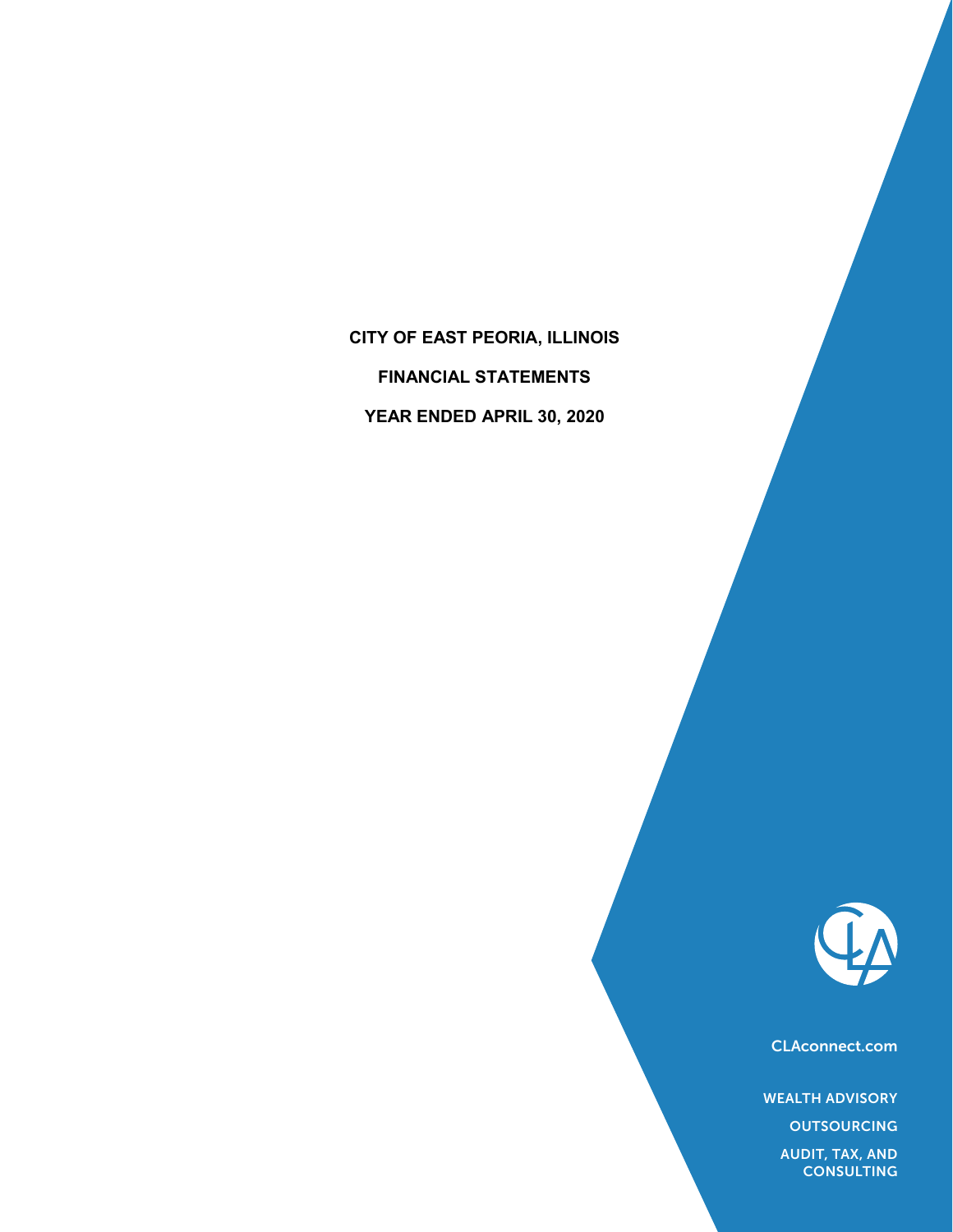#### **CITY OF EAST PEORIA, ILLINOIS TABLE OF CONTENTS YEAR ENDED APRIL 30, 2020**

| <b>FINANCIAL SECTION</b>                                                                                                                                             |                 |
|----------------------------------------------------------------------------------------------------------------------------------------------------------------------|-----------------|
| <b>INDEPENDENT AUDITORS' REPORT</b>                                                                                                                                  | 1               |
| <b>BASIC FINANCIAL STATEMENTS</b>                                                                                                                                    |                 |
| <b>GOVERNMENT-WIDE FINANCIAL STATEMENTS</b>                                                                                                                          |                 |
| <b>STATEMENT OF NET POSITION</b>                                                                                                                                     | 4               |
| <b>STATEMENT OF ACTIVITIES</b>                                                                                                                                       | $6\phantom{1}6$ |
| <b>FUND FINANCIAL STATEMENTS</b>                                                                                                                                     |                 |
| <b>BALANCE SHEET - GOVERNMENTAL FUNDS</b>                                                                                                                            | 8               |
| <b>RECONCILIATION OF THE GOVERNMENTAL FUNDS BALANCE</b><br>SHEET TO THE STATEMENT OF NET POSITION                                                                    | 12              |
| STATEMENT OF REVENUES, EXPENDITURES, AND CHANGES IN<br><b>FUND BALANCES (DEFICITS) - GOVERNMENTAL FUNDS</b>                                                          | 13              |
| RECONCILIATION OF THE STATEMENT OF REVENUES,<br><b>EXPENDITURES, AND CHANGES IN FUND BALANCES (DEFICITS)</b><br>OF GOVERNMENTAL FUNDS TO THE STATEMENT OF ACTIVITIES | 15              |
| STATEMENT OF NET POSITION - PROPRIETARY FUNDS                                                                                                                        | 17              |
| STATEMENT OF REVENUES, EXPENSES, AND CHANGES IN NET<br><b>POSITION - PROPRIETARY FUNDS</b>                                                                           | 19              |
| STATEMENT OF CASH FLOWS - PROPRIETARY FUNDS                                                                                                                          | 21              |
| <b>STATEMENT OF FIDUCIARY NET POSITION</b>                                                                                                                           | 23              |
| STATEMENT OF CHANGES IN FIDUCIARY NET POSITION -<br><b>PENSION TRUST FUNDS</b>                                                                                       | 24              |
| <b>NOTES TO BASIC FINANCIAL STATEMENTS</b>                                                                                                                           | 25              |
| <b>REQUIRED SUPPLEMENTARY INFORMATION</b>                                                                                                                            |                 |
| <b>SCHEDULE OF CHANGES IN THE NET PENSION LIABILITY AND</b><br><b>RELATED RATIOS — FIREFIGHTER'S PENSION PLAN (UNAUDITED)</b>                                        | 74              |
| SCHEDULE OF CHANGES IN THE NET PENSION LIABILITY AND<br><b>RELATED RATIOS - POLICE PENSION PLAN (UNAUDITED)</b>                                                      | 75              |
| <b>SCHEDULE OF CHANGES IN THE NET PENSION LIABILITY AND</b><br><b>RELATED RATIOS — ILLINOIS MUNICIPAL RETIREMENT PLAN</b><br>(UNAUDITED)                             | 76              |
| <b>SCHEDULE OF EMPLOYER CONTRIBUTIONS - PENSION PLANS</b><br>(UNAUDITED)                                                                                             | 77              |
| SCHEDULE OF CHANGES IN THE TOTAL OPEB LIABILITY AND<br><b>RELATED RATIOS (UNAUDITED)</b>                                                                             | 78              |
| SCHEDULES OF INVESTMENT RETURNS - FIREFIGHTER'S AND<br><b>POLICE PENSION PLANS (UNAUDITED)</b>                                                                       | 79              |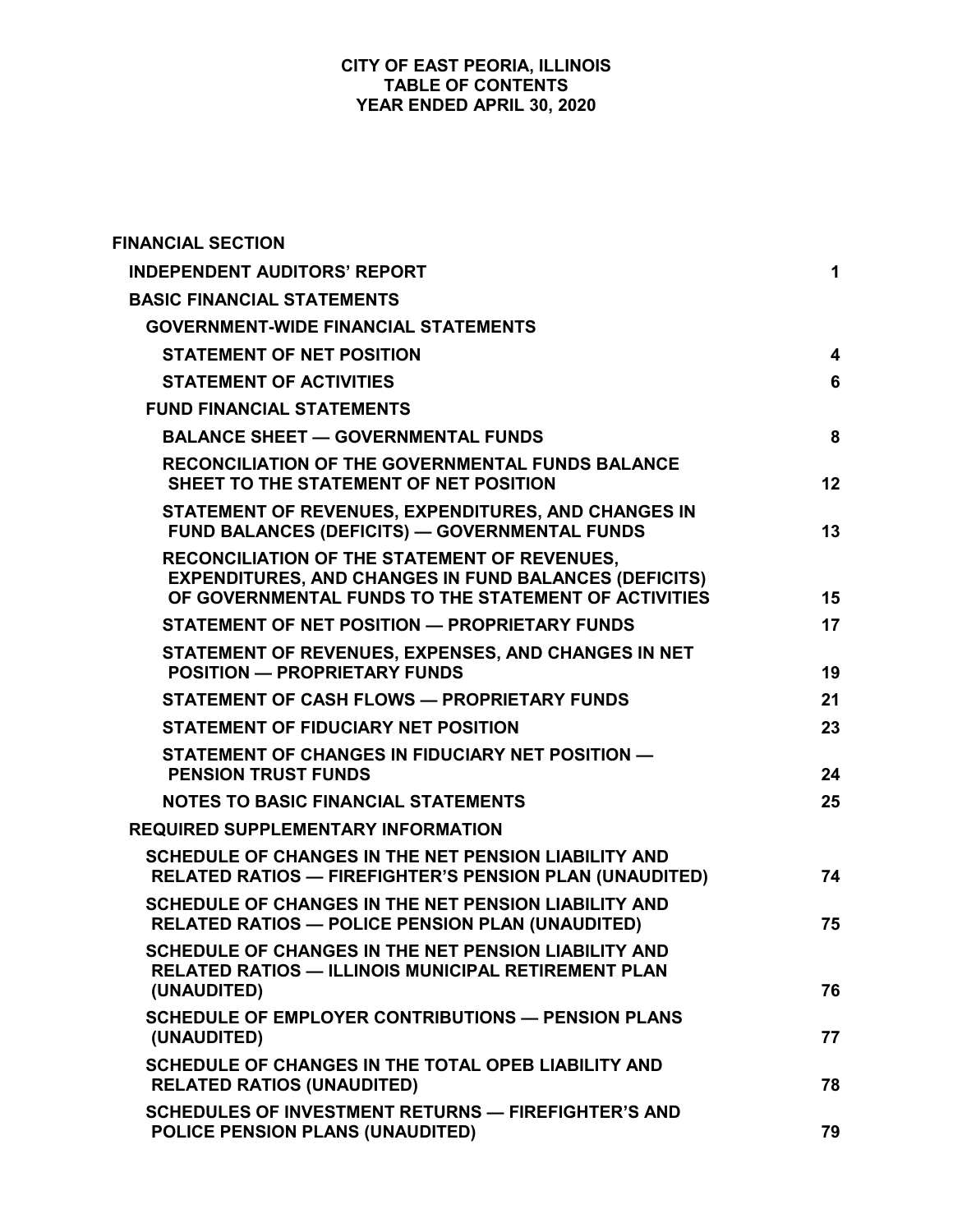#### **CITY OF EAST PEORIA, ILLINOIS TABLE OF CONTENTS YEAR ENDED APRIL 30, 2020**

| <b>REQUIRED SUPPLEMENTARY INFORMATION (CONTINUED)</b>                                                                                                   |     |
|---------------------------------------------------------------------------------------------------------------------------------------------------------|-----|
| SCHEDULE OF REVENUES, EXPENDITURES, AND CHANGES IN FUND<br><b>BALANCE - BUDGET AND ACTUAL (CASH BASIS) - GENERAL</b><br><b>FUND</b>                     | 80  |
| <b>SCHEDULE OF REVENUES, EXPENDITURES, AND CHANGES IN FUND</b><br><b>BALANCE - BUDGET AND ACTUAL (CASH BASIS) - RIVERBOAT</b><br><b>GAMING TAX FUND</b> | 81  |
| SCHEDULE OF REVENUES, EXPENDITURES, AND CHANGES IN FUND<br><b>DEFICIT - BUDGET AND ACTUAL (CASH BASIS) - SPECIAL TAX</b><br><b>ALLOCATION FUND</b>      | 82  |
| NOTES TO REQUIRED SUPPLEMENTARY INFORMATION                                                                                                             | 83  |
| <b>SUPPLEMENTARY INFORMATION</b>                                                                                                                        |     |
| <b>CONSOLIDATED YEAR-END FINANCIAL REPORT</b>                                                                                                           | 86  |
| <b>GENERAL FUND:</b>                                                                                                                                    |     |
| <b>COMBINING BALANCE SHEET - BY ACCOUNT</b>                                                                                                             | 87  |
| <b>COMBINING SCHEDULE OF REVENUES, EXPENDITURES, AND</b><br><b>CHANGES IN FUND BALANCES (DEFICITS) - BY ACCOUNT</b>                                     | 89  |
| <b>NONMAJOR GOVERNMENTAL FUNDS:</b>                                                                                                                     |     |
| <b>COMBINING BALANCE SHEET</b>                                                                                                                          | 91  |
| COMBINING SCHEDULE OF REVENUES, EXPENDITURES, AND<br><b>CHANGES IN FUND BALANCES</b>                                                                    | 95  |
| <b>FIDUCIARY FUNDS:</b>                                                                                                                                 |     |
| <b>COMBINING SCHEDULE OF FIDUCIARY NET POSITION</b>                                                                                                     | 99  |
| SCHEDULE OF CHANGES IN ASSETS AND LIABILITIES — AGENCY<br><b>FUNDS</b>                                                                                  | 101 |
| <b>COMBINING SCHEDULE OF CHANGES IN FIDUCIARY NET POSITION</b>                                                                                          | 102 |
| <b>STATISTICAL INFORMATION:</b>                                                                                                                         |     |
| ASSESSED VALUATIONS, TAXES LEVIED, TAX RATES, TAX<br><b>EXTENSIONS, AND TAX COLLECTIONS (UNAUDITED)</b>                                                 | 103 |
| <b>LEGAL DEBT MARGIN (UNAUDITED)</b>                                                                                                                    | 106 |
| SCHEDULE OF RECEIPTS AND DISBURSEMENTS BY DISTRICT -<br><b>SPECIAL TAX ALLOCATION FUND (UNAUDITED)</b>                                                  | 107 |
| SCHEDULE OF RECEIPTS AND DISBURSEMENTS BY DISTRICT -<br><b>CAPITAL PROJECTS FUND (UNAUDITED)</b>                                                        | 108 |
| <b>INDEPENDENT AUDITORS' REPORT ON COMPLIANCE WITH ILLINOIS</b><br>MUNICIPAL CODE SUBSECTION (Q) SECTION 11-74.4-3 OF PUBLIC ACT                        |     |
| 85-1142                                                                                                                                                 | 110 |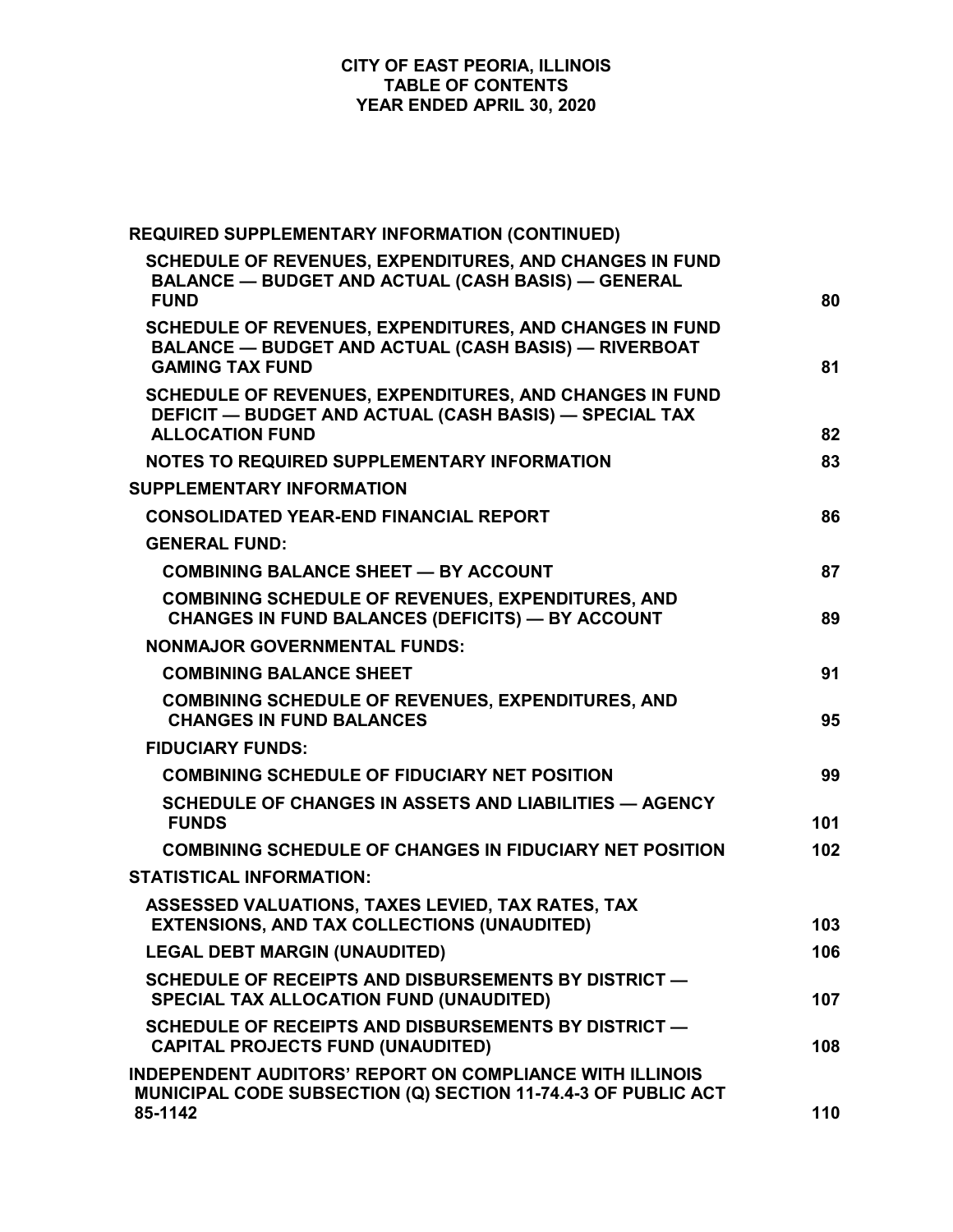#### **CITY OF EAST PEORIA, ILLINOIS TABLE OF CONTENTS YEAR ENDED APRIL 30, 2020**

| INDEPENDENT AUDITORS' REPORT ON INTERNAL CONTROL OVER          |     |
|----------------------------------------------------------------|-----|
| <b>FINANCIAL REPORTING AND ON COMPLIANCE AND OTHER MATTERS</b> |     |
| <b>BASED ON AN AUDIT OF FINANCIAL STATEMENTS PERFORMED IN</b>  |     |
| <b>ACCORDANCE WITH GOVERNMENT AUDITING STANDARDS</b>           | 111 |
| <b>SCHEDULE OF FINDINGS AND RESPONSES</b>                      | 113 |
| SUMMARY SCHEDULE OF PRIOR AUDIT FINDINGS                       | 115 |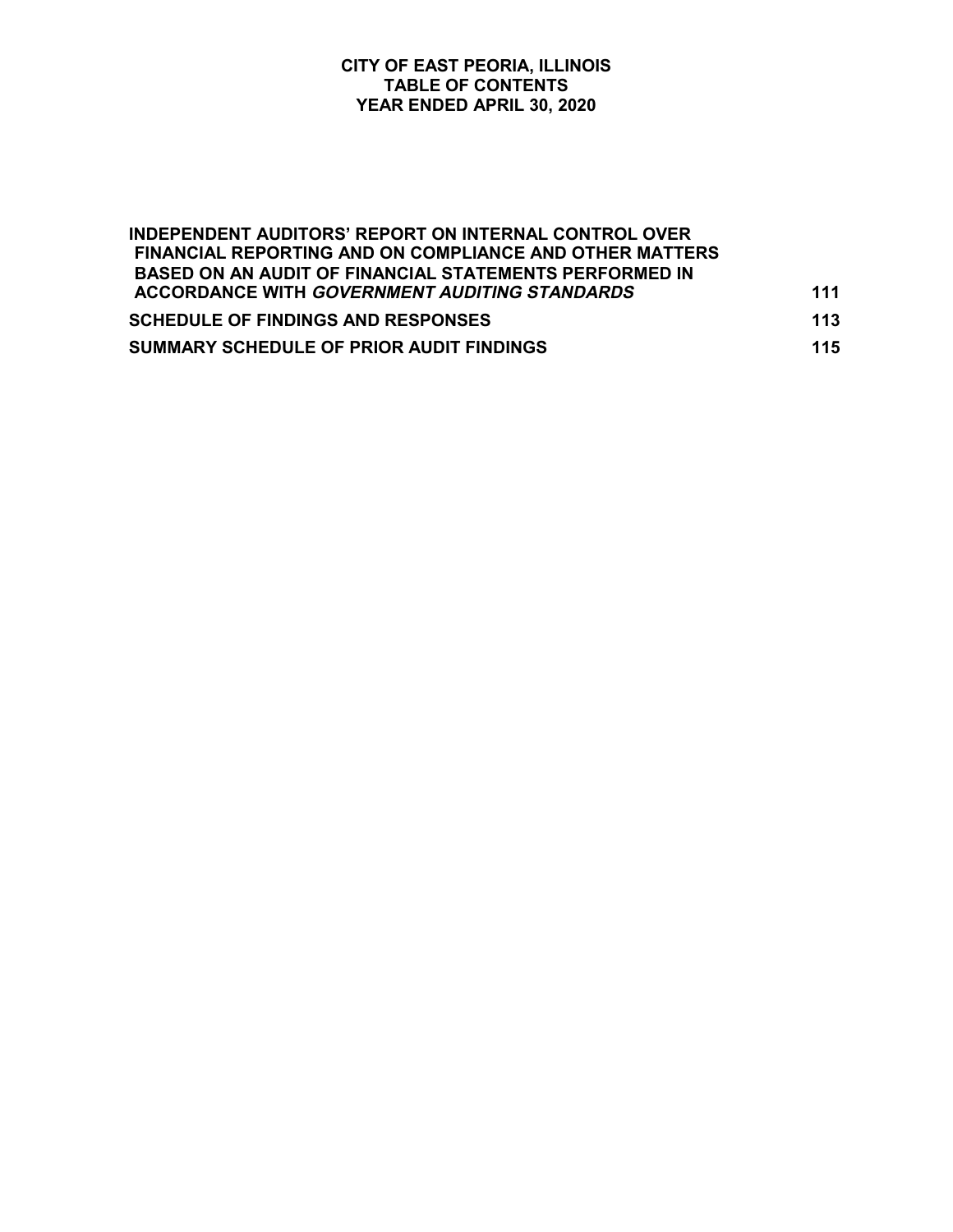

CliftonLarsonAllen LLP CLAconnect.com

# **INDEPENDENT AUDITORS' REPORT**

Honorable Mayor and Commissioners City of East Peoria, Illinois East Peoria, Illinois

# **Report on the Financial Statements**

We have audited the accompanying financial statements of the governmental activities, the businesstype activities, the discretely presented component unit, each major fund, and the aggregate remaining fund information of City of East Peoria, Illinois (the City), as of and for the year ended April 30, 2020, and the related notes to the financial statements, which collectively comprise the City's basic financial statements as listed in the table of contents.

# *Management's Responsibility for the Financial Statements*

Management is responsible for the preparation and fair presentation of these financial statements in accordance with accounting principles generally accepted in the United States of America; this includes the design, implementation and maintenance of internal control relevant to the preparation and fair presentation of financial statements that are free from material misstatement, whether due to fraud or error.

# *Auditors' Responsibility*

Our responsibility is to express opinions on these financial statements based on our audit. We did not audit the financial statements of the East Peoria Mass Transit District discretely presented component unit. We did not audit the financial statements of the Police Pension Trust Fund and Firefighter's Pension Trust Fund, which represent 76%, 83%, and 28%, respectively, of the assets, net position/fund balance, and revenues of the aggregate remaining fund information. Those statements were audited by other auditors whose reports have been furnished to us, and our opinion, insofar as it relates to the amounts included for the East Peoria Mass Transit District discretely presented component unit, Police Pension Trust Fund, and Firefighter's Pension Trust Fund, is based solely on the reports of the other auditors. We conducted our audit in accordance with auditing standards generally accepted in the United States of America and the standards applicable to financial audits contained in *Government Auditing Standards*, issued by the Comptroller General of the United States. Those standards require that we plan and perform the audit to obtain reasonable assurance about whether the financial statements are free from material misstatement. The financial statements of the East Peoria Mass Transit District, Police Pension Trust Fund, and Firefighters' Pension Trust Fund were not audited in accordance with *Government Auditing Standards*.

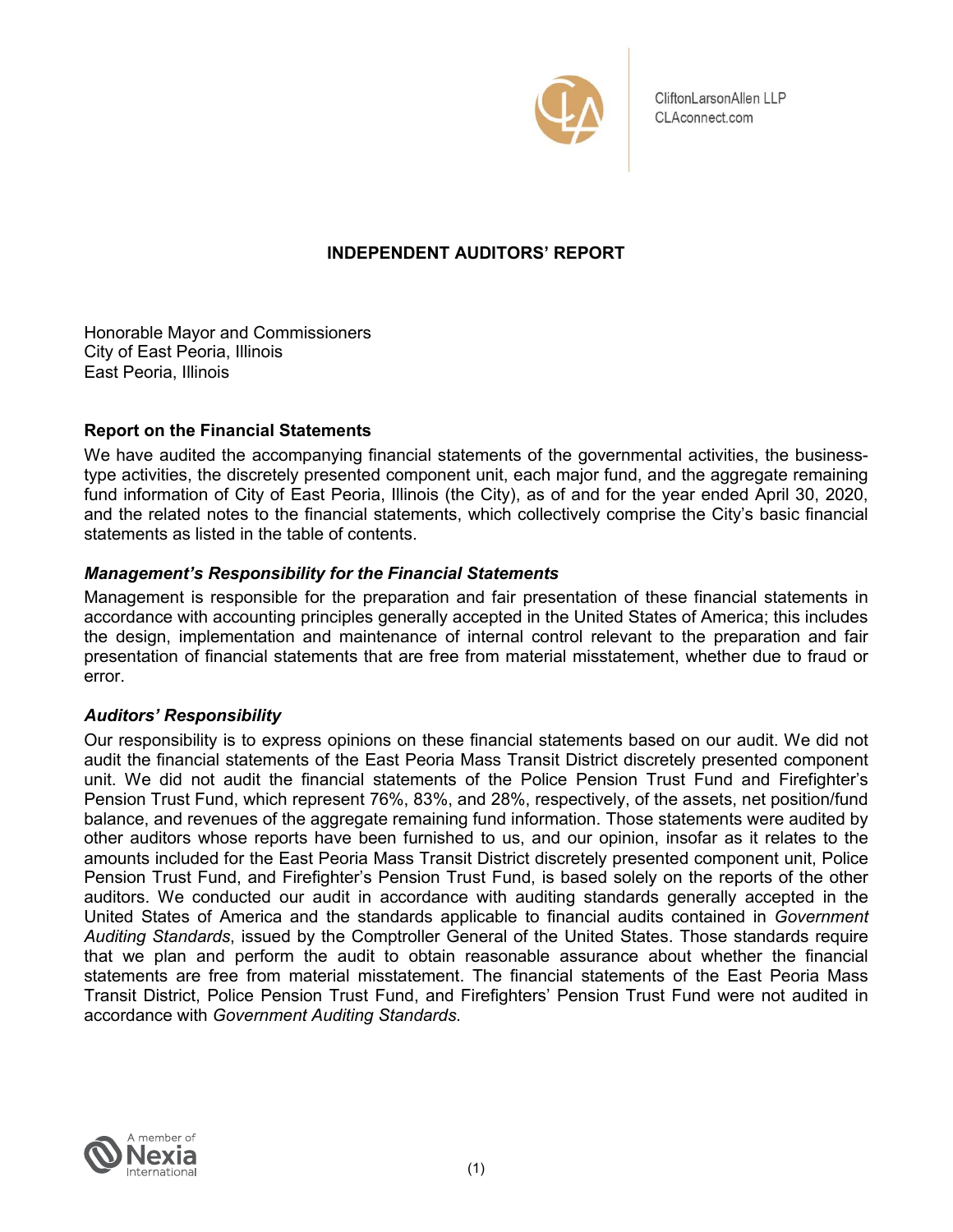An audit involves performing procedures to obtain audit evidence about the amounts and disclosures in the financial statements. The procedures selected depend on the auditors' judgment, including the assessment of the risks of material misstatement of the financial statements, whether due to fraud or error. In making those risk assessments, the auditor considers internal control relevant to the City's preparation and fair presentation of the financial statements in order to design audit procedures that are appropriate in the circumstances, but not for the purpose of expressing an opinion on the effectiveness of the City's internal control. Accordingly, we express no such opinion. An audit also includes evaluating the appropriateness of accounting policies used and the reasonableness of significant accounting estimates made by management, as well as evaluating the overall financial statement presentation of the financial statements.

We believe that the audit evidence we have obtained is sufficient and appropriate to provide a basis for our audit opinions.

# *Opinions*

In our opinion, based on our audit and the reports of other auditors, the financial statements referred to above present fairly, in all material respects, the respective financial position of the governmental activities, the business-type activities, the discretely presented component unit, each major fund, and the aggregate remaining fund information of the City as of April 30, 2020, and the respective changes in financial position and, where applicable, cash flows thereof for the year then ended in accordance with accounting principles generally accepted in the United States of America.

# *Other Matters*

# *Required Supplementary Information*

Accounting principles generally accepted in the United States of America require that the pension and other postemployment benefits information on pages 74 through 79 and budgetary comparison information on pages 80 through 82 be presented to supplement the basic financial statements. Such information, although not a part of the basic financial statements, is required by the Governmental Accounting Standards Board, who considers it to be an essential part of financial reporting for placing the basic financial statements in an appropriate operational, economic, or historical context. We and the other auditors have applied certain limited procedures to the required supplementary information in accordance with auditing standards generally accepted in the United States of America, which consisted of inquiries of management about the methods of preparing the information and comparing the information for consistency with management's responses to our inquiries, the basic financial statements, and other knowledge we obtained during our audit of the basic financial statements. We do not express an opinion or provide any assurance on the information because the limited procedures do not provide us with sufficient evidence to express an opinion or provide any assurance. The City has not presented the management's discussion and analysis that accounting principles generally accepted in the United States of America require to be presented to supplement the basic financial statements. Such missing information, although not a part of the basic financial statements, is required by the Governmental Accounting Standards Board, who considers it to be an essential part of financial reporting for placing the basic financial statements in an appropriate operational, economic, or historical context. Our opinion on the basic financial statements is not affected by this missing information.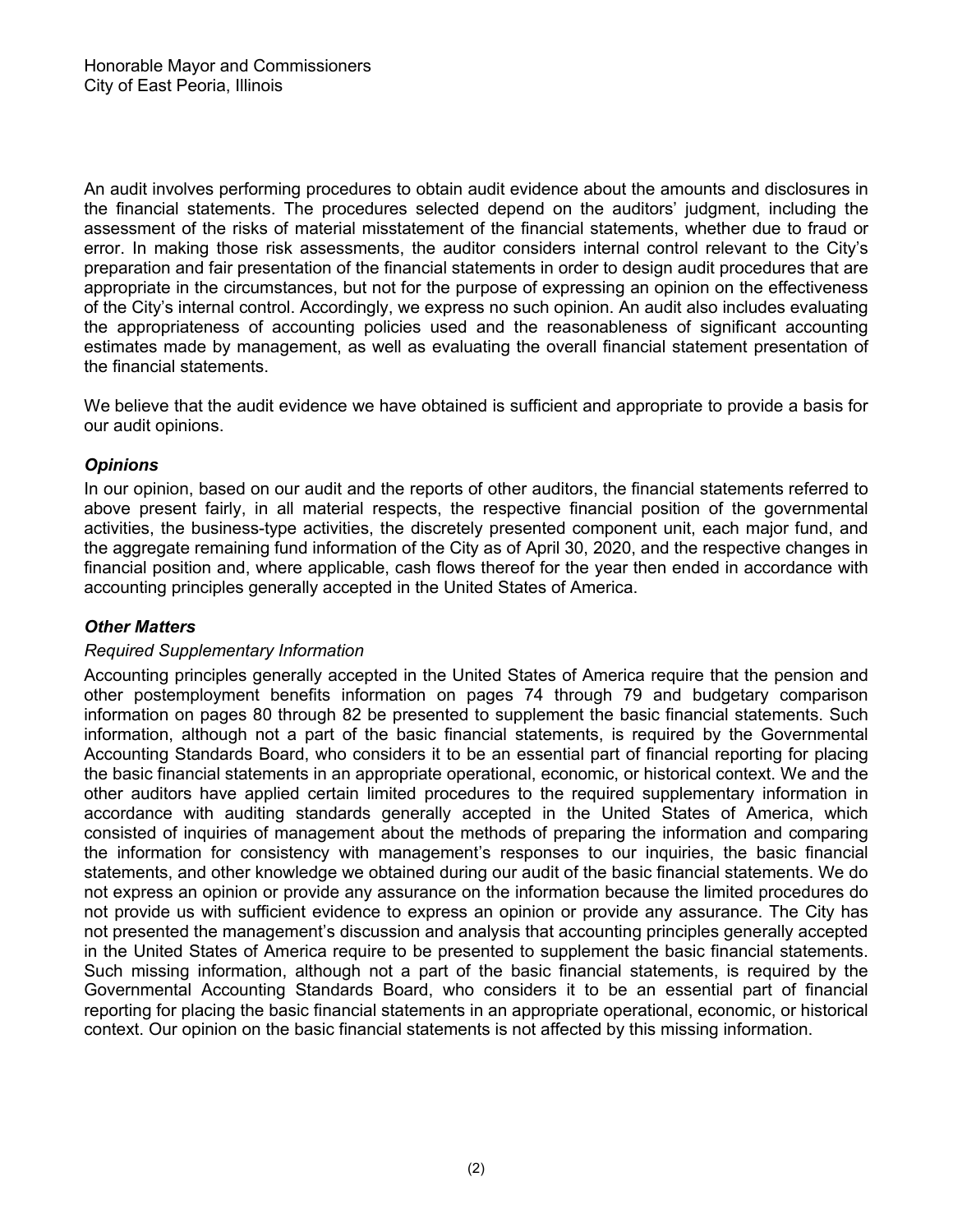## *Other Information*

Our audit was conducted for the purpose of forming opinions on the financial statements that collectively comprise the City's basic financial statements. The consolidated year-end financial report, combining financial statements, and statistical information are presented for purposes of additional analysis and are not a required part of the basic financial statements.

The consolidated year-end financial report and combining financial statements are the responsibility of management and were derived from and relate directly to the underlying accounting and other records used to prepare the basic financial statements. Such information has been subjected to the auditing procedures applied in the audit of the basic financial statements and certain additional procedures, including comparing and reconciling such information directly to the underlying accounting and other records used to prepare the basic financial statements or to the basic financial statements themselves, and other additional procedures in accordance with auditing standards generally accepted in the United States of America by us and the other auditors. In our opinion, based on our audit, the procedures performed as described above, and the report of the other auditors, the information is fairly stated in all material respects, in relation to the basic financial statements as a whole.

The statistical information listed in the table of contents has not been subjected to the auditing procedures applied in the audit of the basic financial statements and, accordingly, we do not express an opinion or provide any assurance on it.

# **Other Reporting Required by** *Government Auditing Standards*

In accordance with *Government Auditing Standards*, we have also issued our report dated October 22, 2020, on our consideration of the City's internal control over financial reporting and on our tests of its compliance with certain provisions of laws, regulations, contracts, and grant agreements and other matters. The purpose of that report is solely to describe the scope of our testing of internal control over financial reporting and compliance and the results of that testing, and not to provide an opinion on the effectiveness of the City's internal control over financial reporting or on compliance. That report is an integral part of an audit performed in accordance with *Government Auditing Standards* in considering the City's internal control over financial reporting and compliance.

Viifton Larson Allen LLP

**CliftonLarsonAllen LLP**

Peoria, Illinois October 22, 2020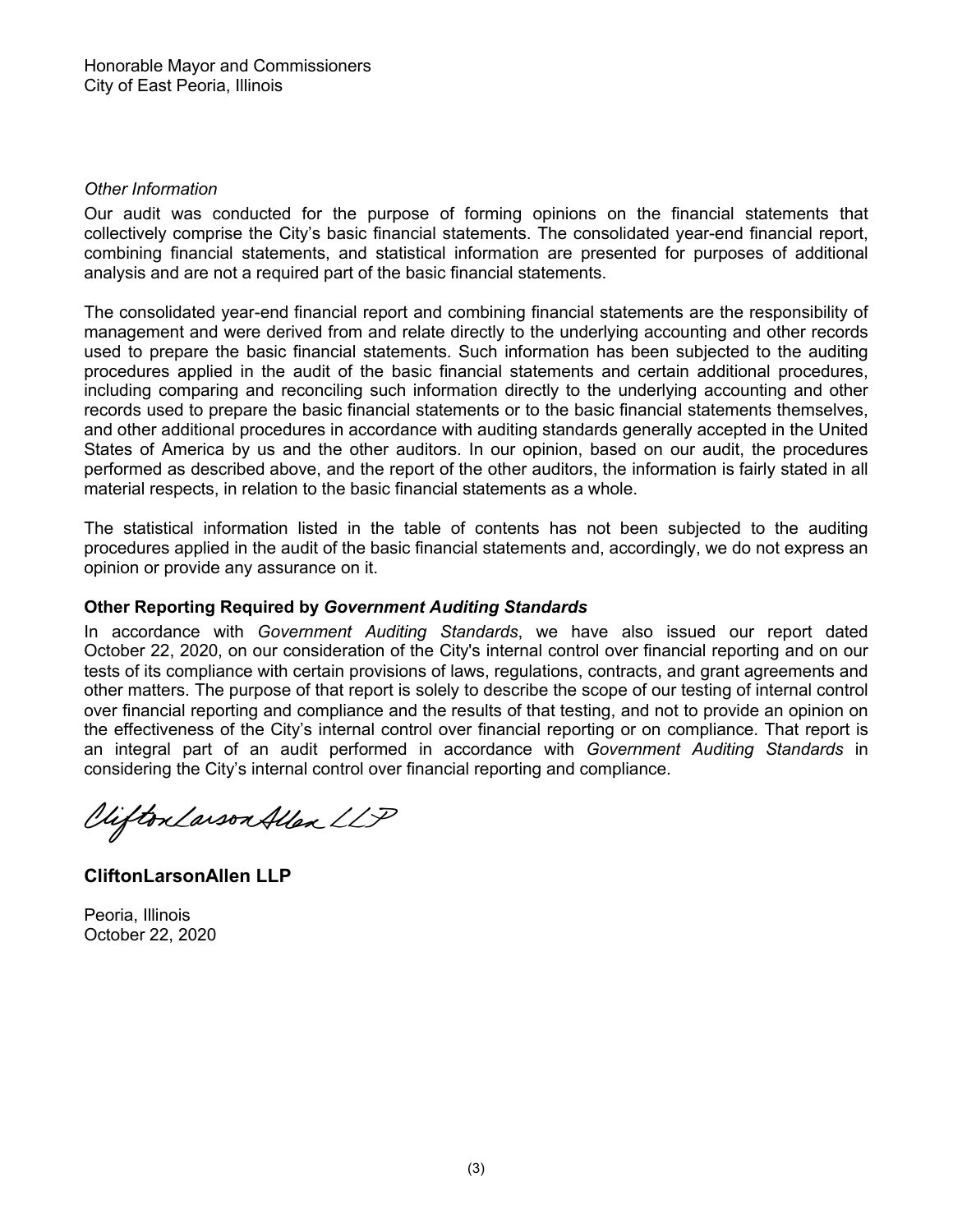## **CITY OF EAST PEORIA, ILLINOIS STATEMENT OF NET POSITION APRIL 30, 2020**

|                                                  |                                                         | Component<br>Unit           |                |                                |               |    |                                         |
|--------------------------------------------------|---------------------------------------------------------|-----------------------------|----------------|--------------------------------|---------------|----|-----------------------------------------|
| <b>ASSETS</b>                                    | <b>Primary Government</b><br>Governmental<br>Activities | Business-Type<br>Activities |                | Total<br>Primary<br>Government |               |    | East Peoria<br>Mass Transit<br>District |
| <b>CURRENT ASSETS</b>                            |                                                         |                             |                |                                |               |    |                                         |
| Cash and Investments                             | \$<br>15,024,195                                        | \$                          | 7,198,894      | \$                             | 22,223,089    | \$ | 76,856                                  |
| Receivables (Net, Where Applicable, of           |                                                         |                             |                |                                |               |    |                                         |
| Allowances for Estimated Uncollectible Amounts): |                                                         |                             |                |                                |               |    |                                         |
| <b>Property Taxes</b>                            | 11,255,515                                              |                             |                |                                | 11,255,515    |    | 441,958                                 |
| Sales Tax                                        | 4,081,291                                               |                             | $\overline{a}$ |                                | 4,081,291     |    |                                         |
| State Income Tax                                 | 446,450                                                 |                             |                |                                | 446,450       |    |                                         |
| Personal Property Replacement Tax                | 191,291                                                 |                             |                |                                | 191,291       |    | 8,127                                   |
| <b>Motor Fuel Tax Allotments</b>                 | 69,407                                                  |                             |                |                                | 69,407        |    |                                         |
| Gaming Tax                                       | 9,827                                                   |                             |                |                                | 9,827         |    |                                         |
| Water and Sewer Revenue Receivables:             |                                                         |                             |                |                                |               |    |                                         |
| <b>Billed</b>                                    |                                                         |                             | 338,436        |                                | 338,436       |    |                                         |
| <b>Unbilled Charges</b>                          |                                                         |                             | 1,761,283      |                                | 1,761,283     |    |                                         |
| Customer Charges (Net of Allowance)              | 350,129                                                 |                             | 233,572        |                                | 583,701       |    |                                         |
| Assessments                                      | 9,174                                                   |                             |                |                                | 9,174         |    |                                         |
| <b>Hotel/Motel Taxes</b>                         | 43.483                                                  |                             |                |                                | 43,483        |    |                                         |
|                                                  | 206,507                                                 |                             |                |                                | 206,507       |    |                                         |
| Intergovernmental<br>Notes                       | 118,230                                                 |                             |                |                                | 118,230       |    |                                         |
| Fines                                            | 10,580                                                  |                             |                |                                | 10,580        |    |                                         |
|                                                  |                                                         |                             |                |                                | 715,907       |    |                                         |
| Capital Lease                                    | 715,907                                                 |                             |                |                                |               |    |                                         |
| Other                                            | 261,682                                                 |                             |                |                                | 261,682       |    |                                         |
| Inventory, at Cost                               |                                                         |                             | 102,012        |                                | 102,012       |    |                                         |
| <b>Internal Balances</b>                         | 313,960                                                 |                             | (313,960)      |                                |               |    |                                         |
| Assets Held for Resale                           | 1,430,000                                               |                             |                |                                | 1,430,000     |    |                                         |
| <b>Prepaid Expenses</b>                          | 298,025                                                 |                             |                |                                | 298,025       |    |                                         |
| <b>Total Current Assets</b>                      | 34,835,653                                              |                             | 9,320,237      |                                | 44,155,890    |    | 526,941                                 |
| <b>NONCURRENT ASSETS</b>                         |                                                         |                             |                |                                |               |    |                                         |
| Restricted Assets, Cash and Investments          | 735,900                                                 |                             |                |                                | 735,900       |    |                                         |
| Receivables (Net Where Applicable, of            |                                                         |                             |                |                                |               |    |                                         |
| Allowances for Estimated Uncollectible Amounts): |                                                         |                             |                |                                |               |    |                                         |
| Capital Lease                                    | 5,749,324                                               |                             |                |                                | 5,749,324     |    |                                         |
| Capital Assets:                                  |                                                         |                             |                |                                |               |    |                                         |
| Not Depreciable:                                 |                                                         |                             |                |                                |               |    |                                         |
| Land                                             | 10,106,412                                              |                             | 3,647,682      |                                | 13,754,094    |    |                                         |
| Construction-in-Progress                         | 286,801                                                 |                             | 21,449,219     |                                | 21,736,020    |    |                                         |
| Depreciable:                                     |                                                         |                             |                |                                |               |    |                                         |
| Land Improvements                                | 5,680,007                                               |                             | 7,679,585      |                                | 13,359,592    |    |                                         |
| <b>Buildings</b>                                 | 53,828,113                                              |                             | 24,758,479     |                                | 78,586,592    |    |                                         |
| Machinery, Equipment, and Vehicles               | 19,649,899                                              |                             | 15,618,632     |                                | 35,268,531    |    |                                         |
| Infrastructure                                   | 123,049,732                                             |                             | 40,833,694     |                                | 163,883,426   |    |                                         |
| Accumulated Depreciation                         | (99443042)                                              |                             | (61815261)     |                                | (161.258.303) |    |                                         |
| <b>Total Noncurrent Assets</b>                   | 119,643,146                                             |                             | 52,172,030     |                                | 171,815,176   |    |                                         |
| <b>Total Assets</b>                              | 154,478,799                                             |                             | 61,492,267     |                                | 215,971,066   |    | 526,941                                 |
| DEFERRED OUTFLOWS OF RESOURCES                   |                                                         |                             |                |                                |               |    |                                         |
|                                                  |                                                         |                             |                |                                |               |    |                                         |
| Deferred Charge on Refunding                     | 1,103,939                                               |                             |                |                                | 1,103,939     |    |                                         |
| Deferred Amounts Related to Pensions             | 6,675,127                                               |                             | 1,013,306      |                                | 7,688,433     |    |                                         |
| Deferred Amounts Related to OPEB                 | 7,027,201                                               |                             | 1,106,061      |                                | 8,133,262     |    |                                         |
| <b>Total Deferred Outflows of Resources</b>      | 14,806,267                                              |                             | 2,119,367      |                                | 16,925,634    |    |                                         |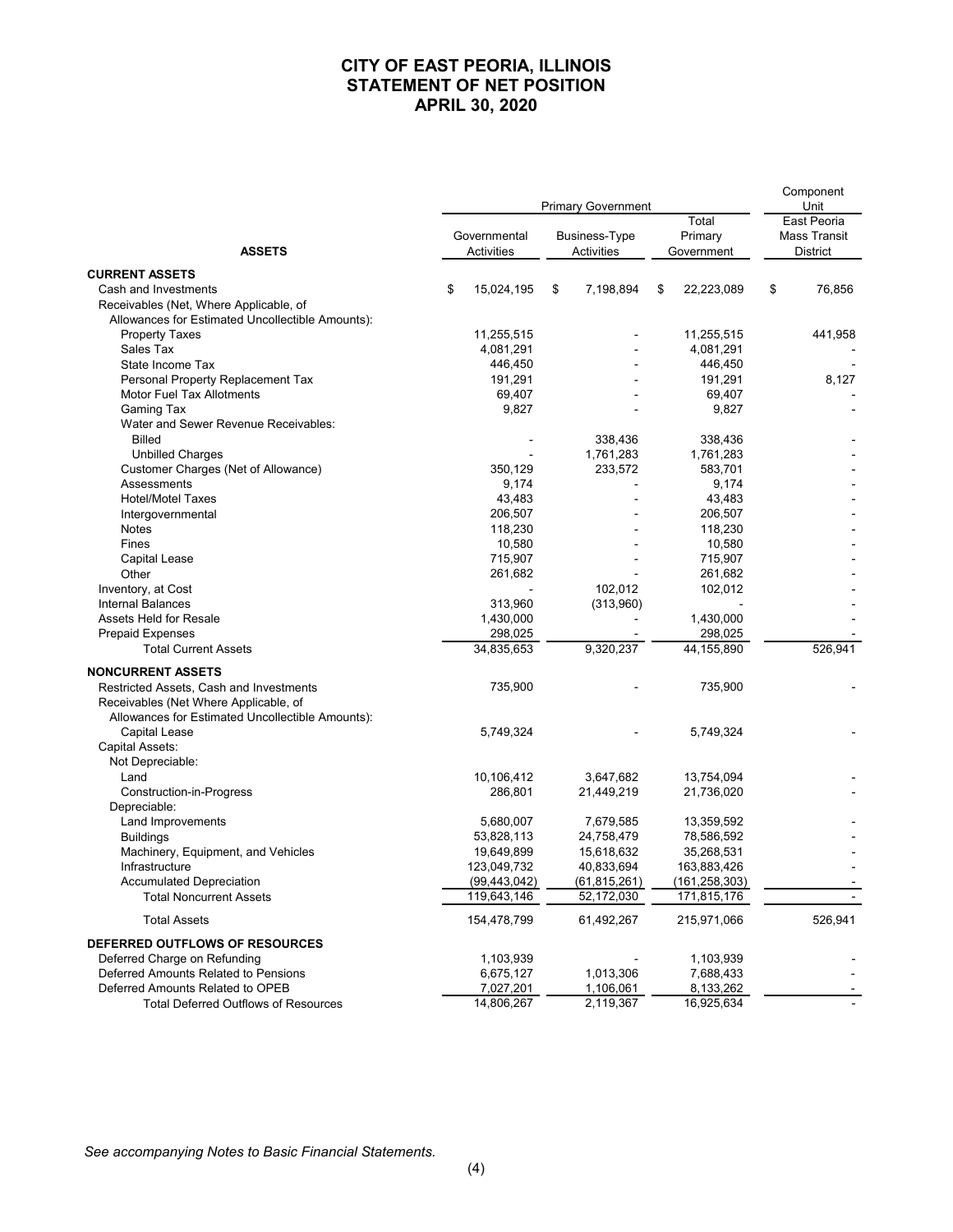## **CITY OF EAST PEORIA, ILLINOIS STATEMENT OF NET POSITION (CONTINUED) APRIL 30, 2020**

|                                                                        | <b>Primary Government</b> |                            |    |                                    |              |                                |    | Component<br>Unit                              |  |
|------------------------------------------------------------------------|---------------------------|----------------------------|----|------------------------------------|--------------|--------------------------------|----|------------------------------------------------|--|
| LIABILITIES, DEFERRED INFLOWS OF<br><b>RESOURCES, AND NET POSITION</b> |                           | Governmental<br>Activities |    | <b>Business-Type</b><br>Activities |              | Total<br>Primary<br>Government |    | East Peoria<br><b>Mass Transit</b><br>District |  |
| <b>CURRENT LIABILITIES</b>                                             |                           |                            |    |                                    |              |                                |    |                                                |  |
| <b>Accounts Payable</b>                                                | \$                        | 181,339                    | \$ | 2,551,676                          | \$           | 2,733,015                      | \$ |                                                |  |
| Retainage Payable                                                      |                           |                            |    | 1,736,373                          |              | 1,736,373                      |    |                                                |  |
| <b>Wages Payable</b>                                                   |                           | 224,110                    |    | 33,785                             |              | 257,895                        |    |                                                |  |
| Liquor License Bond Held                                               |                           | 18,000                     |    |                                    |              | 18,000                         |    |                                                |  |
| Interest Payable                                                       |                           | 886,192                    |    | 3,994                              |              | 890,186                        |    |                                                |  |
| <b>Unearned Revenue</b>                                                |                           | 82,171                     |    | 286,080                            |              | 368,251                        |    |                                                |  |
| Due to Other Governmental Entities                                     |                           | 645,818                    |    |                                    |              | 645,818                        |    | 54,000                                         |  |
| Deposits, Customers                                                    |                           |                            |    | 82,054                             |              | 82,054                         |    |                                                |  |
| <b>Compensated Absences</b>                                            |                           | 833,145                    |    | 118,849                            |              | 951,994                        |    |                                                |  |
| <b>Accrued Health Claims</b>                                           |                           | 230,190                    |    | 57,641                             |              | 287,831                        |    |                                                |  |
| Other Postemployment Benefits Liability                                |                           | 1,839,199                  |    | 303,898                            |              | 2,143,097                      |    |                                                |  |
| Current Portion of Long-Term Debt                                      |                           | 7,272,868                  |    | 900,725                            |              | 8,173,593                      |    |                                                |  |
| <b>Total Current Liabilities</b>                                       |                           | 12,213,032                 |    | 6,075,075                          |              | 18,288,107                     |    | 54.000                                         |  |
|                                                                        |                           |                            |    |                                    |              |                                |    |                                                |  |
| <b>LONG-TERM LIABILITIES</b>                                           |                           |                            |    |                                    |              |                                |    |                                                |  |
| <b>Compensated Absences</b>                                            |                           | 2,861,709                  |    | 258,022                            |              | 3,119,731                      |    |                                                |  |
| Other Postemployment Benefits Liability                                |                           | 59,318,121                 |    | 9,801,346                          |              | 69,119,467                     |    |                                                |  |
| <b>Net Pension Liability</b>                                           |                           | 45,574,275                 |    | 345,098                            |              | 45,919,373                     |    |                                                |  |
| General Obligation Bonds, Net Bond                                     |                           |                            |    |                                    |              |                                |    |                                                |  |
| Discounts and Premiums, Noncurrent                                     |                           | 66,746,026                 |    | 183,922                            |              | 66,929,948                     |    |                                                |  |
| Notes Payable, Noncurrent                                              |                           | 2,522,966                  |    | 12,442,834                         |              | 14,965,800                     |    |                                                |  |
| <b>Total Long-Term Liabilities</b>                                     |                           | 177,023,097                |    | 23,031,222                         |              | 200,054,319                    |    |                                                |  |
| <b>Total Liabilities</b>                                               |                           | 189,236,129                |    | 29,106,297                         |              | 218,342,426                    |    | 54,000                                         |  |
|                                                                        |                           |                            |    |                                    |              |                                |    |                                                |  |
| DEFERRED INFLOWS OF RESOURCES                                          |                           |                            |    |                                    |              |                                |    |                                                |  |
| <b>Subsequent Year's Property Taxes</b>                                |                           | 11,255,515                 |    |                                    |              | 11,255,515                     |    | 154,932                                        |  |
| Deferred Amounts Related to Pensions                                   |                           | 11,961,156                 |    | 1,482,921                          |              | 13,444,077                     |    |                                                |  |
| Deferred Amounts Related to OPEB                                       |                           | 11,455,277                 |    | 2,073,704                          |              | 13,528,981                     |    |                                                |  |
| <b>Total Deferred Inflows of Resources</b>                             |                           | 34,671,948                 |    | 3,556,625                          |              | 38,228,573                     |    | 154,932                                        |  |
| <b>NET POSITION</b>                                                    |                           |                            |    |                                    |              |                                |    |                                                |  |
| Net Investment in Capital Assets                                       |                           | 38,443,505                 |    | 39,279,305                         |              | 77,722,810                     |    |                                                |  |
| Restricted for:                                                        |                           |                            |    |                                    |              |                                |    |                                                |  |
| <b>Employee Benefits</b>                                               |                           | 100,386                    |    |                                    |              | 100,386                        |    |                                                |  |
| <b>Debt Service</b>                                                    |                           | 1,212,717                  |    | $\overline{a}$                     |              | 1,212,717                      |    |                                                |  |
| Audit                                                                  |                           | 164,477                    |    |                                    |              | 164,477                        |    | 44,156                                         |  |
| Sewer                                                                  |                           | 49,430                     |    | $\blacksquare$                     |              | 49,430                         |    |                                                |  |
| <b>Streets</b>                                                         |                           | 34,990                     |    |                                    |              | 34,990                         |    |                                                |  |
| <b>Emergency Services</b>                                              |                           | 181,293                    |    |                                    |              | 181,293                        |    |                                                |  |
| Tourism                                                                |                           | 400,925                    |    |                                    |              | 400,925                        |    |                                                |  |
| Revolving Loan                                                         |                           | 715,680                    |    |                                    |              | 715,680                        |    |                                                |  |
| <b>IHDA</b>                                                            |                           | 7,916                      |    |                                    |              | 7,916                          |    |                                                |  |
|                                                                        |                           |                            |    |                                    |              |                                |    |                                                |  |
| Capital Improvements and Equipment                                     |                           | 10,501,542                 |    |                                    |              | 10,501,542                     |    |                                                |  |
| Liability Insurance                                                    |                           |                            |    |                                    |              |                                |    | 101,404                                        |  |
| Unrestricted (Deficit)                                                 |                           | (106, 435, 872)            |    | (8,330,593)                        |              | (114, 766, 465)                |    | 172,449                                        |  |
| <b>Total Net Position</b>                                              |                           | \$ (54,623,011) \$         |    | 30,948,712                         | $\mathbb{S}$ | (23, 674, 299)                 | \$ | 318,009                                        |  |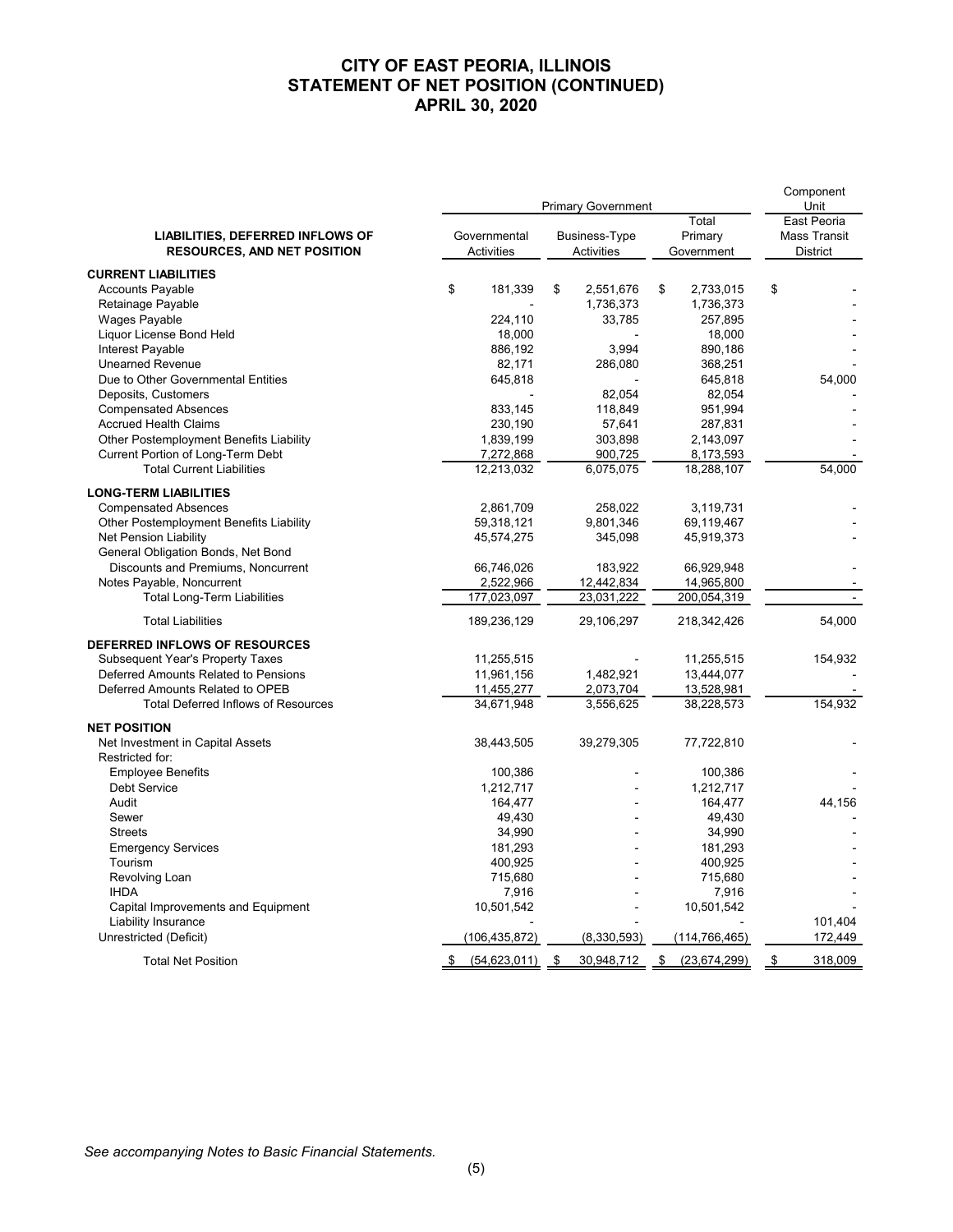## **CITY OF EAST PEORIA, ILLINOIS STATEMENT OF ACTIVITIES YEAR ENDED APRIL 30, 2020**

|                                                | <b>Expenses</b>   |
|------------------------------------------------|-------------------|
| <b>FUNCTIONS/PROGRAMS</b>                      |                   |
| <b>Primary Government:</b>                     |                   |
| Governmental Activities:                       |                   |
| Police                                         | \$<br>(9,246,095) |
| Fire                                           | (8,306,850)       |
| Sanitation                                     | (1, 131, 127)     |
| <b>Public Works</b>                            | (6,702,627)       |
| <b>General Government</b>                      | (13,570,694)      |
| <b>Community Development</b>                   | (399, 034)        |
| Other                                          | (2,262,069)       |
| Interest on and Amortization of Long-Term Debt | (3,242,319)       |
| <b>Total Governmental Activities</b>           | (44,860,815)      |
| Business-Type Activities:                      |                   |
| Water and Sewer                                | (6,220,700)       |
| Eastside Centre                                | (1,450,660)       |
| <b>Eastport Marina</b>                         | (1,074,565)       |
| <b>Total Business-Type Activities</b>          | (8,745,925)       |
| <b>Total Primary Government</b>                | (53,606,740)      |
| Component Unit:                                |                   |
| City of East Peoria Mass Transit District      | (1,863,894)       |
|                                                |                   |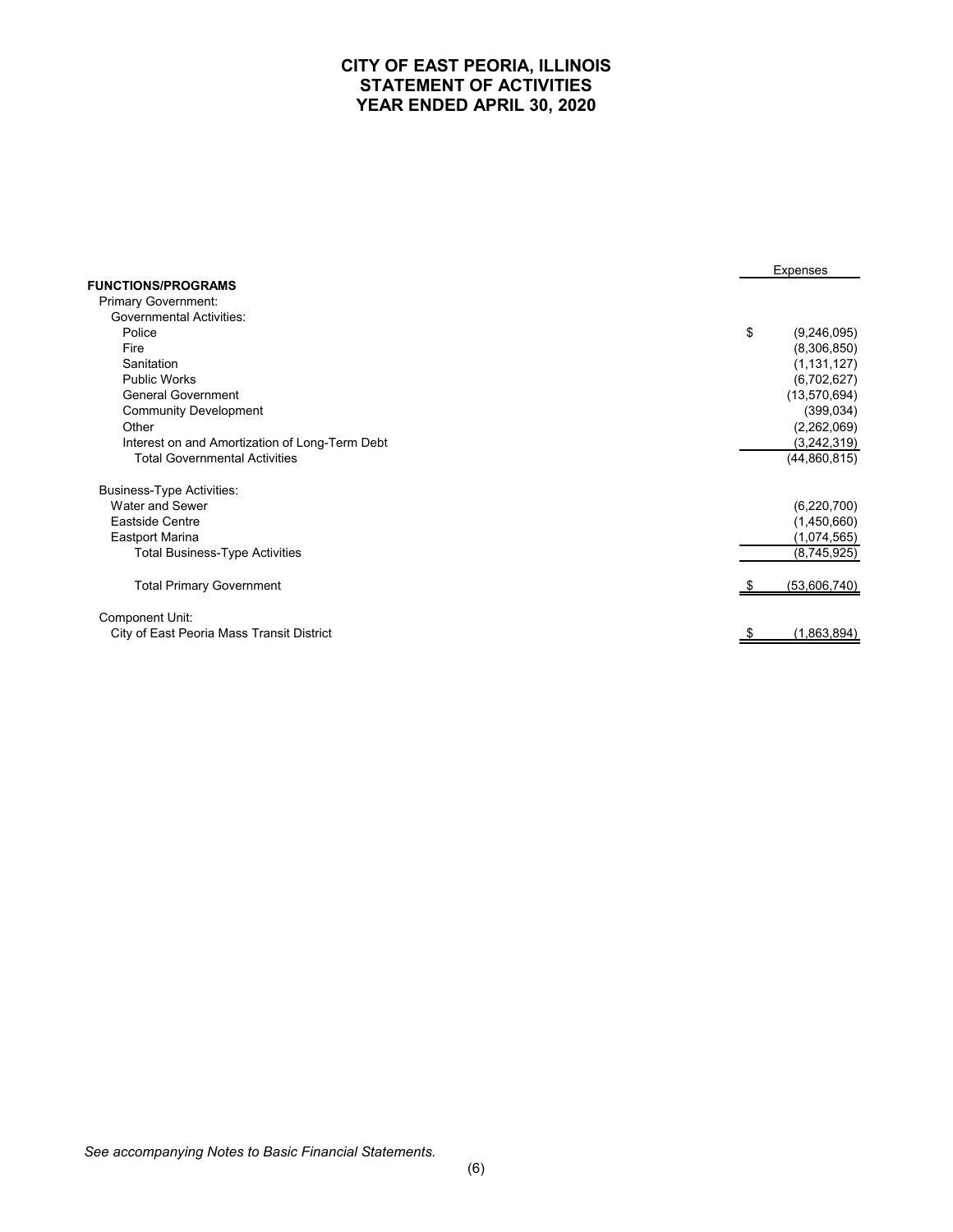## **CITY OF EAST PEORIA, ILLINOIS STATEMENT OF ACTIVITIES (CONTINUED) YEAR ENDED APRIL 30, 2020**

|                  |                                      |    |               |                |               |                           |    |               |     | Net (Expense) Revenue and Changes in Net Position |    |                       |  |
|------------------|--------------------------------------|----|---------------|----------------|---------------|---------------------------|----|---------------|-----|---------------------------------------------------|----|-----------------------|--|
|                  |                                      |    |               |                |               |                           |    |               |     |                                                   |    | <b>Component Unit</b> |  |
| Program Revenues |                                      |    |               |                |               | <b>Primary Government</b> |    |               |     |                                                   |    | East                  |  |
|                  | Fees, Fines,<br>Capital<br>Operating |    |               |                |               |                           |    | Total         |     | Peoria                                            |    |                       |  |
|                  | and Charges                          |    | Grants and    |                | Grants and    | Governmental              |    | Business-Type |     | Primary                                           |    | <b>Mass Transit</b>   |  |
|                  | for Services                         |    | Contributions |                | Contributions | Activities                |    | Activities    |     | Government                                        |    | <b>District</b>       |  |
|                  |                                      |    |               |                |               |                           |    |               |     |                                                   |    |                       |  |
| \$               |                                      | \$ | 147,487       | \$             |               | \$<br>(9,098,608)         | \$ |               | \$  | (9,098,608)                                       | \$ |                       |  |
|                  | 1,266,038                            |    | 39,514        |                |               | (7,001,298)               |    |               |     | (7,001,298)                                       |    |                       |  |
|                  | 42,295                               |    |               |                |               | (1,088,832)               |    |               |     | (1,088,832)                                       |    |                       |  |
|                  | 840                                  |    | 869,735       |                | 211,849       | (5,620,203)               |    |               |     | (5,620,203)                                       |    |                       |  |
|                  | 192,262                              |    |               |                |               | (13, 378, 432)            |    |               |     | (13, 378, 432)                                    |    |                       |  |
|                  |                                      |    |               |                |               | (399, 034)                |    |               |     | (399, 034)                                        |    |                       |  |
|                  |                                      |    |               |                |               | (2,262,069)               |    |               |     | (2,262,069)                                       |    |                       |  |
|                  |                                      |    |               |                |               | (3,242,319)               |    |               |     | (3,242,319)                                       |    |                       |  |
|                  | 1,501,435                            |    | 1,056,736     |                | 211,849       | (42,090,795)              |    |               |     | (42,090,795)                                      |    |                       |  |
|                  | 9,065,405                            |    |               |                |               |                           |    | 2,844,705     |     | 2,844,705                                         |    |                       |  |
|                  | 557,565                              |    |               |                |               |                           |    | (893,095)     |     | (893,095)                                         |    |                       |  |
|                  | 989,947                              |    |               |                |               |                           |    | (84, 618)     |     | (84, 618)                                         |    |                       |  |
|                  | 10,612,917                           |    |               |                |               |                           |    | 1,866,992     |     | 1,866,992                                         |    |                       |  |
|                  | 12,114,352                           | \$ | 1,056,736     | \$             | 211,849       | (42,090,795)              |    | 1,866,992     |     | (40, 223, 803)                                    |    |                       |  |
|                  |                                      |    | 1,517,517     | $\mathfrak{s}$ |               |                           |    |               |     |                                                   |    | (346, 377)            |  |
|                  | <b>GENERAL REVENUES</b>              |    |               |                |               |                           |    |               |     |                                                   |    |                       |  |
|                  | <b>Property Taxes</b>                |    |               |                |               | 11,023,343                |    |               |     | 11,023,343                                        |    | 286,741               |  |
|                  | Sales and Use Taxes                  |    |               |                |               | 18,642,736                |    | 13,636        |     | 18,656,372                                        |    |                       |  |
|                  | <b>State Income Taxes</b>            |    |               |                |               | 2,302,405                 |    |               |     | 2,302,405                                         |    |                       |  |
|                  | Personal Property Replacement Taxes  |    |               |                |               | 1,428,142                 |    |               |     | 1,428,142                                         |    | 56,993                |  |
|                  | <b>Illinois Gaming Taxes</b>         |    |               |                |               | 3,724,736                 |    |               |     | 3,724,736                                         |    |                       |  |
|                  | <b>Other Taxes</b>                   |    |               |                |               | 2,932,671                 |    |               |     | 2,932,671                                         |    |                       |  |
|                  | Interest/Investment Income           |    |               |                |               | 319,950                   |    | 85,796        |     | 405,746                                           |    | 2,252                 |  |
|                  | Gain on Sale of Capital Assets       |    |               |                |               | 69,696                    |    |               |     | 69,696                                            |    |                       |  |
|                  | Nonexchange Loan Forgiveness         |    |               |                |               |                           |    | 6,247,367     |     | 6,247,367                                         |    |                       |  |
|                  | Other                                |    |               |                |               | 3,012,561                 |    | 583,140       |     | 3,595,701                                         |    |                       |  |
|                  | <b>Total General Revenues</b>        |    |               |                |               | 43,456,240                |    | 6,929,939     |     | 50,386,179                                        |    | 345,986               |  |
|                  | <b>CHANGE IN NET POSITION</b>        |    |               |                |               | 1,365,445                 |    | 8,796,931     |     | 10,162,376                                        |    | (391)                 |  |
|                  | Net Position - Beginning of Year     |    |               |                |               | (55,988,456)              |    | 22, 151, 781  |     | (33,836,675)                                      |    | 318,400               |  |
|                  | <b>NET POSITION - END OF YEAR</b>    |    |               |                |               | (54, 623, 011)            | \$ | 30,948,712    | \$. | (23, 674, 299)                                    | £. | 318,009               |  |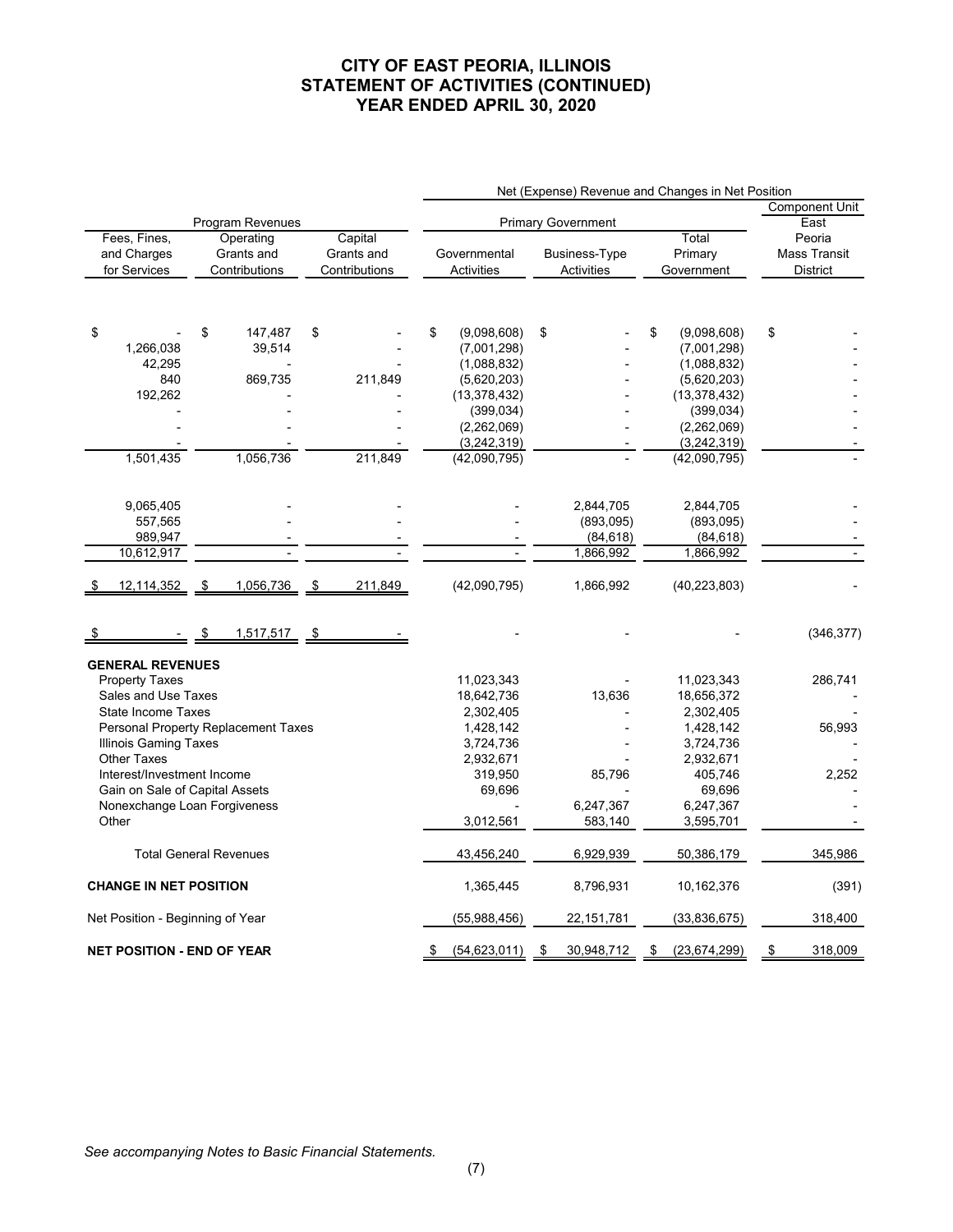## **CITY OF EAST PEORIA, ILLINOIS BALANCE SHEET GOVERNMENTAL FUNDS APRIL 30, 2020**

|                                                       |    | <b>General Fund</b> |
|-------------------------------------------------------|----|---------------------|
| <b>ASSETS</b>                                         |    |                     |
| Cash and Investments                                  | \$ | 8,205,350           |
| Receivables (Net, Where Applicable, of Allowances for |    |                     |
| <b>Estimated Uncollectible Amounts):</b>              |    |                     |
| <b>Property Taxes</b>                                 |    | 217,522             |
| Sales Tax                                             |    | 3,856,446           |
| State Income Tax                                      |    | 446,450             |
| Personal Property Replacement Tax                     |    | 178,491             |
| <b>Motor Fuel Tax Allotments</b>                      |    |                     |
| <b>Gaming Tax</b>                                     |    |                     |
| <b>Customer Charges</b>                               |    | 350,129             |
| Assessments                                           |    |                     |
| <b>Hotel/Motel Taxes</b>                              |    |                     |
| Intergovernmental                                     |    | 206,507             |
| <b>Notes</b>                                          |    |                     |
| <b>Fines</b>                                          |    | 10,580              |
| Capital Lease                                         |    |                     |
| Other                                                 |    | 196,342             |
| <b>Advanced to Other Funds</b>                        |    | 2,601,157           |
| Assets Held for Resale                                |    |                     |
| Prepaid Expenses                                      |    |                     |
| Restricted Assets, Cash and Investments               |    |                     |
| <b>Total Assets</b>                                   |    | 16,268,974          |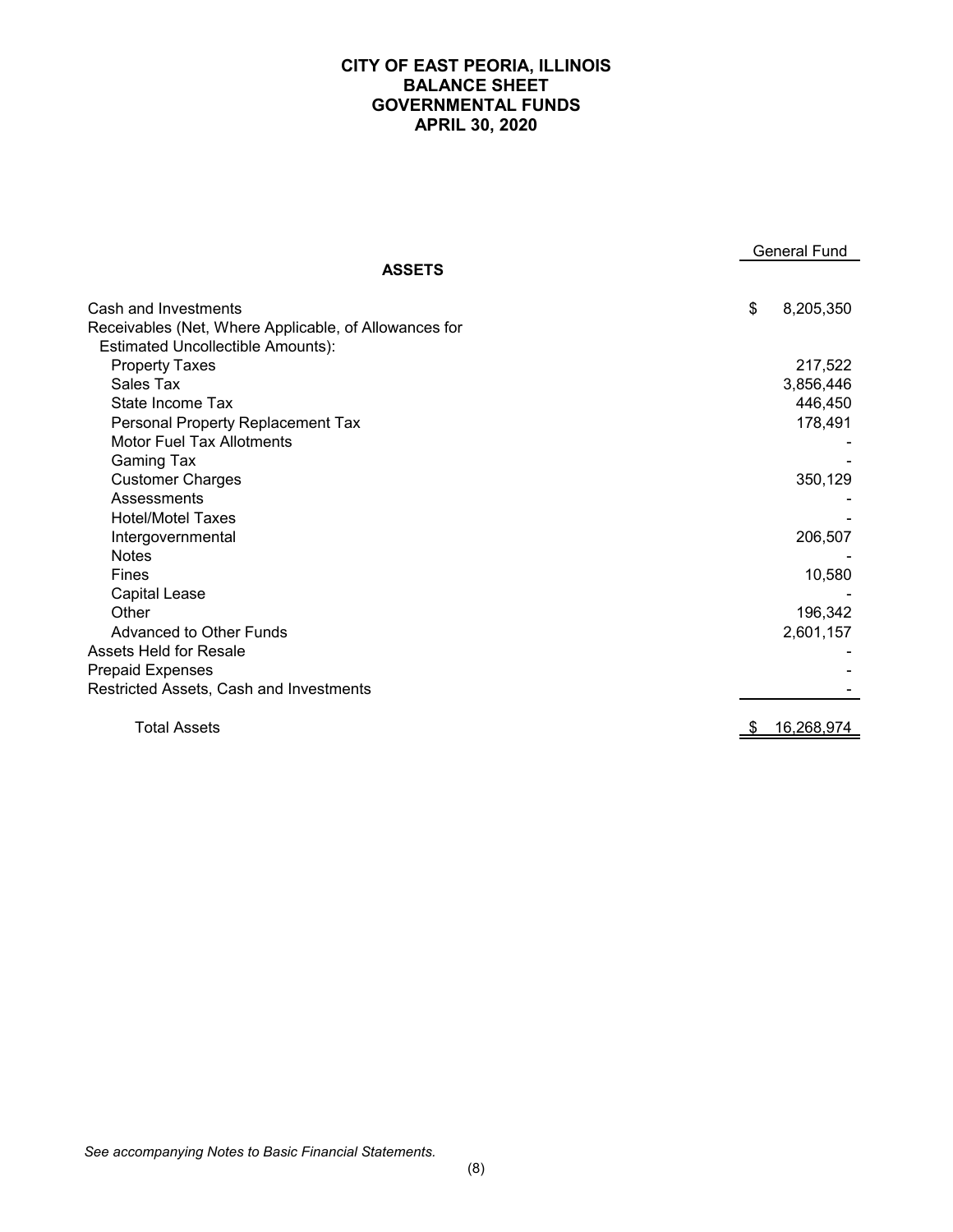# **CITY OF EAST PEORIA, ILLINOIS BALANCE SHEET GOVERNMENTAL FUNDS (CONTINUED) APRIL 30, 2020**

| Riverboat<br>Gaming<br><b>Tax Fund</b> |           | Special Tax<br>Allocation<br>Fund |           |    | Capital<br>Projects<br>Fund | Nonmajor<br>Governmental<br>Funds |    | Total      |
|----------------------------------------|-----------|-----------------------------------|-----------|----|-----------------------------|-----------------------------------|----|------------|
|                                        |           |                                   |           |    |                             |                                   |    |            |
| \$                                     | 197,737   | \$                                | 11,176    | \$ |                             | \$<br>6,421,961                   | \$ | 14,836,224 |
|                                        |           |                                   | 783,500   |    | 4,724,795                   | 5,529,698                         |    | 11,255,515 |
|                                        |           |                                   |           |    | 224,845                     |                                   |    | 4,081,291  |
|                                        |           |                                   |           |    |                             |                                   |    | 446,450    |
|                                        |           |                                   |           |    |                             | 12,800                            |    | 191,291    |
|                                        |           |                                   |           |    |                             | 69,407                            |    | 69,407     |
|                                        | 9,827     |                                   |           |    |                             |                                   |    | 9,827      |
|                                        |           |                                   |           |    |                             |                                   |    | 350,129    |
|                                        |           |                                   |           |    |                             | 9,174                             |    | 9,174      |
|                                        |           |                                   |           |    | 10,736                      | 32,747                            |    | 43,483     |
|                                        |           |                                   |           |    |                             |                                   |    | 206,507    |
|                                        |           |                                   |           |    |                             | 118,230                           |    | 118,230    |
|                                        |           |                                   |           |    |                             |                                   |    | 10,580     |
|                                        |           |                                   |           |    | 6,465,231                   |                                   |    | 6,465,231  |
|                                        |           |                                   |           |    | 65,340                      |                                   |    | 261,682    |
|                                        | 7,798,550 |                                   | 2,639,532 |    | 381,451                     | 542,431                           |    | 13,963,121 |
|                                        |           |                                   |           |    | 1,430,000                   |                                   |    | 1,430,000  |
|                                        |           |                                   |           |    |                             | 298,025                           |    | 298,025    |
|                                        |           |                                   |           |    | 735,900                     |                                   |    | 735,900    |
|                                        | 8,006,114 |                                   | 3,434,208 |    | 14,038,298                  | 13,034,473                        | S  | 54,782,067 |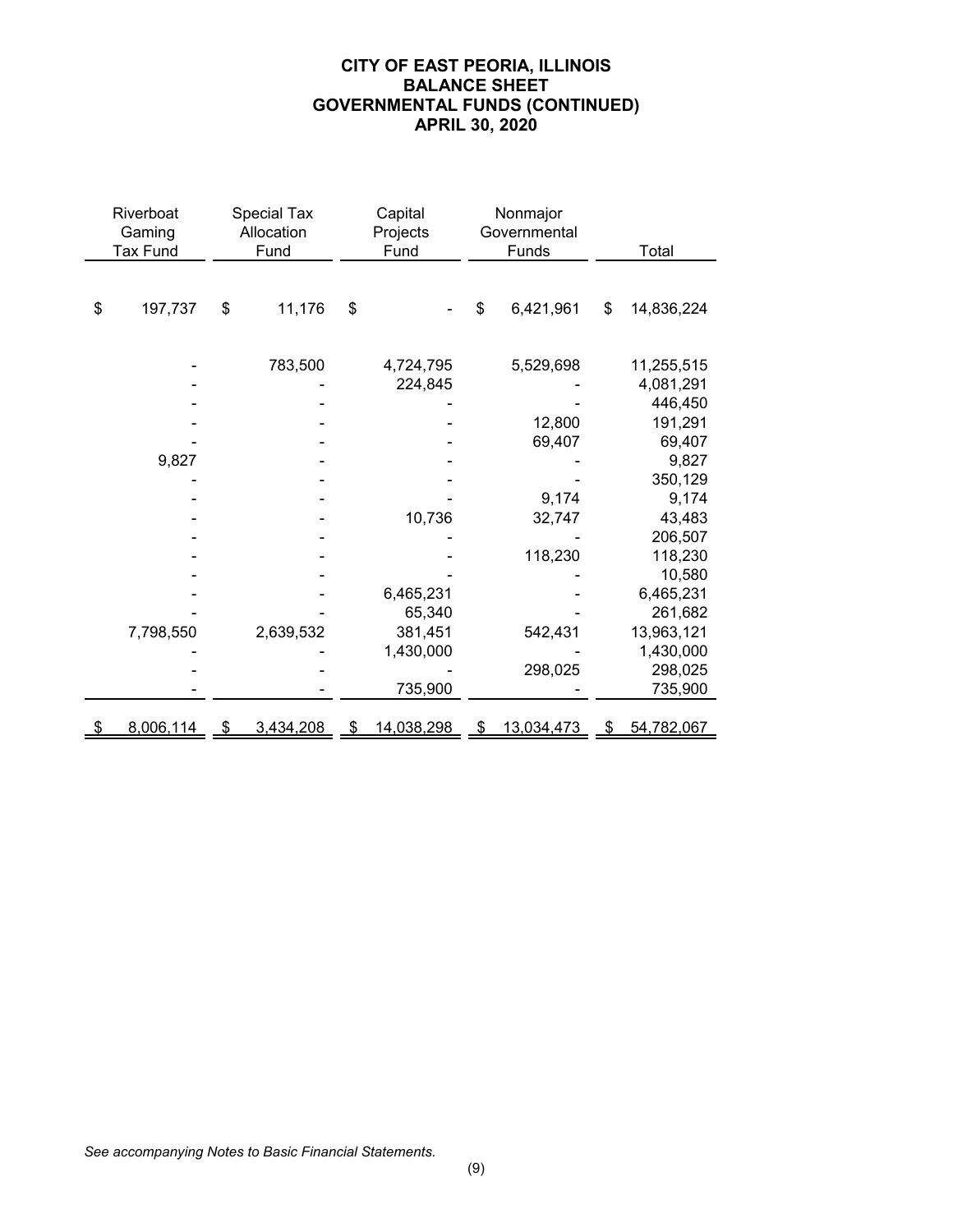# **CITY OF EAST PEORIA, ILLINOIS BALANCE SHEET GOVERNMENTAL FUNDS (CONTINUED) APRIL 30, 2020**

|                                                                             | <b>General Fund</b> |            |  |  |
|-----------------------------------------------------------------------------|---------------------|------------|--|--|
| LIABILITIES, DEFERRED INFLOWS OF RESOURCES,<br>AND FUND BALANCES (DEFICITS) |                     |            |  |  |
| <b>LIABILITIES</b>                                                          |                     |            |  |  |
| <b>Accounts Payable</b>                                                     | \$                  | 147,514    |  |  |
| <b>Wages Payable</b>                                                        |                     | 206,454    |  |  |
| Liquor License Bonds Held                                                   |                     | 18,000     |  |  |
| <b>Compensated Absences</b>                                                 |                     | 125,821    |  |  |
| <b>Unearned Revenue</b>                                                     |                     |            |  |  |
| Due to Other Governmental Entities                                          |                     | 645,818    |  |  |
| <b>Advanced from Other Funds</b>                                            |                     | 381,049    |  |  |
| <b>Total Liabilities</b>                                                    |                     | 1,524,656  |  |  |
| DEFERRED INFLOWS OF RESOURCES                                               |                     |            |  |  |
| <b>Subsequent Year's Property Taxes</b>                                     |                     | 217,522    |  |  |
| Unavailable Revenue - Other Taxes                                           |                     | 1,294,005  |  |  |
| Unavailable Revenue - Intergovernmental                                     |                     | 193,274    |  |  |
| Unavailable Revenue - Capital Lease Receivable                              |                     |            |  |  |
| Unavailable Revenue - Notes Receivable                                      |                     |            |  |  |
| <b>Total Deferred Inflows of Resources</b>                                  |                     | 1,704,801  |  |  |
| <b>FUND BALANCES (DEFICITS)</b>                                             |                     |            |  |  |
| Nonspendable                                                                |                     | 2,601,157  |  |  |
| Restricted                                                                  |                     |            |  |  |
| Assigned                                                                    |                     |            |  |  |
| Unassigned                                                                  |                     | 10,438,360 |  |  |
| <b>Total Fund Balances (Deficits)</b>                                       |                     | 13,039,517 |  |  |
| Total Liabilities, Deferred Inflows of Resources, and                       |                     |            |  |  |
| <b>Fund Balances (Deficits)</b>                                             | \$                  | 16,268,974 |  |  |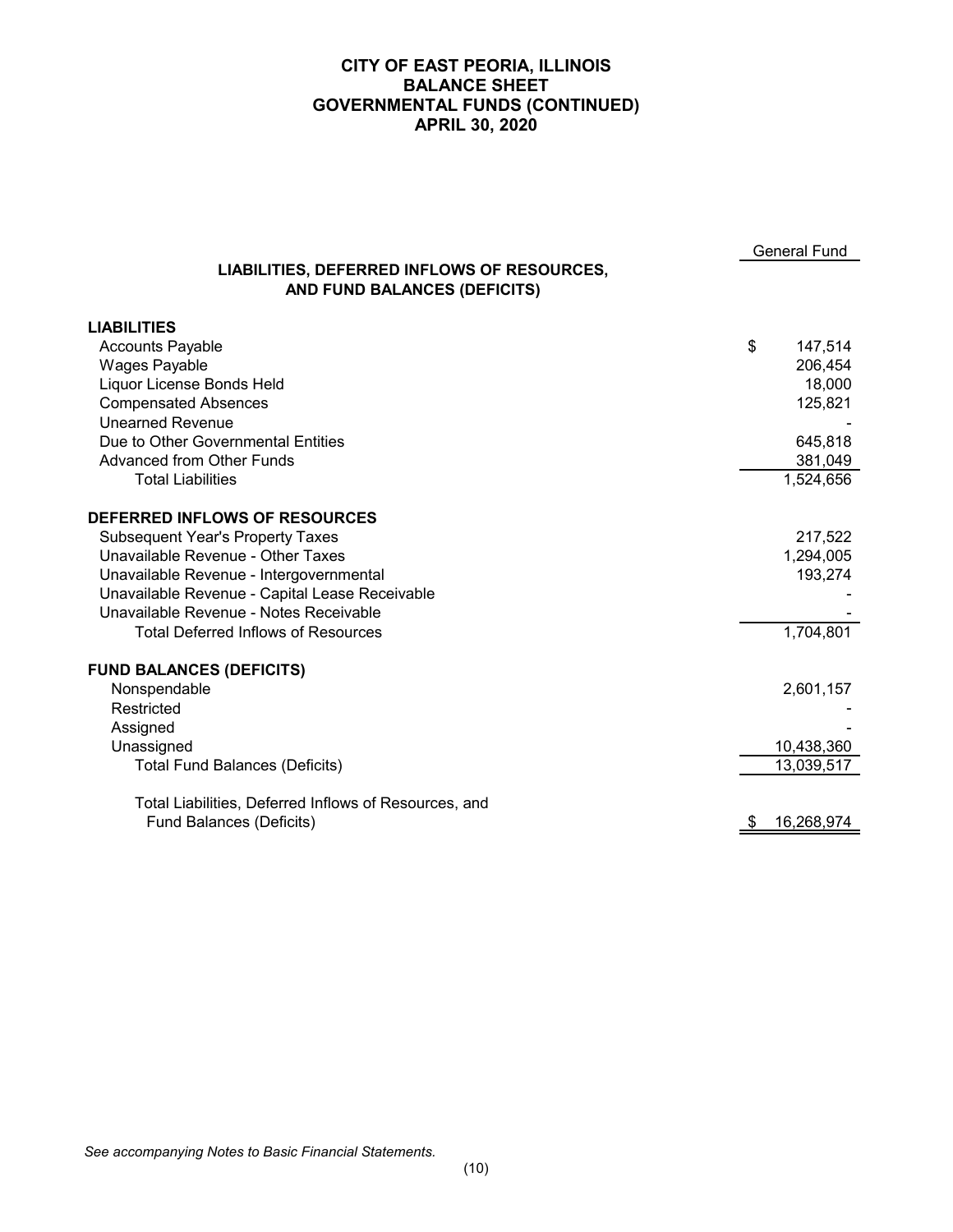# **CITY OF EAST PEORIA, ILLINOIS BALANCE SHEET GOVERNMENTAL FUNDS (CONTINUED) APRIL 30, 2020**

| Riverboat<br>Gaming<br><b>Tax Fund</b> |           | <b>Special Tax</b><br>Allocation<br>Fund | Capital<br>Projects<br>Fund |    | Nonmajor<br>Governmental<br>Funds | Total |              |  |
|----------------------------------------|-----------|------------------------------------------|-----------------------------|----|-----------------------------------|-------|--------------|--|
|                                        |           |                                          |                             |    |                                   |       |              |  |
| \$                                     |           | \$                                       | \$<br>6,420                 | \$ | 27,405                            | \$    | 181,339      |  |
|                                        |           |                                          |                             |    | 17,656                            |       | 224,110      |  |
|                                        |           |                                          |                             |    |                                   |       | 18,000       |  |
|                                        |           |                                          |                             |    |                                   |       | 125,821      |  |
|                                        | 82,171    |                                          |                             |    |                                   |       | 82,171       |  |
|                                        |           |                                          |                             |    |                                   |       | 645,818      |  |
|                                        | 428,939   | 5,841,826                                | 6,605,982                   |    | 391,365                           |       | 13,649,161   |  |
|                                        | 511,110   | 5,841,826                                | 6,612,402                   |    | 436,426                           |       | 14,926,420   |  |
|                                        |           |                                          |                             |    |                                   |       |              |  |
|                                        |           | 783,500                                  | 4,724,795                   |    | 5,529,698                         |       | 11,255,515   |  |
|                                        |           |                                          | 53,792                      |    |                                   |       | 1,347,797    |  |
|                                        |           |                                          |                             |    |                                   |       | 193,274      |  |
|                                        |           |                                          | 6,465,231                   |    |                                   |       | 6,465,231    |  |
|                                        |           |                                          |                             |    | 114,261                           |       | 114,261      |  |
|                                        |           | 783,500                                  | 11,243,818                  |    | 5,643,959                         |       | 19,376,078   |  |
|                                        |           |                                          |                             |    |                                   |       |              |  |
|                                        |           |                                          |                             |    | 298,025                           |       | 2,899,182    |  |
|                                        | 6,196,579 | 3,941,631                                |                             |    | 4,003,077                         |       | 14, 141, 287 |  |
|                                        | 1,298,425 |                                          |                             |    | 2,657,651                         |       | 3,956,076    |  |
|                                        |           | (7, 132, 749)                            | (3,817,922)                 |    | (4,665)                           |       | (516, 976)   |  |
|                                        | 7,495,004 | (3, 191, 118)                            | (3,817,922)                 |    | 6,954,088                         |       | 20,479,569   |  |
|                                        |           |                                          |                             |    |                                   |       |              |  |
|                                        | 8,006,114 | 3,434,208<br>\$                          | 14,038,298                  |    | 13,034,473                        | \$    | 54,782,067   |  |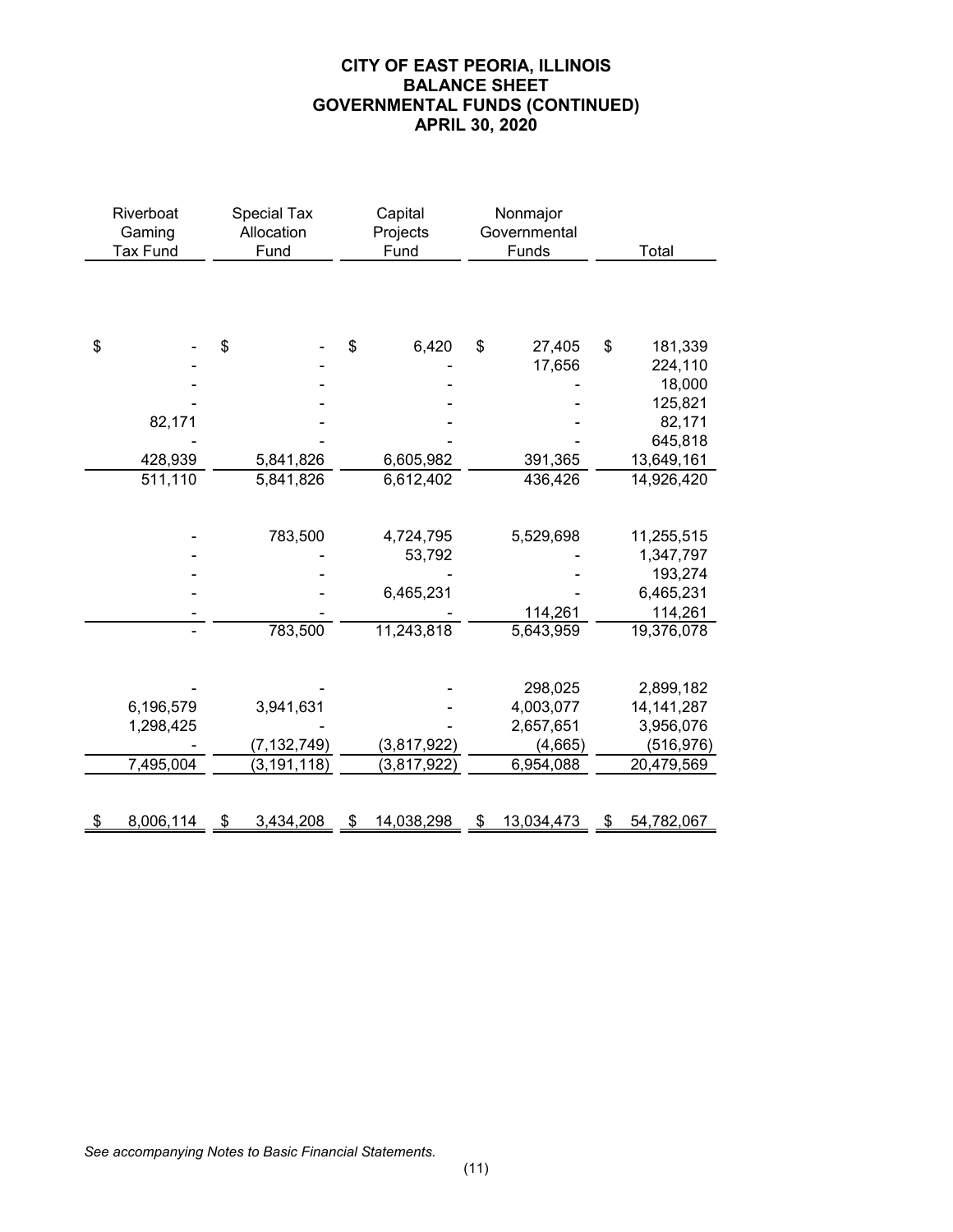## **CITY OF EAST PEORIA, ILLINOIS RECONCILIATION OF THE GOVERNMENTAL FUNDS BALANCE SHEET TO THE STATEMENT OF NET POSITION APRIL 30, 2020**

| Total Governmental Fund Balances                                                                                                                                                                     |                                  | \$   | 20,479,569     |
|------------------------------------------------------------------------------------------------------------------------------------------------------------------------------------------------------|----------------------------------|------|----------------|
| Amounts reported for governmental activities in the statement<br>of net position are different because capital assets used in<br>governmental activities are not financial resources and, therefore, |                                  |      |                |
| are not reported in the funds:                                                                                                                                                                       |                                  |      |                |
| Land                                                                                                                                                                                                 | \$<br>10,106,412                 |      |                |
| <b>Construction-in-Progress</b><br>Land Improvements                                                                                                                                                 | 286,801<br>5,680,007             |      |                |
| <b>Buildings</b>                                                                                                                                                                                     | 53,828,113                       |      |                |
| Machinery, Equipment, and Vehicles                                                                                                                                                                   | 19,649,899                       |      |                |
| Infrastructure                                                                                                                                                                                       | 123,049,732                      |      |                |
| <b>Accumulated Depreciation</b>                                                                                                                                                                      | (99, 443, 042)                   |      | 113,157,922    |
| Deferred amounts related to pensions are not                                                                                                                                                         |                                  |      |                |
| reported in the funds:                                                                                                                                                                               |                                  |      |                |
| Deferred Outflows of Resources                                                                                                                                                                       | 6,675,127                        |      |                |
| Deferred Inflows of Resources                                                                                                                                                                        | (11, 961, 156)                   |      | (5,286,029)    |
| Deferred amounts related to OPEB are not                                                                                                                                                             |                                  |      |                |
| reported in the funds:                                                                                                                                                                               |                                  |      |                |
| Deferred Outflows of Resources<br>Deferred Inflows of Resources                                                                                                                                      | 7,027,201                        |      |                |
|                                                                                                                                                                                                      | (11, 455, 277)                   |      | (4,428,076)    |
| Other long-term assets are not available to pay for current-period                                                                                                                                   |                                  |      |                |
| expenditures and, therefore, are deferred in the funds,                                                                                                                                              |                                  |      |                |
| deferred inflows of resources:                                                                                                                                                                       |                                  |      |                |
| Unavailable Revenue - Other Taxes                                                                                                                                                                    | 1,347,797                        |      |                |
| Unavailable Revenue - Intergovernmental                                                                                                                                                              | 193,274                          |      |                |
| Unavailable Revenue - Capital Lease Receivable<br>Unavailable Revenue - Notes Receivable                                                                                                             | 6,465,231                        |      |                |
|                                                                                                                                                                                                      | 114,261                          |      | 8,120,563      |
| Internal service funds are used by management to charge the                                                                                                                                          |                                  |      |                |
| costs of certain services to individual funds. The assets and                                                                                                                                        |                                  |      |                |
| liabilities of the internal service funds are included                                                                                                                                               |                                  |      |                |
| in governmental activities in the statement of net position:<br><b>Current Assets</b>                                                                                                                | 187,971                          |      |                |
| <b>Current Liabilities</b>                                                                                                                                                                           | (230, 190)                       |      | (42, 219)      |
|                                                                                                                                                                                                      |                                  |      |                |
| Long-term liabilities are not due and payable in the current period                                                                                                                                  |                                  |      |                |
| and, therefore, are not reported in the funds:                                                                                                                                                       |                                  |      |                |
| <b>Compensated Absences</b>                                                                                                                                                                          | (3,569,033)                      |      |                |
| Other Postemployment Benefits Liability<br>Net Pension Liability                                                                                                                                     | (61, 157, 320)<br>(45, 574, 275) |      |                |
| <b>Accrued Interest Payable</b>                                                                                                                                                                      | (886, 192)                       |      |                |
| General Obligation Bonds Payable, Current                                                                                                                                                            | (5,965,000)                      |      |                |
| General Obligation Bonds Payable, Noncurrent                                                                                                                                                         | (66, 525, 000)                   |      |                |
| Notes Payable, Current                                                                                                                                                                               | (1, 249, 323)                    |      |                |
| Notes Payable, Noncurrent                                                                                                                                                                            | (2,522,966)                      |      |                |
| <b>Bond Discounts</b>                                                                                                                                                                                | 27,524                           |      |                |
| Bond Deferred Charge on Refunding                                                                                                                                                                    | 1,103,939                        |      |                |
| <b>Bond Premiums</b>                                                                                                                                                                                 | (307,095)                        |      | (186,624,741)  |
| Net Position of Governmental Activities                                                                                                                                                              |                                  | - \$ | (54, 623, 011) |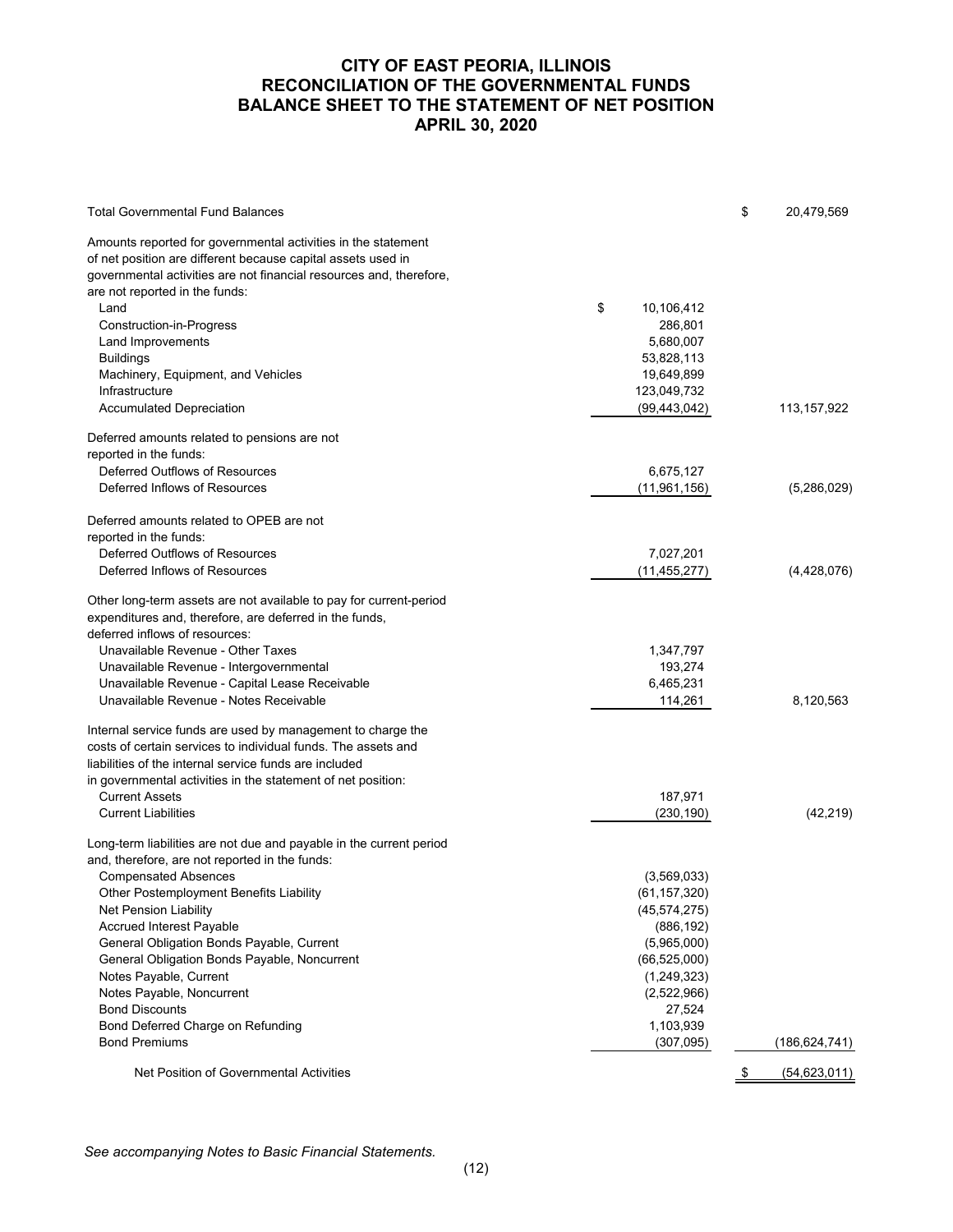## **CITY OF EAST PEORIA, ILLINOIS STATEMENT OF REVENUES, EXPENDITURES, AND CHANGES IN FUND BALANCES (DEFICITS) GOVERNMENTAL FUNDS YEAR ENDED APRIL 30, 2020**

|                                                   | General Fund     |
|---------------------------------------------------|------------------|
| <b>REVENUES</b>                                   |                  |
| <b>Property Taxes</b>                             | \$<br>229,301    |
| Other Taxes and Special Assessments               | 21,785,771       |
| <b>Charges for Services</b>                       | 1,309,173        |
| Intergovernmental                                 | 230,969          |
| <b>Investment Earnings</b>                        | 243,071          |
| <b>Licenses and Permits</b>                       | 192,262          |
| <b>Miscellaneous</b>                              | 1,782,143        |
| <b>Total Revenues</b>                             | 25,772,690       |
| <b>EXPENDITURES</b>                               |                  |
| Current:                                          |                  |
| <b>General Government</b>                         | 6,597,830        |
| Police                                            | 5,633,813        |
| Fire                                              | 5,213,032        |
| Sanitation                                        | 860,732          |
| <b>Public Works</b>                               | 2,018,674        |
| <b>Community Development</b>                      | 255,982          |
| Other                                             |                  |
| Capital Outlay                                    | 1,164,625        |
| Debt Service:                                     |                  |
| <b>Principal Payments</b>                         | 535,763          |
| Interest and Fiscal Charges                       | 26,602           |
| <b>Total Expenditures</b>                         | 22,307,053       |
| Excess (Deficiency) of Revenues over Expenditures | 3,465,637        |
| <b>OTHER FINANCING SOURCES (USES)</b>             |                  |
| Issuance of Refunding Bonds                       |                  |
| Payments to Refunded Bond Escrow Agent            |                  |
| Proceeds from Sale of Capital Assets              |                  |
| <b>Transfers In</b>                               | 9,373            |
| <b>Transfers Out</b>                              | (694, 120)       |
| Total Other Financing Sources (Uses)              | (684, 747)       |
| <b>NET CHANGE IN FUND BALANCES (DEFICITS)</b>     | 2,780,890        |
| Fund Balances (Deficits) - Beginning of Year      | 10,258,627       |
| FUND BALANCES (DEFICITS) - END OF YEAR            | \$<br>13,039,517 |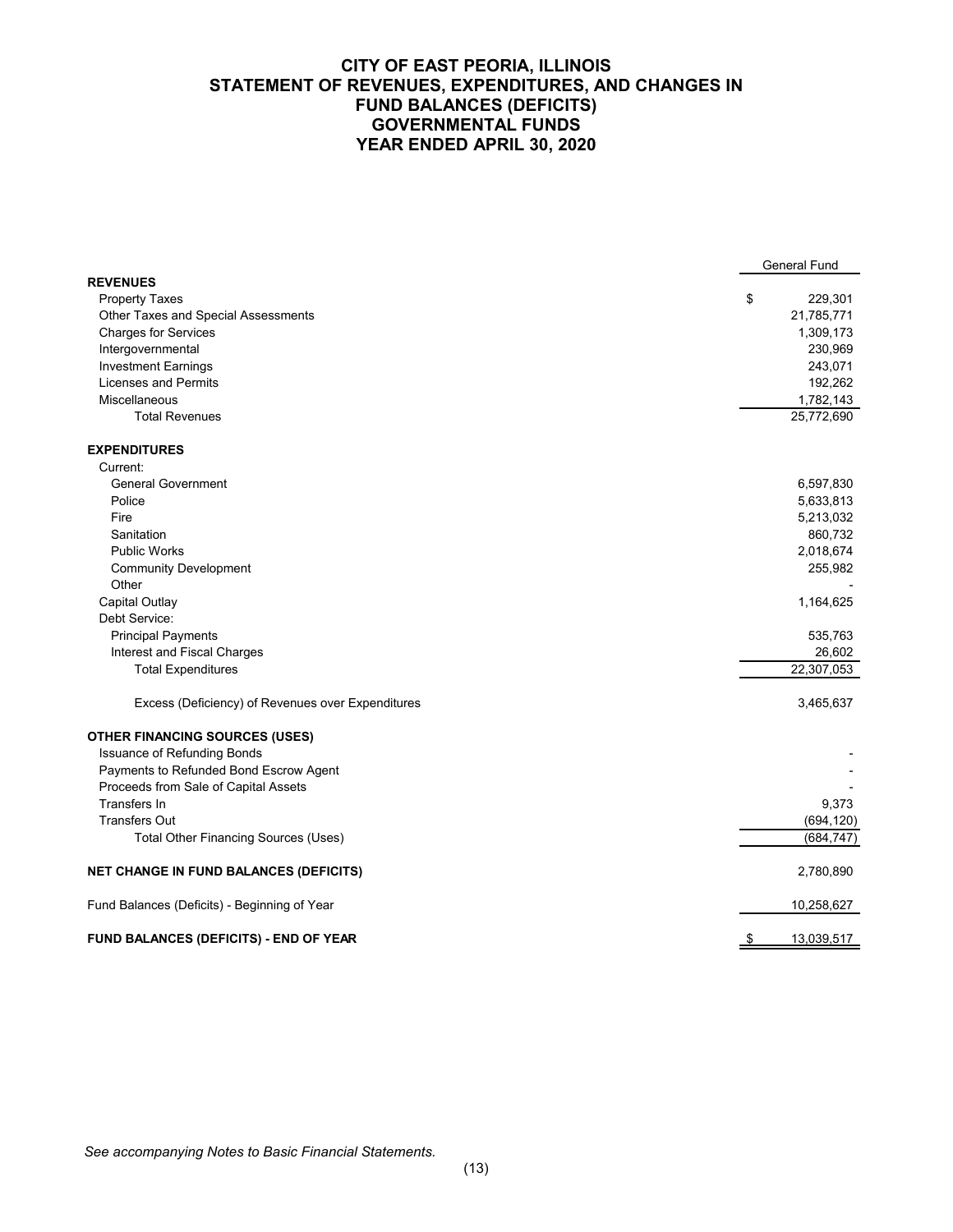# **CITY OF EAST PEORIA, ILLINOIS STATEMENT OF REVENUES, EXPENDITURES, AND CHANGES IN FUND BALANCES (DEFICITS) (CONTINUED) GOVERNMENTAL FUNDS YEAR ENDED APRIL 30, 2020**

| Riverboat<br>Gaming<br><b>Tax Fund</b> | Special Tax<br>Allocation<br>Fund | Capital<br>Projects<br>Fund | Nonmajor<br>Governmental<br>Funds | Total                  |
|----------------------------------------|-----------------------------------|-----------------------------|-----------------------------------|------------------------|
|                                        |                                   |                             |                                   |                        |
| \$                                     | \$<br>783,500                     | \$<br>4,588,235             | \$<br>5,422,307                   | \$<br>11,023,343       |
| 3,724,736                              |                                   | 1,721,843                   | 791,426                           | 28,023,776             |
| 211,849                                |                                   |                             | 2,204,985                         | 1,309,173<br>2,647,803 |
|                                        |                                   |                             |                                   |                        |
| 20,813                                 | 1,127                             | 18,932                      | 35,621                            | 319,564<br>192,262     |
| 400                                    |                                   | 1,665,417                   | 352,552                           | 3,800,512              |
| 3,957,798                              | 784,627                           | 7,994,427                   | 8,806,891                         | 47,316,433             |
|                                        |                                   |                             |                                   |                        |
| 1,890,822                              | 136,025                           |                             | 1,853,173                         | 10,477,850             |
|                                        |                                   |                             | 2,930,772                         | 8,564,585              |
|                                        |                                   |                             | 2,252,797                         | 7,465,829              |
|                                        |                                   |                             |                                   | 860,732                |
|                                        |                                   |                             | 1,055,103                         | 3,073,777              |
|                                        |                                   |                             | 5,142                             | 261,124                |
|                                        |                                   | 2,145,827                   |                                   | 2,145,827              |
|                                        |                                   | 191,148                     | 351,300                           | 1,707,073              |
| 250,899                                |                                   | 15,906,702                  | 80,000                            | 16,773,364             |
| 17,088                                 |                                   | 3,334,575                   | 13,675                            | 3,391,940              |
| 2,158,809                              | 136,025                           | 21,578,252                  | 8,541,962                         | 54,722,101             |
| 1,798,989                              | 648,602                           | (13,583,825)                | 264,929                           | (7,405,668)            |
|                                        |                                   | 26,440,000                  |                                   | 26,440,000             |
|                                        |                                   | (16, 382, 704)              |                                   | (16, 382, 704)         |
|                                        |                                   | 69,696                      |                                   | 69,696                 |
|                                        |                                   | 3,402,455                   | 7,665                             | 3,419,493              |
| (2,076,000)                            | (640,000)                         |                             | (9, 373)                          | (3, 419, 493)          |
| (2,076,000)                            | (640,000)                         | 13,529,447                  | (1,708)                           | 10,126,992             |
| (277, 011)                             | 8,602                             | (54, 378)                   | 263,221                           | 2,721,324              |
| 7,772,015                              | (3, 199, 720)                     | (3,763,544)                 | 6,690,867                         | 17,758,245             |
| \$<br>7,495,004                        | \$<br>(3, 191, 118)               | \$<br>(3,817,922)           | \$<br>6,954,088                   | \$<br>20,479,569       |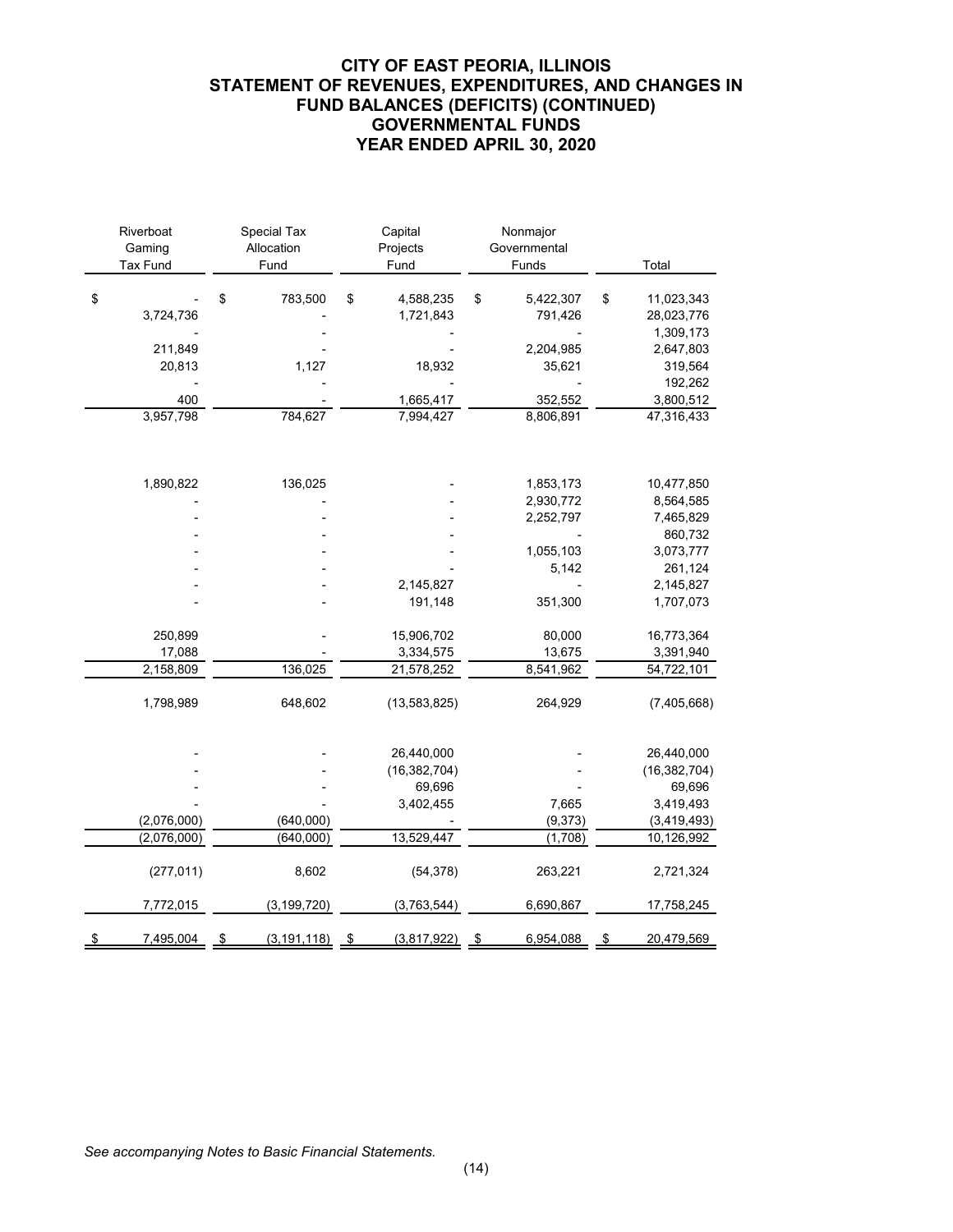#### **CITY OF EAST PEORIA, ILLINOIS RECONCILIATION OF THE STATEMENT OF REVENUES, EXPENDITURES, AND CHANGES IN FUND BALANCES (DEFICITS) OF GOVERNMENTAL FUNDS TO THE STATEMENT OF ACTIVITIES YEAR ENDED APRIL 30, 2020**

| Net Change in Fund Balances - Governmental Funds                                                      |                 | \$<br>2,721,324 |
|-------------------------------------------------------------------------------------------------------|-----------------|-----------------|
| Amounts reported for governmental activities in the statement<br>of activities are different because: |                 |                 |
| Governmental funds report capital outlays as expenditures. However, in                                |                 |                 |
| the statement of activities, the cost of those assets is allocated over their                         |                 |                 |
| estimated useful lives and reported as depreciation expense:                                          |                 |                 |
| Capital Outlay                                                                                        | \$<br>1,245,469 |                 |
| <b>Depreciation Expense</b>                                                                           | (6,953,033)     | (5,707,564)     |
| Revenues in the statement of activities that do not provide current                                   |                 |                 |
| financial resources are not reported as revenues in the funds, grant                                  |                 |                 |
| and tax revenues:                                                                                     |                 |                 |
| Net Change in Other Taxes                                                                             | (355, 135)      |                 |
| Net Change in Intergovernmental                                                                       | (89, 617)       |                 |
| Net Change in Notes Receivable                                                                        | (54, 696)       | (499, 448)      |
| Loans made are considered expenditures in the government funds.                                       |                 |                 |
| Portions of receivables are not considered current financial resources                                |                 |                 |
| and, therefore, portions of payments are recognized as revenues for the                               |                 |                 |
| governmental funds. The net effect of these transactions is as follows:                               |                 |                 |
| Net Change in Capital Lease Receivable                                                                |                 | (656, 238)      |
| The issuance of long-term debt (e.g., bonds, notes, leases) provides                                  |                 |                 |
| current financial resources to governmental funds, while the repayment of                             |                 |                 |
| the principal of long-term debt consumes the current financial resources                              |                 |                 |
| of governmental funds. Neither transaction, however, has any effect on                                |                 |                 |
| net position. Also, governmental funds report the effect of premiums                                  |                 |                 |
| and discounts when debt is first issued, whereas these                                                |                 |                 |
| amounts are deferred and amortized in the statement of activities.                                    |                 |                 |
| The following is the detail of the net effect of these differences in the                             |                 |                 |
| treatment of long-term debt and related items:                                                        |                 |                 |
| Issuance of General Obligation Bonds                                                                  | (26, 440, 000)  |                 |
| Repayment of Bond Principal                                                                           | 31,095,000      |                 |
| Repayment of Notes Payable Principal                                                                  | 1,323,363       |                 |
| Interest Payable                                                                                      | 207,802         |                 |
| Deferred Charge on Refunding                                                                          | 737,704         |                 |
| Amortization Deferred Charge on Refunding                                                             | (116, 382)      |                 |
| Amortization of Premiums and Discounts                                                                | 57.726          | 6.865.213       |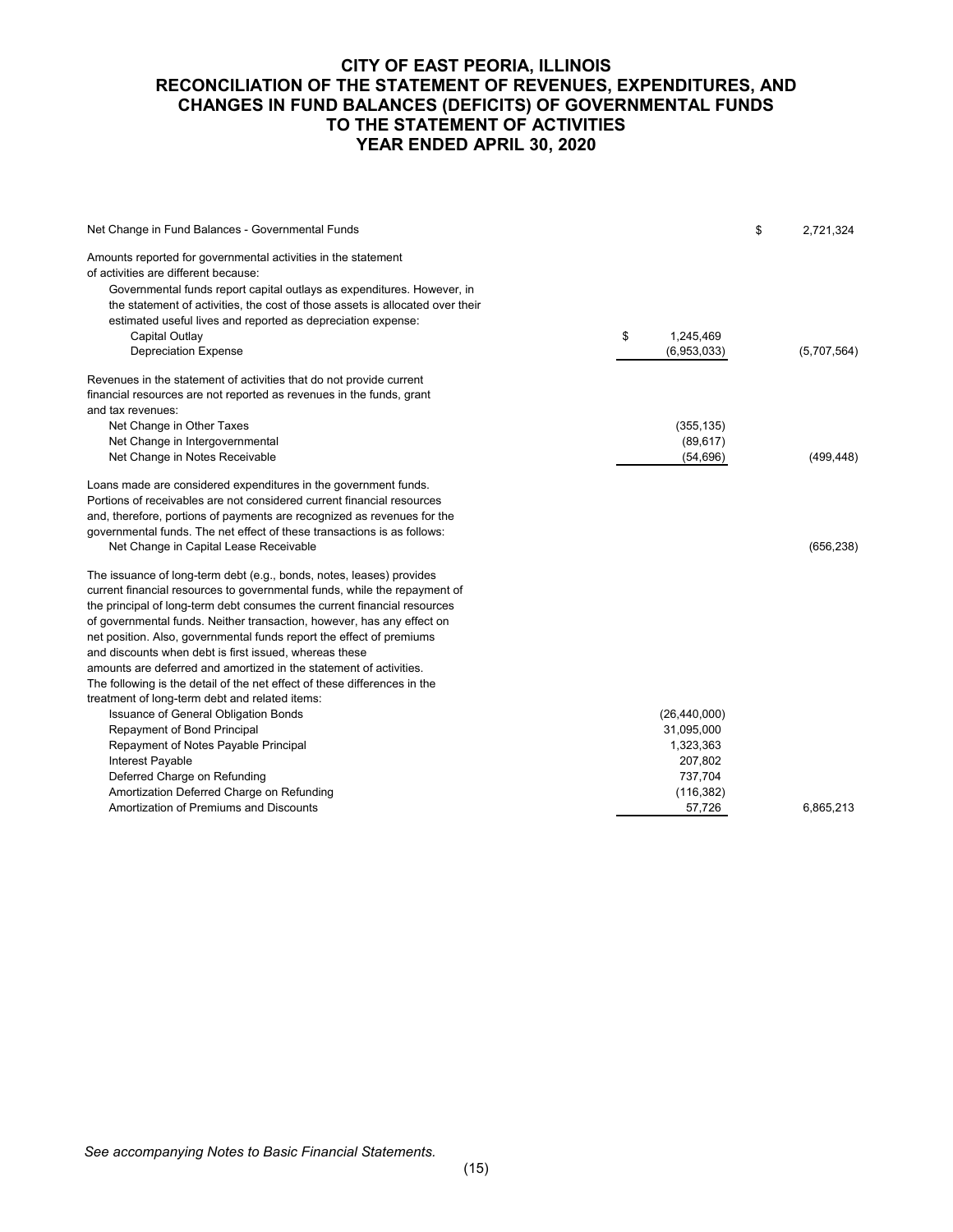## **CITY OF EAST PEORIA, ILLINOIS RECONCILIATION OF THE STATEMENT OF REVENUES, EXPENDITURES, AND CHANGES IN FUND BALANCES (DEFICITS) OF GOVERNMENTAL FUNDS TO THE STATEMENT OF ACTIVITIES (CONTINUED) YEAR ENDED APRIL 30, 2020**

| Some expenses reported in the statement of activities do not require                                                                                                                                                                                                   |                 |                  |
|------------------------------------------------------------------------------------------------------------------------------------------------------------------------------------------------------------------------------------------------------------------------|-----------------|------------------|
| the use of current financial resources and, therefore, are not reported as                                                                                                                                                                                             |                 |                  |
| expenditures in governmental funds:                                                                                                                                                                                                                                    |                 |                  |
| Change in Compensated Absences                                                                                                                                                                                                                                         |                 | \$<br>(173, 127) |
| Governmental funds report pension contributions as expenditures when made. However,                                                                                                                                                                                    |                 |                  |
| in the statement of activities, pension expense is the cost of benefits earned, adjusted for                                                                                                                                                                           |                 |                  |
| member contributions, the recognition of changes in deferred outflows of related to pensions,                                                                                                                                                                          |                 |                  |
| deferred inflows related to pensions, and the investment experience.                                                                                                                                                                                                   |                 |                  |
| <b>Pension Contributions</b>                                                                                                                                                                                                                                           | \$<br>4,595,109 |                  |
| Pension Expense                                                                                                                                                                                                                                                        | (5,240,025)     | (644, 916)       |
| Governmental funds report OPEB contributions as expenditures when made. However,<br>in the statement of activities, OPEB expense is the cost of benefits earned, adjusted for<br>recognition of changes in deferred outflows and inflows of resources related to OPEB. |                 |                  |
| <b>OPEB Payments</b>                                                                                                                                                                                                                                                   | 1,787,453       |                  |
| <b>OPEB Expense</b>                                                                                                                                                                                                                                                    | (2,620,055)     | (832, 602)       |
| Internal service funds are used by management to charge the costs of<br>various activities internally to individual funds. The net expense of                                                                                                                          |                 |                  |
| certain activities of internal service funds is reported with governmental<br>activities.                                                                                                                                                                              |                 | 292,803          |
| Change in Net Position of Governmental Activities                                                                                                                                                                                                                      |                 | 1,365,445        |
|                                                                                                                                                                                                                                                                        |                 |                  |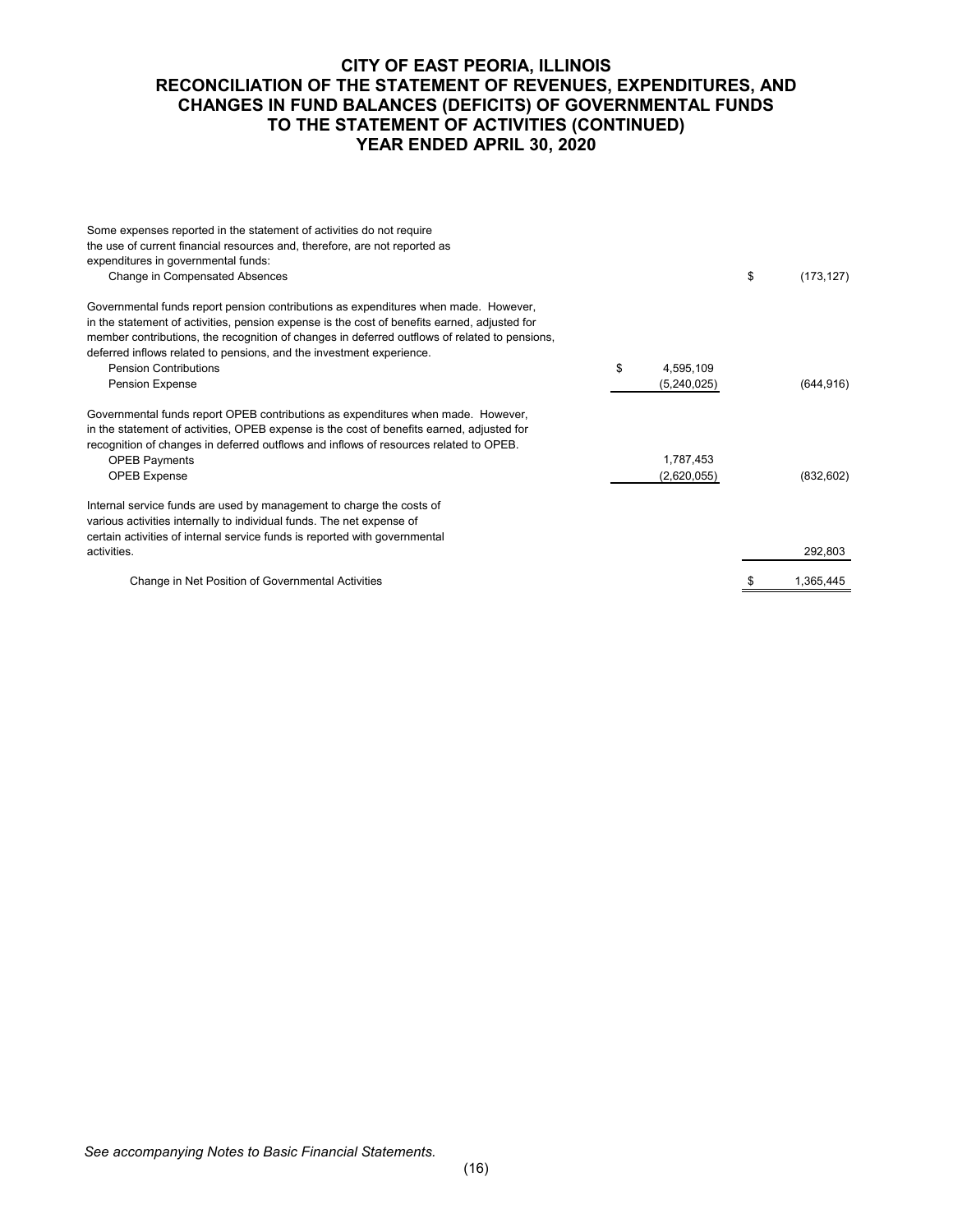## **CITY OF EAST PEORIA, ILLINOIS STATEMENT OF NET POSITION PROPRIETARY FUNDS APRIL 30, 2020**

|                                             | <b>Business-Type Activities -</b> |                |    |                         |    |                |    |                |         | Governmental      |
|---------------------------------------------|-----------------------------------|----------------|----|-------------------------|----|----------------|----|----------------|---------|-------------------|
|                                             |                                   |                |    | <b>Enterprise Funds</b> |    |                |    |                |         | <b>Activities</b> |
|                                             | Water                             |                |    | Eastside                |    | Nonmajor Fund: |    |                |         | Internal          |
|                                             |                                   | and Sewer      |    | Centre                  |    | Eastport       |    |                | Service |                   |
|                                             |                                   | Fund           |    | Fund                    |    | Marina Fund    |    | Total          | Fund    |                   |
| <b>ASSETS</b>                               |                                   |                |    |                         |    |                |    |                |         |                   |
| <b>CURRENT ASSETS</b>                       |                                   |                |    |                         |    |                |    |                |         |                   |
| Cash and Cash Equivalents                   | \$                                | 6,806,766      | \$ | 294,096                 | \$ | 60,483         | \$ | 7,161,345      | \$      | 225,520           |
| Water and Sewer Revenue Receivables         |                                   |                |    |                         |    |                |    |                |         |                   |
| (Net Where Applicable of Allowance for      |                                   |                |    |                         |    |                |    |                |         |                   |
| Uncollectible Amounts):                     |                                   |                |    |                         |    |                |    |                |         |                   |
| <b>Billed</b>                               |                                   | 338,436        |    |                         |    |                |    | 338,436        |         |                   |
| <b>Unbilled Charges</b>                     |                                   | 1,761,283      |    |                         |    |                |    | 1,761,283      |         |                   |
| Customer Charges (Net of Allowance)         |                                   |                |    |                         |    | 233,572        |    | 233,572        |         |                   |
| Advanced to Other Funds                     |                                   |                |    | 226,550                 |    |                |    | 226,550        |         |                   |
| Inventory, at Cost                          |                                   | 93,188         |    |                         |    | 8.824          |    | 102,012        |         |                   |
| <b>Total Current Assets</b>                 |                                   | 8,999,673      |    | 520,646                 |    | 302,879        |    | 9,823,198      |         | 225,520           |
| <b>CAPITAL ASSETS</b>                       |                                   |                |    |                         |    |                |    |                |         |                   |
| Nondepreciable:                             |                                   |                |    |                         |    |                |    |                |         |                   |
| Land                                        |                                   | 456,274        |    | 341,408                 |    | 2,850,000      |    | 3,647,682      |         |                   |
| <b>Construction-in-Progress</b>             |                                   | 20,938,031     |    |                         |    | 511,188        |    | 21,449,219     |         |                   |
| Depreciable:                                |                                   |                |    |                         |    |                |    |                |         |                   |
| Land Improvements                           |                                   | 1,668,483      |    | 2,840,483               |    | 3,170,619      |    | 7,679,585      |         |                   |
| <b>Buildings</b>                            |                                   | 16,306,975     |    | 6,095,217               |    | 2,356,287      |    | 24,758,479     |         |                   |
| Machinery, Equipment, and Vehicles          |                                   | 13,910,442     |    | 1,182,322               |    | 525,868        |    | 15,618,632     |         |                   |
| Infrastructure                              |                                   | 40,833,694     |    |                         |    |                |    | 40,833,694     |         |                   |
| Less Accumulated Depreciation               |                                   | (50, 771, 079) |    | (6, 250, 061)           |    | (4,794,121)    |    | (61, 815, 261) |         |                   |
| <b>Net Capital Assets</b>                   |                                   | 43,342,820     |    | 4,209,369               |    | 4,619,841      |    | 52,172,030     |         |                   |
| <b>Total Assets</b>                         |                                   | 52,342,493     |    | 4,730,015               |    | 4,922,720      |    | 61,995,228     |         | 225,520           |
| DEFERRED OUTFLOWS OF RESOURCES              |                                   |                |    |                         |    |                |    |                |         |                   |
| Deferred Amounts Related to Pensions        |                                   | 588,293        |    | 425,013                 |    |                |    | 1,013,306      |         |                   |
| Deferred Amounts Related to OPEB            |                                   | 935,949        |    | 170,112                 |    |                |    | 1,106,061      |         |                   |
| <b>Total Deferred Outflows of Resources</b> |                                   | 1,524,242      |    | 595,125                 |    | $\blacksquare$ |    | 2,119,367      |         |                   |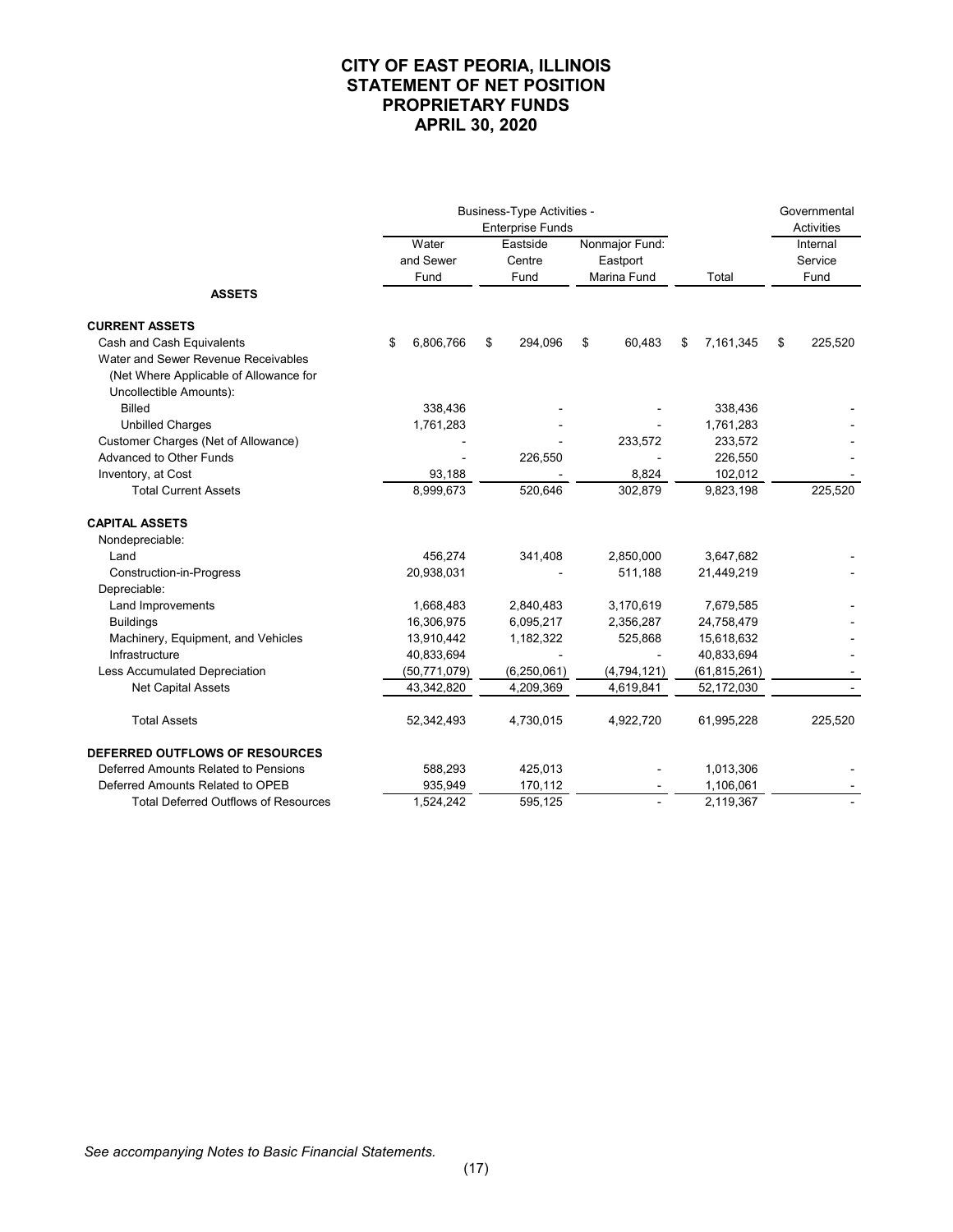## **CITY OF EAST PEORIA, ILLINOIS STATEMENT OF NET POSITION (CONTINUED) PROPRIETARY FUNDS APRIL 30, 2020**

|                                                                  |                        | <b>Business-Type Activities -</b><br><b>Enterprise Funds</b> |                 |                  | Governmental<br>Activities |
|------------------------------------------------------------------|------------------------|--------------------------------------------------------------|-----------------|------------------|----------------------------|
|                                                                  | Water                  | Eastside                                                     | Nonmajor Fund:  |                  | Internal                   |
|                                                                  | and Sewer              | Centre                                                       | Eastport        |                  | Service                    |
|                                                                  | Fund                   | Fund                                                         | Marina Fund     | Total            | Fund                       |
| <b>LIABILITIES AND NET POSITION</b>                              |                        |                                                              |                 |                  |                            |
| <b>CURRENT LIABILITIES</b>                                       |                        |                                                              |                 |                  |                            |
| <b>Accounts Payable</b>                                          | \$<br>2,544,669        | 7,007<br>\$                                                  | \$              | 2,551,676<br>\$  | \$                         |
| Retainage Payable                                                | 1,736,373              |                                                              |                 | 1,736,373        |                            |
| Wages Payable                                                    | 27,999                 | 3,211                                                        | 2,575           | 33,785           |                            |
| Interest Payable                                                 | 3,945                  | 49                                                           |                 | 3,994            |                            |
| Deposits, Customers                                              | 82,054                 |                                                              |                 | 82,054           |                            |
| <b>Compensated Absences</b>                                      | 94,542                 | 24,307                                                       |                 | 118,849          |                            |
| <b>Unearned Revenue</b>                                          |                        |                                                              | 286,080         | 286,080          |                            |
| <b>Accrued Health Claims</b>                                     |                        |                                                              |                 |                  | 287,831                    |
| Other Postemployment Benefits Liability                          | 257,144                | 46,754                                                       |                 | 303,898          |                            |
| Current Portion of Long-Term Debt                                | 882,275                | 18,450                                                       |                 | 900,725          |                            |
| <b>Total Current Liabilities</b>                                 | $\overline{5,629,001}$ | 99,778                                                       | 288,655         | 6,017,434        | 287,831                    |
| <b>LONG-TERM LIABILITIES</b>                                     |                        |                                                              |                 |                  |                            |
|                                                                  | 150,787                |                                                              |                 | 258,022          |                            |
| <b>Compensated Absences</b><br><b>Advanced from Other Funds</b>  | 364,217                | 107,235                                                      | 144,293         |                  |                            |
|                                                                  |                        | 32,000                                                       |                 | 540,510          |                            |
| Other Postemployment Benefits Liability                          | 8,293,913              | 1,507,433                                                    |                 | 9,801,346        |                            |
| Net Pension Liability                                            | 200,353                | 144,745                                                      |                 | 345,098          |                            |
| General Obligation Bonds, Plus                                   |                        |                                                              |                 |                  |                            |
| Bond Premiums, Noncurrent                                        | 183,922                |                                                              |                 | 183,922          |                            |
| Notes Payable, Noncurrent                                        | 12,429,831             | 13,003                                                       |                 | 12,442,834       |                            |
| <b>Total Long-Term Liabilities</b>                               | 21,623,023             | 1,804,416                                                    | 144,293         | 23,571,732       |                            |
| <b>Total Liabilities</b>                                         | 27,252,024             | 1,904,194                                                    | 432,948         | 29,589,166       | 287,831                    |
| DEFERRED INFLOWS OF RESOURCES                                    |                        |                                                              |                 |                  |                            |
| Deferred Amounts Related to Pensions                             | 860,937                | 621,984                                                      |                 | 1,482,921        |                            |
| Deferred Amounts Related to OPEB                                 | 1,754,768              | 318,936                                                      |                 | 2,073,704        |                            |
| <b>Total Deferred Inflows of Resources</b>                       | 2,615,705              | 940,920                                                      |                 | 3,556,625        |                            |
| <b>NET POSITION</b>                                              |                        |                                                              |                 |                  |                            |
| Net Investment in Capital Assets                                 | 30,481,548             | 4,177,916                                                    | 4,619,841       | 39,279,305       |                            |
| Unrestricted                                                     | (6,482,542)            | (1,697,890)                                                  | (130,069)       | (8,310,501)      | (62, 311)                  |
|                                                                  |                        |                                                              |                 |                  |                            |
| <b>Total Net Position</b>                                        | 23,999,006<br>\$       | 2,480,026                                                    | 4,489,772<br>\$ | 30,968,804<br>\$ | (62, 311)<br>\$            |
| Total Enterprise Funds Net Position                              |                        |                                                              |                 | 30,968,804<br>S  |                            |
| Amounts reported for business-type activities in the             |                        |                                                              |                 |                  |                            |
| statement of net position are different because an internal      |                        |                                                              |                 |                  |                            |
| service fund is used by management to charge the cost            |                        |                                                              |                 |                  |                            |
| of certain services to individual funds. A portion of the        |                        |                                                              |                 |                  |                            |
| assets and liabilities of the internal service fund are included |                        |                                                              |                 |                  |                            |
| in business-type activities in the statement of net position.    |                        |                                                              |                 | (20,092)         |                            |
| Net Position of Business-Type Activities                         |                        |                                                              |                 | \$30,948,712     |                            |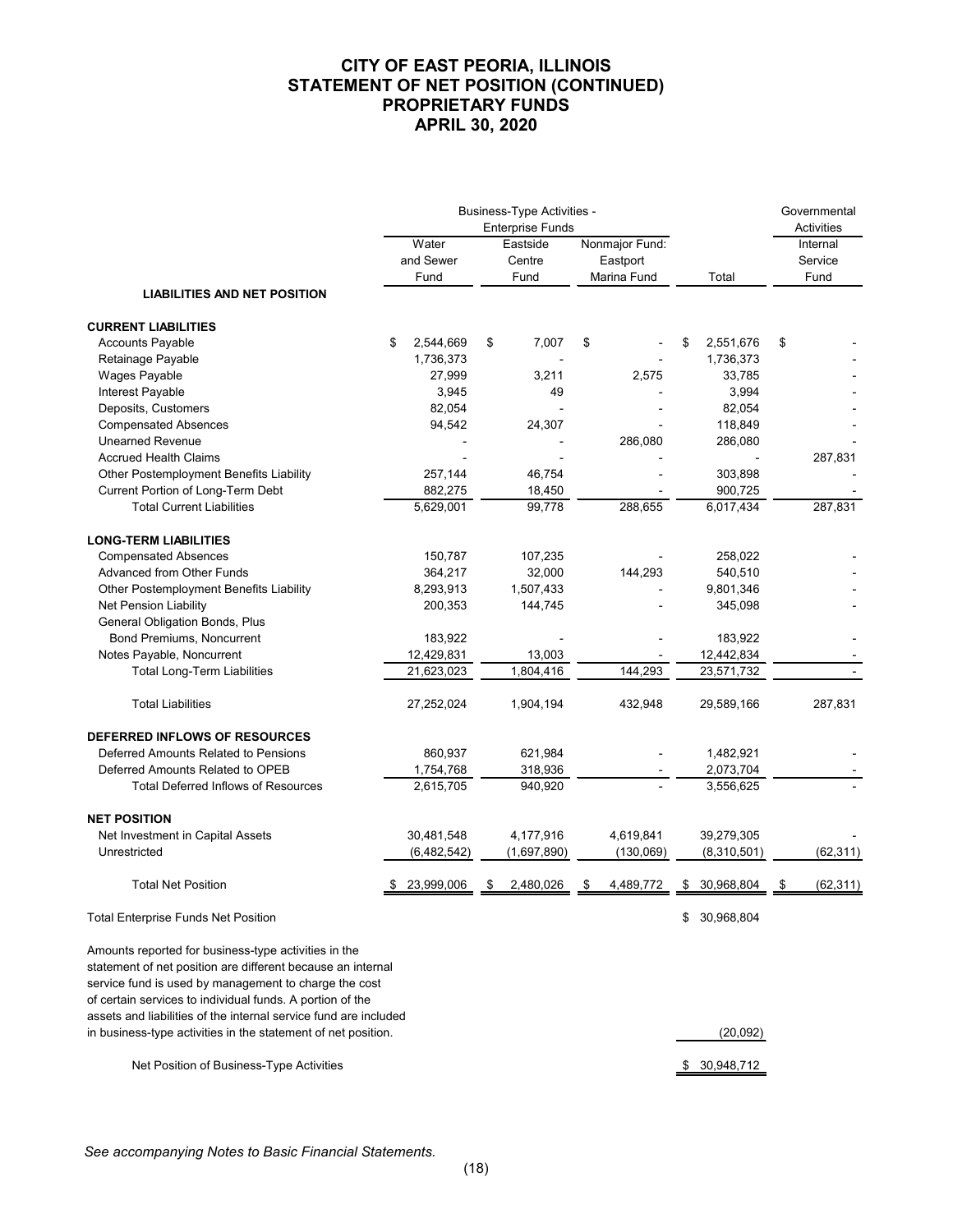# **CITY OF EAST PEORIA, ILLINOIS STATEMENT OF REVENUES, EXPENSES, AND CHANGES IN NET POSITION PROPRIETARY FUNDS YEAR ENDED APRIL 30, 2020**

|                                   | <b>Business-Type Activities -</b> |                                 |    |                         |    |                |                 |    | Governmental |  |
|-----------------------------------|-----------------------------------|---------------------------------|----|-------------------------|----|----------------|-----------------|----|--------------|--|
|                                   |                                   |                                 |    | <b>Enterprise Funds</b> |    |                |                 |    | Activities   |  |
|                                   |                                   | Water                           |    | Eastside                |    | Nonmajor Fund: |                 |    | Internal     |  |
|                                   |                                   | and Sewer<br>Centre<br>Eastport |    |                         |    | Service        |                 |    |              |  |
|                                   |                                   | Fund                            |    | Fund                    |    | Marina Fund    | Total           |    | Fund         |  |
| <b>OPERATING REVENUES</b>         |                                   |                                 |    |                         |    |                |                 |    |              |  |
| <b>Water Sales</b>                | \$                                | 3,563,394                       | \$ |                         | \$ |                | \$<br>3,563,394 | \$ |              |  |
| Sewer Service Charges             |                                   | 5,249,220                       |    |                         |    |                | 5,249,220       |    |              |  |
| <b>Fuel Sales</b>                 |                                   |                                 |    |                         |    | 120,366        | 120,366         |    |              |  |
| <b>Storage and Rentals</b>        |                                   |                                 |    |                         |    | 869,581        | 869,581         |    |              |  |
| <b>Fees for Services</b>          |                                   |                                 |    | 316,168                 |    |                | 316,168         |    |              |  |
| Tap-In Charges                    |                                   | 16,475                          |    |                         |    |                | 16,475          |    |              |  |
| <b>Water Assessments</b>          |                                   | 3,600                           |    |                         |    |                | 3,600           |    |              |  |
| <b>Sewer Assessments</b>          |                                   | 4,400                           |    |                         |    |                | 4,400           |    |              |  |
| Penalties                         |                                   | 191,182                         |    |                         |    |                | 191,182         |    |              |  |
| <b>Individual Sewer Permits</b>   |                                   | 770                             |    |                         |    |                | 770             |    |              |  |
| <b>Contractors' Sewer Permits</b> |                                   | 1,120                           |    |                         |    |                | 1,120           |    |              |  |
| Sewer Inspection Fees             |                                   | 740                             |    |                         |    |                | 740             |    |              |  |
| <b>Sewer Connection Fees</b>      |                                   | 5,775                           |    |                         |    |                | 5,775           |    |              |  |
| <b>Concession Sales</b>           |                                   |                                 |    | 174,914                 |    |                | 174,914         |    |              |  |
| <b>Charges for Coverage</b>       |                                   |                                 |    |                         |    |                |                 |    | 4,335,938    |  |
| Miscellaneous                     |                                   | 28,729                          |    | 66,483                  |    |                | 95,212          |    |              |  |
| <b>Total Operating Revenues</b>   |                                   | 9,065,405                       |    | 557,565                 |    | 989,947        | 10,612,917      |    | 4,335,938    |  |
| <b>OPERATING EXPENSES</b>         |                                   |                                 |    |                         |    |                |                 |    |              |  |
| Salaries and Benefits             |                                   | 2,249,873                       |    | 933,913                 |    | 327,942        | 3,511,728       |    |              |  |
| <b>Contractual Services</b>       |                                   | 242,883                         |    | 40,989                  |    | 87,330         | 371,202         |    |              |  |
| <b>Utilities</b>                  |                                   | 599,347                         |    | 21,503                  |    | 58,604         | 679,454         |    |              |  |
| Repair and Maintenance            |                                   | 374,732                         |    | 121,767                 |    | 67,485         | 563,984         |    |              |  |
| Insurance                         |                                   | 734,580                         |    | 32,000                  |    | 46,154         | 812,734         |    |              |  |
| Other Supplies and Expenses       |                                   | 739,184                         |    | 112,696                 |    | 414,726        | 1,266,606       |    |              |  |
| Depreciation                      |                                   | 1,227,631                       |    | 198,559                 |    | 72,324         | 1,498,514       |    |              |  |
| <b>Insurance Claims</b>           |                                   |                                 |    |                         |    |                |                 |    | 3,985,144    |  |
| <b>Total Operating Expenses</b>   |                                   | 6,168,230                       |    | 1,461,427               |    | 1,074,565      | 8,704,222       |    | 3,985,144    |  |
| <b>OPERATING INCOME (LOSS)</b>    |                                   | 2,897,175                       |    | (903, 862)              |    | (84, 618)      | 1,908,695       |    | 350,794      |  |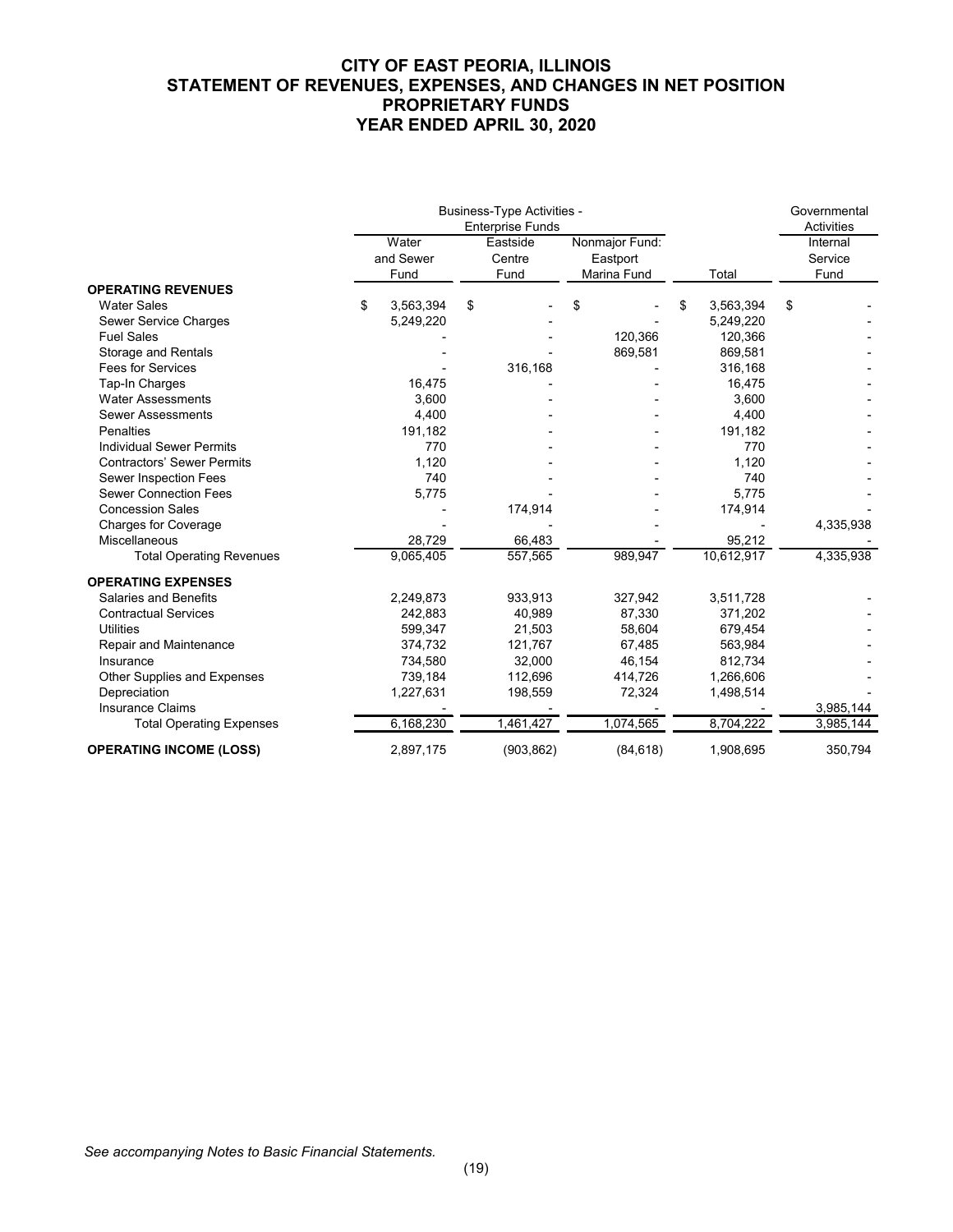#### **CITY OF EAST PEORIA, ILLINOIS STATEMENT OF REVENUES, EXPENSES, AND CHANGES IN NET POSITION (CONTINUED) PROPRIETARY FUNDS YEAR ENDED APRIL 30, 2020**

|                                                      |                            |    | <b>Business-Type Activities -</b><br><b>Enterprise Funds</b> |    |                                    | Governmental<br>Activities |             |            |       |                             |
|------------------------------------------------------|----------------------------|----|--------------------------------------------------------------|----|------------------------------------|----------------------------|-------------|------------|-------|-----------------------------|
|                                                      | Water<br>and Sewer<br>Fund |    | Eastside<br>Centre                                           |    | Nonmajor Fund:<br>Eastport<br>Fund |                            | Marina Fund |            | Total | Internal<br>Service<br>Fund |
| <b>NONOPERATING REVENUES (EXPENSES)</b>              |                            |    |                                                              |    |                                    |                            |             |            |       |                             |
| Interest                                             | \$<br>79,942               | \$ | 4,597                                                        | \$ | 1,172                              | \$                         | 85,711      | \$<br>502  |       |                             |
| Nonexchange Loan Forgiveness                         | 6,247,367                  |    |                                                              |    |                                    |                            | 6,247,367   |            |       |                             |
| <b>Reimbursements</b>                                | 71,952                     |    |                                                              |    | 511,188                            |                            | 583,140     |            |       |                             |
| <b>Municipal Sales Tax</b>                           |                            |    | 13,636                                                       |    |                                    |                            | 13,636      |            |       |                             |
| Interest, Fiscal Charges, and Amortization           | (99,196)                   |    | (915)                                                        |    |                                    |                            | (100,111)   |            |       |                             |
| <b>Total Nonoperating Revenues</b><br>(Expenses)     | 6,300,065                  |    | 17,318                                                       |    | 512,360                            |                            | 6,829,743   | 502        |       |                             |
| <b>CHANGE IN NET POSITION</b>                        | 9,197,240                  |    | (886, 544)                                                   |    | 427,742                            |                            | 8,738,438   | 351,296    |       |                             |
| Total Net Position - Beginning of Year               | 14,801,766                 |    | 3,366,570                                                    |    | 4,062,030                          |                            | 22,230,366  | (413, 607) |       |                             |
| <b>TOTAL NET POSITION - END OF YEAR</b>              | 23,999,006                 |    | 2,480,026                                                    |    | 4,489,772                          |                            | 30,968,804  | (62, 311)  |       |                             |
| Total Enterprise Funds Change in Net Position        |                            |    |                                                              |    |                                    | \$                         | 8,738,438   |            |       |                             |
| Amounts reported for business-type activities in the |                            |    |                                                              |    |                                    |                            |             |            |       |                             |

statement of activities are different because an internal service fund is used by management to charge the cost of certain services to individual funds. A portion of the activity of the internal service fund is included in business-type activities in the statement of activities. 58,493

Change in Net Position of Business-Type Activities **\$ 8,796,931**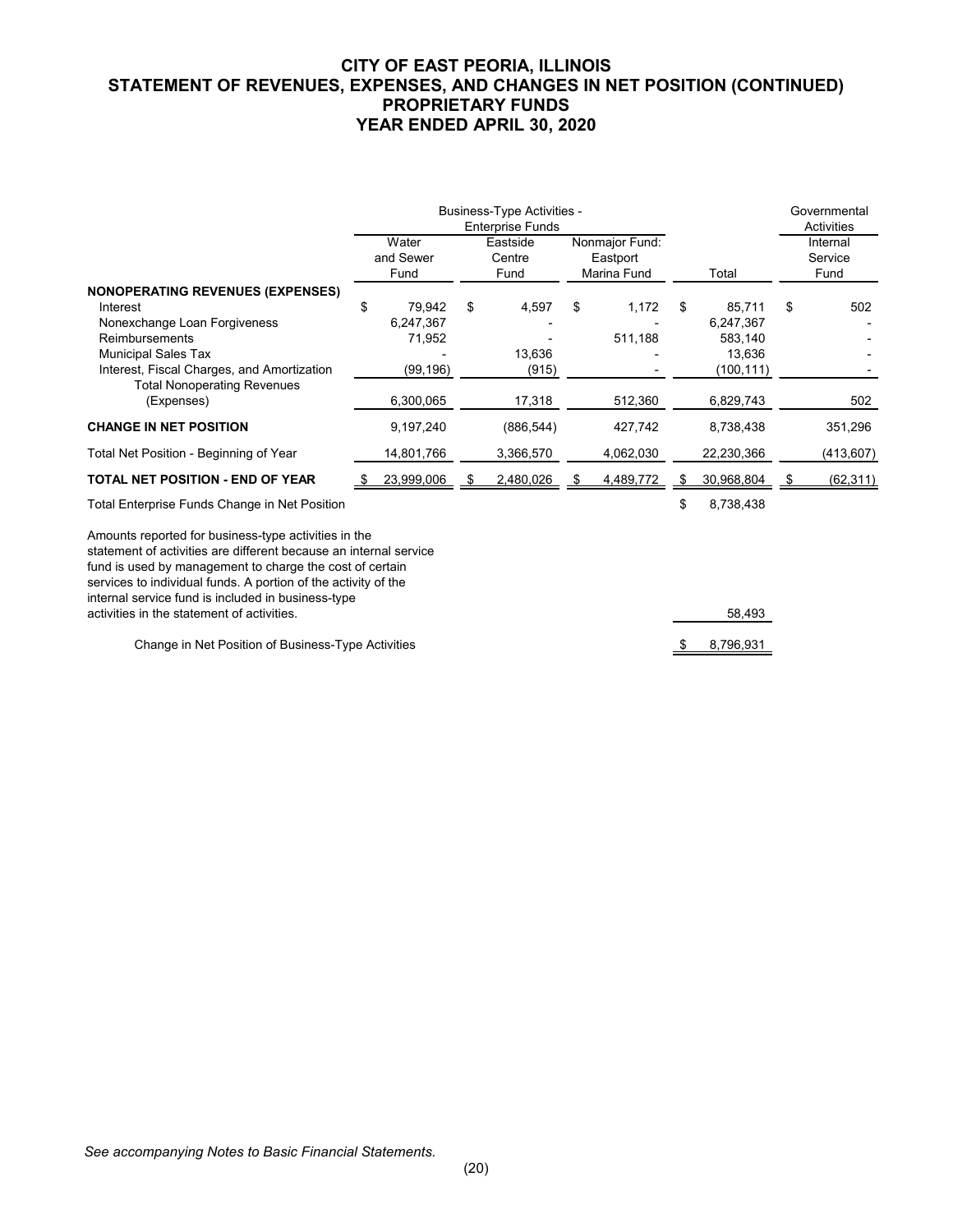## **CITY OF EAST PEORIA, ILLINOIS STATEMENT OF CASH FLOWS PROPRIETARY FUNDS YEAR ENDED APRIL 30, 2020**

|                                                                           |                 |    | <b>Business-Type Activities -</b> |                |                  | Governmental      |  |  |
|---------------------------------------------------------------------------|-----------------|----|-----------------------------------|----------------|------------------|-------------------|--|--|
|                                                                           |                 |    | <b>Enterprise Funds</b>           |                |                  | <b>Activities</b> |  |  |
|                                                                           | Water           |    | Eastside                          | Nonmajor Fund: |                  | Internal          |  |  |
|                                                                           | and Sewer       |    | Centre                            | Eastport       |                  | Service           |  |  |
|                                                                           | Fund            |    | Fund                              | Marina Fund    | Total            | Fund              |  |  |
| <b>CASH FLOWS FROM OPERATING</b><br><b>ACTIVITIES</b>                     |                 |    |                                   |                |                  |                   |  |  |
| Receipts from Customers and Users                                         | \$<br>8,789,705 | \$ | 557,565                           | \$<br>904,521  | 10,251,791<br>\$ | 4,335,938<br>\$   |  |  |
| Payments to Suppliers                                                     | (2,668,079)     |    | (345, 765)                        | (654, 556)     | (3,668,400)      | (4, 250, 278)     |  |  |
| Payments to Benefit Employees                                             | (2,527,086)     |    | (330, 127)                        | (325, 367)     | (3, 182, 580)    |                   |  |  |
| Net Cash Provided (Used) by                                               |                 |    |                                   |                |                  |                   |  |  |
| <b>Operating Activities</b>                                               | 3,594,540       |    | (118, 327)                        | (75, 402)      | 3,400,811        | 85,660            |  |  |
| <b>CASH FLOWS FROM NONCAPITAL</b>                                         |                 |    |                                   |                |                  |                   |  |  |
| <b>FINANCING ACTIVITIES</b>                                               |                 |    |                                   |                |                  |                   |  |  |
| Reimbursements                                                            | 71,952          |    |                                   | 511,188        | 583,140          |                   |  |  |
| <b>Municipal Sales Tax</b>                                                |                 |    | 13,636                            |                | 13,636           |                   |  |  |
| Net Cash Provided by Noncapital                                           |                 |    |                                   |                |                  |                   |  |  |
| <b>Financing Activities</b>                                               | 71,952          |    | 13,636                            | 511,188        | 596,776          |                   |  |  |
| <b>CASH FLOWS FROM CAPITAL AND</b><br><b>RELATED FINANCING ACTIVITIES</b> |                 |    |                                   |                |                  |                   |  |  |
| Nonexchange Loan Forgiveness                                              | 6,247,367       |    |                                   |                | 6,247,367        |                   |  |  |
| Proceeds from Issuance of Notes Payable                                   | 9,471,800       |    |                                   |                | 9,471,800        |                   |  |  |
| Principal Payment on Bonds                                                | (150,000)       |    |                                   |                | (150,000)        |                   |  |  |
| Principal Payments on Notes Payable                                       | (855, 997)      |    | (17,990)                          |                | (873, 987)       |                   |  |  |
| Interest and Fiscal Charges Paid on                                       |                 |    |                                   |                |                  |                   |  |  |
| Bonds and Notes Payable                                                   | (101, 632)      |    | (915)                             |                | (102, 547)       |                   |  |  |
| Purchase of Capital Assets                                                | (14,201,123)    |    |                                   | (511,188)      | (14,712,311)     |                   |  |  |
| Net Cash Provided (Used) by Capital                                       |                 |    |                                   |                |                  |                   |  |  |
| and Related Financing Activities                                          | 410,415         |    | (18,905)                          | (511, 188)     | (119, 678)       |                   |  |  |
| <b>CASH FLOWS FROM INVESTING</b><br><b>ACTIVITIES</b>                     |                 |    |                                   |                |                  |                   |  |  |
| Interest on Investments                                                   | 79,942          |    | 4,597                             | 1,172          | 85,711           | 502               |  |  |
| INCREASE (DECREASE) IN CASH AND                                           |                 |    |                                   |                |                  |                   |  |  |
| <b>CASH EQUIVALENTS</b>                                                   | 4,156,849       |    | (118,999)                         | (74, 230)      | 3,963,620        | 86,162            |  |  |
| Cash and Cash Equivalents - Beginning of Year                             | 2,649,917       |    | 413,095                           | 134,713        | 3,197,725        | 139,358           |  |  |
| <b>CASH AND CASH EQUIVALENTS -</b>                                        |                 |    |                                   |                |                  |                   |  |  |
| <b>END OF YEAR</b>                                                        | 6,806,766<br>\$ | S  | 294,096                           | 60,483<br>\$   | 7,161,345<br>\$  | 225,520<br>S      |  |  |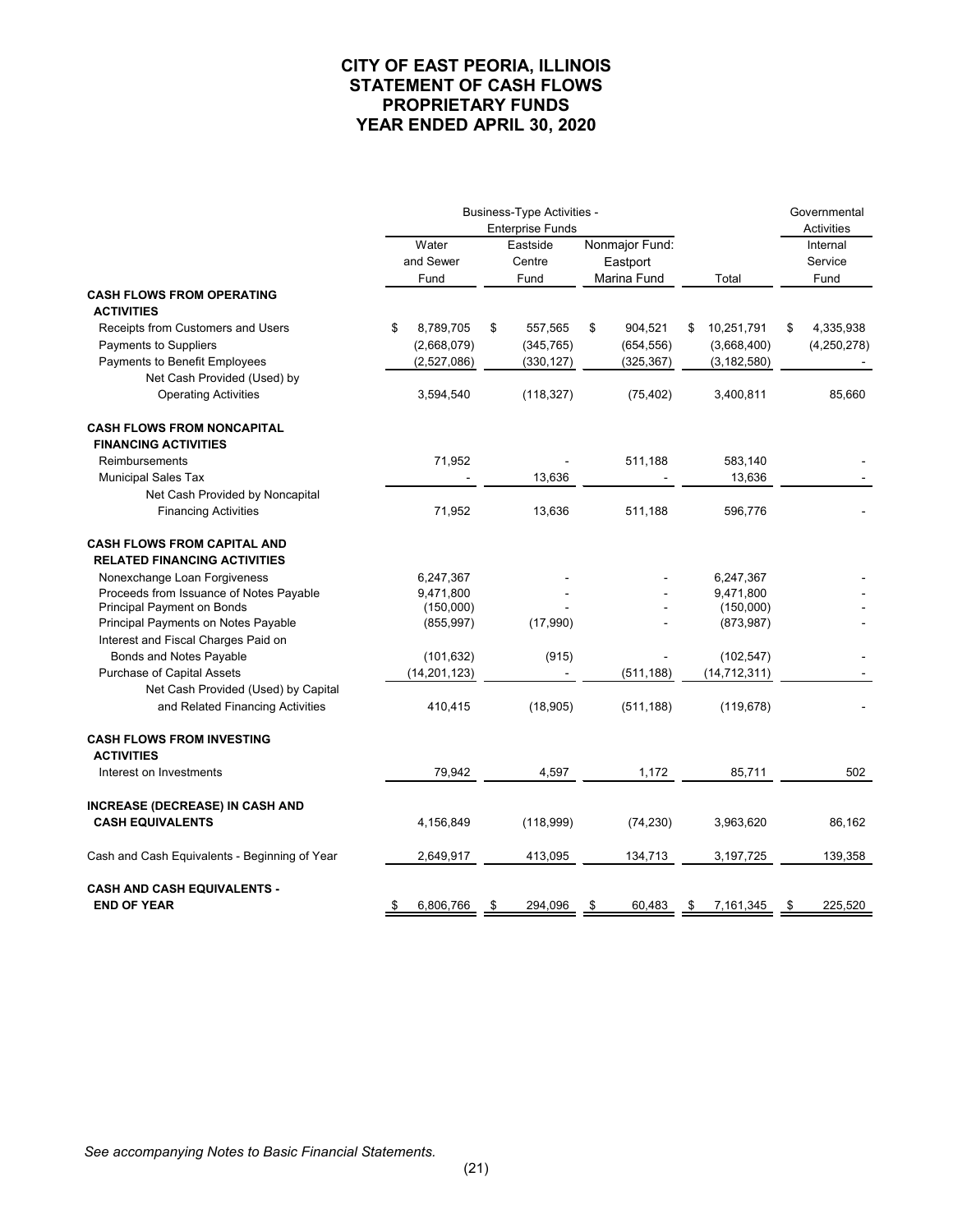## **CITY OF EAST PEORIA, ILLINOIS STATEMENT OF CASH FLOWS (CONTINUED) PROPRIETARY FUNDS YEAR ENDED APRIL 30, 2020**

|                                           | <b>Business-Type Activities -</b> |                    |      |                         |      |                            |      |               |      | Governmental        |
|-------------------------------------------|-----------------------------------|--------------------|------|-------------------------|------|----------------------------|------|---------------|------|---------------------|
|                                           |                                   |                    |      | <b>Enterprise Funds</b> |      |                            |      |               |      | Activities          |
|                                           |                                   | Water<br>and Sewer |      | Eastside<br>Centre      |      | Nonmajor Fund:<br>Eastport |      |               |      | Internal<br>Service |
|                                           |                                   | Fund               |      | Fund                    |      | Marina Fund                |      | Total         |      | Fund                |
| <b>RECONCILIATION OF OPERATING INCOME</b> |                                   |                    |      |                         |      |                            |      |               |      |                     |
| (LOSS) TO NET CASH PROVIDED (USED)        |                                   |                    |      |                         |      |                            |      |               |      |                     |
| BY OPERATING ACTIVITIES                   |                                   |                    |      |                         |      |                            |      |               |      |                     |
| Operating Income (Loss)                   | \$                                | 2,897,175          | \$   | (903, 862)              | \$   | (84, 618)                  | \$   | 1,908,695     | \$   | 350,794             |
| Adjustments to Reconcile Operating Income |                                   |                    |      |                         |      |                            |      |               |      |                     |
| (Loss) to Net Cash Provided (Used) by     |                                   |                    |      |                         |      |                            |      |               |      |                     |
| <b>Operating Activities:</b>              |                                   |                    |      |                         |      |                            |      |               |      |                     |
| Depreciation                              |                                   | 1,227,631          |      | 198,559                 |      | 72,324                     |      | 1,498,514     |      |                     |
| Change in Assets and Liabilities:         |                                   |                    |      |                         |      |                            |      |               |      |                     |
| <b>Customer Charges and Receivables</b>   |                                   | (274, 835)         |      |                         |      | (135, 467)                 |      | (410, 302)    |      |                     |
| <b>Prepaid Expenses</b>                   |                                   |                    |      |                         |      | 22,777                     |      | 22,777        |      |                     |
| Inventory                                 |                                   | 5,966              |      |                         |      | (3,034)                    |      | 2,932         |      |                     |
| Accounts Payable, Claims, Retainage,      |                                   |                    |      |                         |      |                            |      |               |      |                     |
| and Wages Payable                         |                                   | (3,834)            |      | (22, 820)               |      | 2,575                      |      | (24, 079)     |      | (265, 134)          |
| Deposits                                  |                                   | (865)              |      |                         |      |                            |      | (865)         |      |                     |
| <b>Unearned Revenue</b>                   |                                   |                    |      |                         |      | 50,041                     |      | 50,041        |      |                     |
| <b>Compensated Absences</b>               |                                   | (57, 590)          |      | 109,516                 |      |                            |      | 51,926        |      |                     |
| Deferred Outflows of Resources - OPEB     |                                   | (935, 949)         |      | (170, 112)              |      |                            |      | (1, 106, 061) |      |                     |
| Deferred Inflows of Resources - OPEB      |                                   | (95, 246)          |      | 34,400                  |      |                            |      | (60, 846)     |      |                     |
| <b>OPEB Liability</b>                     |                                   | 798,703            |      | 361,862                 |      |                            |      | 1,160,565     |      |                     |
| Deferred Outflows of Resources - Pensions |                                   | 1,468,195          |      | (108, 846)              |      |                            |      | 1,359,349     |      |                     |
| Deferred Inflows of Resources - Pensions  |                                   | 506,087            |      | 567,429                 |      |                            |      | 1,073,516     |      |                     |
| Net Pension Liability                     |                                   | (1,940,898)        |      | (184, 453)              |      |                            |      | (2, 125, 351) |      |                     |
| Net Cash Provided (Used) by               |                                   |                    |      |                         |      |                            |      |               |      |                     |
| <b>Operating Activities</b>               |                                   | 3,594,540          | \$   | (118, 327)              | - \$ | (75, 402)                  | - \$ | 3,400,811     | \$   | 85,660              |
| <b>NONCASH CAPITAL AND RELATED</b>        |                                   |                    |      |                         |      |                            |      |               |      |                     |
| <b>FINANCING ACTIVITIES</b>               |                                   |                    |      |                         |      |                            |      |               |      |                     |
| Amortization of Premiums, Discounts,      |                                   |                    |      |                         |      |                            |      |               |      |                     |
| and Deferred Charge on Refunding          |                                   | 12,615             | - \$ |                         | \$   |                            | \$   | 12,615        | - \$ |                     |
| Purchases of Capital Assets Included      |                                   |                    |      |                         |      |                            |      |               |      |                     |
| in Accounts Payable as of April 30, 2020  |                                   | 4,159,578          |      |                         | S    |                            |      | 4,159,578     |      |                     |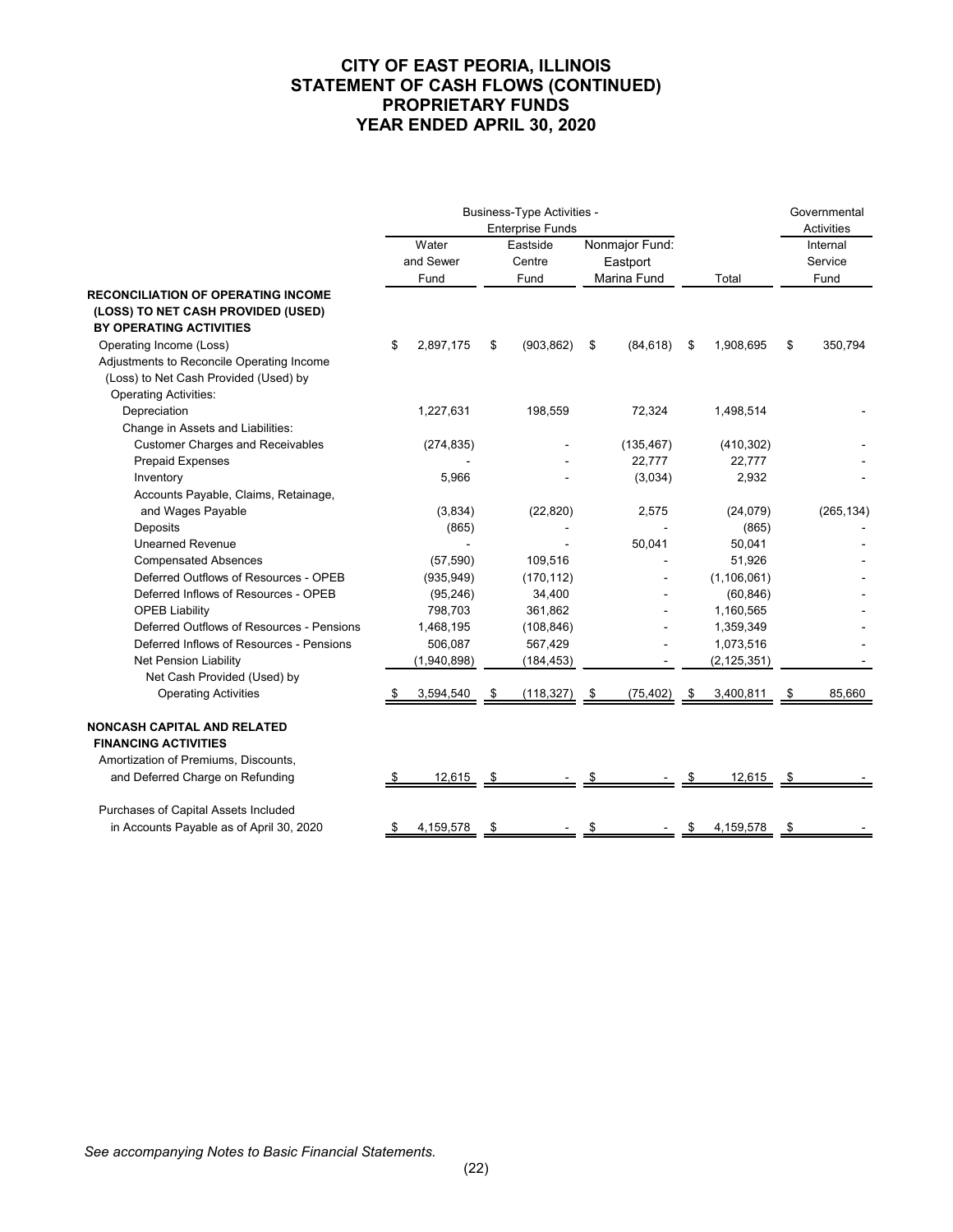# **CITY OF EAST PEORIA, ILLINOIS STATEMENT OF FIDUCIARY NET POSITION APRIL 30, 2020**

|                                                 |    |               | Agency |        |  |
|-------------------------------------------------|----|---------------|--------|--------|--|
| <b>ASSETS</b>                                   |    | <b>Trusts</b> |        |        |  |
| Cash and Cash Equivalents                       | \$ | 1,294,534     | \$     | 31,769 |  |
| Receivables:                                    |    |               |        |        |  |
| <b>Accrued Interest and Dividends</b>           |    | 124,304       |        |        |  |
| Investments, at Fair Value:                     |    |               |        |        |  |
| <b>Money Market Funds</b>                       |    | 2,301,050     |        |        |  |
| <b>Municipal Bonds</b>                          |    | 310,441       |        |        |  |
| Corporate Bonds                                 |    | 8,770,559     |        |        |  |
| U.S. Government Notes and Bonds                 |    | 7,060,898     |        |        |  |
| U.S. Government Agency Obligations              |    | 2,474,635     |        |        |  |
| <b>Mutual Funds</b>                             |    | 11,103,107    |        |        |  |
| <b>Common Stocks</b>                            |    | 23,323,706    |        |        |  |
| <b>Total Investments</b>                        |    | 55,344,396    |        |        |  |
| <b>Total Assets</b>                             |    | 56,763,234    | - \$   | 31,769 |  |
| <b>LIABILITIES</b>                              |    |               |        |        |  |
| Accounts Payable and Accrued Payroll Taxes      |    | 3,539         | \$     |        |  |
| Amounts Held for Others                         |    |               |        | 31,769 |  |
| <b>Total Liabilities</b>                        |    | 3,539         | \$     | 31,769 |  |
| Net Position Held in Trust for Pension Benefits | £. | 56,759,695    |        |        |  |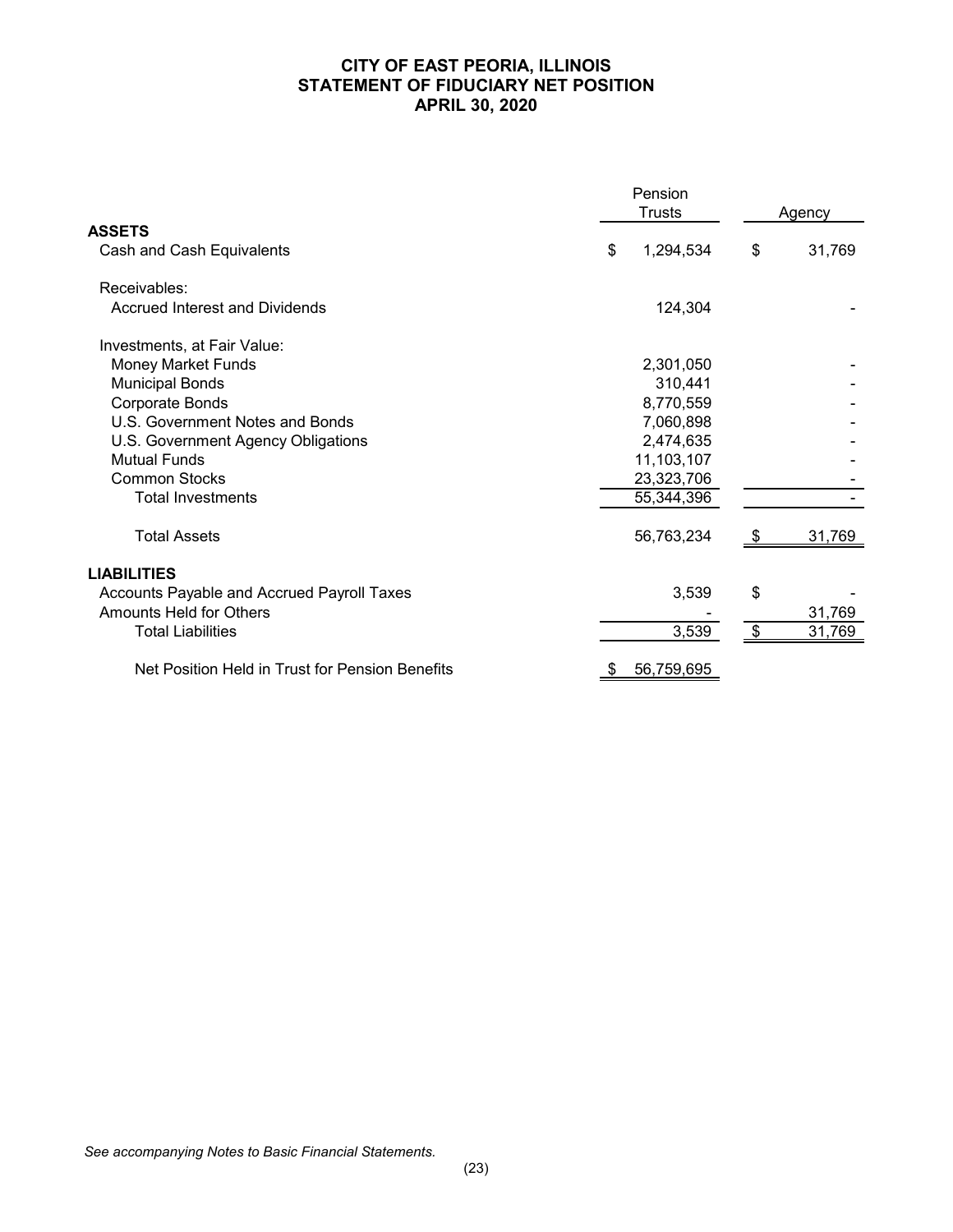# **CITY OF EAST PEORIA, ILLINOIS STATEMENT OF CHANGES IN FIDUCIARY NET POSITION PENSION TRUST FUNDS YEAR ENDED APRIL 30, 2020**

#### **ADDITIONS**

| Contributions:                                  |                  |
|-------------------------------------------------|------------------|
| Plan Members' Contributions                     | \$<br>774,653    |
| <b>Employer Contributions</b>                   | 4,287,783        |
| <b>Total Contributions</b>                      | 5,062,436        |
| Net Investment Income:                          |                  |
| Net Depreciation in Fair Value of Investments   | (652, 314)       |
| Dividends and Interest                          | 1,386,924        |
| <b>Total Investment Income</b>                  | 734,610          |
| Less: Investment Expenses                       | 292,261          |
| Net Investment Income                           | 442,349          |
| <b>Total Additions</b>                          | 5,504,785        |
| <b>DEDUCTIONS</b>                               |                  |
| <b>Benefits Paid</b>                            | 4,549,232        |
| <b>Refunds of Contributions</b>                 | 31,865           |
| <b>Administrative Expenses</b>                  | 98,715           |
| <b>Total Deductions</b>                         | 4,679,812        |
| Change in Net Position                          | 824,973          |
| NET POSITION HELD IN TRUST FOR PENSION BENEFITS |                  |
| Beginning of Year                               | 55,934,722       |
| End of Year                                     | 56,759,695<br>\$ |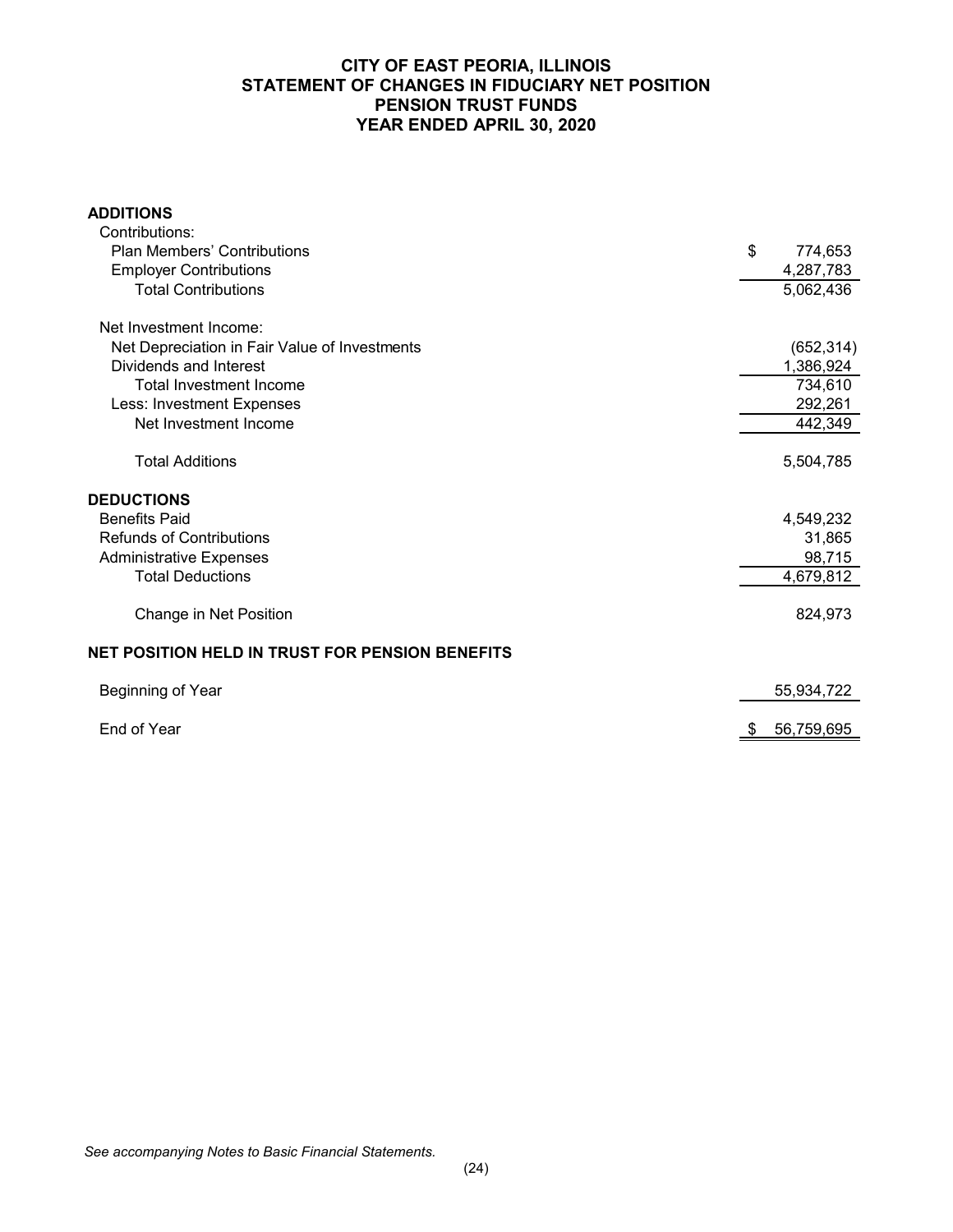## **NOTE 1 SUMMARY OF SIGNIFICANT ACCOUNTING POLICIES**

#### **Organization**

The City of East Peoria, Illinois (the City) is a municipality located in Central Illinois. Revenues are substantially generated as a result of taxes assessed and allocated to the City (examples would be property, sales, gaming, purchase, and hotel), charges for services performed, and governmental grants. Revenues are therefore dependent on the economy within the territorial boundaries of the City and nearby surrounding area and the appropriations of grant entitlements. Taxable industries within the area are primarily manufacturing and retail. The surrounding area has a substantial agricultural base. Additionally, there are large nonprofit employers such as hospitals and other local governments within the area.

The City provides many functions and services to citizens, including police, fire, sanitation, health and welfare, public works, community development, and general administrative services.

## **Reporting Entity**

For financial reporting purposes, in accordance with Section 2100 of the *Codification of Governmental Accounting and Financial Reporting Standards,* the City is a primary government in that it is a city with a separately elected governing body — one that is elected by the citizens in a general, popular election and is fiscally independent of other units of government.

With this criteria, the City has determined whether other entities are component units of the City. Component units are legally separate organizations for which the elected officials of the City of East Peoria are financially accountable. The City of East Peoria would be considered financially accountable if it appoints a voting majority of the organization's governing body and (1) it is able to impose its will (significantly influence the programs, projects, activities, or level of services performed or provided by the organization) on the organization or (2) there is a potential for the organization to provide specific financial benefits to, or impose specific financial burden on, the City of East Peoria (i.e., entitled to or can access the organization's resources, is legally obligated or has otherwise assumed the obligation to finance deficits of, or provide financial support to the organization). If an organization is fiscally dependent on the City of East Peoria, the City is considered financially accountable regardless of whether the organization has (1) a separately elected governing board, (2) a governing board appointed by a higher level of government, or (3) a jointly appointed board.

Blended component units, although legally separate entities, are, in substance, part of the City's operations and therefore data from these units are combined with data of the primary government. The discretely presented component unit is reported in a separate column/row in the government-wide statements to emphasize that it is legally separate from the government.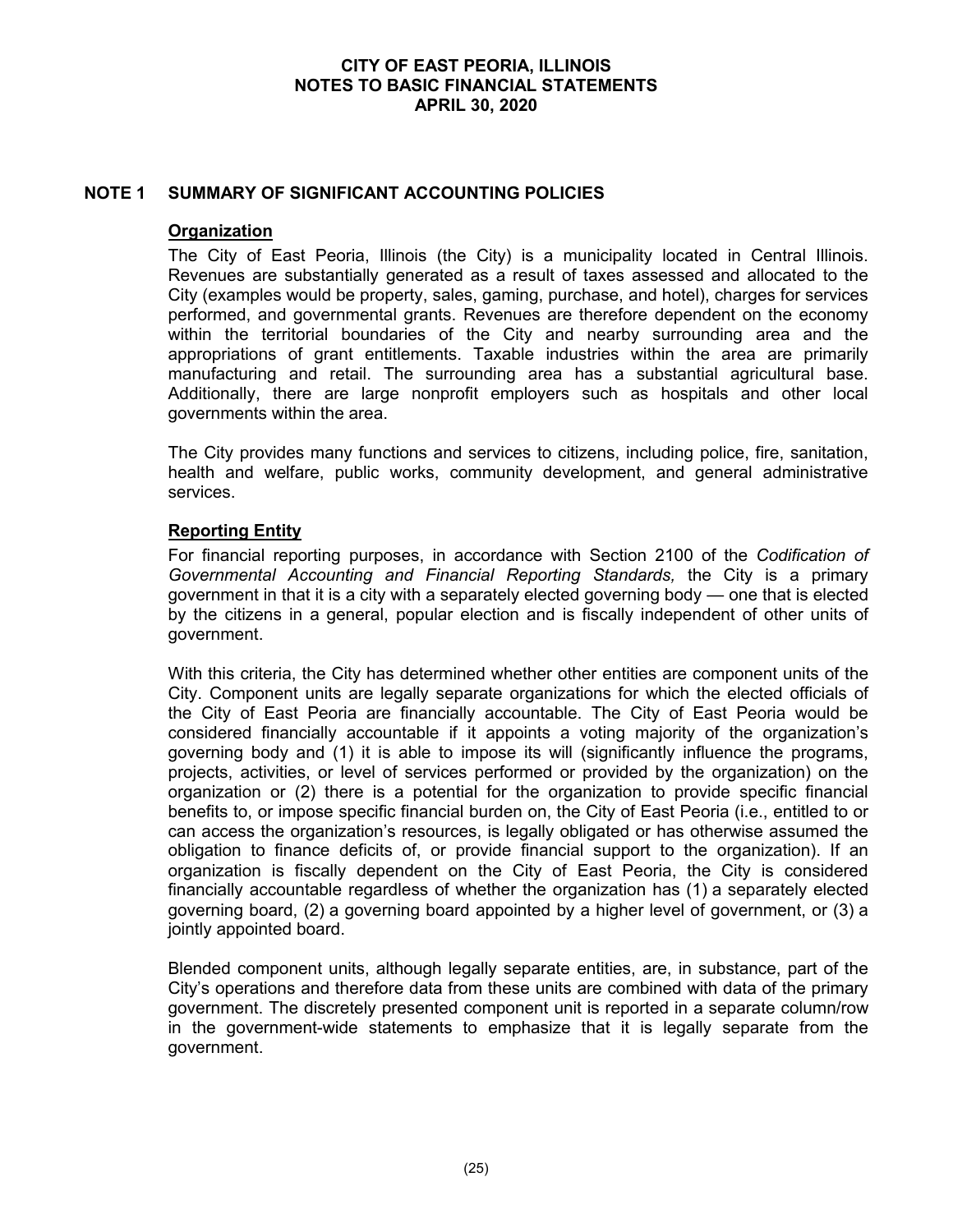## **NOTE 1 SUMMARY OF SIGNIFICANT ACCOUNTING POLICIES (CONTINUED)**

## **Reporting Entity (Continued)**

The City of East Peoria is not a component unit of any other entity. However, entities which meet criteria as a component unit of the City are as follows:

Fiduciary Funds - City of East Peoria Police and Firefighter's Pension Funds: The Police and Firefighter's Pension Funds were established to provide retirement, death, and disability payments to the police and firemen of the City or their beneficiaries. Each is a singleemployer defined benefit pension plan. Contribution levels are mandated by Illinois Statutes and may be amended only by the Illinois legislature.

As the Pension Funds were created by City ordinance and due to the financial benefit of the City, the Police and Firefighter's Pension Funds are reported as blended component units of the City.

The fiscal year-end for both the Police and Firefighter's Pension Funds is April 30 and both funds have been reflected as fiduciary funds in the financial statements.

Complete financial statements for each of these individual component units may be obtained at the following addresses:

| City of East Peoria Police Pension Fund | City of East Peoria Firefighter's Pension Fund |
|-----------------------------------------|------------------------------------------------|
| Jeff Becker, Director of Finance        | Jeff Becker, Director of Finance               |
| 401 W. Washington St.                   | 401 W. Washington St.                          |
| East Peoria, Illinois 61611             | East Peoria, Illinois 61611                    |

Discretely Presented Component Unit - East Peoria Mass Transit District: The East Peoria Mass Transit District was organized to provide bus transportation to the City of East Peoria through a contractual agreement with the Greater Peoria Mass Transit District.

As the City appoints the voting majority of the District's board and is able to impose its will on the District, the District is reported as a discretely presented component unit of the City.

The fiscal year-end for the East Peoria Mass Transit District is June 30, 2020.

Complete financial statements for the District may be obtained at the following address:

East Peoria Mass Transit District 401 W. Washington St. East Peoria, Illinois 61611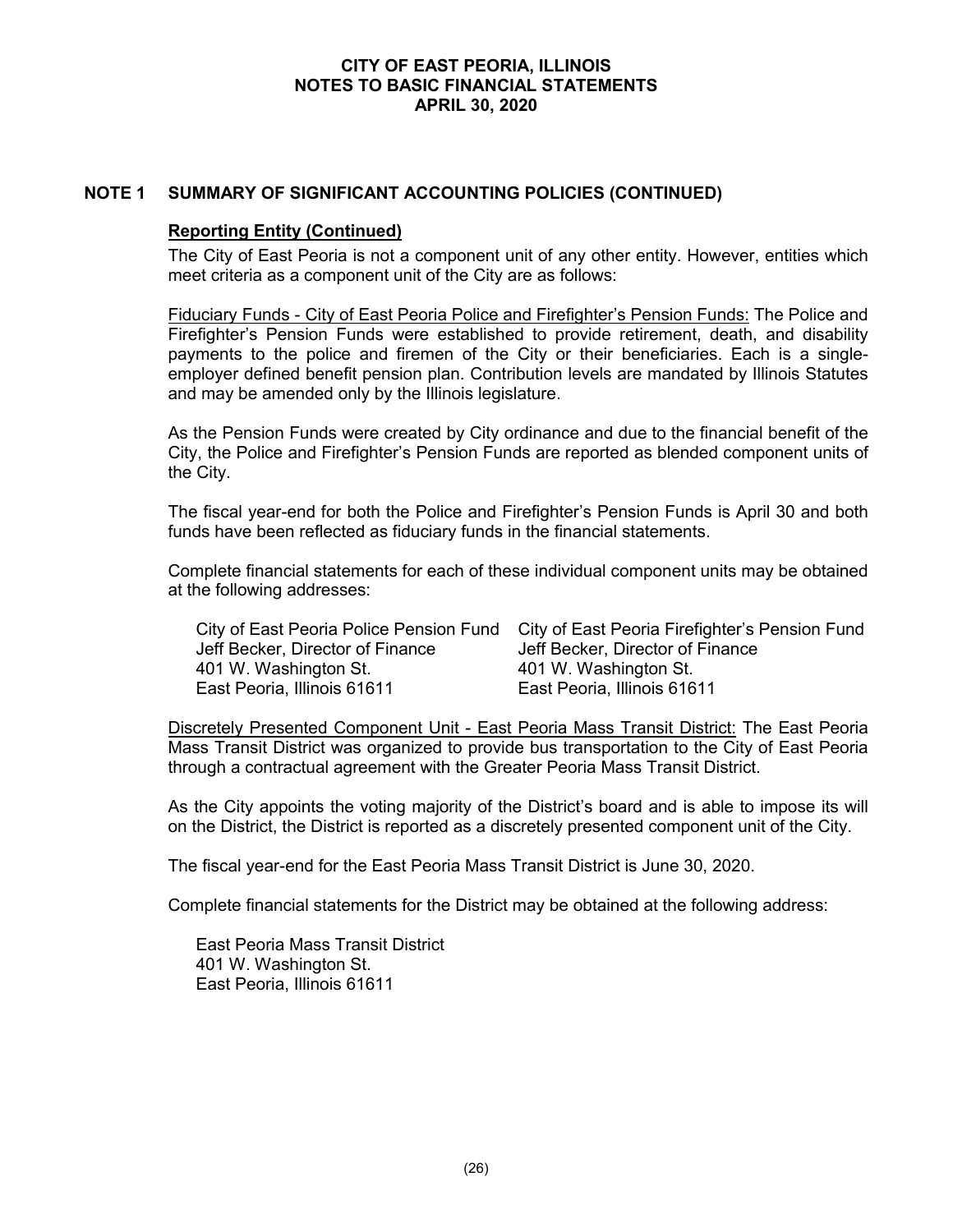# **NOTE 1 SUMMARY OF SIGNIFICANT ACCOUNTING POLICIES (CONTINUED)**

#### **Basis of Presentation**

Government-Wide and Fund Financial Statements: The government-wide financial statements (i.e., the statement of net position, including the discretely presented component unit, and the statement of activities) report information on all of the nonfiduciary activities of the primary government and its component units. Governmental activities, which normally are supported by taxes and intergovernmental revenues, are reported separately from business-type activities, which rely to a significant extent on fees and charges for support. The primary government is reported separately from certain legally separate component units for which the primary government is financially accountable.

The statement of activities demonstrates the degree to which the direct expenses of a given function or segment is offset by program revenues. Direct expenses are those that are clearly identifiable with a specific function or segment. Program revenues include (1) charges to customers or applicants who purchase, use, or directly benefit from goods, services, or privileges provided by a given function or segment and (2) grants and contributions that are restricted to meeting the operational or capital requirements of a particular function or segment. Taxes and other items not properly included among program revenues are reported instead as general revenues.

Separate financial statements are provided for governmental funds, proprietary funds, and fiduciary funds, even though the latter are excluded from the government-wide financial statements. Major individual governmental funds and major individual enterprise funds are reported as separate columns in the fund financial statements.

These financial statements have been prepared in conformity with the accounting principles generally accepted in the United States of America (GAAP) that apply to governmental units. The Governmental Accounting Standards Board (GASB) is the accepted standard-setting body for establishing governmental accounting and financial reporting principles.

# **Measurement Focus and Basis of Accounting**

The government-wide financial statements are reported using the economic resources measurement focus and the accrual basis of accounting, as are the proprietary and fiduciary fund financial statements. The agency funds do not have a measurement focus as they are custodial in nature. Under the accrual basis of accounting, revenues are recorded when earned and expenses are recorded when a liability is incurred, regardless of the timing of related cash flows. Property taxes are recognized as revenues in the year for which they are levied for budgetary purposes. Grants and similar items are recognized as revenue as soon as all eligibility requirements imposed by the provider have been met.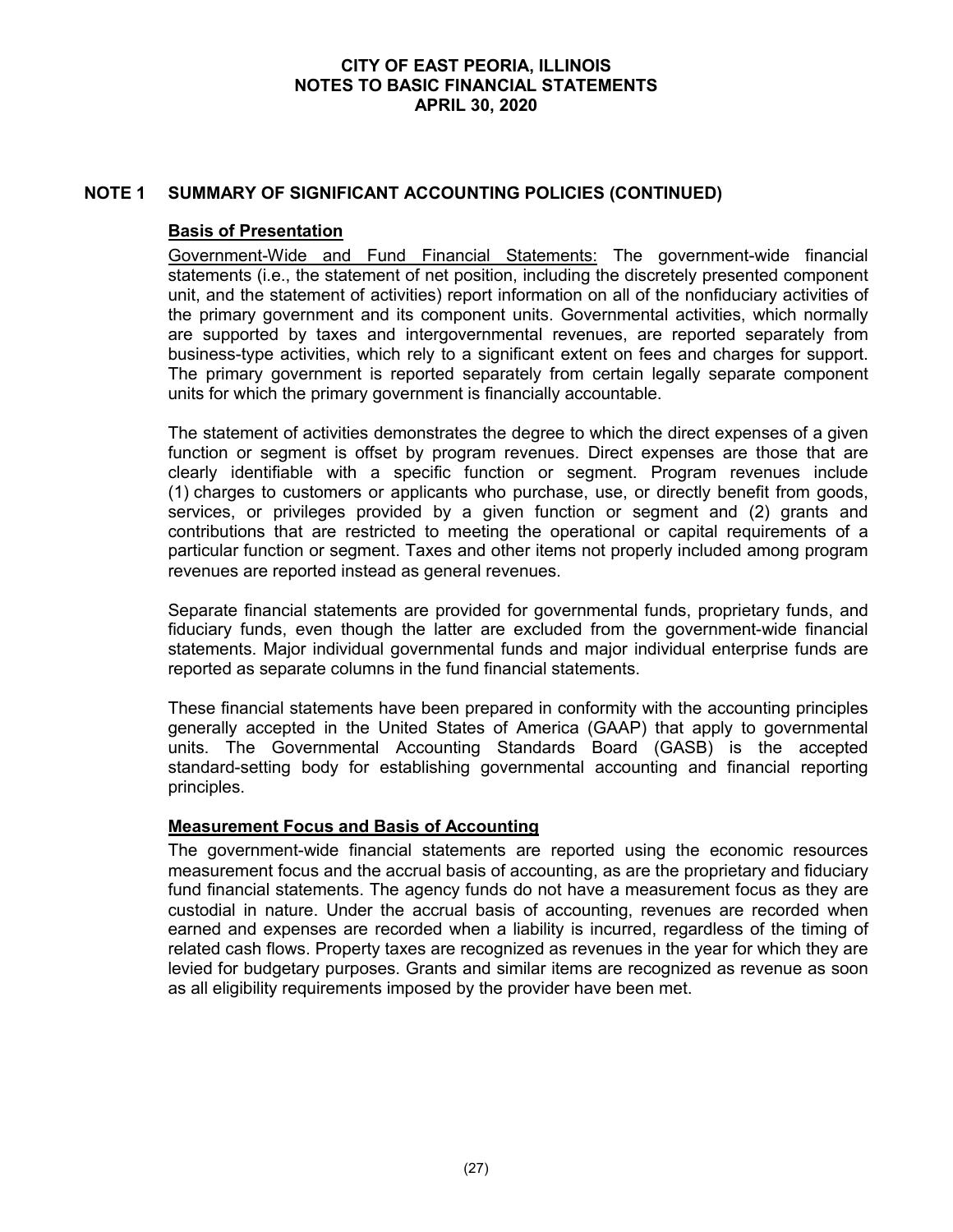# **NOTE 1 SUMMARY OF SIGNIFICANT ACCOUNTING POLICIES (CONTINUED)**

#### **Measurement Focus and Basis of Accounting (Continued)**

Governmental fund financial statements are reported using the current financial resources measurement focus and the modified accrual basis of accounting. Revenues are recognized as soon as they are both measurable and available. Revenues are considered to be available when they are collectible within the current period or soon enough thereafter to pay liabilities of the current period. For this purpose, the government considers revenues to be available if they are collected within 60 days of the end of the current fiscal period. Other taxes and interest associated with the current fiscal period are all considered to be susceptible to accrual and so have been recognized as revenues of the current fiscal period. Only the portion of special assessments receivable due within the current fiscal period is considered to be susceptible to accrual as revenue of the current period. All other revenue items are considered to be measureable and available only when cash is received by the government. Expenditures generally are recorded when a liability is incurred, as under accrual accounting. However, debt service expenditures, claims, and judgments are recorded only when payment is due.

The accounts of the City are organized on the basis of funds, each of which is considered to be a separate accounting entity. The operations of each fund are accounted for by providing a separate set of self-balancing accounts which comprise its assets, deferred outflows of resources, liabilities, deferred inflows of resources, fund balance/net position, revenues, and expenditures/expenses.

**Governmental Fund Types:** Governmental Funds are those through which governmental functions of the City are financed. The acquisition, use, and balances of the City's expendable resources and the related liabilities are accounted for through governmental funds. The City reports the following major governmental funds:

General Fund: The General Fund is the general operating fund of the City. All general tax revenues and other receipts that are not allocated by law or contractual agreement to some other fund are accounted for in this fund. This fund pays the general operating expenditures, the fixed charges, and the capital improvement costs that are not paid through other funds.

Riverboat Gaming Tax Fund (A Special Revenue Fund): This fund is used to collect and disburse riverboat gaming taxes. The gaming taxes are restricted for capital purposes.

Special Tax Allocation Fund (A Special Revenue Fund): This fund is used to account for the activities of the various tax increment financing districts in the City.

Capital Projects Fund (A Capital Projects Fund): This fund is used to account for development projects being carried out by the City. Such projects are financed by proceeds from general obligation bonds, loan proceeds, and tax increment financing activities.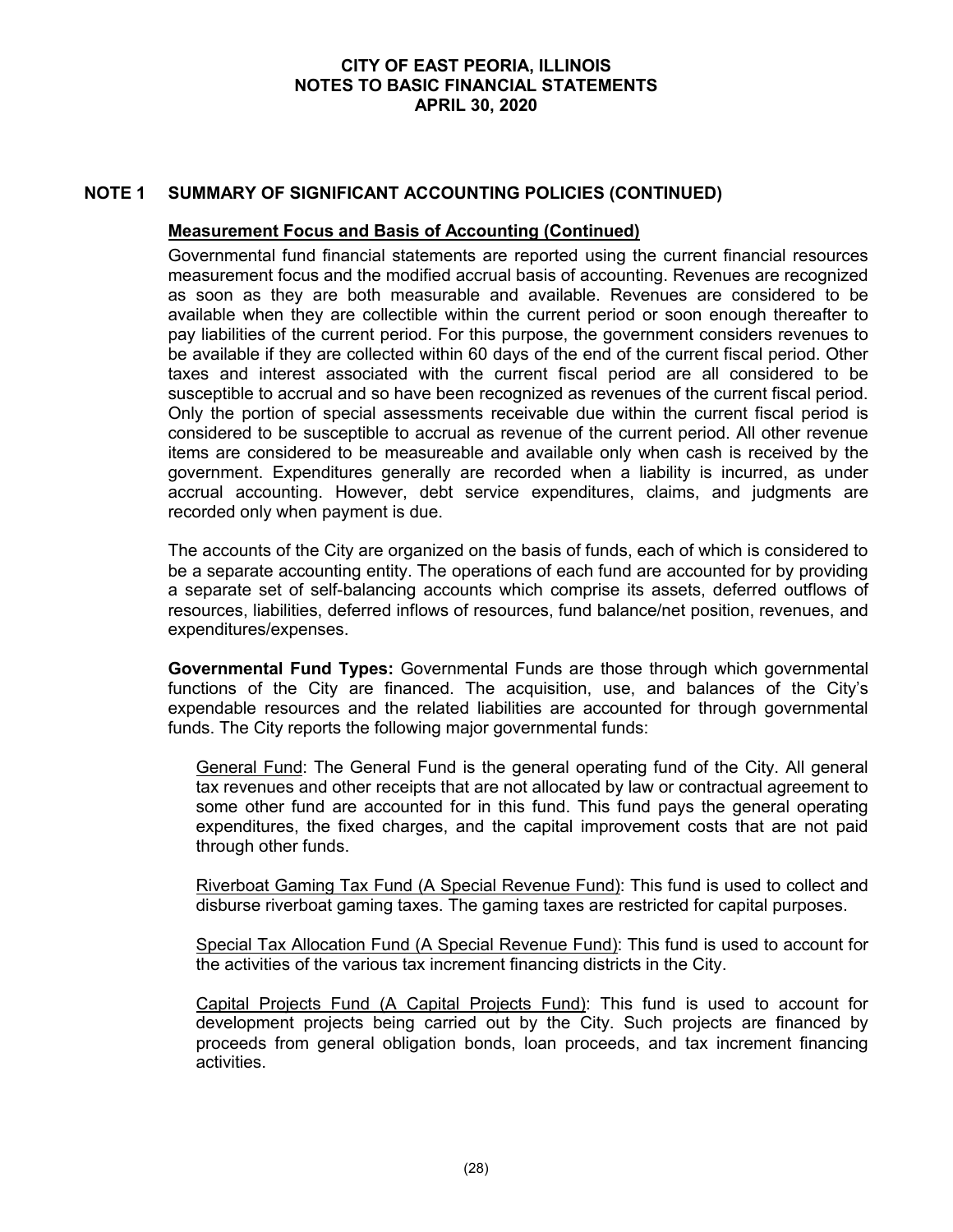## **NOTE 1 SUMMARY OF SIGNIFICANT ACCOUNTING POLICIES (CONTINUED)**

#### **Measurement Focus and Basis of Accounting (Continued)**

**Proprietary Fund Types:** Proprietary fund types are used to account for a government's ongoing organizations and activities which are similar to those often found in the private sector.

**Enterprise Funds:** To account for operations financed and operated in a manner similar to private business enterprises where the intent of the governing body is the costs (expenses, including depreciation) of providing goods or services to the general public on a continuing basis be financed or recovered primarily through user charges.

The City reports the following major proprietary funds:

Water and Sewer Fund: The Water and Sewer Fund is used to account for the water and sewer services offered to the residents of the City.

Eastside Centre Fund: The Eastside Centre accounts for the athletic events and health club memberships that are offered to the public.

Additionally, the City reports the following fund types:

Internal Service Fund: The Internal Service Fund is used by the City to account for employee health benefits, workers' compensation, and general liability provided to other funds on a cost reimbursement basis.

Pension Trust Funds: The Pension Trust Funds account for the activities of the City of East Peoria Police and Firefighter's Pension Funds, which accumulate resources for retirement, death, and disability benefits to the police and firemen of the City or their beneficiaries.

Agency Funds: The Agency Funds are utilized to account for monies and properties received and held by the City in a trustee or custodial capacity for other entities, such as employees, other governments, or nonpublic organizations.

As a general rule, the effect of interfund activity has been eliminated from the government-wide financial statements.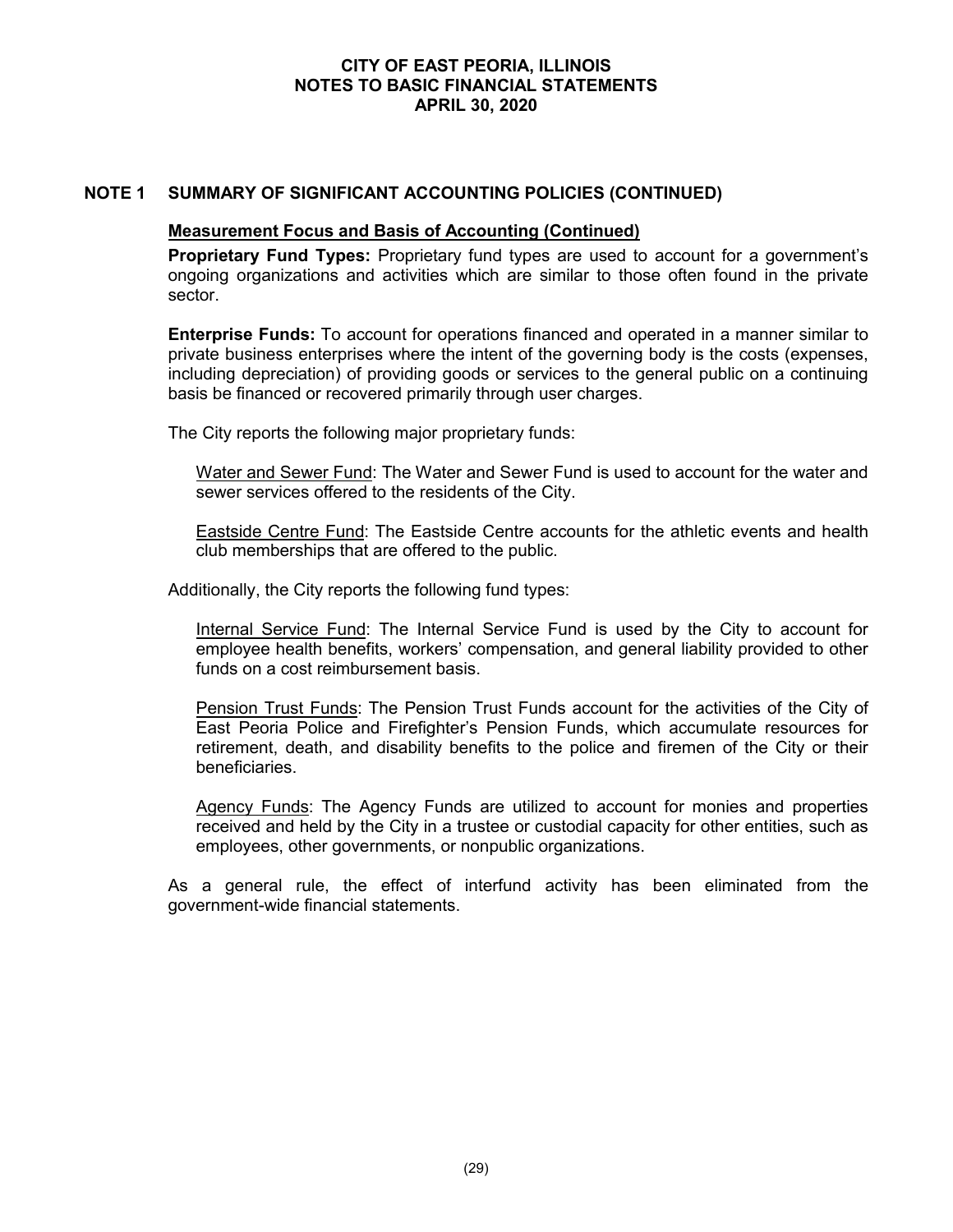# **NOTE 1 SUMMARY OF SIGNIFICANT ACCOUNTING POLICIES (CONTINUED)**

## **Measurement Focus and Basis of Accounting (Continued)**

Amounts reported as program revenues include (1) charges to customers or applicants for goods, services, or privileges provided, (2) operating grants and contributions, and (3) capital grants and contributions. Internally dedicated resources are reported as general revenues rather than as program revenues. Likewise, general revenues include all taxes.

Proprietary funds distinguish operating revenues and expenses from nonoperating items. Operating revenues and expenses generally result from providing services and producing and delivering goods in connection with a proprietary fund's principal on-going operations. Operating expense for enterprise funds and internal service funds include the cost of sales and services, administrative expenses, and depreciation on capital assets. All revenues and expenses not meeting this definition are reported as nonoperating revenues and expenses.

# **Property Taxes**

Property taxes attach as an enforceable lien on property as of January 1. The City's property tax is levied each year at the time the budget for the ensuing year is passed and is extended against the assessed valuation of the City on January 1. Taxes are due and payable in two installments in June and September at the County Collector's office. Sale of taxes on any uncollected amounts is prior to November 30. Distribution of prior levy year taxes to all taxing bodies, including City funds, is also made prior to November 30.

Property taxes reflected as revenues in the governmental fund financial statements for fiscal year 2020 represent the 2018 tax levy which was received by the City during the months of July 2019 through November 2019. The general property taxes receivable and the related deferred inflow of resources at April 30, 2020 are based on the City's 2019 extended tax levy.

#### **Cash and Cash Equivalents**

The City considers all liquid investments with a maturity date of three months or less when purchased to be cash equivalents. At April 30, 2020, the City had no investments qualified as cash equivalents.

#### **Investments**

Investments are stated at fair value, which is based on quoted market prices, except money market investments and participating interest-earning investment contracts that have a remaining maturity at the time of purchase of one year or less, which are reported at amortized cost.

# **Interfund Transactions**

Transactions among City funds that would be treated as revenues and expenditures/ expenses if they involved organizations external to City government are accounted for as revenues and expenditures/expenses in the funds involved.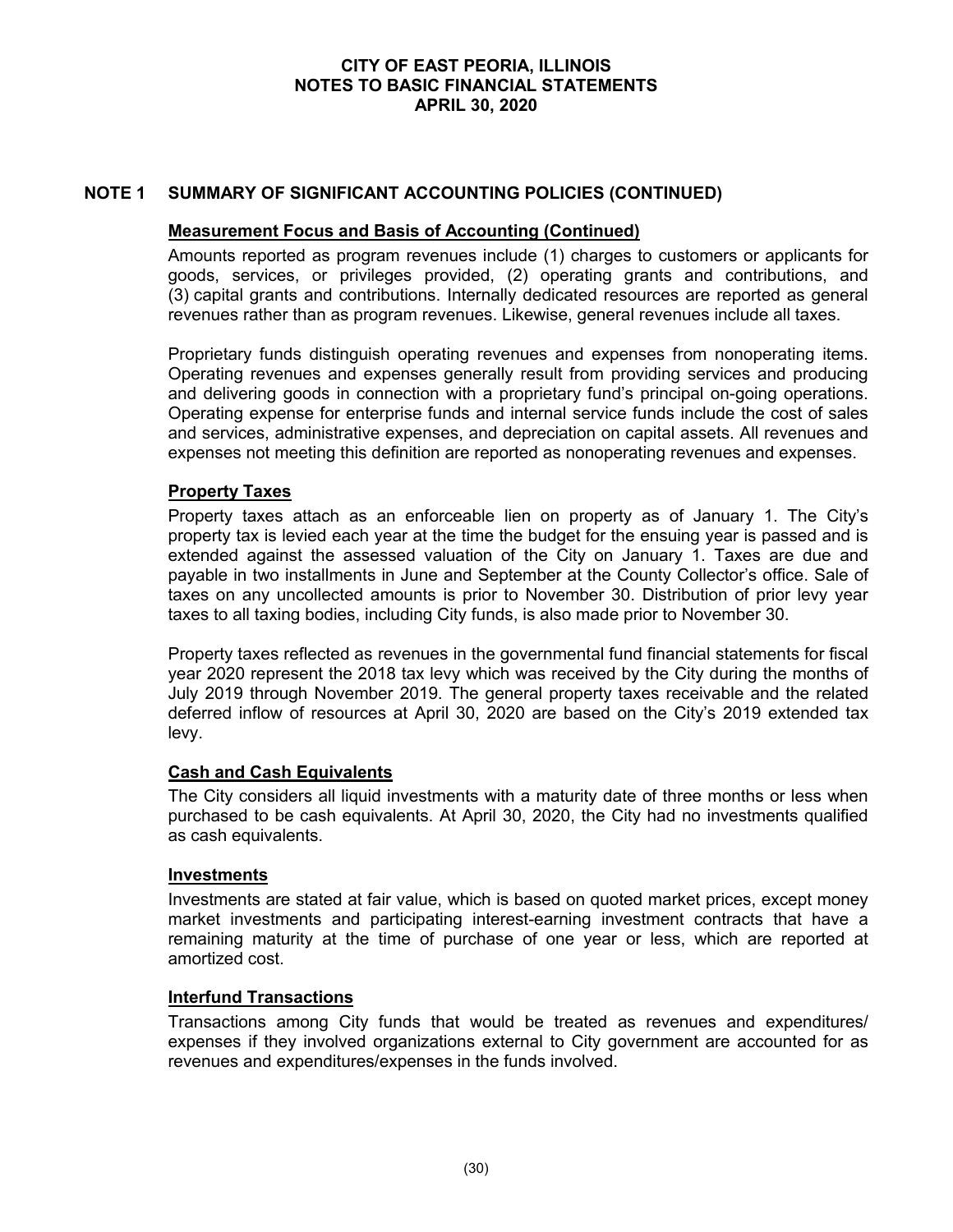## **NOTE 1 SUMMARY OF SIGNIFICANT ACCOUNTING POLICIES (CONTINUED)**

#### **Interfund Transactions (Continued)**

Transactions which constitute reimbursements to a fund for expenditures initially made from it which are properly applicable to another fund are recorded as expenditures in the reimbursing fund and as reductions of expenditures in the reimbursed fund.

Transactions which constitute the transfer of resources from a fund receiving revenues to a fund through which the revenues are to be expended are separately reported in the respective funds' operating statements.

Activity between funds that is representative of lending/borrowing arrangements at the end of the fiscal year is referred to as "due to/from other funds." Any residual balances outstanding between the governmental activities and business-type activities are reported in the government-wide financial statements as "internal balances."

Noncurrent portions of long-term interfund loan receivables are reported as advances within the governmental funds and are sometimes classified as nonspendable or restricted fund balance, which indicates they do not constitute expendable available financial resources and, therefore, are not available for appropriation.

#### **Inventory**

Inventories are stated at the lower of cost or market with cost determined on a first-in, first-out (FIFO) basis.

#### **Capital Assets**

Capital assets, which include property, plant, equipment, and infrastructure assets (e.g., roads, bridges, sidewalks, and similar items), are reported in the City's government-wide financial statements. Capital assets are defined by the City as assets with an initial, individual cost of more than \$2,500, except for assets of the Water and Sewer Fund, which uses a threshold of \$5,000 on an initial useful life of one year or greater. Capital assets are recorded at historical cost or estimated historical cost if purchased or constructed.

The costs of normal maintenance and repairs that do not add to the value of the asset or materially extend asset lives are not capitalized. Major outlays for capital assets and improvements are capitalized as projects are constructed. Interest incurred, net of investment income on project specific debt service expenditures, is included as part of the capitalized value of the assets constructed in the enterprise funds. There was no interest capitalized for the year ended April 30, 2020.

Depreciation of capital assets is computed on the straight-line method over the following estimated useful lives:

| Land Improvements                  | 20 to 50 Years  |
|------------------------------------|-----------------|
| <b>Buildings</b>                   | 10 to 50 Years  |
| Machinery, Equipment, and Vehicles | 5 to 20 Years   |
| Infrastructure                     | 20 to 100 Years |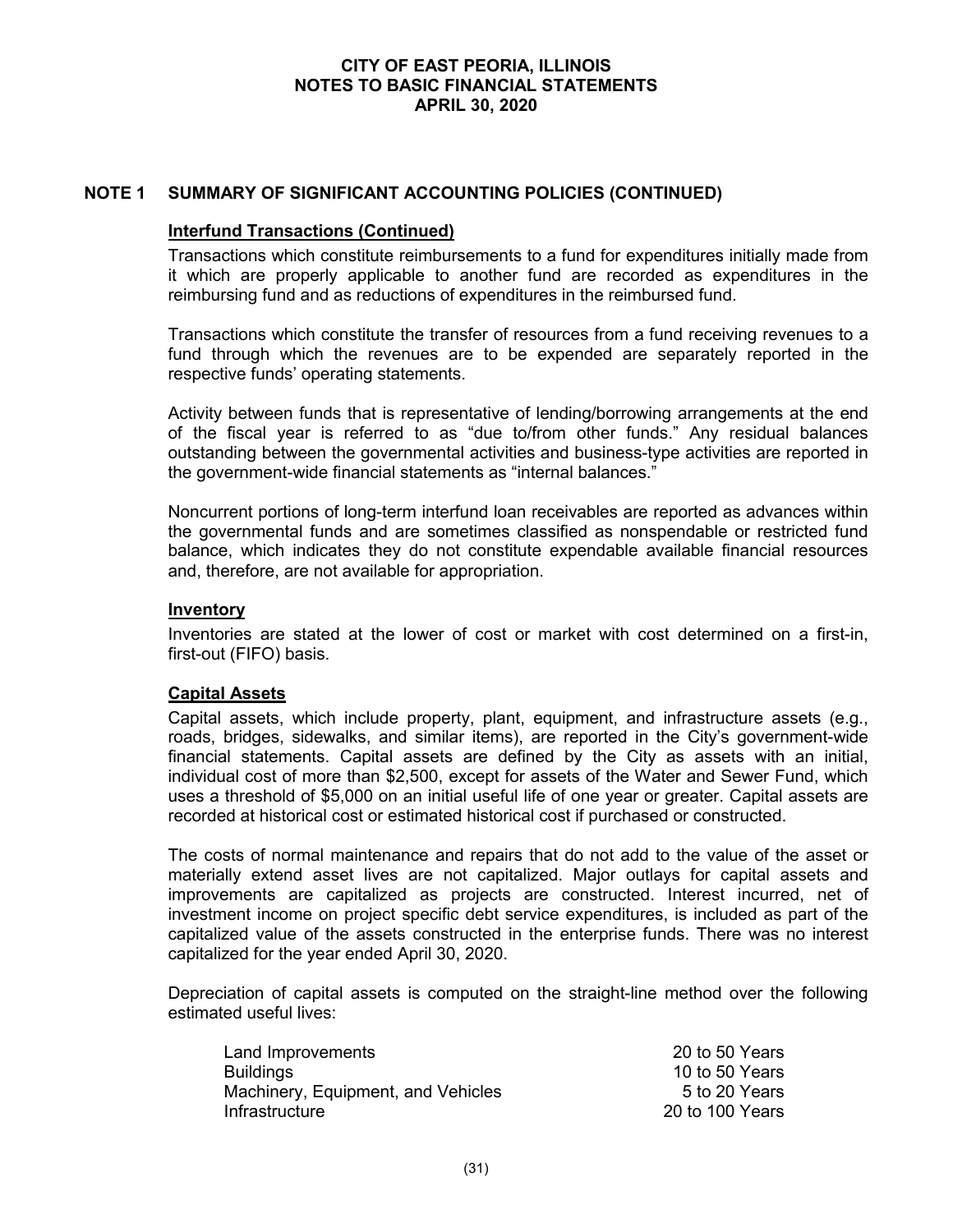# **NOTE 1 SUMMARY OF SIGNIFICANT ACCOUNTING POLICIES (CONTINUED)**

#### **Unearned Revenue**

Unearned revenue arises when assets are recognized before revenue recognition criteria have been satisfied.

## **Deferred Outflows of Resources**

In addition to assets, the statement of net position reports a separate section for deferred outflows of resources. This separate financial statement element, deferred outflows of resources, represents a consumption of net position that applies to a future period(s) and so will not be recognized as an outflow of resources (expense/expenditure) until then. The City has three types of items that qualify for reporting in this category. One is the deferred charge on refunding reported in the government-wide and proprietary funds statement of net position. A deferred charge on refunding results from the difference in the carrying value of refunded debt and its reacquisition price. This amount is deferred and amortized over the shorter of the life of the refunded or refunding debt. Additionally, the City has deferred outflows related to pension and other postemployment benefits expense to be recognized in future periods and for pension contributions made after the measurement dates.

## **Deferred Inflows of Resources**

In addition to liabilities, the statement of net position and balance sheet reports a separate section for deferred inflows of resources. This separate financial statement element, deferred inflows of resources, represents an acquisition of net position that applies to a future period(s) and so will not be recognized as an inflow of resources (revenue) until that time. The governmental funds report unavailable revenues from several sources: property taxes, other taxes, capital lease receivable, and notes receivable. These amounts are deferred and recognized as an inflow of resources in the period that the amounts become available. In the City's government-wide statements, only the property tax revenues remain under the full accrual basis of accounting and will become an inflow in the year for which they are levied and budgeted for. Additionally, the City has deferred inflows related to pension and other postemployment benefits expense to be recognized in future periods.

#### **Pensions**

For purposes of measuring the net pension liability, deferred inflows and outflows of resources related to pensions, and pension expense, information about the fiduciary net position of the City pension plans and additions to/deductions from the City pension plans fiduciary net position have been determined on the same basis as they are reported by the plans. For this purpose, benefit payments (including refunds of employee contributions) are recognized when due and payable in accordance with the benefit terms. Investments are reported at fair value.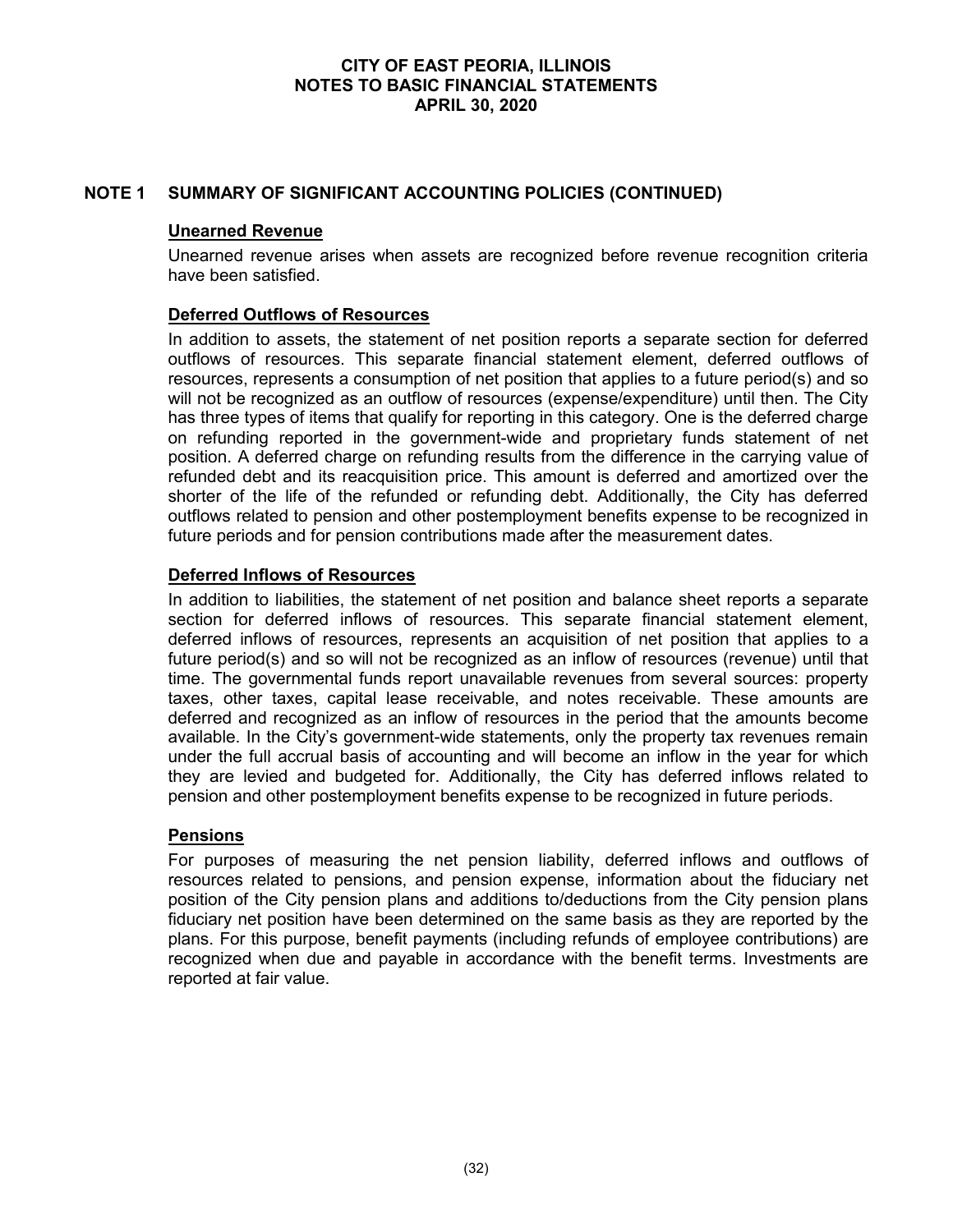# **NOTE 1 SUMMARY OF SIGNIFICANT ACCOUNTING POLICIES (CONTINUED)**

### **Postemployment Benefits Other Than Pensions (OPEB)**

For purposes of measuring the total OPEB liability, deferred inflows of resources related to OPEB, and OPEB expense, information about the fiduciary net position of the City's OPEB plan and additions to/deductions from the City's fiduciary net position have been determined on the same basis as they are reported by the City. For this purpose, the City recognizes benefit payments when due and payable in accordance with the benefit terms. Investments are reported at fair value, except for money market investments and participating interestearning investment contracts that have a maturity at the time of purchase of one year or less, which are reported at cost.

# **Compensated Absences — Primary Government**

City employees earn vacation throughout the year based upon their anniversary date, and must use the days earned in the same anniversary year within one month after their anniversary date, unless prior approval from a department head is received. Any unused vacation time is payable to employees upon termination. Employees can accumulate ten days of sick leave per year and sick leave is carried over to the following year. Accumulated sick pay is paid out upon retirement to a maximum of 60 days or 120 days for department heads and union personnel.

All compensated absences are accrued when incurred in the government-wide, proprietary, and fiduciary fund financial statements. A liability for these amounts is reported in governmental funds only if they have matured, for example, as a result of employee resignations and retirements.

# **Long-Term Liabilities**

In the government-wide financial statements and proprietary fund types in fund financial statements, long-term debt and other long-term obligations are reported as liabilities in the applicable governmental activities, business-type activities, or proprietary fund statement of net position. Bond premiums and discounts are deferred and amortized over the life of the bonds. Bonds payable are reported net of the applicable bond premium or discount. Bond issuance costs are recorded as a nonoperating expense when incurred.

In the fund financial statements, governmental fund types recognize bond premiums and discounts during the current period. The face amount of debt issued is reported as other financing sources. Premiums received on debt issuances are reported as other financing sources while discounts on debt issuances are reported as other financing uses. Bond issuance costs are recorded as debt service expenditures when incurred.

# **Fund Balance**

In the governmental fund financial statements, fund balances are classified as follows:

Nonspendable: Amounts which cannot be spent either because they are in a nonspendable form or because they are legally or contractually required to be maintained intact.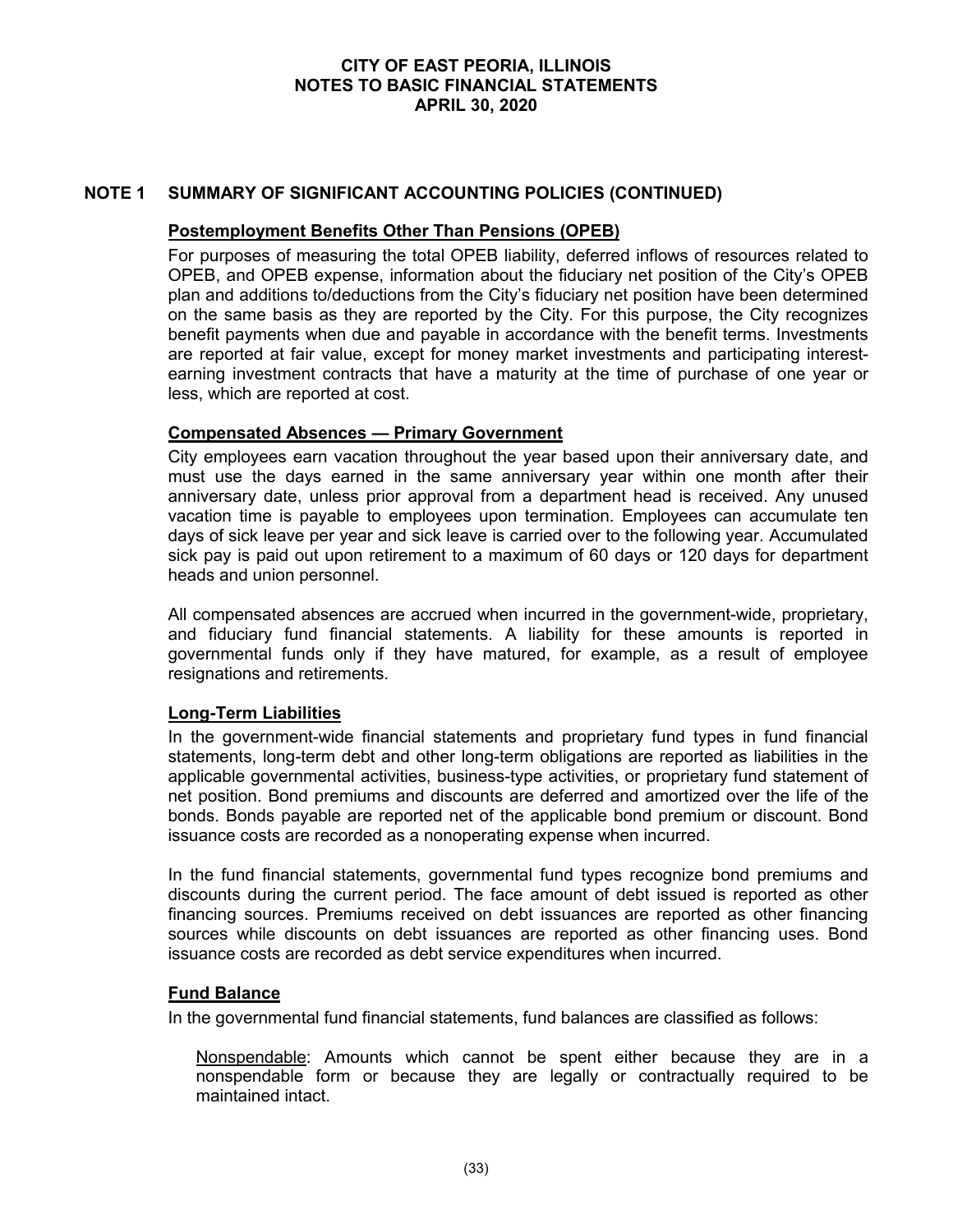# **NOTE 1 SUMMARY OF SIGNIFICANT ACCOUNTING POLICIES (CONTINUED)**

### **Fund Balance (Continued)**

Restricted: Amounts restricted to specific purposes when constraints placed on the use of the resources are either externally imposed by creditors, grantors, or state or federal laws or imposed by law through constitutional provisions or enabling legislation.

Committed: Amounts which can be used only for specific purposes pursuant to constraints formally imposed by the City Council through resolution approved prior to year-end. Those committed amounts cannot be used for any other purpose unless the City Council removes or changes the specified use by taking the same action it employed to commit those amounts.

Assigned: Amounts constrained by the City's intent to use them for a specific purpose. The authority to assign fund balance has been delegated by the City Council to the Treasurer/Comptroller.

Unassigned: All amounts not included in other spendable classifications. The General Fund is the only fund that would report a positive amount in unassigned fund balance. Residual deficit amounts of other governmental funds would also be reported as unassigned.

When an expenditure is incurred in governmental funds which can be paid using either restricted or unrestricted resources, the City's procedure is to pay the expenditure from restricted fund balance and then from less-restrictive classifications — committed, assigned and then unassigned fund balances.

### **Net Position**

Net position represents the difference between assets plus deferred outflows of resources and liabilities plus deferred inflows of resources. Net investment in capital assets consists of capital assets, net of accumulated depreciation, reduced by the outstanding balances of any borrowings used for the acquisition, construction, or improvement of those assets. Net investment in capital assets excludes unspent debt proceeds. Unspent debt proceeds (which includes proceeds reserved for debt retirement) was \$-0- at April 30, 2020. Net position is reported as restricted when there are limitations imposed on its use through enabling legislation or through external restrictions imposed by creditors, grantors, or laws or regulations of other governments.

Net position by enabling legislation includes \$164,477 for audit, \$100,386 for employee benefits, \$49,430 for sewer chlorination, \$10,501,542 for capital improvements and equipment, and \$181,293 for emergency services.

The City first applies restricted resources when an expense is incurred for purposes for which both restricted and unrestricted net position are available.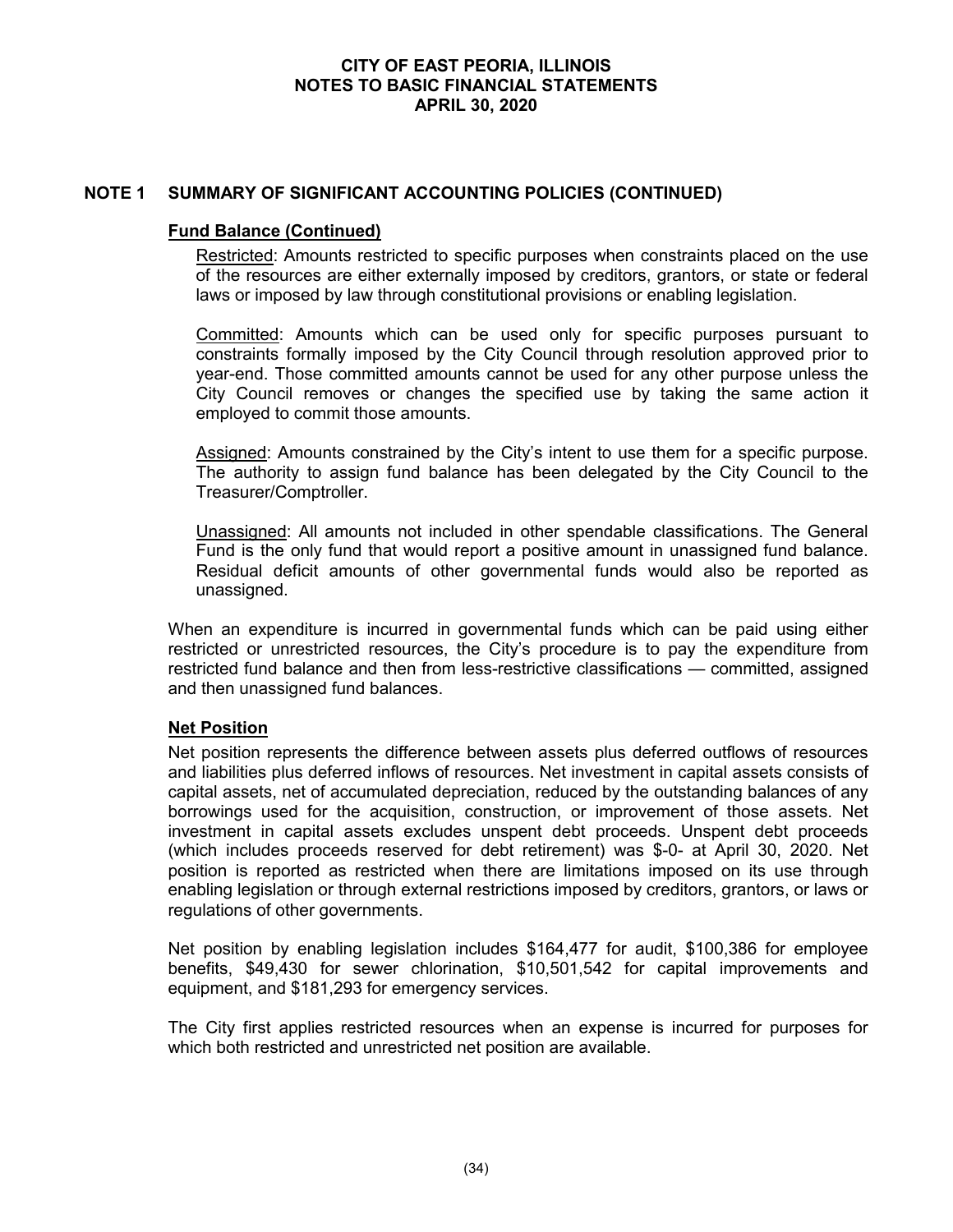# **NOTE 1 SUMMARY OF SIGNIFICANT ACCOUNTING POLICIES (CONTINUED)**

# **Use of Estimates**

The preparation of financial statements in conformity with generally accepted accounting principles requires management to make estimates and assumptions that affect the reported amounts of assets, deferred outflows of resources, liabilities, and deferred inflows of resources and disclosures of contingent assets and liabilities at the date of the financial statements and the reported amounts of revenues and expenses during the reporting period. Actual results could differ from those estimates.

### **NOTE 2 CASH AND INVESTMENTS**

#### **Authorized Investments**

According to the City's investment policy and state statute, the City is authorized to invest in obligations of the U.S. treasury, agencies and instrumentalities, certificates of deposit covered by federal depository insurance, certificates of deposit collateralized by obligations of the U.S. treasury or agencies, the Illinois funds, and municipal securities rated AA or better by Standard & Poor's Corporation or Aa or better by Moody's bond ratings.

As of April 30, 2020, the City had the following cash and investments:

| Cash and Investments - Statement of Net Position | \$<br>22,223,089 |
|--------------------------------------------------|------------------|
| Restricted Cash and Investments -                |                  |
| <b>Statement of Net Position</b>                 | 735,900          |
| Cash and Cash Equivalents - Fiduciary Funds      | 1,326,303        |
| <b>Investments - Fiduciary Funds</b>             | 55,344,396       |
| Total                                            | 79,629,688       |
|                                                  |                  |
| Deposits                                         | \$<br>22,806,963 |
| Illinois Funds Money Market Fund                 | 114,668          |
| <b>Mutual Funds</b>                              | 37,358           |
| Deposits Held by Fiduciary Funds                 | 1,326,303        |
| Investments Held by Fiduciary Funds              | 55,344,396       |
| <b>Total Primary Government</b>                  | \$<br>79,629,688 |

The City categorizes its fair value measurements within the fair value hierarchy established by generally accepted accounting principles. The hierarchy is based on the valuation inputs used to measure the fair value of the asset. Level 1 inputs are quoted prices in active markets for identical assets; Level 2 inputs are significant other observable inputs; Level 3 inputs are significant unobservable inputs.

The City has no recurring fair value measurements as of April 30, 2020.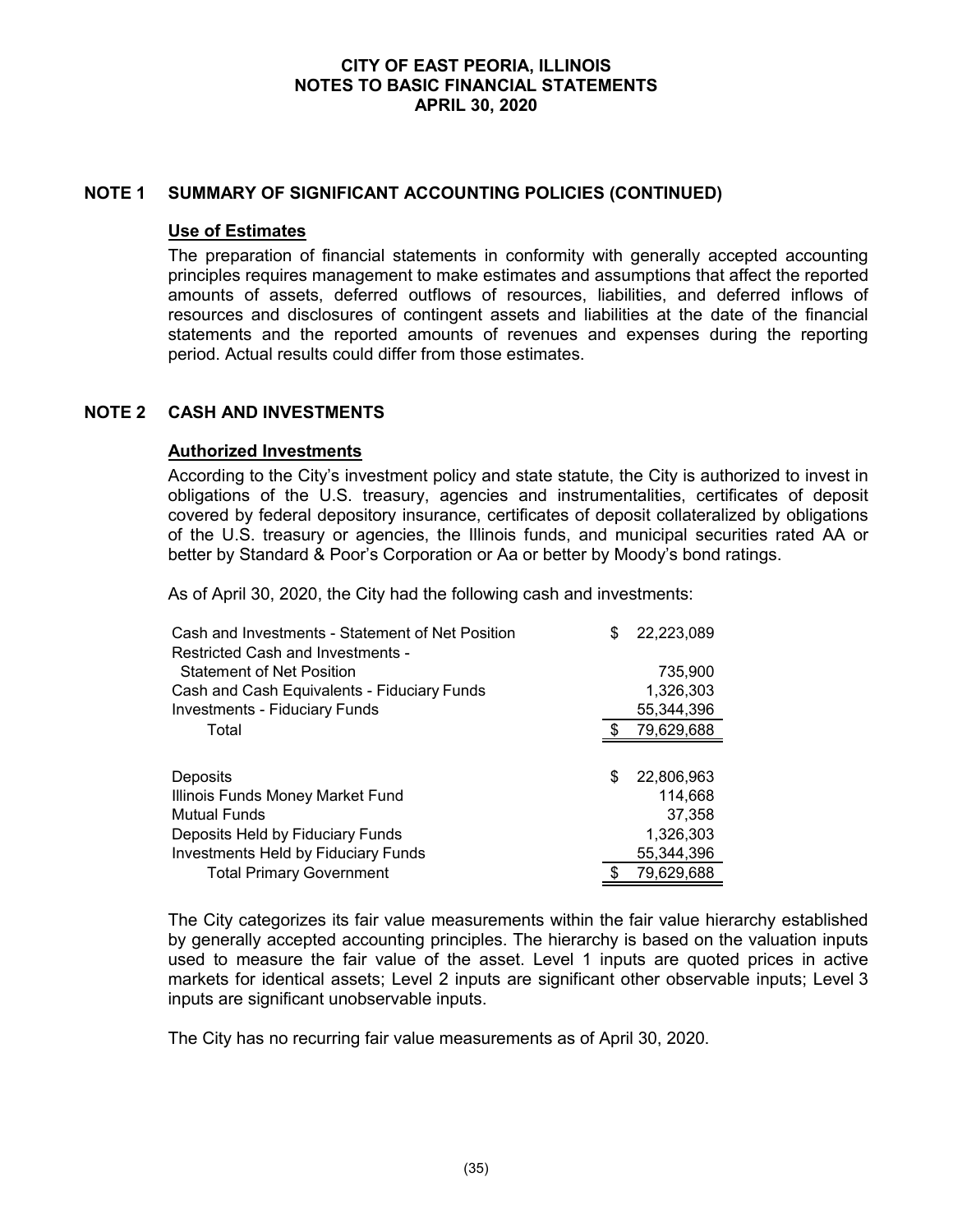# **NOTE 2 CASH AND INVESTMENTS (CONTINUED)**

# **Custodial Credit Risk, Deposits**

Custodial credit risk is the risk that in the event of a bank failure, the City's deposits may not be returned to it. The City does not have a deposit policy for custodial credit risk. As of April 30, 2020, \$288,981 of the City's bank balance of \$24,080,387 was uncollateralized; \$23,094,754 of the bank balance was exposed to custodial credit risk and collateralized with securities held by the pledging financial institution.

# **Interest Rate Risk**

Interest rate risk is the risk that changes in interest rates will adversely affect the fair value of an investment. Investments held for longer periods are subject to increased risk of adverse interest rate changes. The City does not have a formal policy that limits investment maturities as a means of managing its exposure to fair value losses arising from increasing interest rates.

# **Credit Risk**

Credit risk is the risk that an issuer or other counterparty to a debt investment will not fulfill its obligations. The City has no investment policy that would further limit its investment choices.

Illinois Funds — The fair value of the City's position in this fund is equal to the value of the City's fund shares. The portfolio is regulated by oversight of the Treasurer of the state of Illinois and private rating agencies. The portfolio has AAAm ratings from Standard and Poor's. The assets of the fund are mainly invested in securities issued by the United States government or agencies related to the United States. Assets of the fund not invested in United States government securities are fully collateralized by pledged securities. The time to maturity of the investments in this external investment pool averages less than one year. The carrying amount of these deposits at April 30, 2020 was \$114,668.

# **Cash and Investments, Pension Trust Funds (The Funds)**

The pension trust funds may invest funds as authorized by the Illinois Pension Code, generally in obligations of the United States, the state of Illinois and its local districts, certain insurance contracts, insured deposits of federal and state saving and loans, banks, and credit unions, and certain common preferred stock.

# **Deposits**

Custodial credit risk for deposits is the risk that in the event of a bank failure, the Fund's deposits may not be returned or the Fund will not be able to recover collateral securities in the possession of an outside party. The Fund's deposit policy provides that all deposits be guaranteed by the U.S. Government, insured by the Federal Deposit Insurance Corporation or fully collateralized with securities held by the Fund or its agent in the Fund's name or by its counterparty's trust department or agent in the Fund's name.

As of April 30, 2020, none of the deposits of the City of East Peoria Police Pension and the City of East Peoria Firefighter's Pension Plans were exposed to custodial credit risk.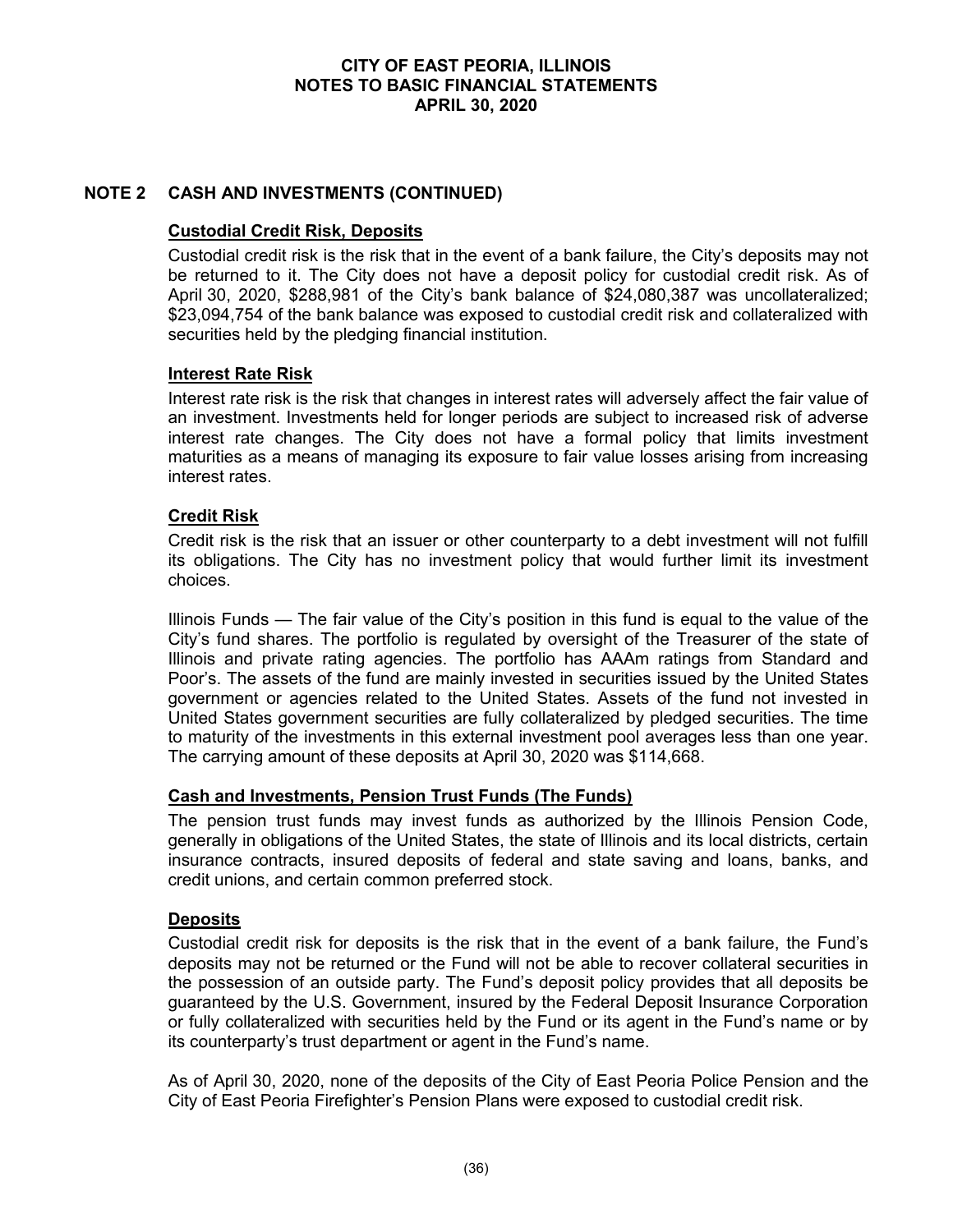# **NOTE 2 CASH AND INVESTMENTS (CONTINUED)**

#### **Investments**

As of April 30, 2020, the Police Pension Fund had the following investments:

|                               |    | Fair Value/<br>Carrying | Average<br>Credit Quality/ | Weighted<br>Average Years | Concentration |
|-------------------------------|----|-------------------------|----------------------------|---------------------------|---------------|
| Type of Investment            |    | Amount                  | Ratings (1)                | to Maturity (2)           | Percentage    |
| U.S. Government Notes and     |    |                         |                            |                           |               |
| Bonds, Explicitly Guaranteed  | \$ | 3.201.049               | N/A                        | 11.12                     | 11 $%$        |
| U.S. Government Agencies      |    | 1,263,321               | Aa1                        | 18.97                     | 4             |
| Money Market Funds            |    | 1,049,131               | N/A                        |                           | 4             |
| <b>Municipal Bonds</b>        |    | 142.161                 | Aa1 to Aa3                 | 1.26                      | 0             |
| Corporate Bonds               |    | 5,161,360               | Aaa to Baa3                | 8.57                      | 17            |
| Common Stock                  |    | 16,592,490              | N/A                        | N/A                       | 56            |
| <b>Mutual Funds, Equities</b> |    | 2,512,892               | N/A                        | N/A                       | 8             |
| <b>Total Investments</b>      |    | 29.922.404              |                            |                           |               |

As of April 30, 2020, the Firefighter's Pension Fund had the following investments:

|                                     | Fair Value/     | Average         | Weighted        |               |
|-------------------------------------|-----------------|-----------------|-----------------|---------------|
|                                     | Carrying        | Credit Quality/ | Average Years   | Concentration |
| Type of Investment                  | Amount          | Ratings (1)     | to Maturity (2) | Percentage    |
| U.S. Government Notes and           |                 |                 |                 |               |
| <b>Bonds, Explicitly Guaranteed</b> | \$<br>3,859,849 | Aaa             | 4.74            | $15\%$        |
| U.S. Government Agencies            | 1,211,314       | Aaa             | 18.33           | 5             |
| Money Market Funds                  | 1,251,919       | N/A             | -               | 6             |
| <b>Municipal Bonds</b>              | 168,280         | Aa2 to Aa3      | 7.78            |               |
| Corporate Bonds                     | 3,609,199       | Aa1 to Baa3     | 4.92            | 14            |
| <b>Common Stock</b>                 | 6,731,216       | N/A             | N/A             | 26            |
| <b>Mutual Funds, Equities</b>       | 8,590,215       | N/A             | N/A             | 33            |
| <b>Total Investments</b>            | 25,421,992      |                 |                 |               |

- (1) Ratings are provided where applicable to indicate associated credit risk. N/A indicates not applicable. Obligations of the U.S. Government or obligations explicitly guaranteed by the U.S. Government are not considered to have credit risk.
- (2) Interest rate risk is estimated using the weighted average years to maturity method.

Investments are subject to certain inherent risks including credit, interest rate, and custodial credit risk. The Funds' policies related to these risks are as follows:

(1) Credit risk is the risk that an issuer or other counterparty to an investment will not fulfill its obligations. Investing is performed in accordance with investment policies adopted by the board of trustees complying with Illinois Compiled Statutes. Funds may only be invested in permitted investments as authorized in Chapter 40, Article 5/1, Paragraphs 113.1 through 113.10 of the Illinois Compiled Statutes.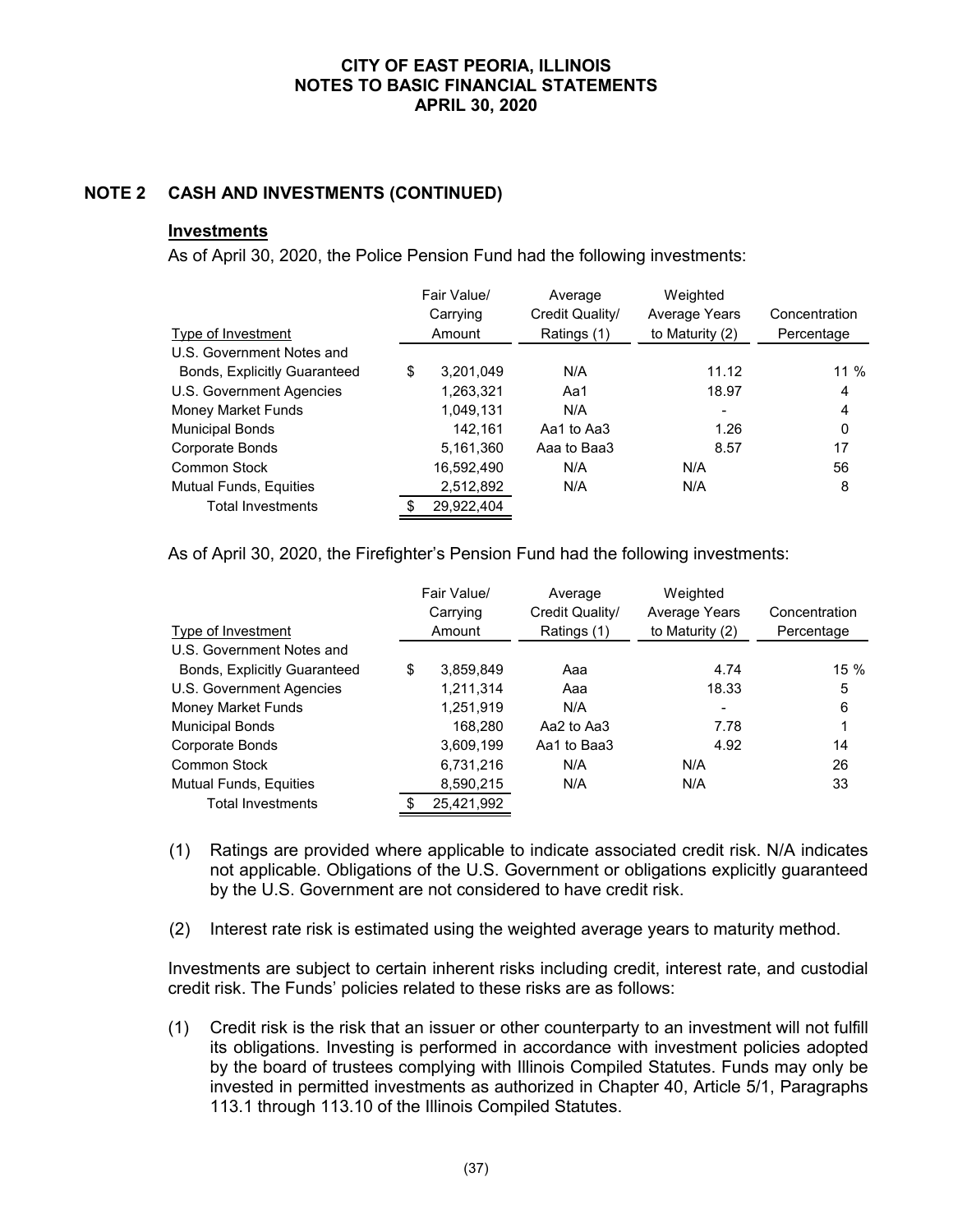# **NOTE 2 CASH AND INVESTMENTS (CONTINUED)**

### **Investments (Continued)**

The following was the Firefighter's Pension Fund Board's adopted allocated policy as of April 30, 2020:

| Domestic Equity                      | 40 %    |
|--------------------------------------|---------|
| <b>International Equity</b>          | 16      |
| Fixed Income                         | 38      |
| <b>Real Estate Investment Trusts</b> |         |
| Cash                                 |         |
| Total                                | 100 $%$ |

The following was the Police Pension Fund Board's adopted allocated policy as of April 30, 2020:

| Equity              | 55 %  |
|---------------------|-------|
| Fixed Income        | -35   |
| <b>Mutual Funds</b> | 10    |
| Total               | 100 % |

- (2) Interest rate risk is the risk that changes in interest rates will adversely affect the fair value of an investment. Investments held for longer periods are subject to increased risk of adverse interest rate changes. The Funds' policies provide that investments are diversified to minimize the risk of loss resulting from over-concentration of assets in a specific maturity period, a single issuer, or an individual class of securities. Investment guidelines have been established for each investment manager to evaluate performance of the Funds' investments compared to industry benchmarks.
- (3) Custodial credit risk is the risk that, in the event of the failure of a counterparty, the Funds will not be able to recover the value of its investments or collateral securities in the possession of an outside party. Consistent with the Funds' investment policies, all securities are held by a third-party custodian serving as the Funds' agent. The securities are held in the Funds' name.

### Fair Value Measurements

Governmental Accounting Standards Board Statement No. 72 establishes a framework for measuring fair value. That framework provides a fair value hierarchy that prioritizes the inputs to valuation techniques used to measure fair value. The hierarchy gives the highest priority to unadjusted quoted prices in active markets for identical assets and liabilities (Level 1) and the lowest priority to unobservable inputs (Level 3). The three levels of the fair value hierarchy are described as follows:

Level 1 — Inputs to the valuation methodology are unadjusted quoted prices for identical assets or liabilities in active markets the plan has the ability to access.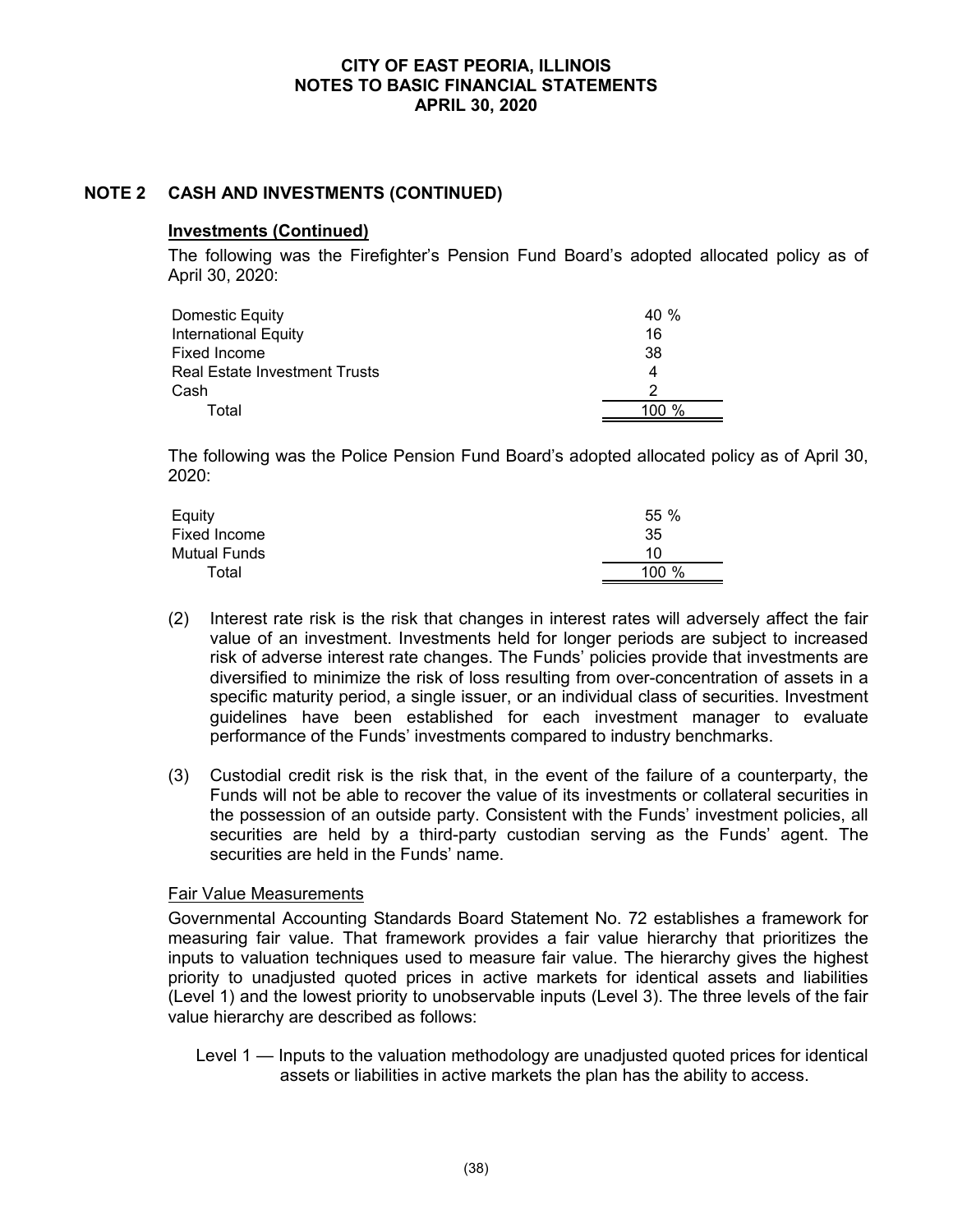# **NOTE 2 CASH AND INVESTMENTS (CONTINUED)**

# **Investments (Continued)**

Fair Value Measurements (Continued)

Level 2 — Inputs to the valuation methodology include:

- Quoted prices for similar assets or liabilities in active markets;
- Quoted prices for identical or similar assets and liabilities in nonactive markets;
- Inputs other than quoted prices that are observable for the asset or liability;
- Inputs that are derived principally from or corroborated by observable market data by correlation or other means.

If the asset or liability has a specified (contractual) term, the Level 2 input must be observable for substantially the full term of the asset or liability.

Level 3 — Inputs to the valuation methodology are unobservable and significant to the fair value measurement.

The asset's or liability's fair value measurement level within the fair value hierarchy is based on the lowest level of any input that is significant to the fair value measurement. Valuation techniques used need to maximize the use of observable inputs and minimize the use of unobservable inputs.

The following is a description of the valuation methodologies used for assets measured at fair value. There have been no changes in the methodologies used at April 30, 2020 from prior year.

*Common Stock and Mutual Funds — Equities*: Valued at public traded prices that are quoted daily.

*Corporate Bonds and Municipal Bonds*: Valued using matrix pricing model using inputs of price or yield of a similar security.

*U.S. Government and U.S. Government Agencies*: Valued using matrix pricing model using inputs of price or yield of a similar security.

The preceding methods described may produce a fair value calculation that may not be indicative of net realizable value or reflective of future fair values. Furthermore, although the Funds believe their methods are appropriate and consistent with other market participants, the use of different methodologies or assumptions to determine the fair value of certain financial instruments could result in a different fair value measurement at the reporting date.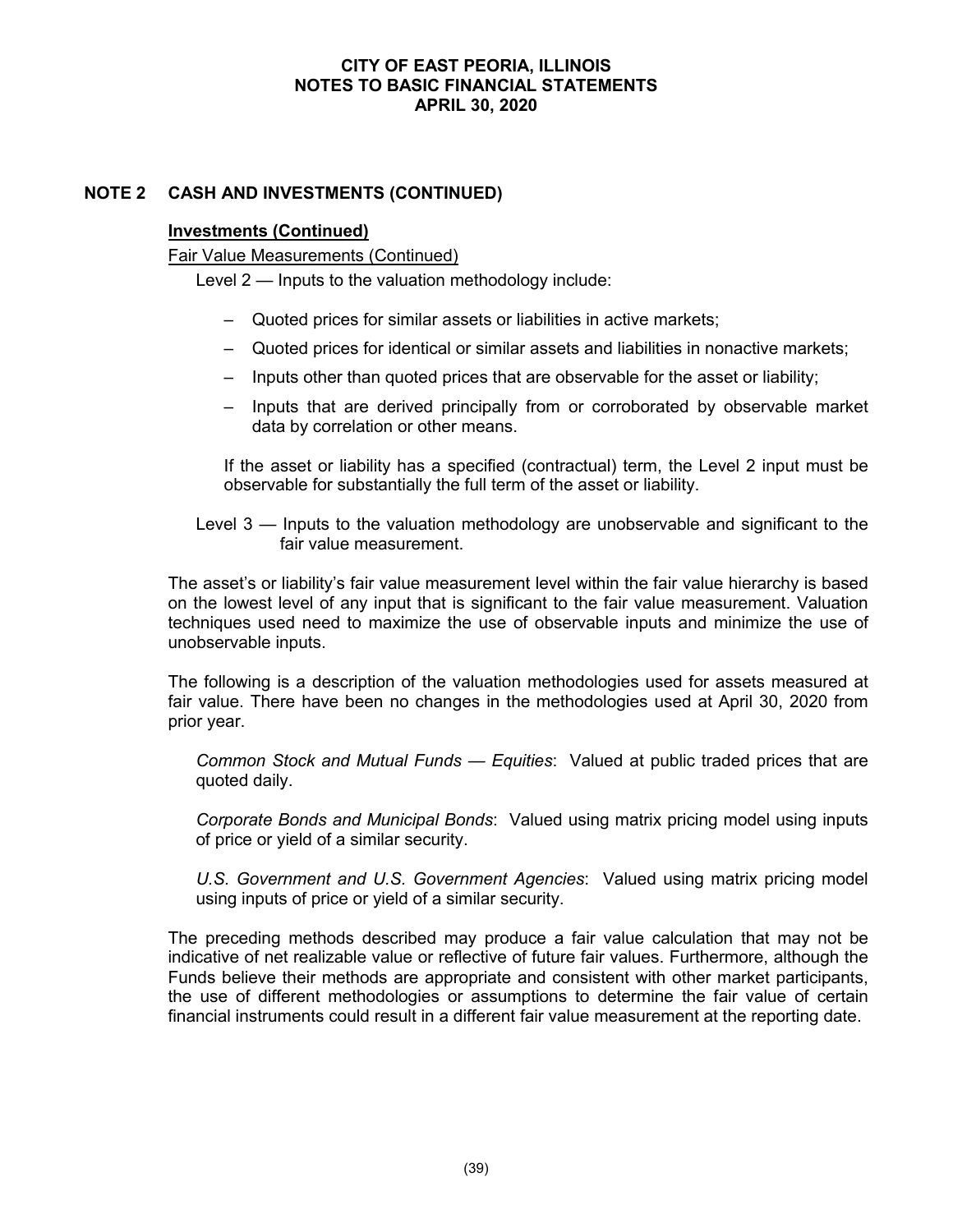# **NOTE 2 CASH AND INVESTMENTS (CONTINUED)**

#### **Investments (Continued)**

#### Fair Value Measurements (Continued)

The following table sets forth by level, within the fair value hierarchy, the Firefighter's Pension Fund's assets at fair value as of April 30, 2020:

|                                 | Fair Values     | <b>Quoted Prices</b><br>in Active<br>Markets for<br><b>Identical Assets</b><br>(Level 1) | Significant<br>Other<br>Observable<br>Inputs<br>(Level 2) | Significant<br>Unobservable<br>Inputs<br>(Level 3) |
|---------------------------------|-----------------|------------------------------------------------------------------------------------------|-----------------------------------------------------------|----------------------------------------------------|
| U.S. Government Notes and Bonds |                 |                                                                                          |                                                           |                                                    |
| <b>Explicitly Guaranteed</b>    | \$<br>3.859.849 | \$<br>$\overline{\phantom{0}}$                                                           | \$<br>3.859.849                                           | \$                                                 |
| U.S. Government Agencies        | 1.211.314       |                                                                                          | 1.211.314                                                 |                                                    |
| <b>Mutual Funds - Equities</b>  | 8,590,215       | 8.590.215                                                                                |                                                           |                                                    |
| Common Stock                    | 6.731.216       | 6.731.216                                                                                |                                                           |                                                    |
| Corporate Bonds                 | 3,609,199       |                                                                                          | 3.609.199                                                 |                                                    |
| <b>Municipal Bonds</b>          | 168.280         |                                                                                          | 168.280                                                   |                                                    |
| Total                           | 24,170,073      | 15,321,431                                                                               | 8,848,642                                                 |                                                    |
| Money Market Funds              | 1,251,919       |                                                                                          |                                                           |                                                    |
| <b>Total Investments</b>        | 25,421,992      |                                                                                          |                                                           |                                                    |

The following table sets forth by level, within the fair value hierarchy, the Police Pension Fund's assets at fair value as of April 30, 2020:

|                                 | <b>Fair Values</b> |            | Quoted Prices<br>in Active<br>Markets for<br><b>Identical Assets</b><br>(Level 1) |                          | Significant<br>Other<br>Observable<br>Inputs<br>(Level 2) |           | Significant<br>Unobservable<br>Inputs<br>(Level 3) |  |
|---------------------------------|--------------------|------------|-----------------------------------------------------------------------------------|--------------------------|-----------------------------------------------------------|-----------|----------------------------------------------------|--|
| U.S. Government Notes and Bonds |                    |            |                                                                                   |                          |                                                           |           |                                                    |  |
| <b>Explicitly Guaranteed</b>    | \$                 | 3.201.049  | \$                                                                                | $\overline{\phantom{a}}$ | \$                                                        | 3.201.049 | S                                                  |  |
| U.S. Government Agencies        |                    | 1,263,321  |                                                                                   | -                        |                                                           | 1,263,321 |                                                    |  |
| <b>Municipal Bonds</b>          |                    | 142.161    |                                                                                   |                          |                                                           | 142.161   |                                                    |  |
| Corporate Bonds                 |                    | 5.161.360  |                                                                                   |                          |                                                           | 5.161.360 |                                                    |  |
| Common Stock                    |                    | 16.592.490 |                                                                                   | 16,592,490               |                                                           |           |                                                    |  |
| <b>Mutual Funds - Equities</b>  |                    | 2.512.892  |                                                                                   | 2.512.892                |                                                           |           |                                                    |  |
| Total                           |                    | 28.873.273 | -SS                                                                               | 19,105,382               |                                                           | 9.767.891 |                                                    |  |
| Money Market Funds              |                    | 1.049.131  |                                                                                   |                          |                                                           |           |                                                    |  |
| <b>Total Investments</b>        |                    | 29,922,404 |                                                                                   |                          |                                                           |           |                                                    |  |

Money market funds are recorded as cost and are not based on Level 1, 2, or 3 inputs.

The Funds did not hold investments in any one organization that represent 5% or more of the pension plans' fiduciary net position.

For the Firefighter's Pension Fund for the year ended April 30, 2020, the annual money-weighted rate of return on pension plan investments, net of pension plan investment expense, was 0.42%. The money-weighted rate of return expresses investment performance, net of investment expense, adjusted for the changing amounts actually invested.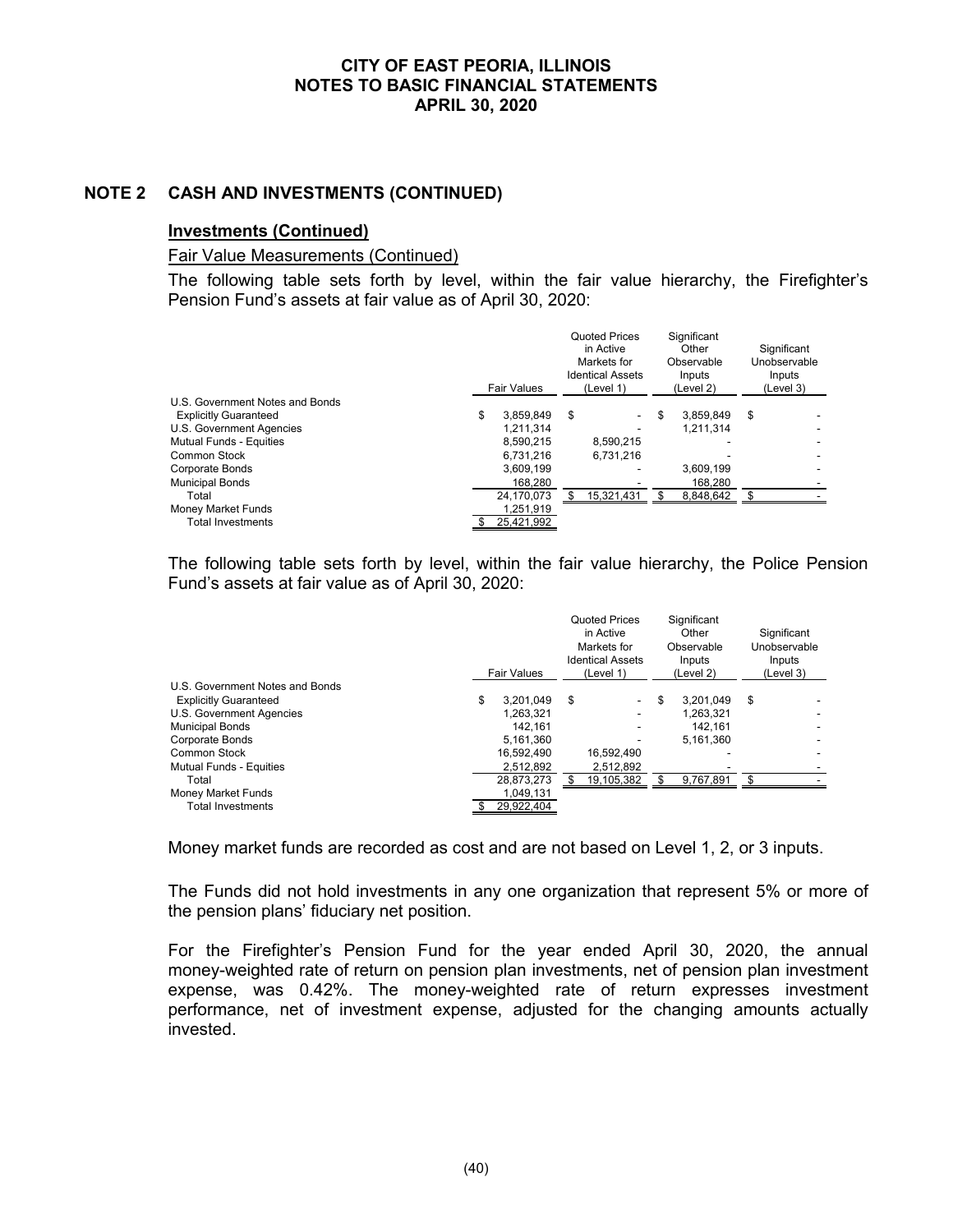# **NOTE 2 CASH AND INVESTMENTS (CONTINUED)**

### **Investments (Continued)**

### Fair Value Measurements (Continued)

For the Police Pension Fund for the year ended April 30, 2020, the annual money-weighted rate of return on pension plan investments, net of pension plan investment expense, for assets held with Benjamin F. Edwards & Co. was -0.05%. The annual money-weighted rate of return on pension plan investments, net of pension plan investment expenses, for assets held with the Commerce Trust Company was 2.21%. The money-weighted rate of return expresses investment performance, net of investment expense, adjusted for the changing amounts actually invested.

# **Cash and Investments, Discretely Presented Component Unit**

Custodial credit risk is the risk that, in the event of a bank failure, the District's deposits may not be returned to it. The District does not have a deposit policy for custodial credit risk. As of June 30, 2020, none of the District's bank balance of \$76,856 was exposed to custodial credit risk.

# **NOTE 3 SPECIAL ASSESSMENTS FUND**

The City has levied special assessments against various landowners in conjunction with improvements made which benefit the landowners. These special assessments are being paid to the City over a number of years. The noncurrent portion of the special assessment receivable is deferred in the governmental funds as it is not available as of year-end. An analysis of the current and long-term portions of special assessments receivable at April 30, 2020 is as follows:

| <b>Total Special Assessments Receivable</b>   | 9.174 |
|-----------------------------------------------|-------|
| Less Amounts Not Receivable Within One Year   | -     |
| <b>Current Special Assessments Receivable</b> | 9.174 |

# **NOTE 4 LEASE RECEIVABLE**

In June 2003, the City entered into a development agreement under which the developer would construct and operate an Embassy Suites hotel and the City would construct and provide for operation of a conference center which would be adjacent or connected to the hotel. In August 2007, the City entered into a lease agreement under the terms of which the developer will lease the conference center from the City in exchange for regular escalating payments over a 20-year period.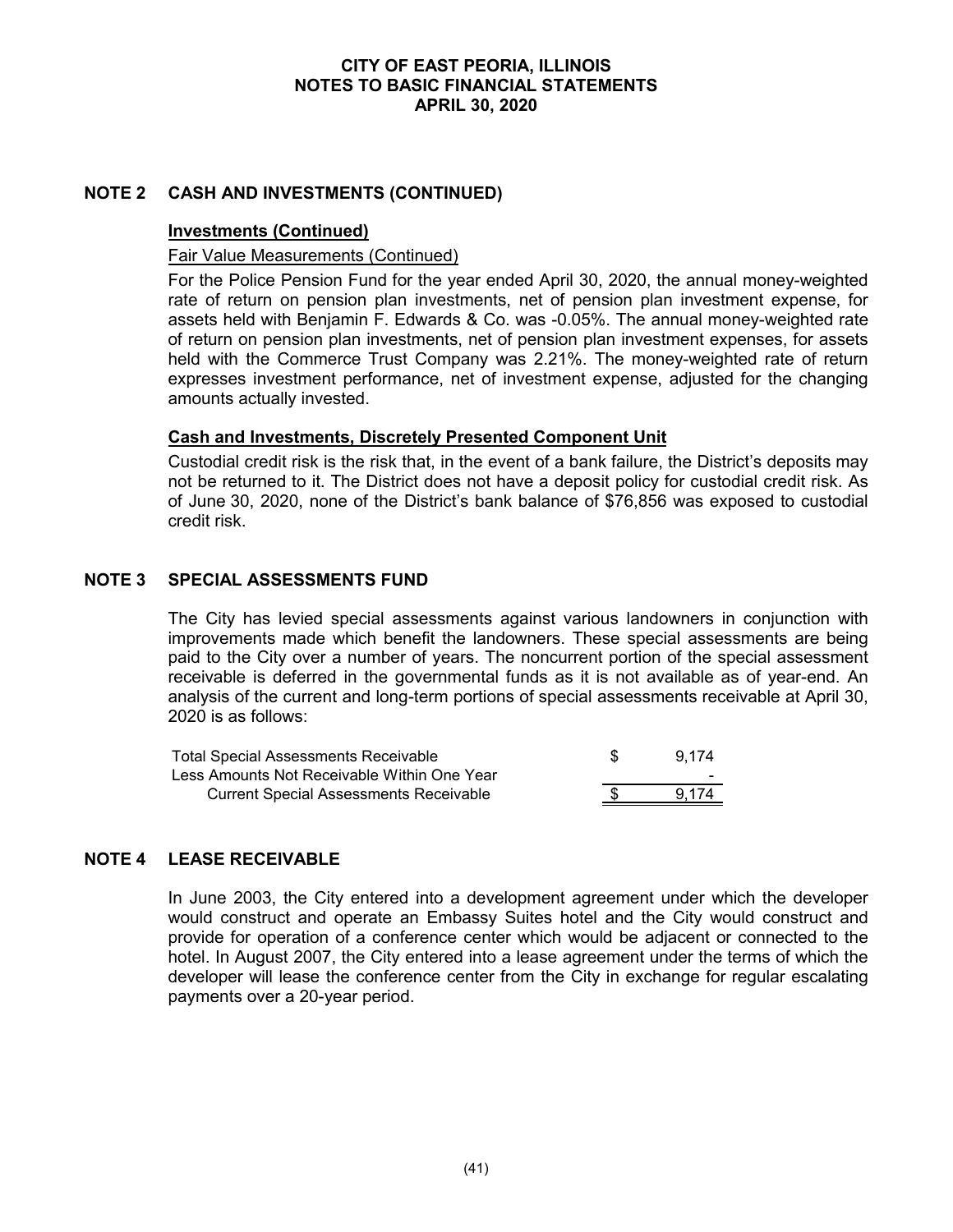# **NOTE 4 LEASE RECEIVABLE (CONTINUED)**

As of April 30, 2020, components of the lease receivable were as follows:

| 8.027.040 |
|-----------|
| 1.561.809 |
| 6.465.231 |
|           |

The lease requires the developer to make all capital expenditures necessary to maintain the conference center in first class condition.

At the conclusion of the lease, the City will convey the conference center and hotel site to the developer in exchange for \$100 each.

As of April 30, 2020, future minimum lease revenue expected to be received were as follows:

| Fiscal Year Ending April 30,           |    |             |
|----------------------------------------|----|-------------|
| 2021                                   | \$ | 1,077,960   |
| 2022                                   |    | 1,100,880   |
| 2023                                   |    | 1,123,800   |
| 2024                                   |    | 1,146,720   |
| 2025                                   |    | 1,169,640   |
| 2026-2027                              |    | 2,408,040   |
| <b>Total Lease Receivable Payments</b> |    | 8,027,040   |
| Less: Amount Representing Interest     |    | (1,561,809) |
| Lease Receivable                       | S  | 6,465,231   |

In July 2010, the City entered into a lease agreement with Bass Pro Outdoor World, LLC for the lease of a retail space owned by the City. Monthly lease payments are based on gross sales of the retail operation of 1% of gross sales of boats, recreational vehicles, off-road vehicles, and all-terrain vehicles, with a max of \$250 for each such vehicle sold and 2% of all other gross sales, which began in September 2011. The lease term is 20 years with six consecutive renewal options of five years each. For the year ended April 30, 2020, lease revenues from this lease were \$407,323. As of April 30, 2020, there was a lease receivable of \$65,340 included in other receivables on the City's financial statements in the Capital Projects Fund.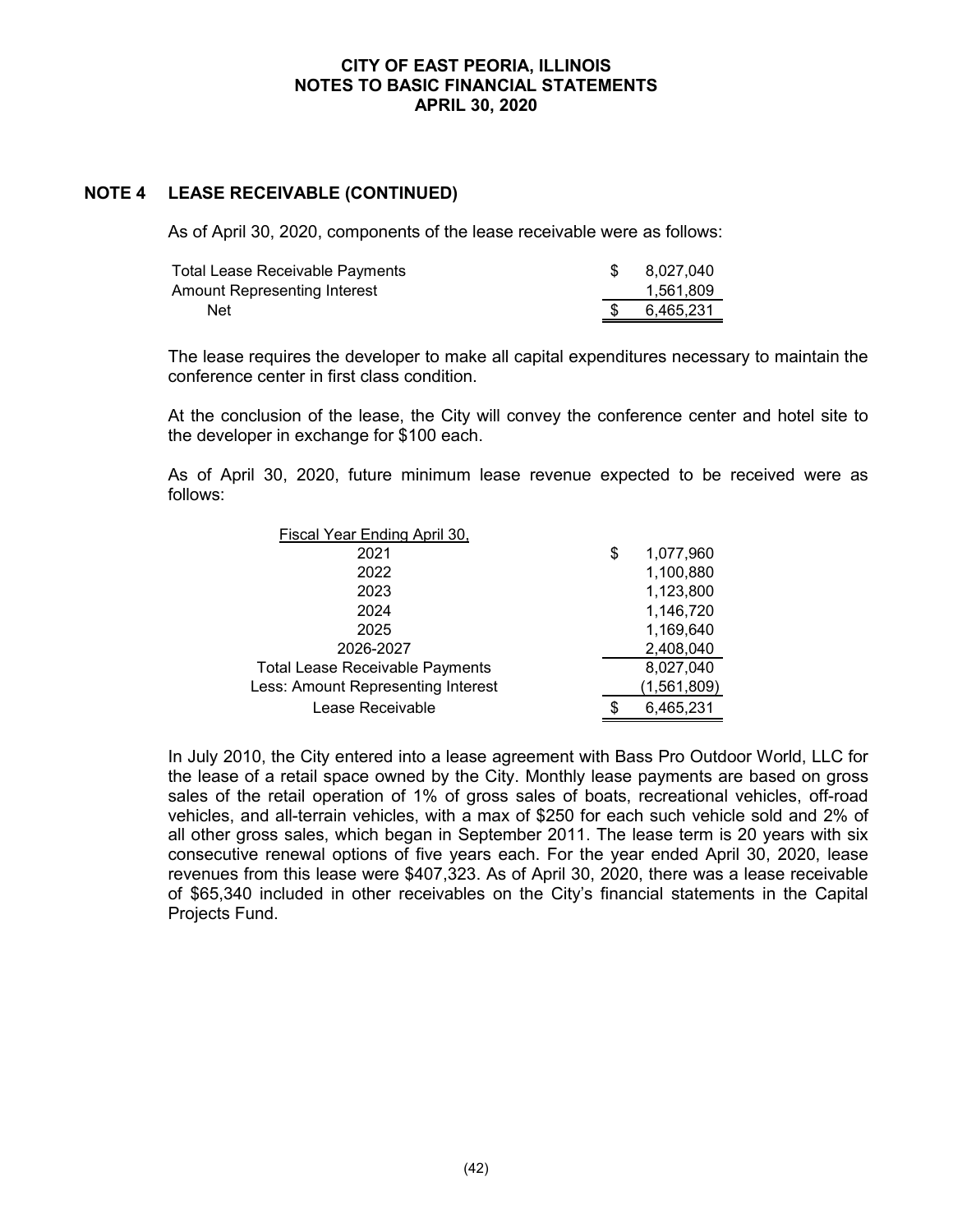# **NOTE 5 CAPITAL ASSETS, PRIMARY GOVERNMENT**

Capital asset activity for the year ended April 30, 2020 was as follows:

|                                        | <b>Balance</b> |                |                  | Deductions/ | Balance          |         |    |                |
|----------------------------------------|----------------|----------------|------------------|-------------|------------------|---------|----|----------------|
|                                        |                | April 30, 2019 | <b>Additions</b> |             | <b>Transfers</b> |         |    | April 30, 2020 |
| Governmental Activities:               |                |                |                  |             |                  |         |    |                |
| Capital Assets, Not Being Depreciated: |                |                |                  |             |                  |         |    |                |
| Land                                   | \$             | 10,106,412     | \$               |             | \$               |         | \$ | 10,106,412     |
| <b>Construction in Progress</b>        |                | 71,005         |                  | 404,718     |                  | 188,922 |    | 286,801        |
| <b>Total Capital Assets Not Being</b>  |                |                |                  |             |                  |         |    |                |
| Depreciated                            |                | 10,177,417     |                  | 404,718     |                  | 188,922 |    | 10,393,213     |
| Capital Assets, Being Depreciated:     |                |                |                  |             |                  |         |    |                |
| Land Improvements                      |                | 5,680,007      |                  |             |                  |         |    | 5,680,007      |
| <b>Buildings</b>                       |                | 53,713,181     |                  | 114,932     |                  |         |    | 53,828,113     |
| Machinery, Equipment, and Vehicles     |                | 18,957,945     |                  | 691,954     |                  |         |    | 19,649,899     |
| <b>Infrastructure Assets</b>           |                | 122,826,945    |                  | 222,787     |                  |         |    | 123,049,732    |
| <b>Total Capital Assets Being</b>      |                |                |                  |             |                  |         |    |                |
| Depreciated                            |                | 201,178,078    |                  | 1,029,673   |                  |         |    | 202, 207, 751  |
| Less Accumulated Depreciation for:     |                |                |                  |             |                  |         |    |                |
| Land Improvements                      |                | 2,849,539      |                  | 231,329     |                  |         |    | 3,080,868      |
| <b>Buildings</b>                       |                | 17,664,503     |                  | 1,978,460   |                  |         |    | 19,642,963     |
| Machinery, Equipment, and Vehicles     |                | 14,958,102     |                  | 1,137,298   |                  |         |    | 16,095,400     |
| <b>Infrastructure Assets</b>           |                | 57,017,865     |                  | 3,605,946   |                  |         |    | 60,623,811     |
| <b>Total Accumulated Depreciation</b>  |                | 92,490,009     |                  | 6,953,033   |                  |         |    | 99,443,042     |
| <b>Total Capital Assets Being</b>      |                |                |                  |             |                  |         |    |                |
| Depreciated, Net                       |                | 108,688,069    |                  | (5,923,360) |                  |         |    | 102,764,709    |
| Governmental Activities Capital        |                |                |                  |             |                  |         |    |                |
| Assets, Net                            | \$             | 118,865,486    | S                | (5,518,642) | \$               | 188,922 | S. | 113,157,922    |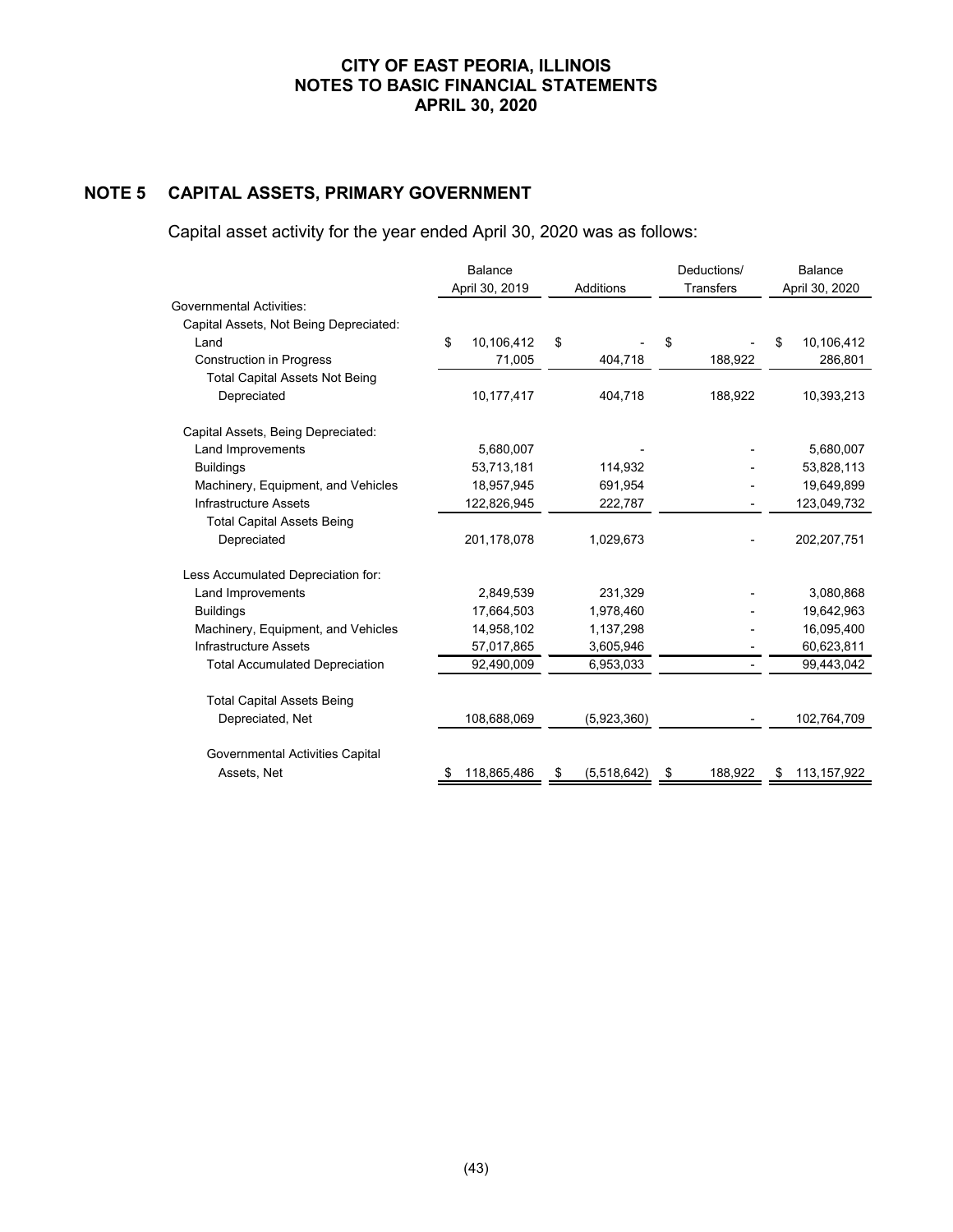# **NOTE 5 CAPITAL ASSETS, PRIMARY GOVERNMENT (CONTINUED)**

|                                         | <b>Balance</b> |                | Deductions/      |             | <b>Balance</b>   |  |    |                |
|-----------------------------------------|----------------|----------------|------------------|-------------|------------------|--|----|----------------|
|                                         |                | April 30, 2019 | <b>Additions</b> |             | <b>Transfers</b> |  |    | April 30, 2020 |
| <b>Business-Type Activities:</b>        |                |                |                  |             |                  |  |    |                |
| Capital Assets, Not Being Depreciated:  |                |                |                  |             |                  |  |    |                |
| Land                                    | \$             | 3,647,682      | \$               |             | \$               |  | \$ | 3,647,682      |
| <b>Construction in Progress</b>         |                | 2,853,654      |                  | 18,595,565  |                  |  |    | 21,449,219     |
| <b>Total Capital Assets Not Being</b>   |                |                |                  |             |                  |  |    |                |
| Depreciated                             |                | 6,501,336      |                  | 18,595,565  |                  |  |    | 25,096,901     |
| Capital Assets, Being Depreciated:      |                |                |                  |             |                  |  |    |                |
| Land Improvements                       |                | 7,679,585      |                  |             |                  |  |    | 7,679,585      |
| <b>Buildings</b>                        |                | 24,746,940     |                  | 11,539      |                  |  |    | 24,758,479     |
| Machinery, Equipment, and Vehicles      |                | 15,378,771     |                  | 239,861     |                  |  |    | 15,618,632     |
| <b>Infrastructure Assets</b>            |                | 40,808,770     |                  | 24,924      |                  |  |    | 40,833,694     |
| <b>Total Capital Assets Being</b>       |                |                |                  |             |                  |  |    |                |
| Depreciated                             |                | 88,614,066     |                  | 276,324     |                  |  |    | 88,890,390     |
| Less Accumulated Depreciation for:      |                |                |                  |             |                  |  |    |                |
| Land Improvements                       |                | 6,718,525      |                  | 71,204      |                  |  |    | 6,789,729      |
| <b>Buildings</b>                        |                | 13,038,357     |                  | 495,746     |                  |  |    | 13,534,103     |
| Machinery, Equipment, and Vehicles      |                | 13,591,011     |                  | 355,180     |                  |  |    | 13,946,191     |
| <b>Infrastructure Assets</b>            |                | 26,968,854     |                  | 576,384     |                  |  |    | 27,545,238     |
| <b>Total Accumulated Depreciation</b>   |                | 60,316,747     |                  | 1,498,514   |                  |  |    | 61,815,261     |
| <b>Total Capital Assets Being</b>       |                |                |                  |             |                  |  |    |                |
| Depreciated, Net                        |                | 28,297,319     |                  | (1,222,190) |                  |  |    | 27,075,129     |
| <b>Business-Type Activities Capital</b> |                |                |                  |             |                  |  |    |                |
| Assets, Net                             | \$             | 34,798,655     | \$               | 17,373,375  | \$               |  | \$ | 52,172,030     |

# Depreciation expense was charged to functions/programs of the government as follows:

| Governmental Activities:                                   |                 |
|------------------------------------------------------------|-----------------|
| Police                                                     | \$<br>309,053   |
| Fire                                                       | 317,008         |
| Sanitation                                                 | 178.324         |
| <b>Public Works</b>                                        | 3.519.415       |
| General Government                                         | 2,629,233       |
| <b>Total Depreciation Expense, Governmental Activities</b> | 6,953,033       |
| Business-Type Activities:                                  |                 |
| Water and Sewer Fund                                       | \$<br>1,227,631 |
| Eastside Centre Fund                                       | 198,559         |
| Nonmajor Enterprise Fund                                   | 72,324          |
| Total Depreciation Expense, Business-Type Activities       | 1,498,514       |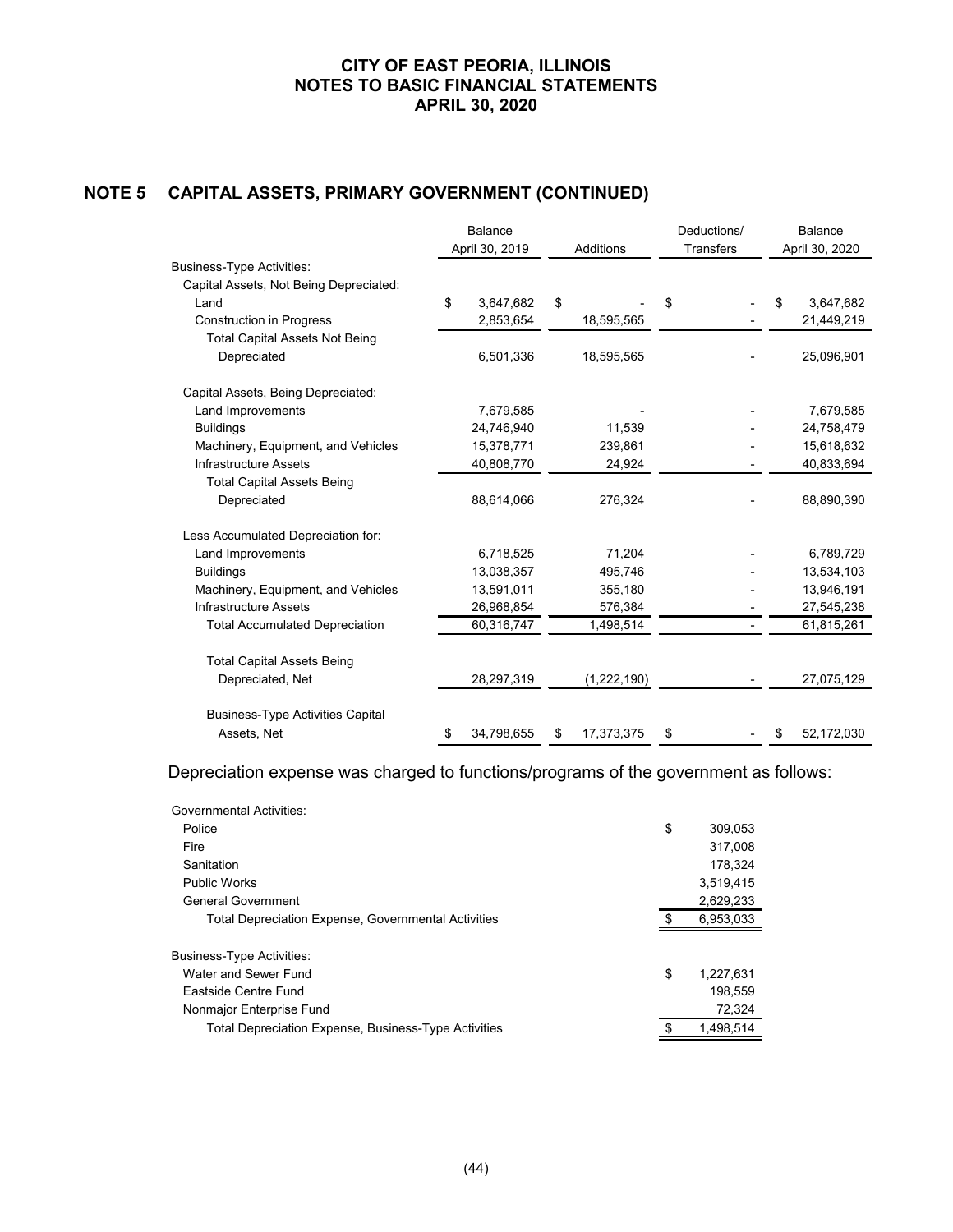# **NOTE 6 LONG-TERM LIABILITIES, PRIMARY GOVERNMENT**

The following is a summary of changes in long-term liabilities for the year ended April 30, 2020:

|                                      | Beginning        |                    |                  | Ending           | Due Within      |
|--------------------------------------|------------------|--------------------|------------------|------------------|-----------------|
|                                      | <b>Balance</b>   | <b>Additions</b>   | Reductions       | Balance          | One Year        |
| <b>Governmental Activities:</b>      |                  |                    |                  |                  |                 |
| Bonds Payable:                       |                  |                    |                  |                  |                 |
| <b>General Obligation Bonds</b>      | \$<br>77,145,000 | \$<br>26,440,000   | \$<br>31,095,000 | \$<br>72,490,000 | \$<br>5,965,000 |
| <b>Issuance Premiums (Discounts)</b> | 337,297          |                    | 57,726           | 279,571          | 58,545          |
| <b>Total Bonds Payable</b>           | 77,482,297       | 26,440,000         | 31,152,726       | 72,769,571       | 6,023,545       |
| Notes Payable                        | 5,095,652        |                    | 1,323,363        | 3,772,289        | 1,249,323       |
| <b>Compensated Absences</b>          | 3,484,478        | 3,694,854          | 3,484,478        | 3,694,854        | 833,145         |
| <b>Governmental Activities</b>       |                  |                    |                  |                  |                 |
| Long-Term Liabilities                | 86,062,427       | \$<br>30, 134, 854 | \$<br>35,960,567 | \$<br>80,236,714 | \$<br>8,106,013 |
|                                      | Beginning        |                    |                  | Ending           | Due Within      |
|                                      | Balance          | Additions          | Reductions       | <b>Balance</b>   | One Year        |
| <b>Business-Type Activities:</b>     |                  |                    |                  |                  |                 |
| Bonds Payable:                       |                  |                    |                  |                  |                 |
| <b>General Obligation Bonds</b>      | \$<br>475,000    | \$                 | \$<br>150.000    | \$<br>325,000    | \$<br>160,000   |
| Issuance Premiums (Discounts)        | 44,152           |                    | 12,615           | 31,537           | 12,615          |
| <b>Total Bonds Payable</b>           | 519,152          |                    | 162,615          | 356,537          | 172,615         |
| Notes Payable                        | 4,561,867        | 9,471,800          | 862,723          | 13,170,944       | 728,110         |
| <b>Compensated Absences</b>          | 324,945          | 376,871            | 324,945          | 376,871          | 118,849         |
| <b>Business-Type Activities</b>      |                  |                    |                  |                  |                 |
|                                      |                  |                    |                  |                  |                 |

For governmental activities, compensated absences are generally liquidated by the General Fund or Special Revenue Funds from which the salary of the employee is typically paid.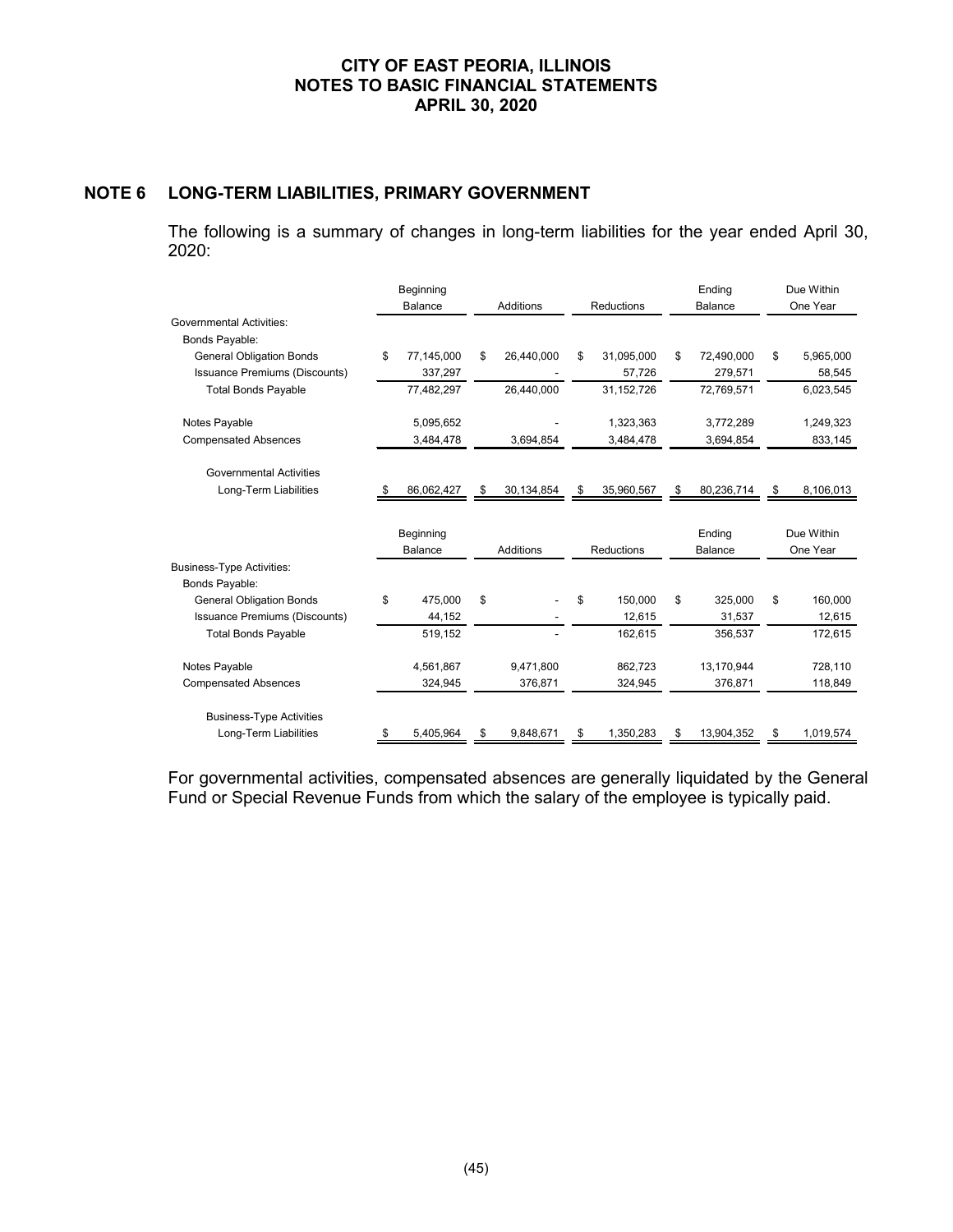# **NOTE 6 LONG-TERM LIABILITIES, PRIMARY GOVERNMENT (CONTINUED)**

Long-term debt payable as of April 30, 2020 is comprised of the following individual issues:

#### **Governmental Activities - General Obligation Bonds**

| \$23,695,000, General Obligation Refunding Bonds, Series 2007, due in<br>annual installments of \$370,000 to \$2,915,000, through January 2027;<br>interest at rates of 4.85% to 5.5% | \$<br>14,180,000 |
|---------------------------------------------------------------------------------------------------------------------------------------------------------------------------------------|------------------|
| \$25,270,000, General Obligation Bonds, Series 2010A, due in annual<br>installments of \$855,000 to \$1,740,000, through January 2033; interest at<br>rates of 2.00% to 4.50%         | 2,175,000        |
| \$3,920,000 General Obligation Bonds, Series 2012A, due in annual<br>installments of \$170,000 to \$265,000, through January 2032, interest at<br>rates of 1.076% to 3.575%           | 2,680,000        |
| \$3,920,000, General Obligation Bonds, Series 2012B, due in annual<br>installments of \$170,000 to \$265,000, through January 2032; interest at<br>rates of 1.076% to 3.575%          | 2,680,000        |
| \$12,280,000, General Obligation Bonds, Series 2012C, due in annual<br>installments of \$495,000 to \$890,000, through January 2032; interest at<br>rates of 1.470% to 4.575%         | 1,795,000        |
| \$4,880,000, General Obligation Bonds, Series 2012D, due in annual<br>installments of \$200,000 to \$355,000, through January 2032; interest at<br>rates of 1.470% to 4.575%          | 710,000          |
| \$2,385,000, General Obligation Refunding Bonds, Series 2012F, due in<br>annual installments of \$235,000 to \$295,000, through January 2022; interest<br>at rates of 2.00% to 4.00%  | 585,000          |
| \$770,000, General Obligation Refunding Bonds, Series 2013A, due in<br>annual installments of \$250,000 to \$275,000, through January 2024; interest<br>at rates of 2.00% to 3.00%    | 360,000          |
| \$6,215,000, General Obligation Refunding Bonds, Series 2013B, due in<br>annual installments of \$25,000 to \$675,000, through January 2033; interest<br>at rates of 2.00% to 4.00%   | 3,675,000        |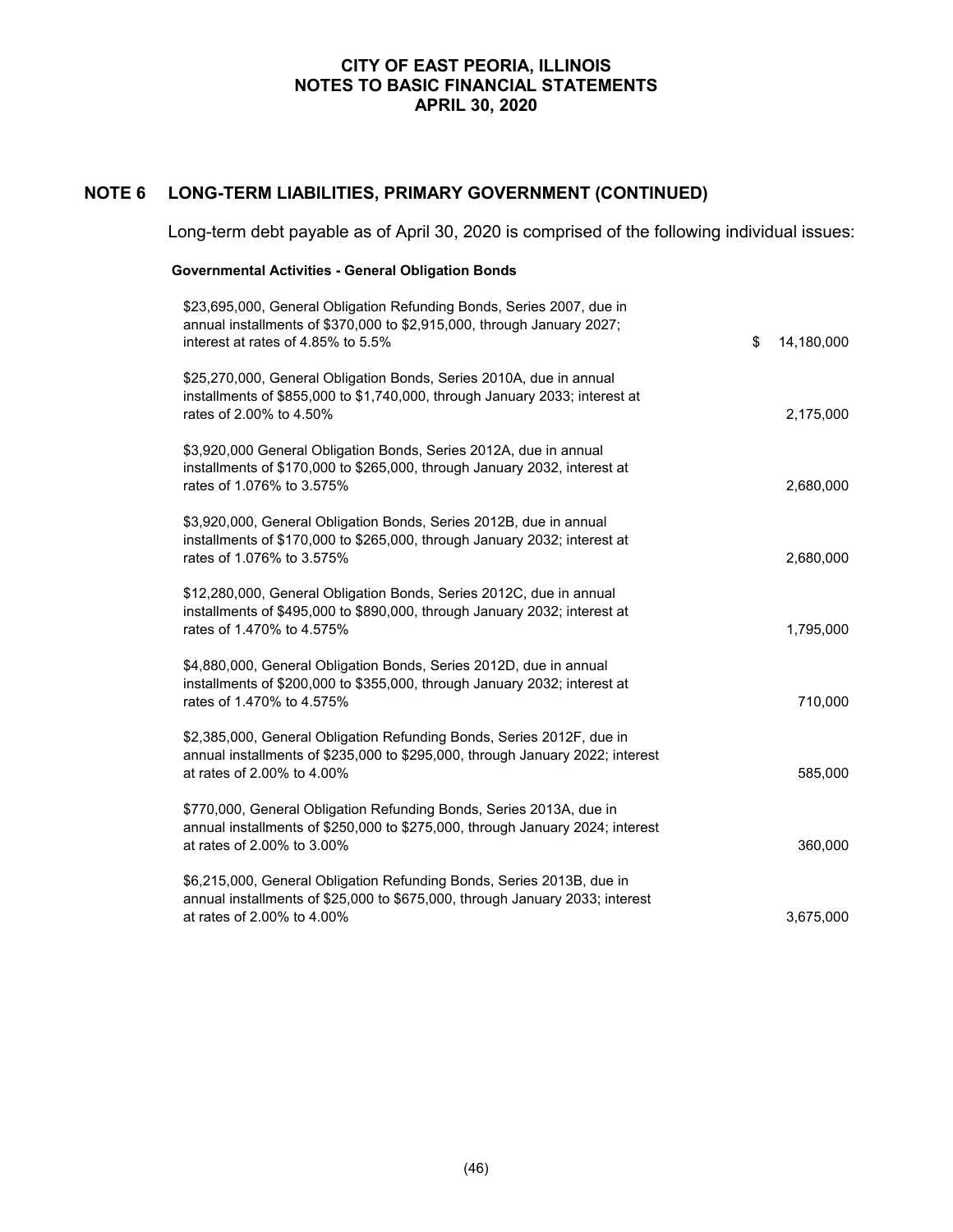# **NOTE 6 LONG-TERM LIABILITIES, PRIMARY GOVERNMENT (CONTINUED)**

| <b>Governmental Activities - General Obligation Bonds (Continued)</b>                                                                                                                    |                  |
|------------------------------------------------------------------------------------------------------------------------------------------------------------------------------------------|------------------|
| \$18,570,000, General Obligation Refunding Bonds, Series 2014, due in<br>annual installments of \$5,000 to \$1,565,000, through January 2033; interest<br>at rates of 2.00% to 5.00%     | \$<br>15,845,000 |
| \$3,280,000, General Obligation Refunding Bonds, Series 2016C, due in<br>annual installments of \$65,000 to \$1,610,000, through January 2021; interest<br>at rates of 1.50% to 2.25%    | 1,610,000        |
| \$16,620,000, General Obligation Refunding Bonds, Series 2019, due in<br>annual installments of \$1,155,000 to \$1,740,000, through January 2033; interest<br>at rates of 2.05% to 3.40% | 16,375,000       |
| \$7,030,000, General Obligation Refunding Bonds, Series 2020A, due in<br>annual installments of \$15,000 to \$875,000, through January 2032; interest<br>at rates of 2.40% to 3.39%      | 7,030,000        |
| \$2,790,000, General Obligation Refunding Bonds, Series 2020B, due in<br>annual installments of \$5,000 to \$350,000, through January 2032; interest<br>at rates of 2.40% to 3.39%       | 2,790,000        |
| Total General Obligation Bonds, Governmental Activities                                                                                                                                  | 72,490,000       |
| <b>Governmental Activities - Notes Payable</b>                                                                                                                                           |                  |
| Note payable to bank, due in semiannual installments of \$210,980 including<br>interest at 2.50% as of August 26, 2016 through May 2021 (Kohl's Property)                                | \$<br>654,278    |
| Note payable to bank, due in semiannual installments of \$31,893, including<br>interest at 2.50%, through August 2023 (Steak-N-Shake Property)                                           | 218,625          |
| Note payable to bank, due in annual installments of \$572,094, including<br>interest at 2.50%, through January 2024 (Camp Street Property)                                               | 2,175,882        |
| Note payable to bank, due in monthly installments of \$44,017, including<br>interest at 2.15%, through December 2022 (Early Retirement Incentive)                                        | 723,504          |
| Total Notes Payable, Governmental Activities                                                                                                                                             | \$<br>3,772,289  |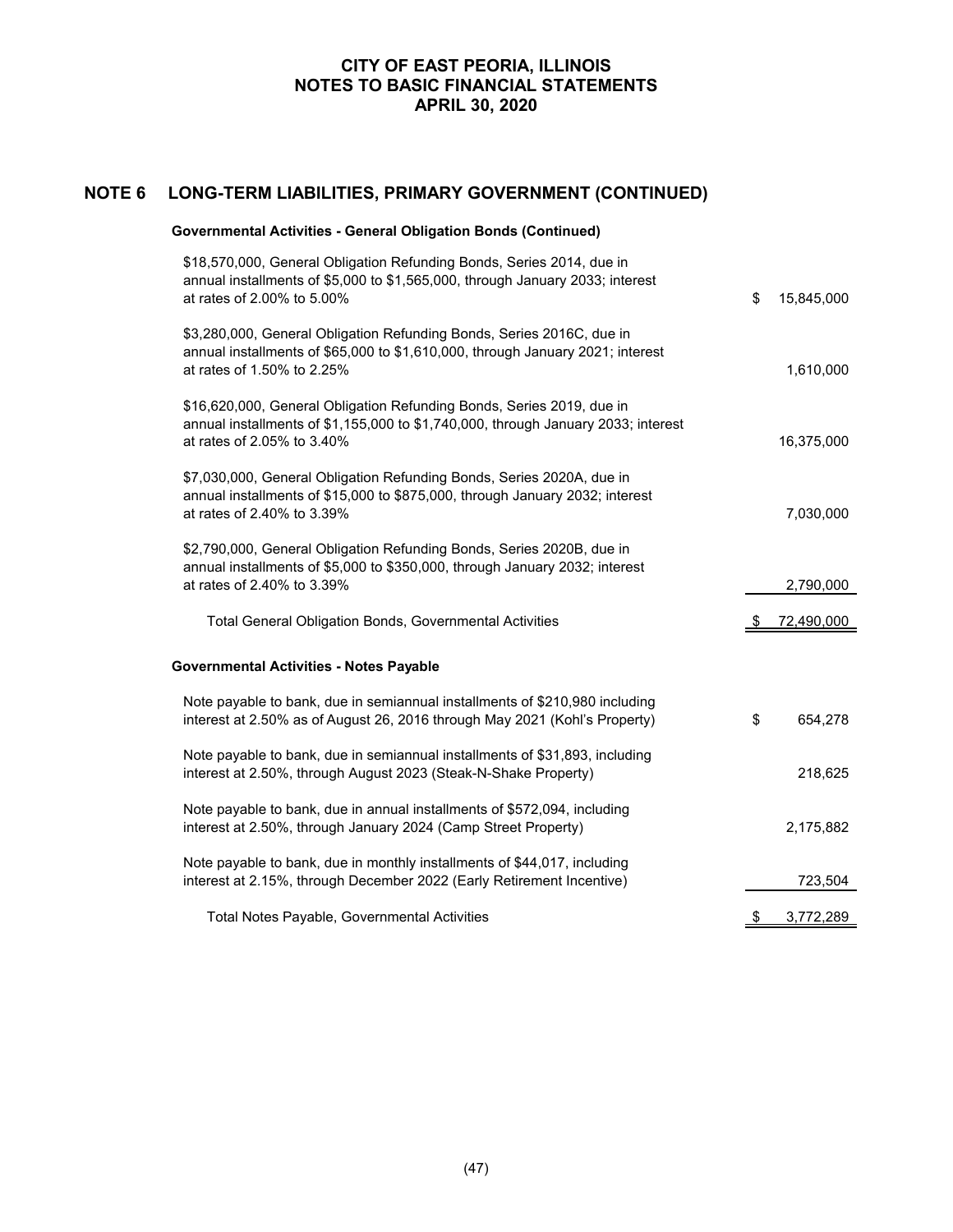# **NOTE 6 LONG-TERM LIABILITIES, PRIMARY GOVERNMENT (CONTINUED)**

#### **Business-Type Activities - General Obligation Bonds**

Water and Sewer Fund Long-Term Debt:

| \$2,595,000, General Obligation Refunding Bonds, Series 2012-E,<br>due in annual installments of \$165,000 to \$430,000 through May 2022;<br>interest rate at 2.00% to 4.00%         | \$<br>325,000    |
|--------------------------------------------------------------------------------------------------------------------------------------------------------------------------------------|------------------|
| <b>Business-Type Activities - Notes Payable</b>                                                                                                                                      |                  |
| Water and Sewer Fund Long-Term Debt:                                                                                                                                                 |                  |
| Note payable to the State of Illinois Environmental Protection Agency, due<br>in semiannual installments of \$33,056 through June 2023, including<br>interest at 2.57%               | \$<br>219,946    |
| Note payable to the State of Illinois Environmental Protection Agency, due<br>in semiannual installments of \$122,694 through November 2027, including<br>interest at 2.5%           | 1,637,692        |
| Note payable to the State of Illinois Environmental Protection Agency, due<br>in semiannual installments of \$32,554 through February 2028, including<br>interest at 2.5%            | 469,434          |
| Note payable to bank, due in monthly installments of \$15,593 through July<br>2023, including interest at 2.45%                                                                      | 601,640          |
| Note payable to bank, due in monthly installments of \$6,730 through July<br>2021, including interest at 1.83%                                                                       | 92,964           |
| Note payable to bank, due in monthly installments of \$44,017, including<br>interest at 2.15%, through December 2022 (Early Retirement Incentive)                                    | 646,020          |
| Note payable to the State of Illinois Environmental Protection Agency, due<br>in semiannual installments of \$269,922 through April 2041, including interest<br>at 1.83%             | 9,471,800        |
| Eastside Centre Long-Term Debt:                                                                                                                                                      |                  |
| Note payable to bank, due in annual installments of \$1,575, including<br>interest at 1.99%, through December 2021 with the remaining principal<br>balance due at maturity (Backhoe) | 31,448           |
| Total Notes Payable, Business-Type Activities                                                                                                                                        | \$<br>13,170,944 |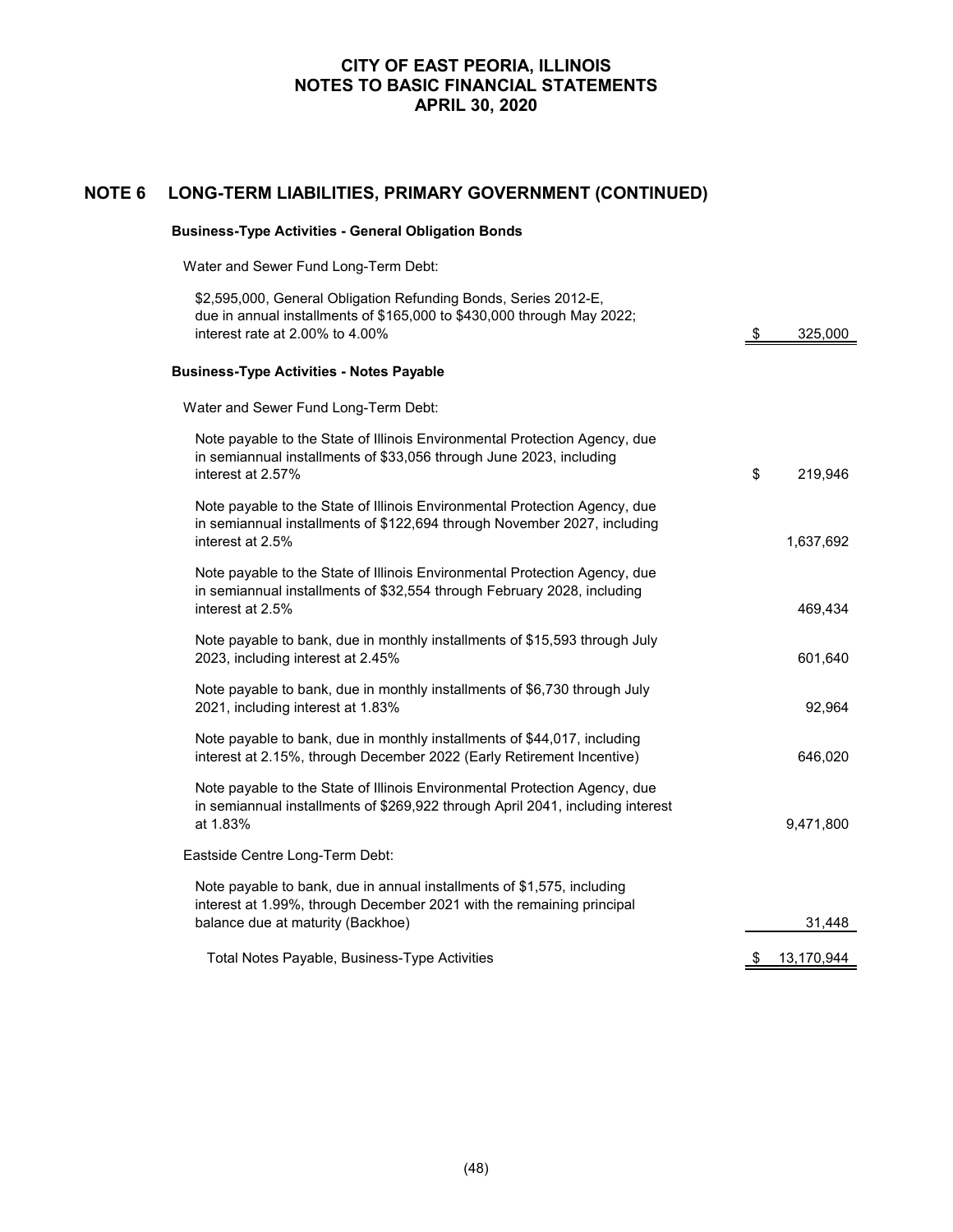# **NOTE 6 LONG-TERM LIABILITIES, PRIMARY GOVERNMENT (CONTINUED)**

|                       | Governmental Activities |            |    | <b>Business-Type Activities</b> |               |    |          |
|-----------------------|-------------------------|------------|----|---------------------------------|---------------|----|----------|
|                       |                         | Principal  |    | Interest                        | Principal     |    | Interest |
| Year Ending April 30, |                         |            |    |                                 |               |    |          |
| 2021                  | \$                      | 5,965,000  | \$ | 2,705,278                       | \$<br>160,000 | \$ | 13,000   |
| 2022                  |                         | 6,135,000  |    | 2,594,767                       | 165,000       |    | 6,600    |
| 2023                  |                         | 6,335,000  |    | 2,345,846                       |               |    |          |
| 2024                  |                         | 6,655,000  |    | 2,097,209                       |               |    |          |
| 2025                  |                         | 7,005,000  |    | 1,837,944                       |               |    |          |
| 2026-2030             |                         | 27,550,000 |    | 5,262,574                       |               |    |          |
| 2031-2033             |                         | 12,845,000 |    | 958,311                         |               |    |          |
| Total                 |                         | 72,490,000 | \$ | 17,801,929                      | 325,000       | S  | 19,600   |

Annual debt service requirements to maturity for general obligation bonds are as follows:

Annual debt service requirements to maturity for notes payable are as follows:

|                       | <b>Governmental Activities</b> |                |    |          |     | <b>Business-Type Activities</b> |              |
|-----------------------|--------------------------------|----------------|----|----------|-----|---------------------------------|--------------|
|                       |                                | Principal      |    | Interest |     | Principal                       | Interest     |
| Year Ending April 30, |                                |                |    |          |     |                                 |              |
| 2021                  | \$                             | 1,249,323      | \$ | 85,930   | \$  | 728,110                         | \$<br>85,619 |
| 2022                  |                                | 1,106,749      |    | 54,873   |     | 1.251.147                       | 129,966      |
| 2023                  |                                | 794,891        |    | 31,406   |     | 1,096,729                       | 171,145      |
| 2024                  |                                | 621,326        |    | 14.534   |     | 796,295                         | 152,123      |
| 2025                  |                                | $\blacksquare$ |    |          |     | 711,849                         | 138,706      |
| 2026-2030             |                                |                |    |          |     | 3,094,797                       | 504,085      |
| 2031-2035             |                                |                |    |          |     | 2,393,661                       | 305,563      |
| 2066-2040             |                                |                |    |          |     | 2,564,047                       | 135,176      |
| 2041                  |                                |                |    |          |     | 534,309                         | 5,534        |
| Total                 |                                | 3,772,289      |    | 186,743  | \$. | 13,170,944                      | 1,627,917    |

# **Governmental Activities**

On December 19, 2019, the City issued \$16,620,000 of General Obligation Refunding Bonds, Series 2019 with an interest rate varying from 2.05% to 3.40% to advance refund a portion of General Obligation Refunding Bonds, Series 2010A with an interest rate varying from 2.00% to 4.50%. The refunding resulted in a deferred charge of \$737,704. The refunding was undertaken to reduce total future debt service payments. The refunding resulted in future cash flow savings of \$993,748 and an economic gain of \$836,304.

On April 1, 2020, the City issued \$7,030,000 of General Obligation Refunding Bonds, Series 2020A with an interest rate varying from 2.40% to 3.39% to current refund General Obligation Refunding Bonds, Series 2016A with an interest rate varying from 2.90% to 4.00%. The refunding was undertaken to reduce total future debt service payments. The refunding resulted in future cash flow savings of \$250,510 and an economic gain of \$215,519.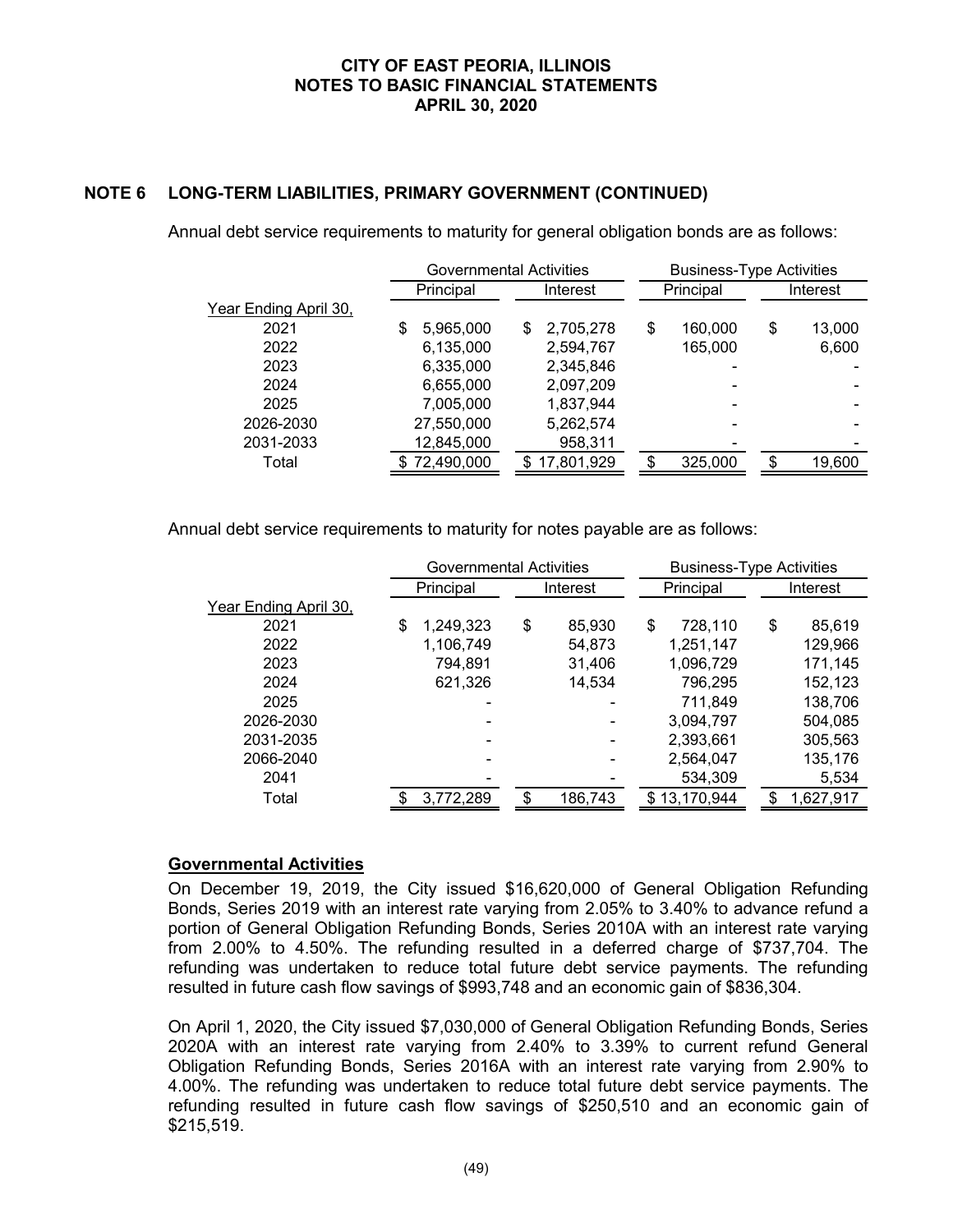# **NOTE 6 LONG-TERM LIABILITIES, PRIMARY GOVERNMENT (CONTINUED)**

### **Governmental Activities (Continued)**

On April 1, 2020, the City issued \$2,790,000 of General Obligation Refunding Bonds, Series 2020B with an interest rate varying from 2.40% to 3.39% to current refund General Obligation Refunding Bonds, Series 2016B with an interest rate varying from 2.90% to 4.00%. The refunding was undertaken to reduce total future debt service payments. The refunding resulted in future cash flow savings of \$94,441 and an economic gain of \$83,963.

# **Business-Type Activities**

Throughout fiscal year 2020, the City received \$15,719,167 of loan proceeds from the Illinois Environmental Protection Agency (IEPA) to fund wastewater treatment plant upgrades. \$6,247,367 of the proceeds were forgiven and will be recognized in the City's financial statements as nonexchange revenue. \$9,471,800 of the proceeds will be paid back at an interest rate of 1.38%. As of April 30, 2020, payments in the amount of \$269,922 are due semiannually through fiscal year 2041. The note payable is recorded in the Water and Sewer Fund.

The City expects to receive additional loan proceeds from the IEPA in future fiscal years until the wastewater treatment plant upgrades are complete. As of April 30, 2020, the City had incurred \$4,158,522 of project expenditures for which they had not yet requested loan proceeds from the IEPA.

# **Legal Debt Margin**

As of April 30, 2020, the legal debt limit of the City was \$43,916,398 and the debt margin was \$38,783,301.

### **Pledged Revenues**

The City has pledged a portion of future sales tax and lease revenues related to Bass Pro to repay \$45,000,000 in General Obligation bonds, Series 2010A and 2010B issued August 2010. Proceeds from the bonds were used to acquire and construct Bass Pro Shop and to pay the costs of the issuance of the bonds. In May 2015, the Series 2010B bonds were fully refunded with the issuance of \$18,570,000 in General Obligation Refunding bonds, Series 2014. In December 2019, the Series 2010A bonds were partially refunded with the issuance of \$16,620,000 in General Obligation Refunding bonds, Series 2019. The 2010A, 2014, and 2019 bonds are payable solely from a portion of sales tax, incremental property taxes, and lease income revenues and are payable through January 2033. The total principal and interest remaining to be paid on the bonds is \$44,080,198. Principal and interest of the 2010A, 2014, and 2019 bonds paid for the current year and total sales tax and lease income revenues were \$19,036,144 and \$407,323, respectively.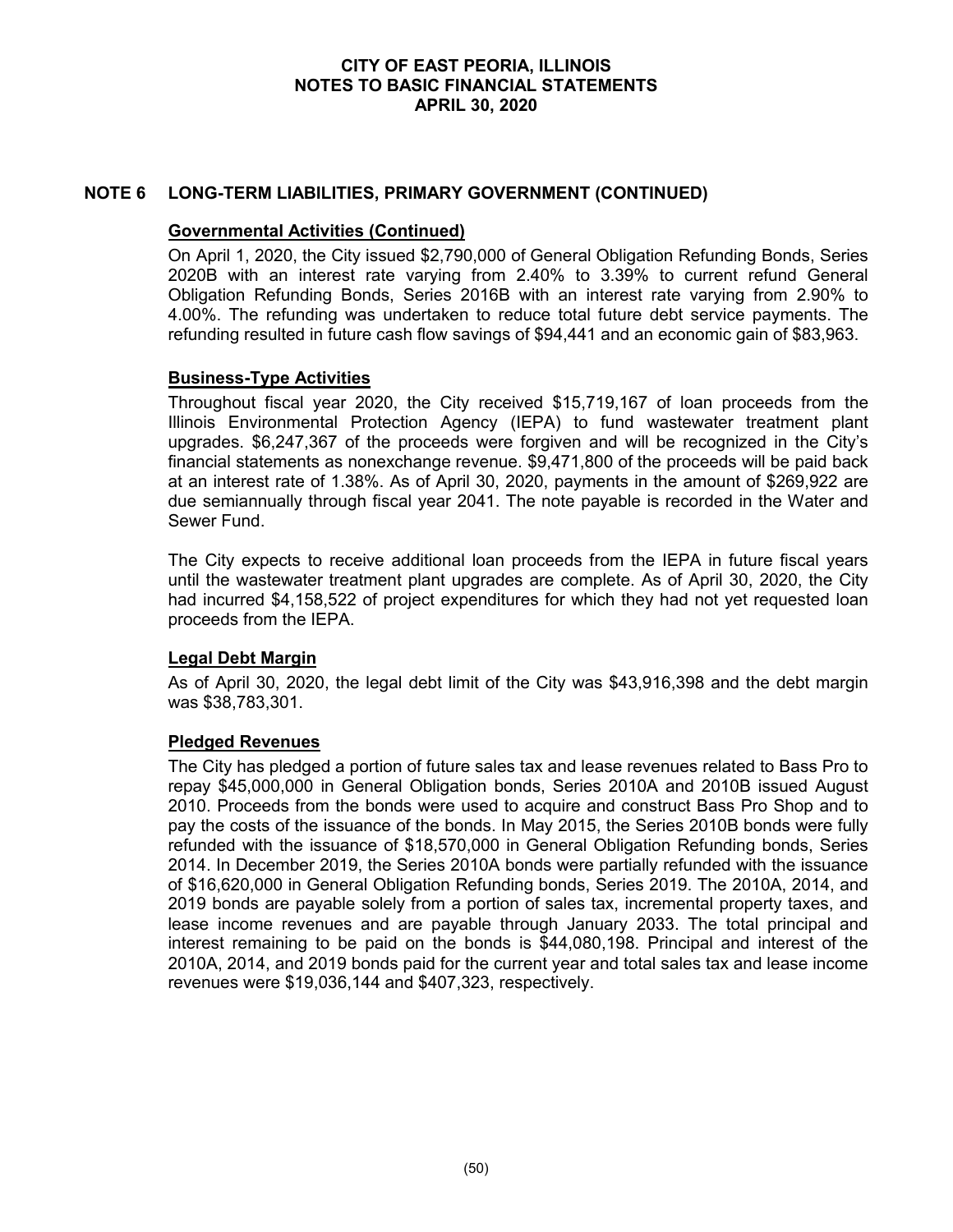# **NOTE 6 LONG-TERM LIABILITIES, PRIMARY GOVERNMENT (CONTINUED)**

### **Pledged Revenues (Continued)**

The City has pledged a portion of future business district and sales tax revenues related to Target Area Business District Taxes, Costco Area Business District Taxes, and sales taxes to repay \$9,670,000 in General Obligation Refunding bonds, Series 2016A and 2016B, as well as pay the costs of the issuance of the bonds. In April 2020, the Series 2016A and 2016B bonds were fully refunded with the issuance of \$9,820,000 in General Obligation Refunding bonds, Series 2020A and 2020B. The 2020A and 2020B bonds are payable from a portion of business district tax and sales tax revenues and are payable through January 2032. The total principal and interest remaining to be paid on the bonds is \$12,207,054. Principal and interest of the 2020A and 2020B bonds paid for the current year and total business district tax and sales tax revenues were \$0 and \$899,867, respectively.

# **Debt Covenants**

Bond indentures sometimes contain significant limitations and restrictions on annual debt service requirements, maintenance of and flow of monies through various restricted accounts, and minimum amounts to be maintained in various funds. As of April 30, 2020, none of the City's long-term liabilities had any such debt covenants requiring the restriction of assets.

### **Conduit Debt**

The City has issued certain limited obligation revenue refunding bonds to provide financial assistance for student housing at a local community college. The debt is secured by the property financed, revenues from the housing facility, and a guarantee by the College Foundation. The City is not obligated in any manner for repayment of this debt and, accordingly, it is not reported as a liability in the accompanying financial statements. The amount outstanding of the conduit debt obligation as of April 30, 2020 was \$16,115,000.

# **NOTE 7 INTERFUND RECEIVABLES AND PAYABLE, PRIMARY GOVERNMENT**

The individual fund interfund advance receivable and payable balances as of April 30, 2020 were:

|                                  | Advances to<br><b>Other Funds</b> |    | Advances from<br><b>Other Funds</b> |
|----------------------------------|-----------------------------------|----|-------------------------------------|
| Governmental Funds:              |                                   |    |                                     |
| Major Funds:                     |                                   |    |                                     |
| General Fund                     | \$<br>2,601,157                   | \$ | 381.049                             |
| <b>Riverboat Gaming Tax Fund</b> | 7,798,550                         |    | 428,939                             |
| Special Tax Allocation Fund      | 2,639,532                         |    | 5,841,826                           |
| <b>Capital Projects Fund</b>     | 381,451                           |    | 6,605,982                           |
| Nonmajor Governmental Funds      | 542,431                           |    | 391.365                             |
| Enterprise Funds:                |                                   |    |                                     |
| Water and Sewer Fund             |                                   |    | 364.217                             |
| Eastside Centre Fund             | 226,550                           |    | 32,000                              |
| Nonmajor Enterprise Fund         |                                   |    | 144,293                             |
| Total                            | 14,189,671                        |    | 14,189,671                          |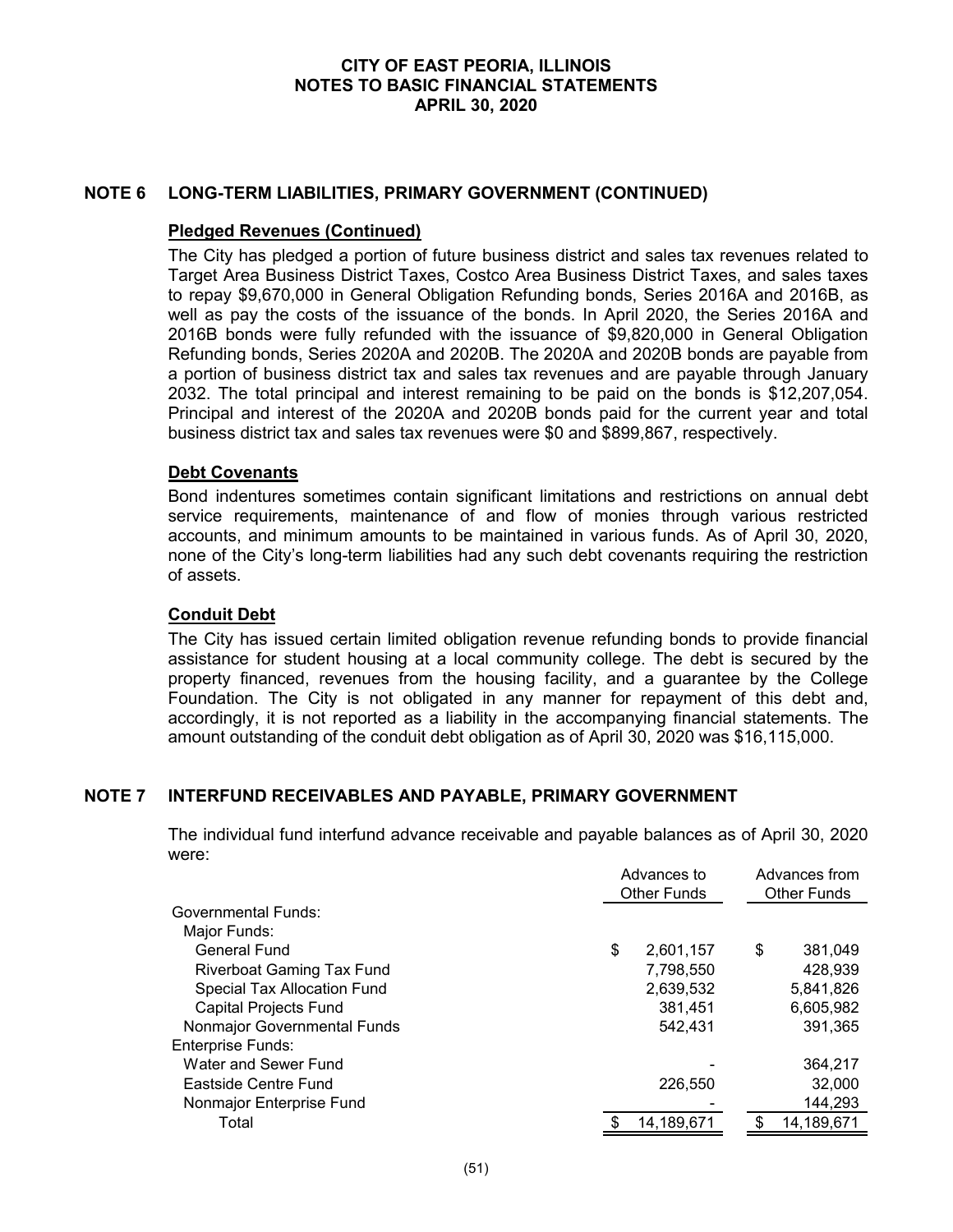# **NOTE 7 INTERFUND RECEIVABLES AND PAYABLE, PRIMARY GOVERNMENT (CONTINUED)**

Interfund balances result from the time lag between the dates that (1) interfund goods and services are provided or reimbursable expenditures occur, (2) transactions are recorded in the accounting system, and (3) payments between funds are made. The interfund receivables and payables are scheduled to be collected in the subsequent year whereas the interfund advances are not. There were no interfund receivables or payables as of year-end.

The following is a schedule of transfers as included in the basic financial statements of the City:

|                                  | Transfers In |   | <b>Transfers Out</b> |
|----------------------------------|--------------|---|----------------------|
| Governmental Funds:              |              |   |                      |
| Major Funds:                     |              |   |                      |
| General Fund                     | \$<br>9.373  | S | 694.120              |
| <b>Riverboat Gaming Tax Fund</b> |              |   | 2,076,000            |
| Special Tax Allocation Fund      |              |   | 640,000              |
| <b>Capital Projects Fund</b>     | 3,402,455    |   |                      |
| Nonmajor Funds                   | 7,665        |   | 9,373                |
| Total                            | 3,419,493    |   | 3,419,493            |

Transfers are used to (1) move revenues from the fund collecting them to the fund that statute or budget reflects to expend them, (2) move receipts restricted to debt service from the funds collecting them to the Capital Projects Fund as debt service payments become due, and (3) use unrestricted revenues collected to finance various programs accounted for in other funds in accordance with budgetary authorizations.

# **NOTE 8 OTHER REQUIRED INDIVIDUAL FUND DISCLOSURES**

Generally accepted accounting principles require disclosure of certain information concerning individual funds including deficit fund balances or deficit net position balances of individual funds. This requirement is met by the following disclosure:

|                                    |   | Deficit Fund   |
|------------------------------------|---|----------------|
|                                    |   | Balance or     |
|                                    |   | Deficit Net    |
|                                    |   | Position       |
|                                    |   | April 30, 2020 |
| Major Governmental Funds:          |   |                |
| <b>Special Tax Allocation Fund</b> | S | 3,191,118      |
| <b>Capital Projects Fund</b>       |   | 3,817,922      |
| Nonmajor Proprietary Fund:         |   |                |
| Internal Service Fund              |   | 62.311         |

Deficits in the Special Tax Allocation Fund and Capital Projects Fund will be eliminated through future incremental property tax receipts. Deficits in the Internal Service Fund will be eliminated through future charges for coverage.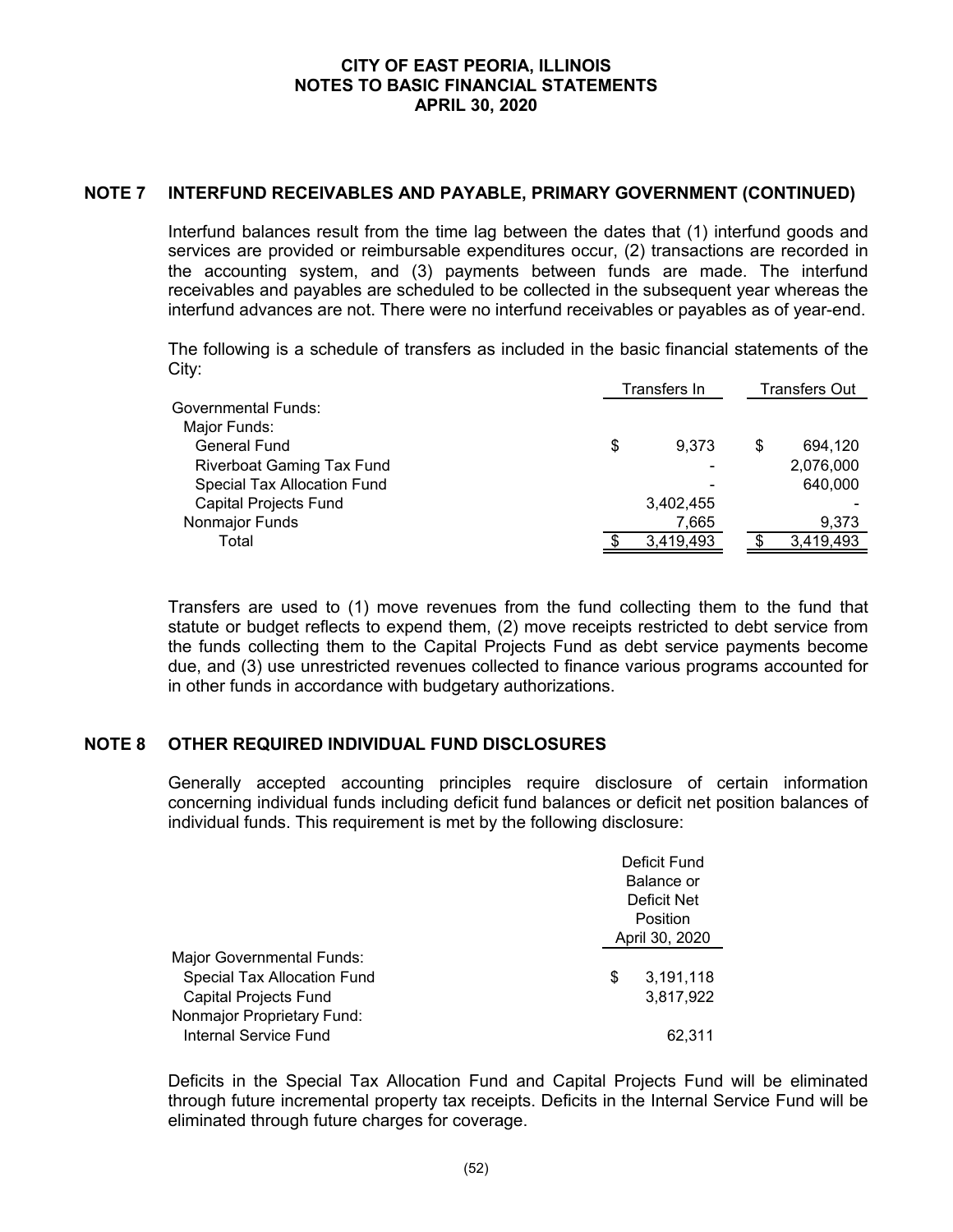#### **NOTE 9 RISK MANAGEMENT/SELF-INSURANCE**

The City is exposed to various risks of loss related to torts, theft of, damages to, and destruction of assets; errors and omissions; injuries to employees; and natural disasters. The City purchases commercial insurance for these risks of loss. Settled claims have not exceeded this commercial coverage in the past three fiscal years.

The City uses an Internal Service Fund to account for and finance its uninsured risk of loss associated with medical and dental claims of its employees and their dependents. Claims expenditures and liabilities are reported when it is probable that a loss has occurred and the amount of that loss can be reasonably estimated. Estimated payables for claims and losses for medical and hospital claims include an amount for claims incurred but not reported based upon actuarial estimates and prior experience. The City is responsible for the first \$100,000 of qualifying medical expenses per individual employee and unlimited aggregate claims on an annual basis. The City maintains a stop-loss insurance contract which covers up to \$1,000,000 on an annual basis.

The City uses an Internal Service Fund to account for and finance its uninsured risk of loss associated with workers compensation and general liability. Claims expenditures and liabilities are reported when it is probable that a loss has occurred and the amount of that loss can be reasonably estimated. These losses include an estimate of claims that have been incurred but not reported. The City is responsible for the first \$300,000 and \$50,000 of qualifying expenses for workers compensation and general liability, respectively.

Annual appropriation is made for the estimated expenditures of each program, and claims are accrued as incurred.

The unpaid claims and incurred but not reported claims of \$287,830, included in accrued health claims on the financial statements in the Internal Service Fund, are based on the requirements of Governmental Accounting Standards Board Statement No. 10, which require that a liability for claims be reported if information prior to the issuance of financial statements indicates that it is probable that a liability has been incurred at the date of the financial statements and the amount of the loss can be reasonably estimated.

Changes in the health claims liability in fiscal years 2020 and 2019 were:

| Balance - April 30, 2018                                                        | \$<br>356,181        |
|---------------------------------------------------------------------------------|----------------------|
| <b>Current Year Claims and Changes in Estimates</b>                             | 4,095,184            |
| Claims Paid                                                                     | (4,017,435)          |
| Balance - April 30, 2019<br><b>Current Year Claims and Changes in Estimates</b> | 433,930<br>2,886,709 |
| Claims Paid                                                                     | (3,095,437)          |
|                                                                                 |                      |
| Balance - April 30, 2020                                                        | 225,202              |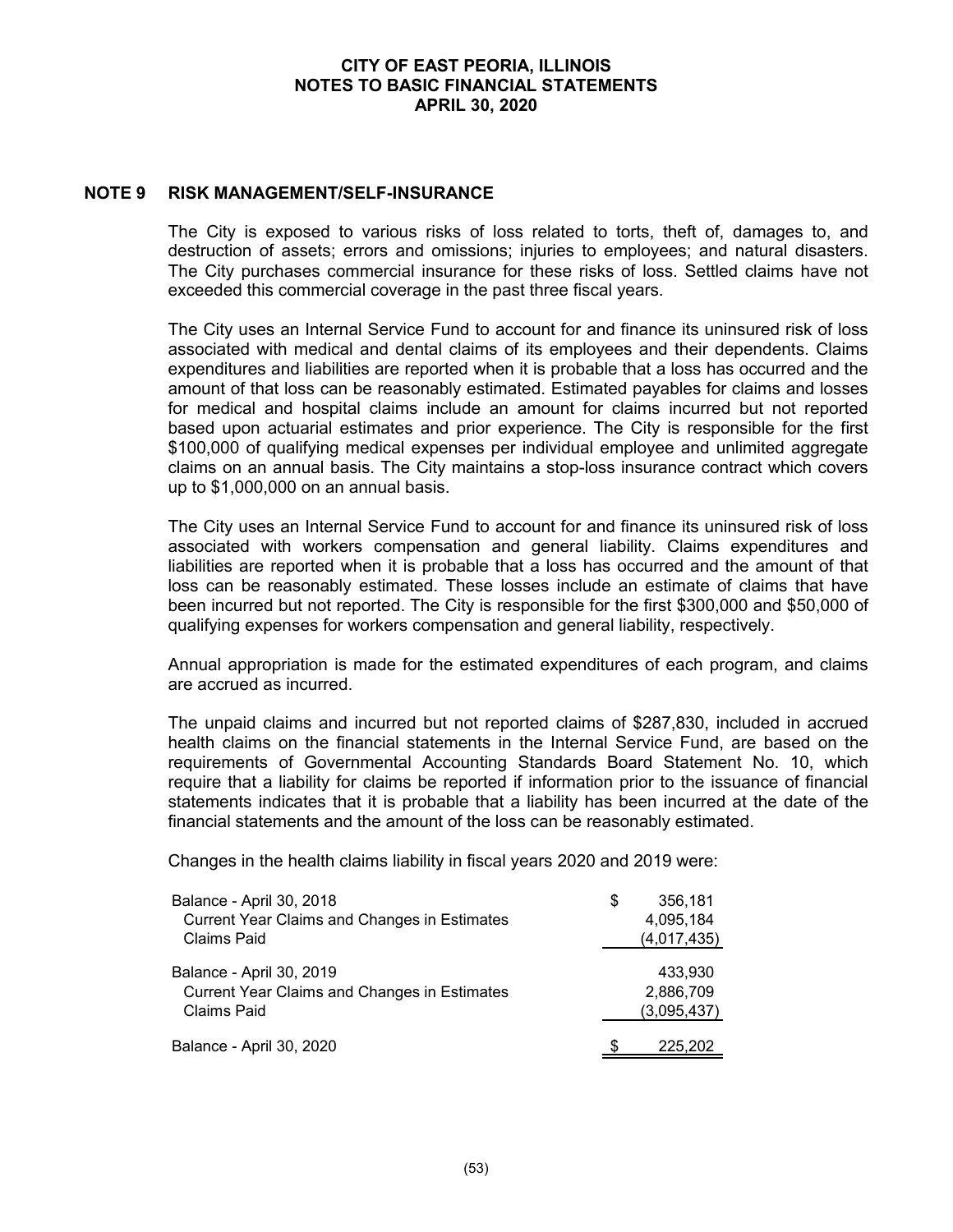# **NOTE 9 RISK MANAGEMENT/SELF-INSURANCE (CONTINUED)**

Changes in workers compensation and general liability in fiscal years 2020 and 2019 were:

| Balance - April 30, 2018<br><b>Current Year Claims and Changes in Estimates</b><br><b>Claims Paid</b> | \$<br>173,277<br>410,575<br>(464, 817) |
|-------------------------------------------------------------------------------------------------------|----------------------------------------|
| Balance - April 30, 2019<br><b>Current Year Claims and Changes in Estimates</b><br><b>Claims Paid</b> | 119,035<br>832,723<br>(889, 130)       |
| Balance - April 30, 2020                                                                              | 62,628                                 |

# **NOTE 10 PENSION PLANS**

The City contributes to three defined benefit pension plans: the Illinois Municipal Retirement Fund (IMRF), which is a defined benefit agent multiple-employer public employee retirement system; the Police Pension Plan, which is a single-employer pension plan; and the Firefighter's Pension Plan, which is also a single-employer pension plan. Each of the plans provides retirement, disability, annual cost of living adjustments, and death benefits to its respective plan members and beneficiaries.

# **A. IMRF**

# **Plan Description**

The City's defined benefit pension plan for regular employees provides retirement and disability benefits, post-retirement increases, and death benefits to plan members and beneficiaries. The City's plan is managed by the Illinois Municipal Retirement Fund (IMRF), the administrator of a multiemployer public pension fund. A summary of IMRF's pension benefits is provided in the "Benefits Provided" section of this document. Details of all benefits are available from IMRF. Benefit provisions are established by statute and may only be changed by the General Assembly of the state of Illinois. IMRF issues a publicly available Comprehensive Annual Financial Report that includes financial statements, detailed information about the pension plan's fiduciary net position, and required supplementary information. The report is available for download at www.imrf.org.

### **Benefits Provided**

IMRF has three benefit plans. The vast majority of IMRF members participate in the Regular Plan (RP). IMRF also offers the Sheriff's Law Enforcement Personnel (SLEP) plan for sheriffs, deputy sheriffs, and selected police chiefs, as well as the Elected County Official (ECO) plan for officials elected prior to August 8, 2011 (the ECO plan was closed to new participants after that date).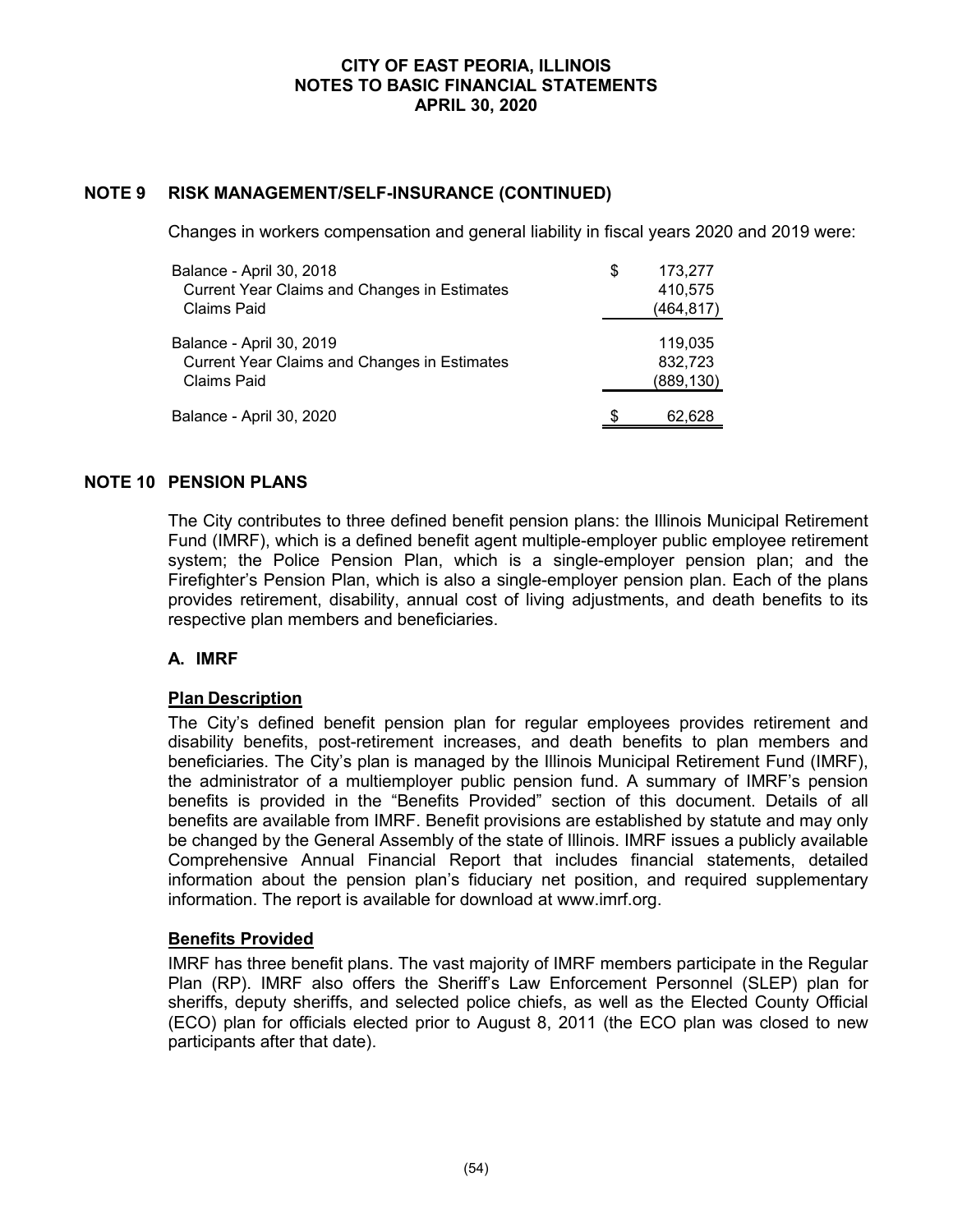# **NOTE 10 PENSION PLANS (CONTINUED)**

# **Benefits Provided (Continued)**

All three IMRF benefit plans have two tiers. Employees hired *before* January 1, 2011, are eligible for Tier 1 benefits. Tier 1 employees are vested for pension benefits when they have at least eight years of qualifying service credit. Tier 1 employees who retire at age 55 (at reduced benefits) or after age 60 (at full benefits) with eight years of service are entitled to an annual retirement benefit, payable monthly for life, in an amount equal to 1-2/3% of the final rate of earnings for the first 15 years of service credit, plus 2% for each year of service credit after 15 years to a maximum of 75% of their final rate of earnings. Final rate of earnings is the highest total earnings during any consecutive 48 months within the last 10 years of service, divided by 48. Under Tier 1, the pension is increased by 3% of the original amount on January 1 every year after retirement.

Employees hired *on or after* January 1, 2011, are eligible for Tier 2 benefits. For Tier 2 employees, pension benefits vest after ten years of service. Participating employees who retire at age 62 (at reduced benefits) or after age 67 (at full benefits) with ten years of service are entitled to an annual retirement benefit, payable monthly for life, in an amount equal to 1-2/3% of the final rate of earnings for the first 15 years of service credit, plus 2% for each year of service credit after 15 years to a maximum of 75% of their final rate of earnings. Final rate of earnings is the highest total earnings during any 96 consecutive months within the last 10 years of service, divided by 96. Under Tier 2, the pension is increased on January 1 every year after retirement, upon reaching age 67, by the *lesser* of:

- 3% of the original pension amount, or
- 1/2 of the increase in the Consumer Price Index of the original pension amount.

### **Employees Covered by Benefit Terms**

As of December 31, 2019, the following employees were covered by the benefit terms:

| Retirees and Beneficiaries   | 134 |
|------------------------------|-----|
| Inactive, Nonretired Members | 49  |
| Active Members               | 82  |
| Total                        | 265 |

### **Contributions**

As set by statute, the City's Regular Plan members are required to contribute 4.50% of their annual covered salary. The statute requires employers to contribute the amount necessary, in addition to member contributions, to finance the retirement coverage of its own employees. The City's annual contribution rate for calendar years 2020 and 2019 was 11.78% and 9.32%, respectively. For the fiscal year ended April 30, 2020, the City contributed \$519,052 to the Regular and SLEP plans.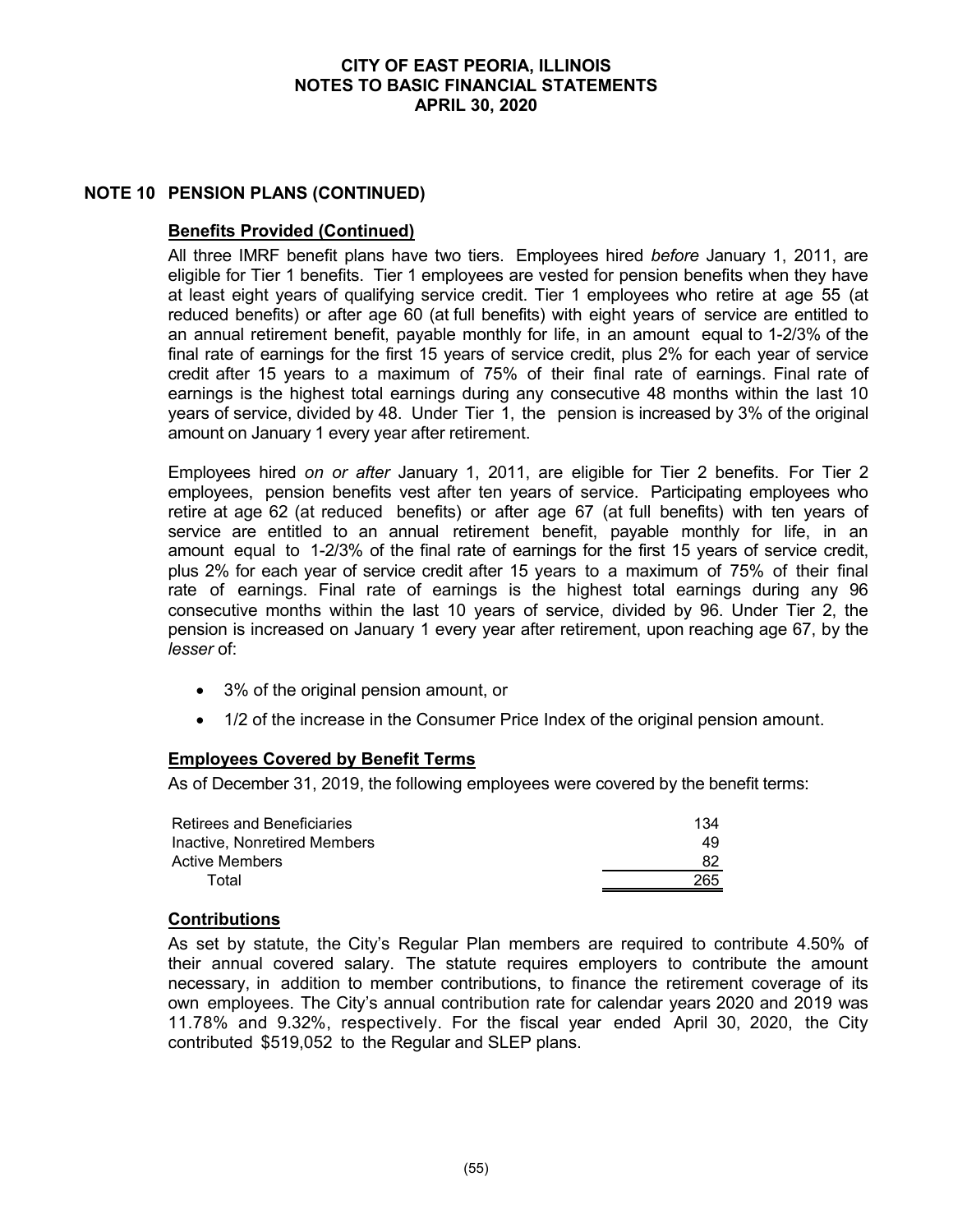# **NOTE 10 PENSION PLANS (CONTINUED)**

### **A. IMRF (Continued)**

The City also contributes for disability benefits, death benefits, and supplemental retirement benefits, all of which are pooled at the IMRF level. Contribution rates for disability and death benefits are set by IMRF's board of trustees, while the supplemental retirement benefits rate is set by statute.

### **Net Pension Liability**

The City's net pension liability was measured as of December 31, 2019. The total pension liability used to calculate the net pension liability was determined by an actuarial valuation as of that date.

# **Actuarial Assumptions**

The following are the methods and assumptions used to determine total pension liability at December 31, 2019:

- The **Actuarial Cost Method** used was Entry Age Normal.
- The **Asset Valuation Method** used was Market Value of Assets.
- The **Inflation Rate** was assumed to be 2.50%.
- **Salary Increases** were expected to be 3.35% to 14.25%.
- The **Investment Rate of Return** was assumed to be 7.25%.
- **Projected Retirement Age** was from the Experience-based Table of Rates, specific to the type of eligibility condition, last updated for the 2017 valuation according to an experience study from years 2014 to 2016.
- For **Nondisabled Retirees**, an IMRF-specific mortality table was used with fully generational projection scale MP-2017 (base year 2015). The IMRF-specific rates were developed from the RP-2014 Blue Collar Healthy Annuitant Mortality Table with adjustments to match current IMRF experience.
- For **Disabled Retirees**, an IMRF-specific mortality table was used with fully generational projection scale MP-2017 (base year 2015). The IMRF-specific rates were developed from the RP-2014 Disabled Retirees Mortality Table, applying the same adjustments that were applied for nondisabled lives.
- For **Active Members**, an IMRF-specific mortality table was used with fully generational projection scale MP-2017 (base year 2015). The IMRF-specific rates were developed from the RP-2014 Employee Mortality Table with adjustments to match current IMRF experience.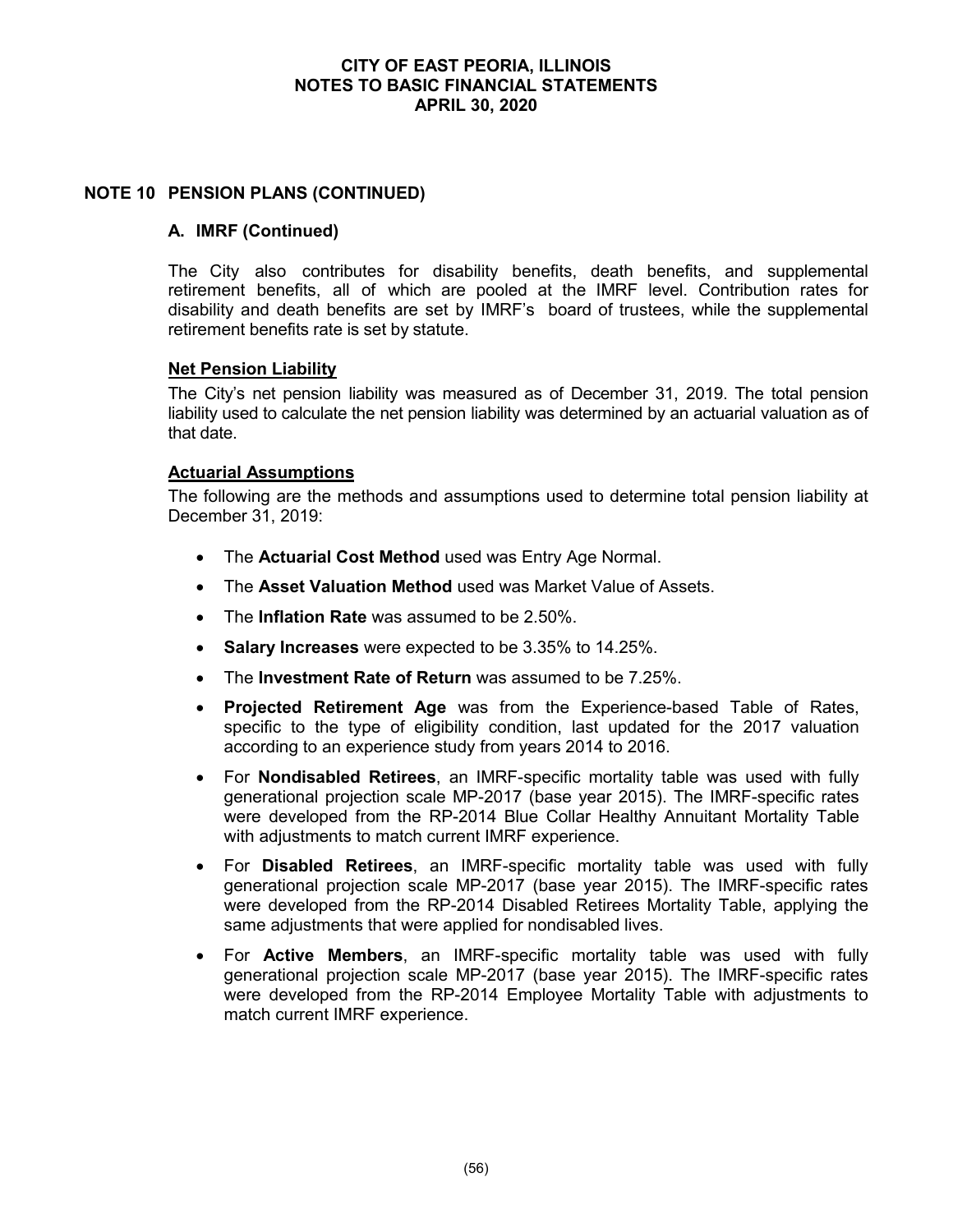# **NOTE 10 PENSION PLANS (CONTINUED)**

### **A. IMRF (Continued)**

# **Actuarial Assumptions (Continued)**

 The **Long-Term Expected Rate of Return** on pension plan investments was determined using a building-block method in which best-estimate ranges of expected future real rates of return (expected returns, net of pension plan investment expense, and inflation) are developed for each major asset class. These ranges are combined to produce the long-term expected rate of return by weighting the expected future real rates of return to the target asset allocation percentage and adding expected inflation. The target allocation and best estimates of geometric real rates of return for each major asset class are summarized in the following table:

|                          | Long-Term            |
|--------------------------|----------------------|
|                          | <b>Expected Real</b> |
| <b>Target Allocation</b> | Rate of Return       |
| 37.00 %                  | 5.75 %               |
| 18.00                    | 6.50                 |
| 28.00                    | 3.25                 |
| 9.00                     | 5.20                 |
| 7.00                     | 3.60-7.60            |
| 1.00                     | 1.85                 |
| 100.00 %                 |                      |
|                          |                      |

### **Single Discount Rate**

A Single Discount Rate of 7.25% was used to measure the total pension liability. The projection of cash flow used to determine this Single Discount Rate assumed that the plan members' contributions will be made at the current contribution rate, and that employer contributions will be made at rates equal to the difference between actuarially determined contribution rates and the member rate. The Single Discount Rate reflects:

- 1. The long-term expected rate of return on pension plan investments (to the extent that the plan's fiduciary net position is projected to be sufficient to pay benefits), and
- 2. The tax-exempt municipal bond rate based on an index of 20-year general obligation bonds with an average AA credit rating as of the measurement date (to the extent that the plan's projected fiduciary net position is not sufficient to pay benefits).

For the purpose of the most recent valuation, the expected rate of return on plan investments is 7.25%, the municipal bond rate is 2.75%, and the resulting single discount rate is 7.25%.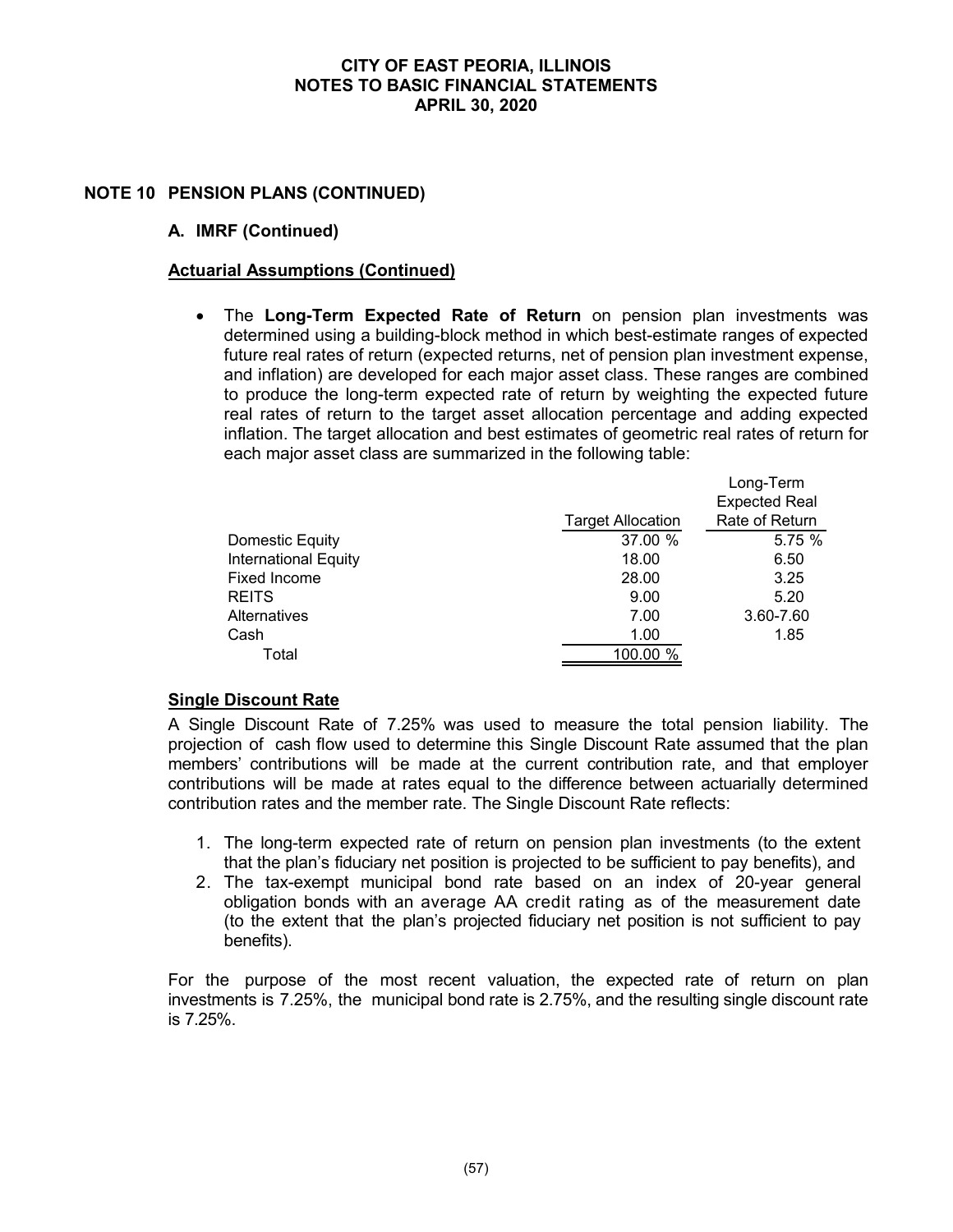# **NOTE 10 PENSION PLANS (CONTINUED)**

# **A. IMRF (Continued)**

# **Changes in the Net Pension Liability**

|                                         | Total Pension<br>Liability<br>(A) | Plan Fiduciary<br><b>Net Position</b><br>(B) | Net Pension<br>Liability<br>(A) - (B) |
|-----------------------------------------|-----------------------------------|----------------------------------------------|---------------------------------------|
| Balances at December 31, 2018           | 45,898,806<br>\$.                 | \$40,027,739                                 | \$<br>5,871,067                       |
| Changes for the Year:                   |                                   |                                              |                                       |
| Service Cost                            | 515,418                           |                                              | 515,418                               |
| Interest on the Total Pension Liability | 3,245,448                         |                                              | 3,245,448                             |
| Differences Between Expected and        |                                   |                                              |                                       |
| <b>Experience of the Total Pension</b>  | 409,295                           |                                              | 409,295                               |
| <b>Changes of Assumptions</b>           |                                   |                                              |                                       |
| <b>Contributions - Employer</b>         |                                   | 481,642                                      | (481,642)                             |
| <b>Contributions - Employees</b>        |                                   | 355,150                                      | (355, 150)                            |
| Investment Income                       |                                   | 8,423,333                                    | (8, 423, 333)                         |
| Benefit Payments, Including Refunds     |                                   |                                              |                                       |
| of Employee Contributions               | (2,917,548)                       | (2,917,548)                                  |                                       |
| <b>Administrative Expenses</b>          |                                   | (42, 733)                                    | 42,733                                |
| Other                                   |                                   | 16                                           | (16)                                  |
| Net Changes                             | 1,252,613                         | 6,299,860                                    | (5,047,247)                           |
| Balances at December 31, 2019           | 47,151,419                        | 46,327,599<br>S                              | 823,820<br>\$                         |

#### **Sensitivity of the Net Pension Liability to Changes in the Discount Rate**

The following presents the plan's net pension liability, calculated using a Single Discount Rate of 7.25%, as well as what the plan's net pension liability would be if it were calculated using a Single Discount Rate that is 1% lower or 1% higher:

|                       | $1\%$     | Current | 1%             |
|-----------------------|-----------|---------|----------------|
|                       | Decrease  | Rate    | Increase       |
| Discount Rate         | 6.25%     | 7.25%   | 8.25%          |
| Net Pension Liability | 4.332.572 | 823.820 | \$ (2,071,132) |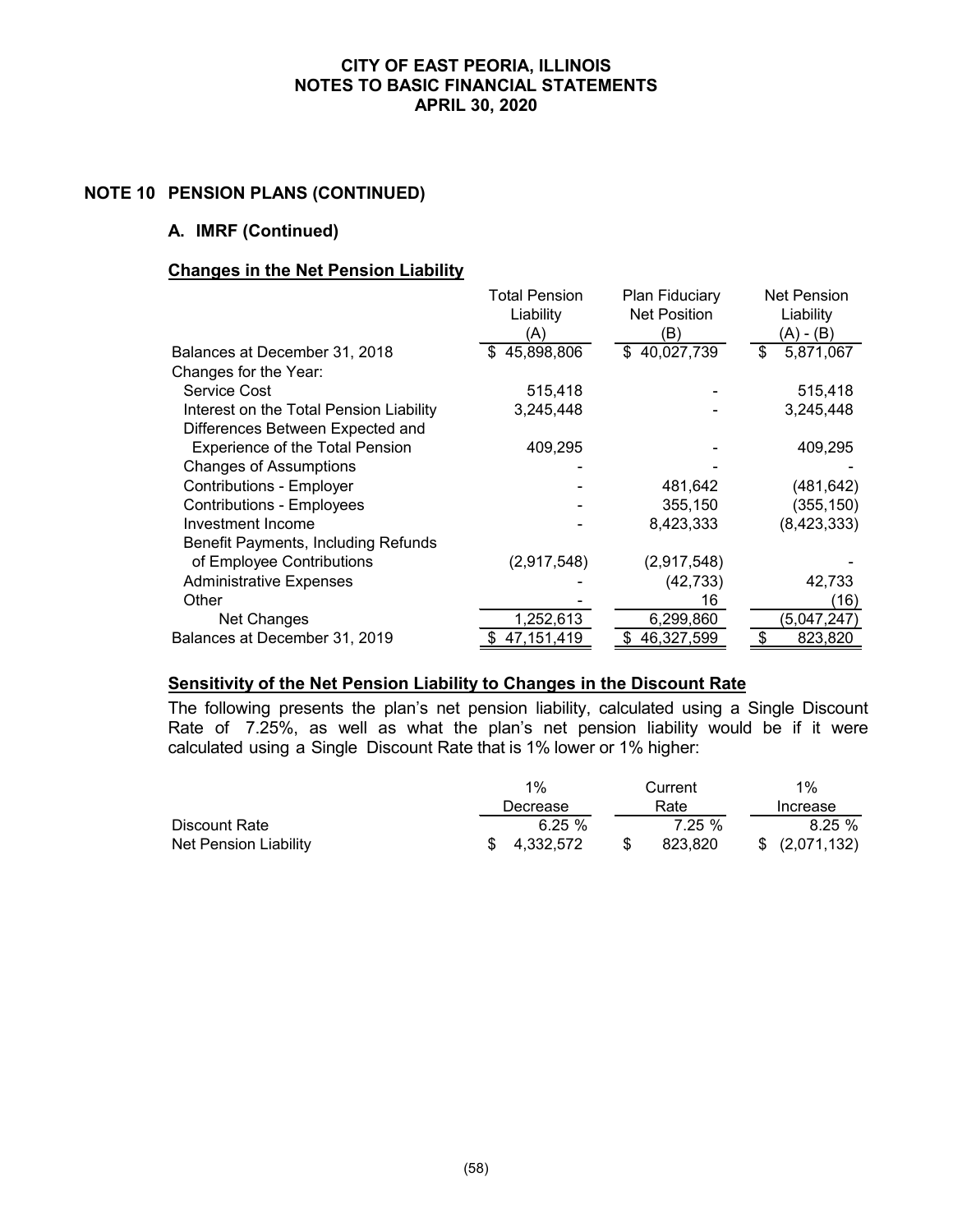# **NOTE 10 PENSION PLANS (CONTINUED)**

### **A. IMRF (Continued)**

# **Pension Expense, Deferred Outflows of Resources, and Deferred Inflows of Resources Related to Pensions**

For the year ended April 30, 2020, the City recognized pension expense of \$1,239,530. At April 30, 2020, the City reported deferred outflows of resources and deferred inflows of resources related to pensions from the following sources:

| <b>Deferred Amounts Related to Pensions</b>                              |   | Deferred<br>Outflows<br>of Resources | Deferred<br><b>Inflows</b><br>of Resources |
|--------------------------------------------------------------------------|---|--------------------------------------|--------------------------------------------|
| Deferred Amounts to be Recognized in Expense                             |   |                                      |                                            |
| in Future Periods:<br>Differences Between Expected and Actual Experience | S | 1,552,512                            | \$                                         |
| <b>Changes of Assumptions</b>                                            |   | 660,251                              | (5,788)<br>(459, 502)                      |
| Net Difference Between Projected and Actual Earnings                     |   |                                      | (3,074,745)                                |
| Total Deferred Amounts to be Recognized in Pension                       |   |                                      |                                            |
| <b>Expense in Future Periods</b>                                         |   | 2,212,763                            | (3,540,035)                                |
| Pension Contributions Made Subsequent to the                             |   |                                      |                                            |
| <b>Measurement Date</b>                                                  |   | 206,205                              |                                            |
| <b>Total Deferred Amounts Related to Pensions</b>                        |   | 2,418,968                            | (3,540,035)                                |

\$206,205 reported as deferred outflows of resources related to pensions resulting from contributions subsequent to the measurement date will be recognized as a reduction of the net pension liability in the year ended April 30, 2021.

The net amount reported as deferred outflows of resources and deferred inflows of resources related to pensions, prior to contributions subsequent to measurement date, will be recognized in pension expense in future periods as follows:

|                       | Deferred<br>Outflows | Deferred<br><b>Inflows</b> |
|-----------------------|----------------------|----------------------------|
| Year Ending April 30, | of Resources         | of Resources               |
| 2021                  | 1,375,926<br>S       | (1, 166, 072)              |
| 2022                  | 654,884              | (987, 582)                 |
| 2023                  | 181,953              | (265, 135)                 |
| 2024                  |                      | (1, 121, 246)              |
| Total                 | 2.212.763            | (3,540,035)                |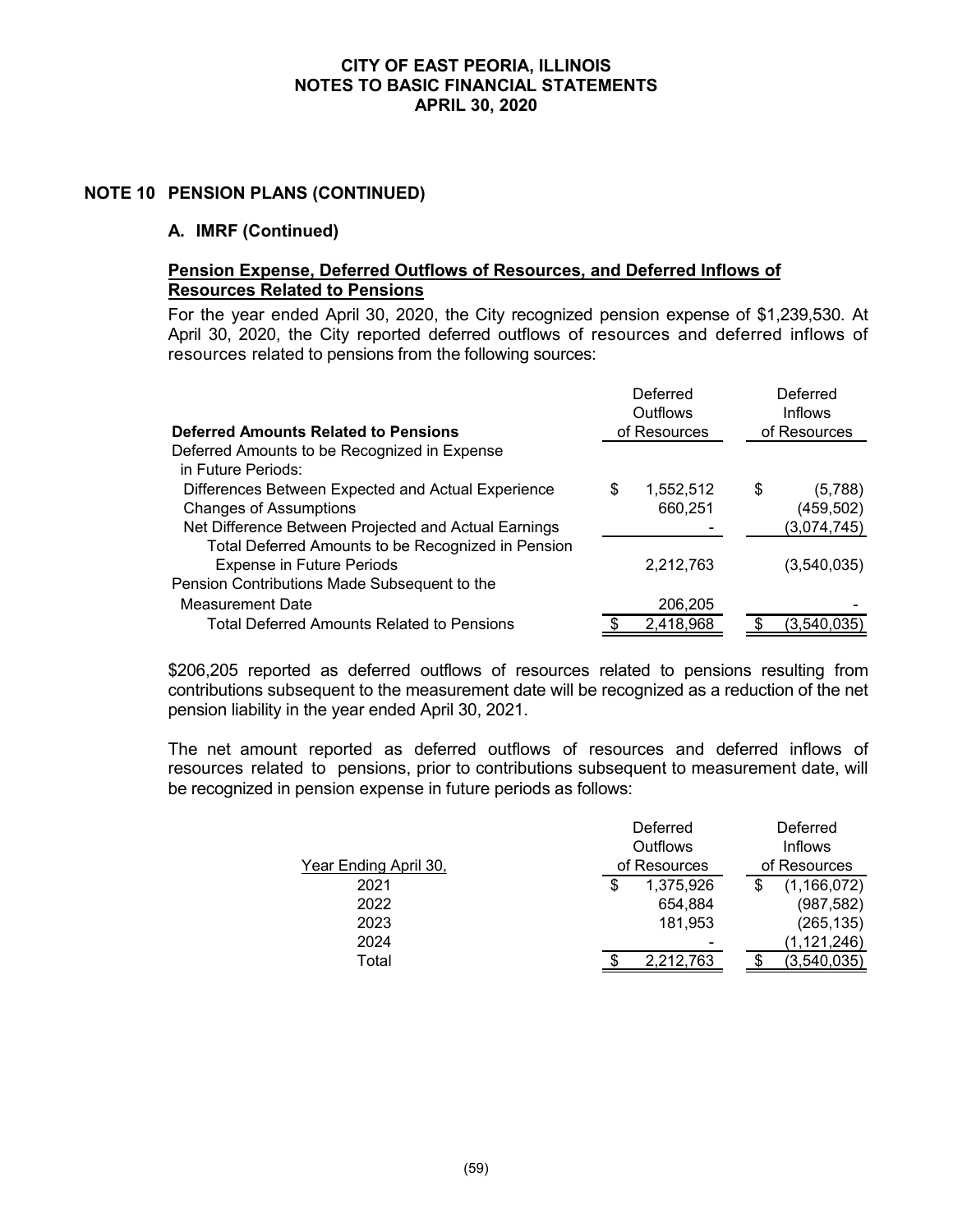# **NOTE 10 PENSION PLANS (CONTINUED)**

### **B. Defined Benefit Single-Employer Pension Plans**

### **Plan Administration**

The Firefighters' Pension and Police Pension plans are defined benefit pension plans. Each plan is administered by a board of trustees which acts as the administrator of the plan.

The board for the Firefighters' Plan consists of five Trustees, two of whom are appointed by the City Commission, three of whom are members of the system who are elected by a majority of the firefighters who are members of the system. Each Trustee serves a two-year term. Each person employed by the City Fire Department as a full-time firefighter becomes a member of the plan as a condition of his or her employment. All firefighters are therefore eligible for plan benefits as provided for in the plan document and by applicable law.

The board for the Police Officers' Plan consists of five Trustees, two of whom are appointed by the City Commission, three of whom are members of the system who are elected by a majority of the Police Officers who are members of the system. Each Trustee serves a twoyear term. Each person employed by the City Police Department as a full-time police officer becomes a member of the plan as a condition of his or her employment. All police officers are therefore eligible for plan benefits as provided for in the plan document and by applicable law.

The employer contribution levels of the Firefighter's Pension Fund and the Police Pension Fund are mandated by Illinois State Statute (Chapter 40, Article 3 and Chapter 40, Article 4, respectively) and may also be amended only by the Illinois legislature.

At April 30, 2020, the Firefighters' Pension and Police Pension membership consisted of:

|                              | Municipal | Police    |
|------------------------------|-----------|-----------|
|                              | Firemen's | Officers' |
| Retirees and Beneficiaries   | 31        | 45        |
| Inactive, Nonretired Members |           | 13        |
| <b>Active Members</b>        | 49        | 45        |
| Total                        | 83        | 103       |

Under Public Act 96-1495, the annual requirements of the pension fund are to be determined as a level percent of payroll sufficient to bring the total assets of the pension fund up to 90% of the total actuarial liabilities by the year 2040.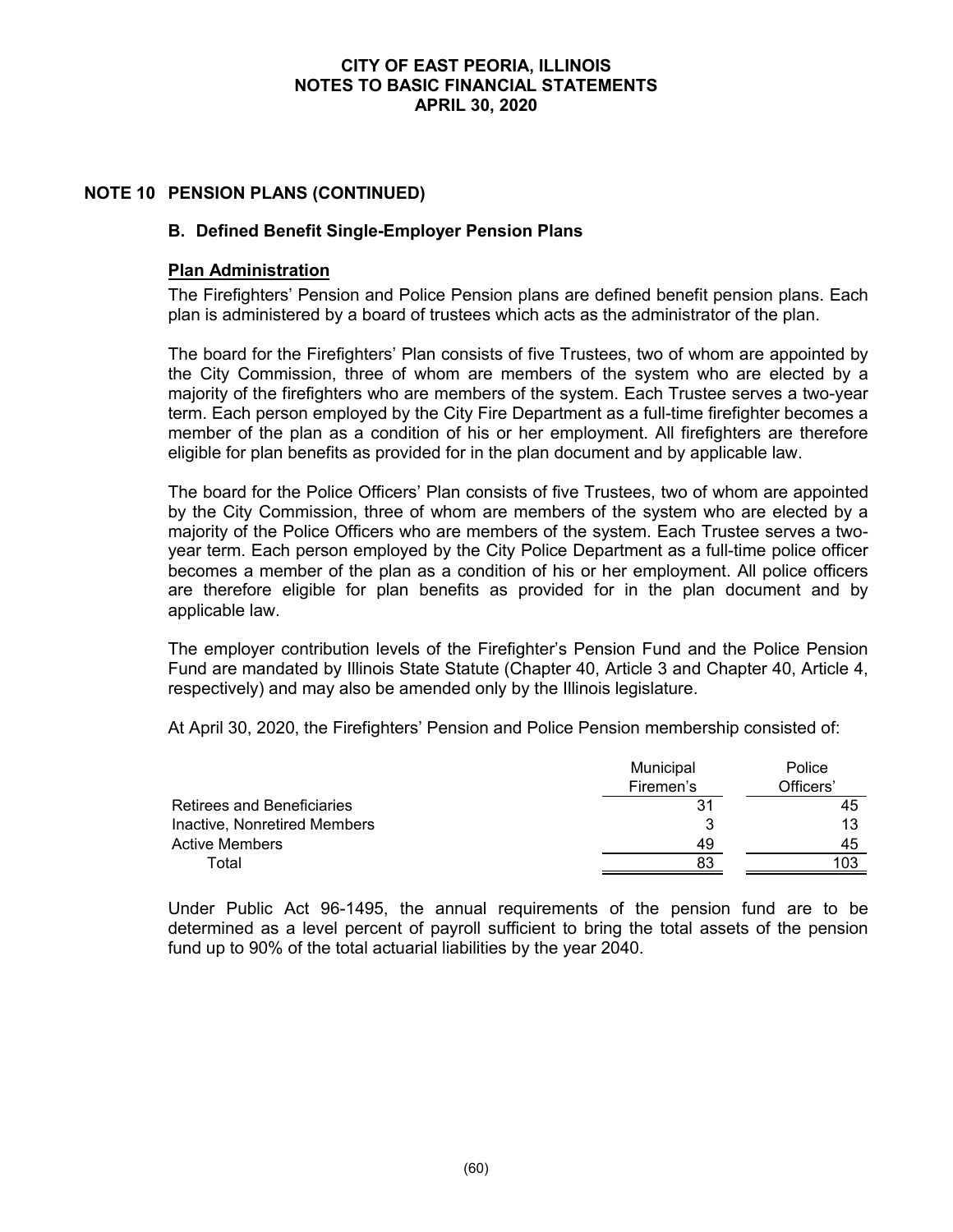# **NOTE 10 PENSION PLANS (CONTINUED)**

# **B. Defined Benefit Single-Employer Pension Plans (Continued)**

# **Investment Policy**

The investment policy covering the allocation of invested assets for the City of East Peoria's Firefighter's Pension Fund and Police Pension Fund is established by the board of trustees and is subject to the limitations defined in the Illinois Pension Code 40 OLCS 5/1-113.1-113.12.

The following are the adopted asset allocation policies for each plan as of April 30, 2020:

|                             | <b>Target Allocation</b> |           |  |
|-----------------------------|--------------------------|-----------|--|
|                             | Municipal                | Police    |  |
|                             | Firemen's                | Officers' |  |
| <b>Domestic Equity</b>      | 40.00 %                  | 55.00 %   |  |
| <b>International Equity</b> | 16.00                    |           |  |
| Fixed Income                | 38.00                    | 35.00     |  |
| <b>REITS</b>                | 4.00                     |           |  |
| <b>Mutual Funds</b>         |                          | 10.00     |  |
| Cash                        | 2.00                     |           |  |
| Total                       | 100.00 %                 | 100.00 %  |  |
|                             |                          |           |  |

### **Concentrations**

The Plans did not hold investments in any one organization that represent 5% or more of the respective Plan's fiduciary net position.

### **Net Pension Liability**

The components of the net pension liability of the Plans as of April 30, 2020 were as follows:

|                                                                               | Municipal<br>Firemen's | Police<br>Officers' |
|-------------------------------------------------------------------------------|------------------------|---------------------|
| <b>Total Pension Liability</b>                                                | 47,654,653             | 54,200,595          |
| Plan Fiduciary Net Position                                                   | 26, 183, 108           | 30,576,587          |
| <b>Net Pension Liability</b>                                                  | 21,471,545             | 23,624,008          |
| Plan Fiduciary Net Position as a Percentage of<br>the Total Pension Liability | 54.94 %                | 56.41 %             |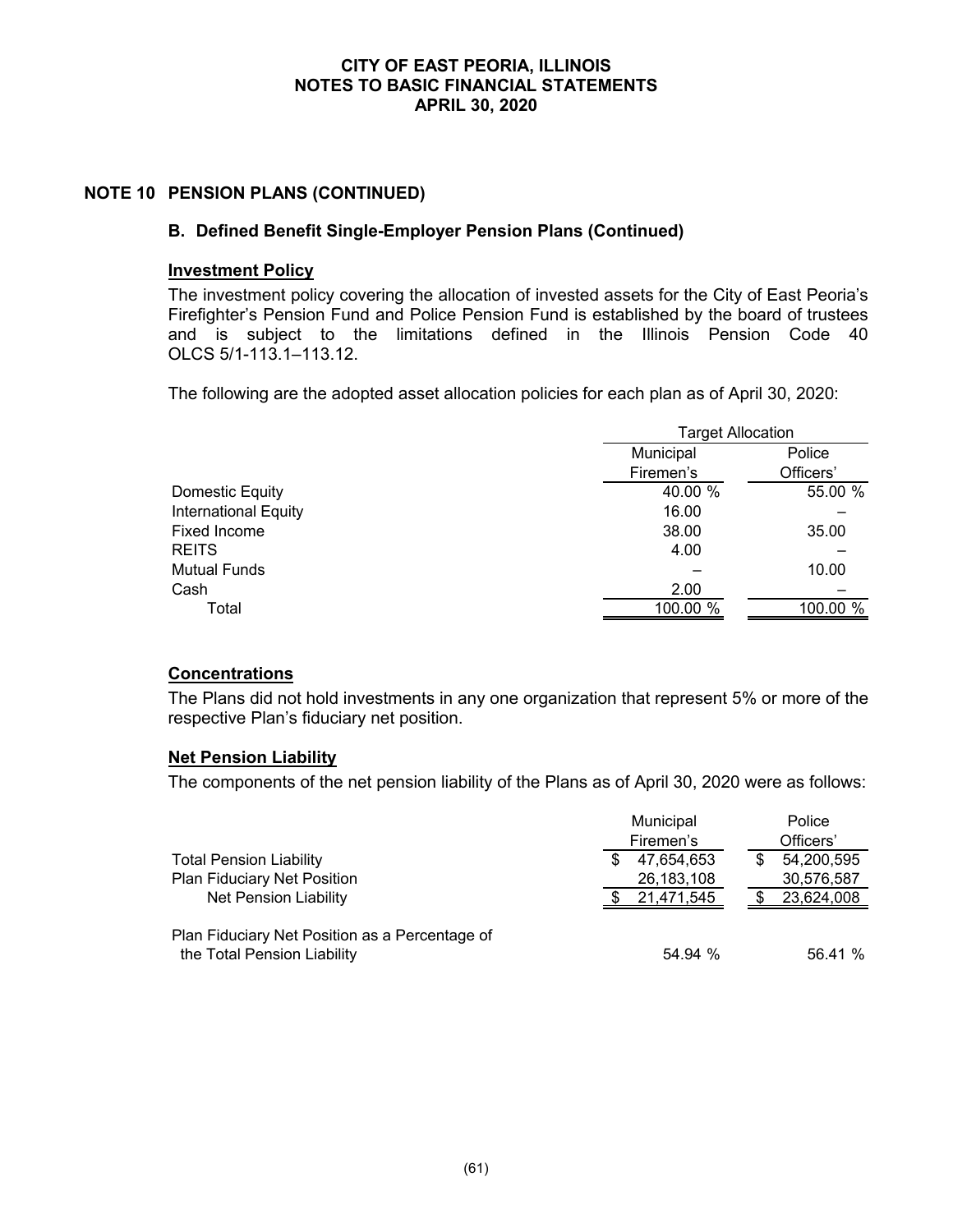# **NOTE 10 PENSION PLANS (CONTINUED)**

# **B. Defined Benefit Single-Employer Pension Plans (Continued)**

# **Actuarial Assumptions**

The total pension liability was determined by an actuarial valuation as of April 30, 2020 using the following actuarial assumptions applied to all measurement periods:

|                                    | Municipal              | Police                 |
|------------------------------------|------------------------|------------------------|
|                                    | Firemen's              | Officers'              |
| <b>Valuation Date</b>              | 4/30/2020              | 4/30/2020              |
| Measurement Date                   | 4/30/2020              | 4/30/2020              |
| <b>Inflation Rate</b>              | 2.50%                  | 2.50%                  |
| Projected Salary Increases         | $3.5\% - 12.5\%$       | 3.5%-11.0%             |
|                                    | Varying by             | Varying by             |
|                                    | Service                | Service                |
| Investment Rate of Return          | 6.50%                  | 6.50%                  |
| <b>Mortality Rate</b>              | RP-2014                | RP-2014                |
|                                    | <b>Mortality Table</b> | <b>Mortality Table</b> |
|                                    | with a blue            | with a blue            |
|                                    | collar adjustment      | collar adjustment      |
|                                    | with generational      | with generational      |
|                                    | improvement            | improvement            |
|                                    | scale MP-2019          | scale MP-2019          |
|                                    | applied to 2006.       | applied to 2006.       |
| Date of Actuarial Experience Study | 10/5/2017              | 10/5/2017              |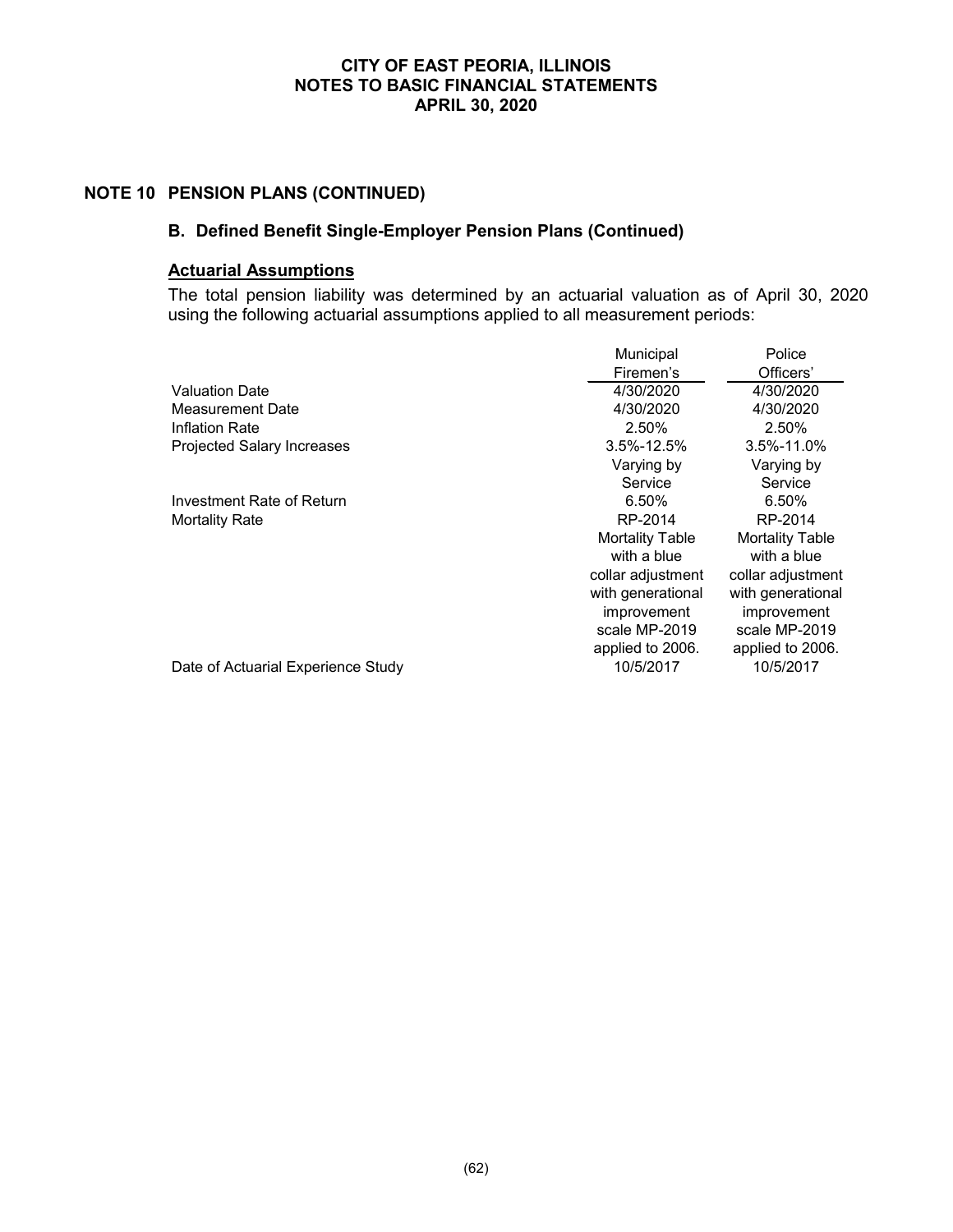# **NOTE 10 PENSION PLANS (CONTINUED)**

# **B. Defined Benefit Single-Employer Pension Plans (Continued)**

### **Long-Term Expected Rate of Return**

The long-term expected rate of return on pension plan investments was determined using a building-block method in which best-estimate ranges of expected future real rates of return (expected returns, net of pension plan investment expense and inflation) are developed for each major asset class. These ranges are combined to produce the long-term expected rate of return by weighting the expected future real rates of return by the target asset allocation percentage and by adding expected inflation. Best estimates of the geometric real rates of return for each major asset class included in the pension plans' target asset allocations as of April 30, 2020 for the Commerce Trust Company and Benjamin F. Edwards & Co. are summarized in the following tables.

|                                 | Long-Term Expected Real<br>Rate of Return |           |
|---------------------------------|-------------------------------------------|-----------|
|                                 | Municipal                                 | Police    |
| <b>Asset Class</b>              | Firemen's                                 | Officers' |
| Benjamin F. Edwards & Co.       |                                           |           |
| Domestic Equity                 | 3.12%                                     | - %       |
| International Equity            | 1.07                                      | 5.00      |
| Fixed Income                    | 1.33                                      |           |
| <b>REITS</b>                    | 0.26                                      |           |
| <b>Short-Term Bonds</b>         |                                           | 0.80      |
| Government - Intermediate       |                                           | 0.80      |
| Investment Grade - Intermediate |                                           | 0.80      |
| Investment Grade - Long         |                                           | 0.80      |
| Large Cap Growth                |                                           | 4.20      |
| Large Cap Value                 |                                           | 4.40      |
| Mid Cap Growth                  |                                           | 5.20      |
| Mid Cap Value                   |                                           | 5.20      |
| Mid Cap Blend                   |                                           | 5.20      |
| Small Cap Growth                |                                           | 5.00      |
| Small Cap Value                 |                                           | 5.00      |
| Small Cap Blend                 |                                           | 5.00      |
| <b>Emerging Markets</b>         |                                           | 6.00      |
| Cash                            | 0.05                                      | (1.25)    |
| The Commerce Trust Company      |                                           |           |
| U.S. Large-Cap                  |                                           | 5.48      |
| <b>International Stocks</b>     |                                           | 6.48      |
| Aggregate Bonds                 |                                           | 1.59      |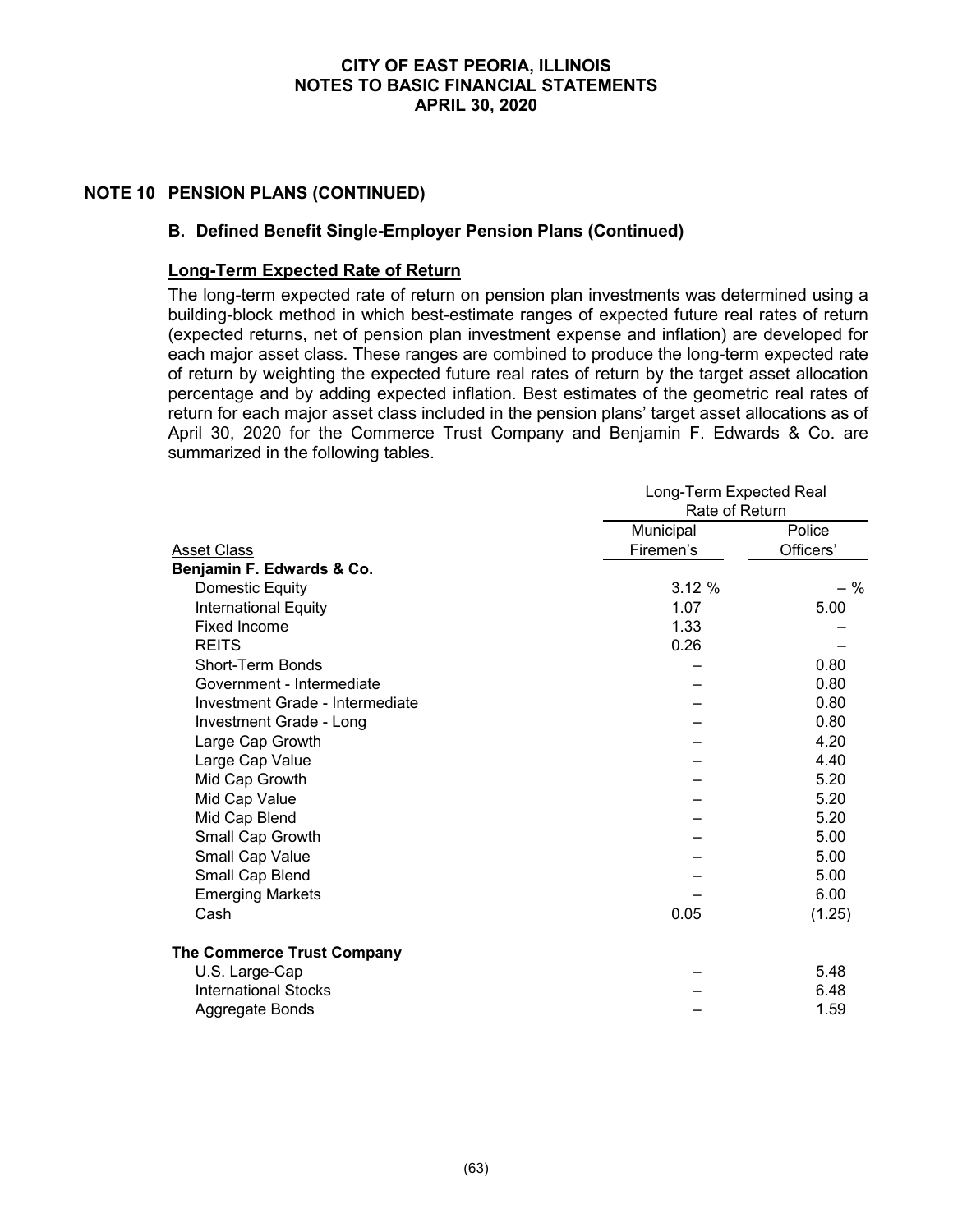# **NOTE 10 PENSION PLANS (CONTINUED)**

### **B. Defined Benefit Single-Employer Pension Plans (Continued)**

### **Discount Rate**

# Municipal Firemen's

A single discount rate of 6.50% was used to measure the total pension liability as of April 30, 2020 and 2019. This single discount rate was based on the expected rate of return of 6.50%. The projection of cash flows used to determine the single discount rate assumed that plan member contributions will be made at the current contribution rate and that Fund contributions will be made at rates equal to the difference between actuarially determined contribution rates and the member rate. Based on those assumptions, the pension plan's fiduciary net position was projected to be available to make all projected future benefit payments of current plan members. Therefore, the long-term expected rate of return on pension plan investments was applied to projected benefit payments was applied to all benefit payments to determine total pension liability.

# Police Officers'

A single discount rate of 6.50% was used to measure the total pension liability as of April 30, 2020 and 2019. This single discount rate was based on the expected rate of return of 6.50%. The projection of cash flows used to determine the single discount rate assumed that plan member contributions will be made at the current contribution rate and that Fund contributions will be made at rates equal to the difference between actuarially determined contribution rates and the member rate. Based on those assumptions, the pension plan's fiduciary net position was projected to be available to make all projected future benefit payments of current plan members. Therefore, the long-term expected rate of return on pension plan investments was applied to projected benefit payments was applied to all benefit payments to determine total pension liability.

### **Sensitivity of Net Pension Liability to Changes in the Discount Rate**

The following presents the net pension liability of the Pension Plans calculated using the discount rates listed above, as well as what the Plan's net pension liability would be if it were calculated using a discount rate that is 1-percentage-point lower, or 1-percentage-point higher than the current rate:

|                            | $1\%$<br>Decrease | Current<br>Rate | $1\%$<br>Increase |
|----------------------------|-------------------|-----------------|-------------------|
| <b>Municipal Firemen's</b> |                   |                 |                   |
| <b>Discount Rate</b>       | 5.50 %            | 6.50%           | 7.50%             |
| Net Pension Liability      | \$28,771,126      | \$21,471,545    | \$15,574,508      |
| Police Officers'           |                   |                 |                   |
| <b>Discount Rate</b>       | 5.50 %            | 6.50 %          | 7.50 %            |
| Net Pension Liability      | \$ 31,486,436     | \$23,624,008    | \$17,278,247      |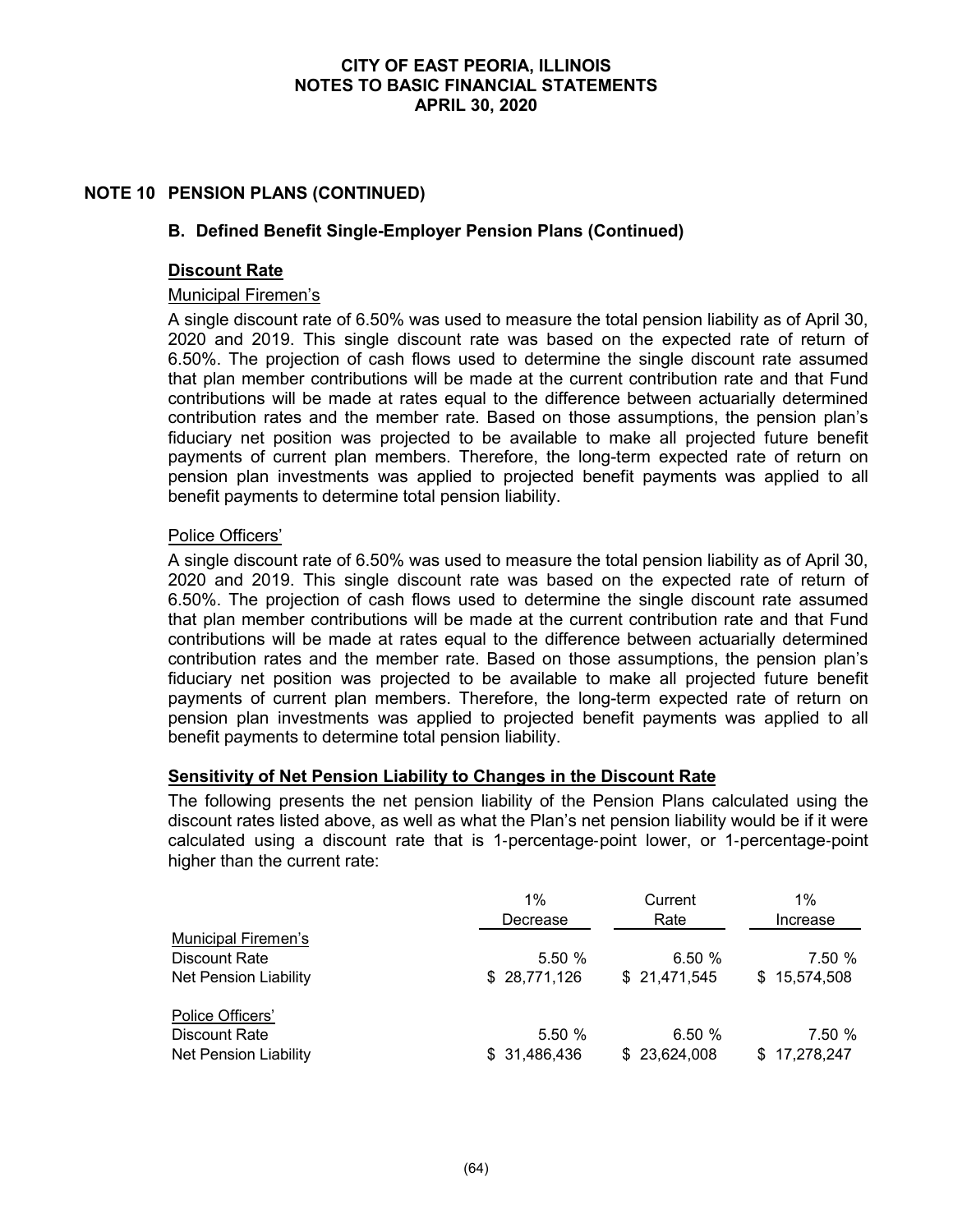# **NOTE 10 PENSION PLANS (CONTINUED)**

# **B. Defined Benefit Single-Employer Pension Plans (Continued)**

# **Changes in Net Pension Liability**

The following represents the changes in the City's net pension liability for the Firefighter's Pension and Police Pension Plans:

|                                                                             | <b>Net Pension Liability</b> |              |    |             |
|-----------------------------------------------------------------------------|------------------------------|--------------|----|-------------|
|                                                                             |                              | Municipal    |    | Police      |
|                                                                             |                              | Firemen's    |    | Officers'   |
| <b>Total Pension Liability:</b>                                             |                              |              |    |             |
| <b>Service Cost</b>                                                         | \$                           | 1,053,132    | \$ | 1,062,624   |
| Interest on Total Pension Liability                                         |                              | 2,951,647    |    | 3,360,862   |
| <b>Change of Benefit Terms</b>                                              |                              | 144,035      |    | 134,728     |
| Difference Between Expected and Actual Experience                           |                              |              |    |             |
| of the Total Pension Liability                                              |                              | 261,080      |    | 565,219     |
| <b>Changes of Assumptions</b>                                               |                              | (163, 961)   |    | (223, 343)  |
| Benefit Payments, Including Refunds                                         |                              | (1,896,214)  |    | (2,684,883) |
| Net Change in Total Pension Liability                                       |                              | 2,349,719    |    | 2,215,207   |
| <b>Total Pension Liability - Beginning</b>                                  |                              | 45,304,934   |    | 51,985,388  |
| Total Pension Liability - Ending (A)                                        |                              | 47,654,653   | \$ | 54,200,595  |
|                                                                             |                              |              |    |             |
| Plan Fiduciary Net Position:                                                | \$                           |              |    |             |
| <b>Contributions - Employer</b>                                             |                              | 2,020,537    | \$ | 2,267,246   |
| <b>Contributions - Member</b>                                               |                              | 380,372      |    | 394,281     |
| Investment Income                                                           |                              | 117,729      |    | 324,620     |
| Benefit Payments, Including Refunds                                         |                              | (1,896,214)  |    | (2,684,883) |
| <b>Administrative Expenses</b>                                              |                              | (42,660)     |    | (56, 055)   |
| Net Change in Fiduciary Net Position                                        |                              | 579,764      |    | 245,209     |
| Plan Fiduciary Net Position - Beginning                                     |                              | 25,603,344   |    | 30,331,378  |
| Plan Fiduciary Net Position - Ending (B)                                    |                              | 26, 183, 108 | \$ | 30,576,587  |
| Net Pension Liability (A) - (B)                                             | \$                           | 21,471,545   | S  | 23,624,008  |
| Plan Fiduciary Net Position as a Percentage                                 |                              |              |    |             |
| of the Total Pension Liability                                              |                              | 54.94 %      |    | 56.41 %     |
| <b>Covered Employee Payroll</b>                                             | \$                           | 4,110,218    | \$ | 4,008,057   |
|                                                                             |                              |              |    |             |
| Net Pension Liability as a Percentage of Covered<br><b>Employee Payroll</b> |                              | 522.39 %     |    | 589.41 %    |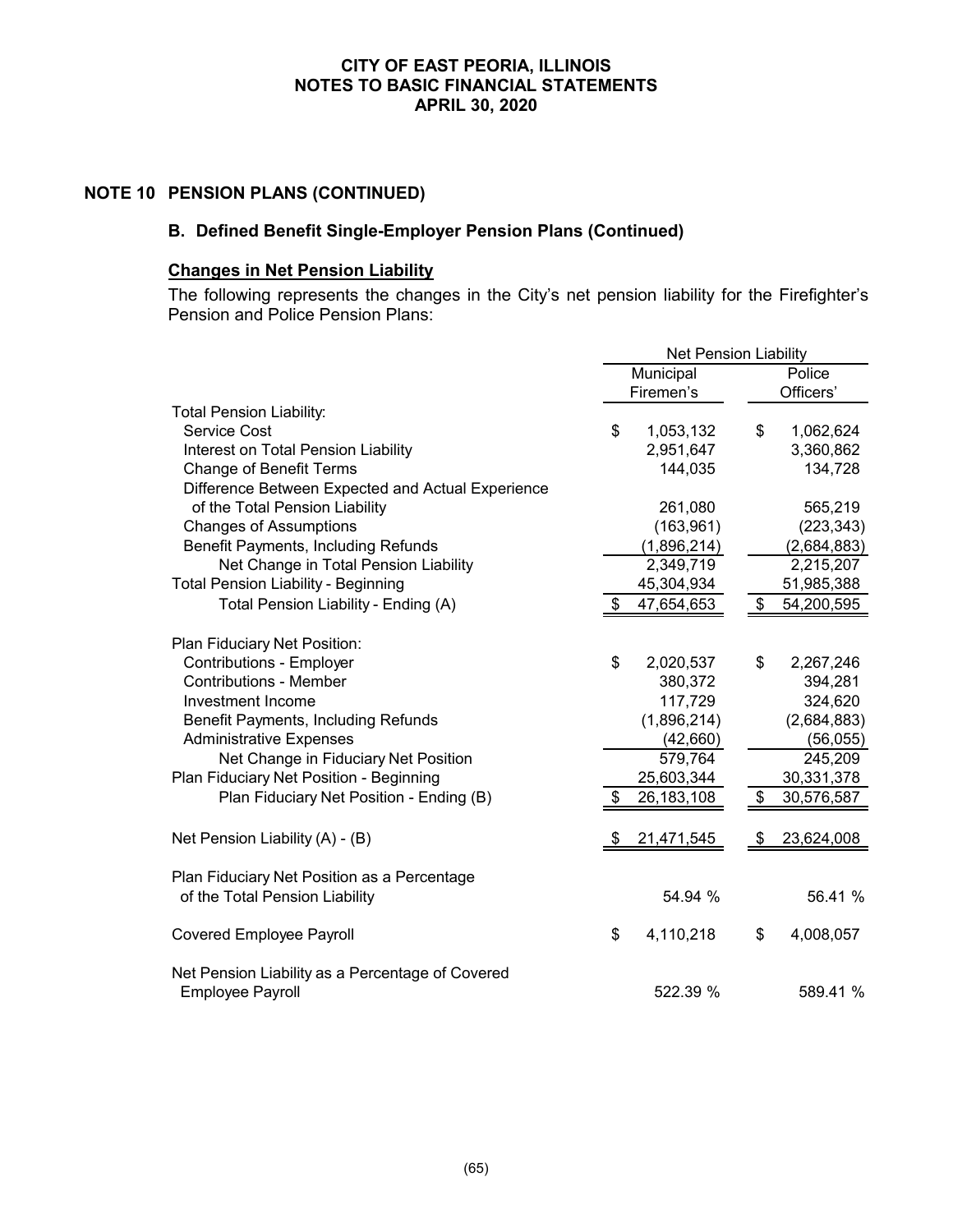# **NOTE 10 PENSION PLANS (CONTINUED)**

# **B. Defined Benefit Single-Employer Pension Plans (Continued)**

# **Pension Expense and Deferred Inflows/Outflows of Resources Related to Pensions**

For the year ended April 30, 2020, the City recognized pension expense of \$4,519,734. Total pension expense recognized for all three plans for the year ended April 30, 2020 was \$5,759,264. On April 30, 2020, the City reported deferred outflows of resources and deferred inflows of resources related to pensions from the following sources:

|                                                      | <b>Municipal Firemen's</b> |                  |  |
|------------------------------------------------------|----------------------------|------------------|--|
|                                                      | Deferred                   | Deferred         |  |
|                                                      | Outflows                   | <b>Inflows</b>   |  |
|                                                      | of Resources               | of Resources     |  |
| Differences Between Expected and Actual Experience   | \$<br>701,725              | \$<br>(829, 886) |  |
| <b>Changes of Assumptions</b>                        | 1,337,430                  | (5,089,572)      |  |
| Net Difference Between Projected and Actual Earnings | 1,254,987                  |                  |  |
| <b>Total Deferred Amounts Related to Pensions</b>    | 3,294,142                  | (5,919,458)      |  |
|                                                      | Police Officers'           |                  |  |
|                                                      | Deferred                   |                  |  |
|                                                      | Outflows                   |                  |  |
|                                                      |                            | Inflows          |  |
|                                                      | of Resources               | of Resources     |  |
| Differences Between Expected and Actual Experience   | \$<br>953,467              | \$<br>(638, 110) |  |
| <b>Changes of Assumptions</b>                        | 344,319                    | (3,346,474)      |  |
| Net Difference Between Projected and Actual Earnings | 677,537                    |                  |  |

The net amount reported as deferred outflows of resources and deferred inflows of resources related to pensions will be recognized in pension expense in future periods as follows:

|                       | Municipal        |
|-----------------------|------------------|
|                       | Firemen's        |
|                       | Net Deferred     |
|                       | Inflows          |
| Year Ending April 30, | of Resources     |
| 2021                  | (295, 804)<br>\$ |
| 2022                  | (224, 133)       |
| 2023                  | (351, 399)       |
| 2024                  | (767, 447)       |
| 2025                  | (1,035,297)      |
| Thereafter            | 48,764           |
| Total                 | (2,625,316)      |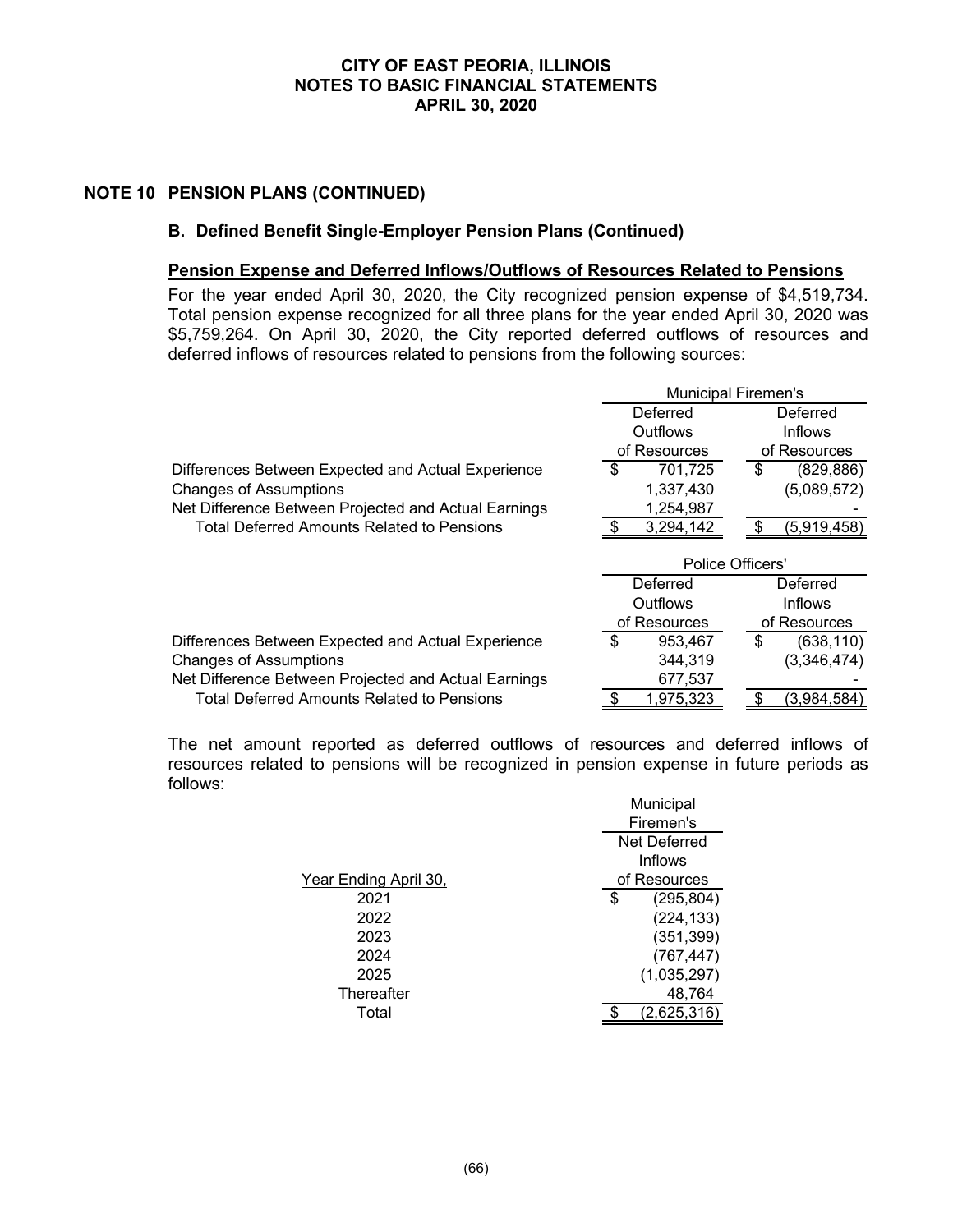# **NOTE 10 PENSION PLANS (CONTINUED)**

# **B. Defined Benefit Single-Employer Pension Plans (Continued)**

# **Pension Expense and Deferred Inflows/Outflows of Resources Related to Pensions (Continued)**

|                       | Police           |
|-----------------------|------------------|
|                       | Officers'        |
|                       | Net Deferred     |
|                       | <b>Inflows</b>   |
| Year Ending April 30, | of Resources     |
| 2021                  | (574, 135)<br>\$ |
| 2022                  | (812, 475)       |
| 2023                  | (833, 379)       |
| 2024                  | 210,728          |
| Total                 | (2,009,261)      |

# **NOTE 11 OTHER POSTEMPLOYMENT BENEFITS**

### **Plan Description**

The City sponsors a single-employer health care plan that provides self-insured medical, dental, and vision benefits to all active and retired employees and their eligible dependents. All employees are eligible to receive retiree health care coverage if they are eligible to immediately begin receiving retirement benefits under the IMRF or meet any other requirements created by a bargaining contract or the Employer's Personnel Policy Manual and they have 20 years of service with the City. General employees are eligible for retiree health care benefits if they have attained age 55 and have 20 years of service with the City. Police officers and firefighters are eligible for retiree health care benefits at the earlier of: (1) Age 50 with 20 years of service or (2) Age 60 with 20 years of service. The plan does not issue a stand-alone financial report.

### **Membership**

At April 30, 2020, membership consisted of:

|                                                         | <b>OPEB</b> |
|---------------------------------------------------------|-------------|
| Retirees and Beneficiaries Currently Receiving Benefits | 125         |
| Active Plan Members                                     | 146         |
| Total                                                   | 271         |

# **Funding Policy**

The health insurance plan contributions on behalf of employees are negotiated by management and the union and governed by the City's union contracts. The current funding policy of the City is to pay health claims as they occur.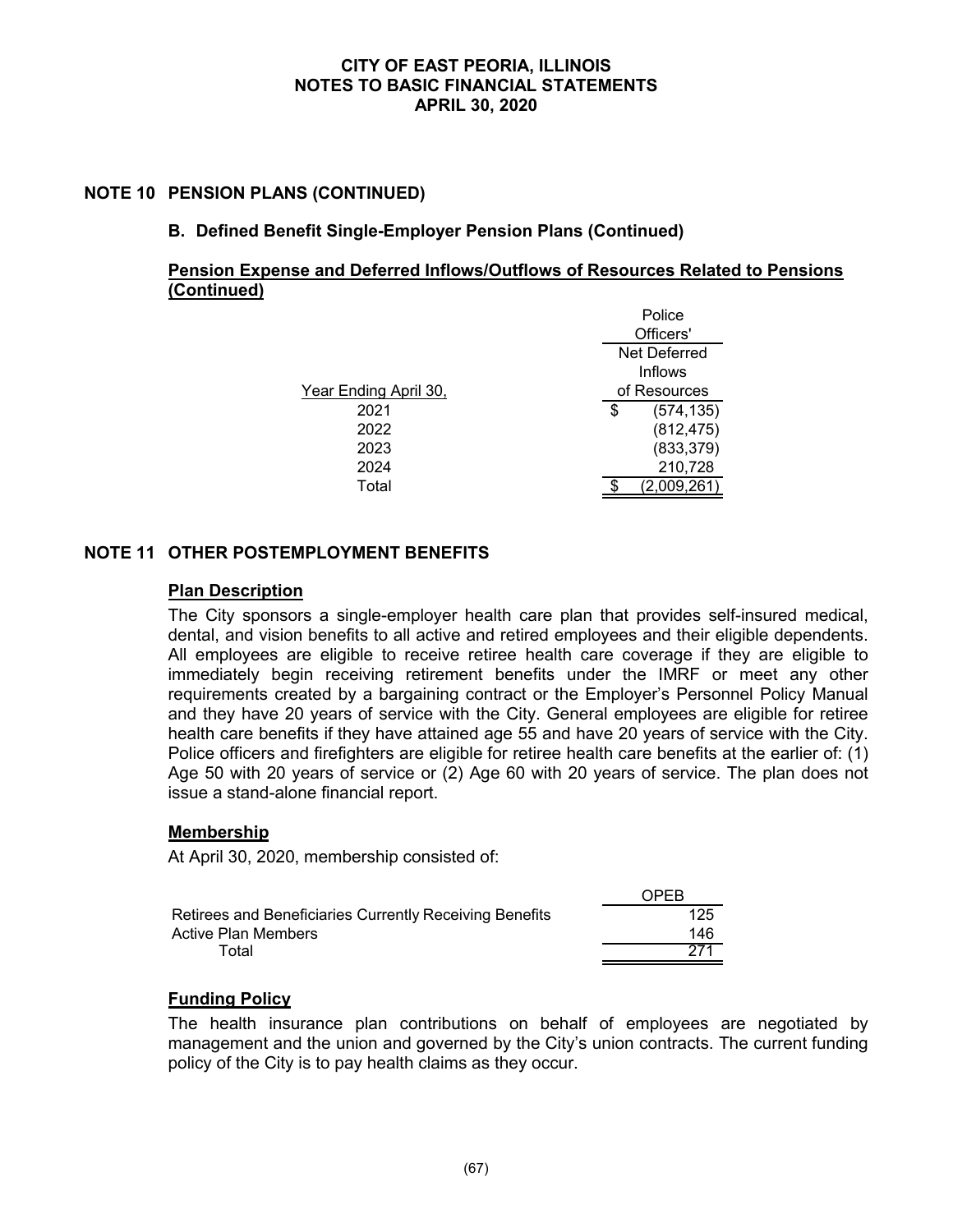# **NOTE 11 OTHER POSTEMPLOYMENT BENEFITS (CONTINUED)**

### **Total OPEB Liability**

The City's total OPEB liability of \$71,262,564 was measured as of April 30, 2020 and was determined by an actuarial valuation dated April 30, 2019 but rolled forward using a measurement date of April 30, 2020.

### **Actuarial Assumptions and Other Inputs**

The total OPEB liability in the actuarial valuation was determined using the following actuarial assumptions and other inputs, applied to all periods included in the measurement date, unless otherwise specified.

A discount rate of 2.92% was used, which is the Fidelity 20-Year Go Municipal Bond Index as of April 30, 2020.

| <b>Valuation Date</b>             | April 30, 2019                        |
|-----------------------------------|---------------------------------------|
| Measurement Date                  | April 30, 2020                        |
| <b>Inflation Rate</b>             | 2.50%                                 |
| Salary Increase Rate              | 3.25%                                 |
| <b>Healthcare Cost Trend Rate</b> | 7.50%, Decreasing to 4.50%            |
| <b>Actuarial Cost Method</b>      | Entry Age Normal                      |
| Mortality                         | RPH-2018 Total Dataset Headcount      |
|                                   | Weighted Mortality Fully Generational |
|                                   | with Scale MP-2018                    |

### **Changes in the Total OPEB Liability**

| Balance at April 30, 2019               | \$62,164,846  |
|-----------------------------------------|---------------|
| Changes for the Year:                   |               |
| <b>Service Cost</b>                     | 1,372,346     |
| Interest on Total OPEB Liability        | 2,367,827     |
| Differences Between Expected and Actual |               |
| Experience of Total OPEB Liability      | (1,794,515)   |
| <b>Changes of Assumptions</b>           | 9,295,157     |
| <b>Benefit Payments</b>                 | (2, 143, 097) |
| Balance at April 30, 2020               | \$71,262,564  |
|                                         |               |

### **Sensitivity Analysis**

The following presents the total OPEB liability, calculated using the discount rate of 2.92% as well as what the total OPEB liability would be if it were calculated using a discount rate that is 1 percentage point lower (1.92%) or 1 percentage point higher (3.92%) than the current rate.

|                      | 1% Lower     | Discount Rate | 1% Higher     |
|----------------------|--------------|---------------|---------------|
|                      | $(1.92\%)$   | $(2.92\%)$    | $(3.92\%)$    |
| Total OPEB Liability | \$84.768.075 | \$71.262.564  | \$ 60,738,035 |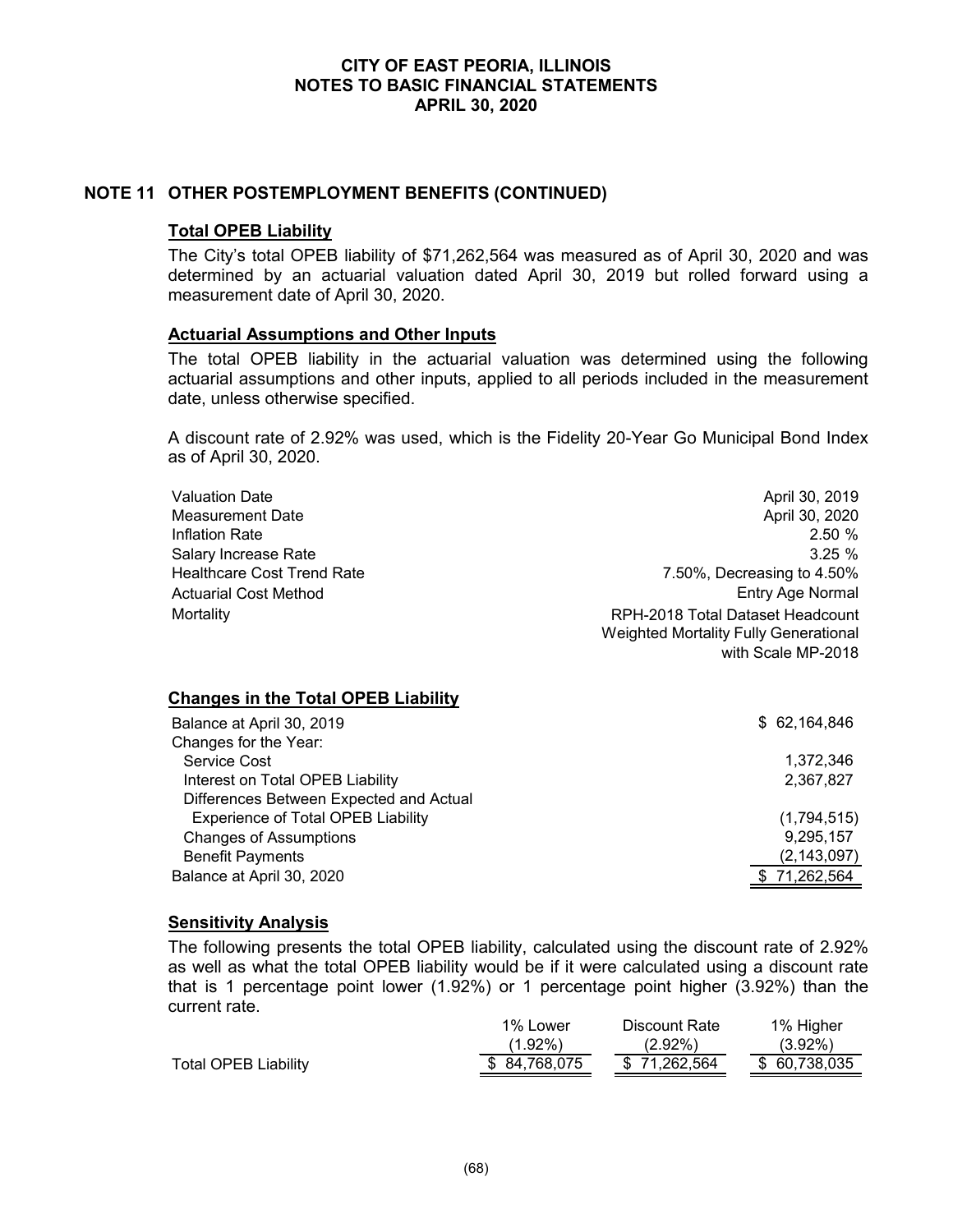# **NOTE 11 OTHER POSTEMPLOYMENT BENEFITS (CONTINUED)**

# **Sensitivity Analysis (Continued)**

The following presents the total OPEB liability, calculated using the current healthcare cost trend rates as well as what the total OPEB liability would be if it were calculated using trend rates that are 1 percentage point lower or 1 percentage point higher than the current trend rates.

|                      |            | Current      |            |
|----------------------|------------|--------------|------------|
|                      | 1% Lower   | Trend Rate   | 1% Higher  |
|                      | 'Varies)   | (Varies)     | 'Varies)   |
| Total OPEB Liability | 59,552,981 | \$71,262,564 | 86,660,650 |

### **OPEB Expense and Deferred Outflows of Resources and Deferred Inflows of Resources Related to OPEB**

For the year ended April 30, 2020, the City recognized OPEB expense of \$2,969,356. At April 30, 2020, the City reported deferred inflows of resources related to OPEB from the following sources:

| Deferred Amounts Related to OPEB                                                    | Deferred<br>Outflows of<br>Resources |     | Deferred<br>Inflows of<br>Resources |
|-------------------------------------------------------------------------------------|--------------------------------------|-----|-------------------------------------|
| Deferred Amounts to be Recognized in OPEB                                           |                                      |     |                                     |
| <b>Expense in Future Periods:</b>                                                   |                                      |     |                                     |
| Differences Between Expected and Actual Experience                                  | \$                                   | SS. | (13, 276, 144)                      |
| <b>Changes of Assumptions</b>                                                       | 8,133,262                            |     | (252, 837)                          |
| Net Difference Between Projected and Actual<br>Earnings on OPEB Plan Investments    |                                      |     |                                     |
| Total Deferred Amounts to be Recognized in<br><b>OPEB Expense in Future Periods</b> | 8,133,262                            |     | (13,528,981)                        |

Amounts reported as deferred inflows of resources related to OPEB will be recognized in OPEB expense in future periods as follows:

|                              | Deferred<br>Outflows of | Deferred<br>Inflows of |
|------------------------------|-------------------------|------------------------|
| Fiscal Year Ending April 30, | <b>Resources</b>        | <b>Resources</b>       |
| 2021                         | 1,161,895<br>S          | (1,932,711)<br>S.      |
| 2022                         | 1,161,895               | (1,932,711)            |
| 2023                         | 1,161,895               | (1,932,711)            |
| 2024                         | 1,161,895               | (1,932,711)            |
| 2025                         | 1,161,895               | (1,932,711)            |
| Thereafter                   | 2,323,787               | (3,865,426)            |
| Total                        | 8,133,262               | 13,528,981             |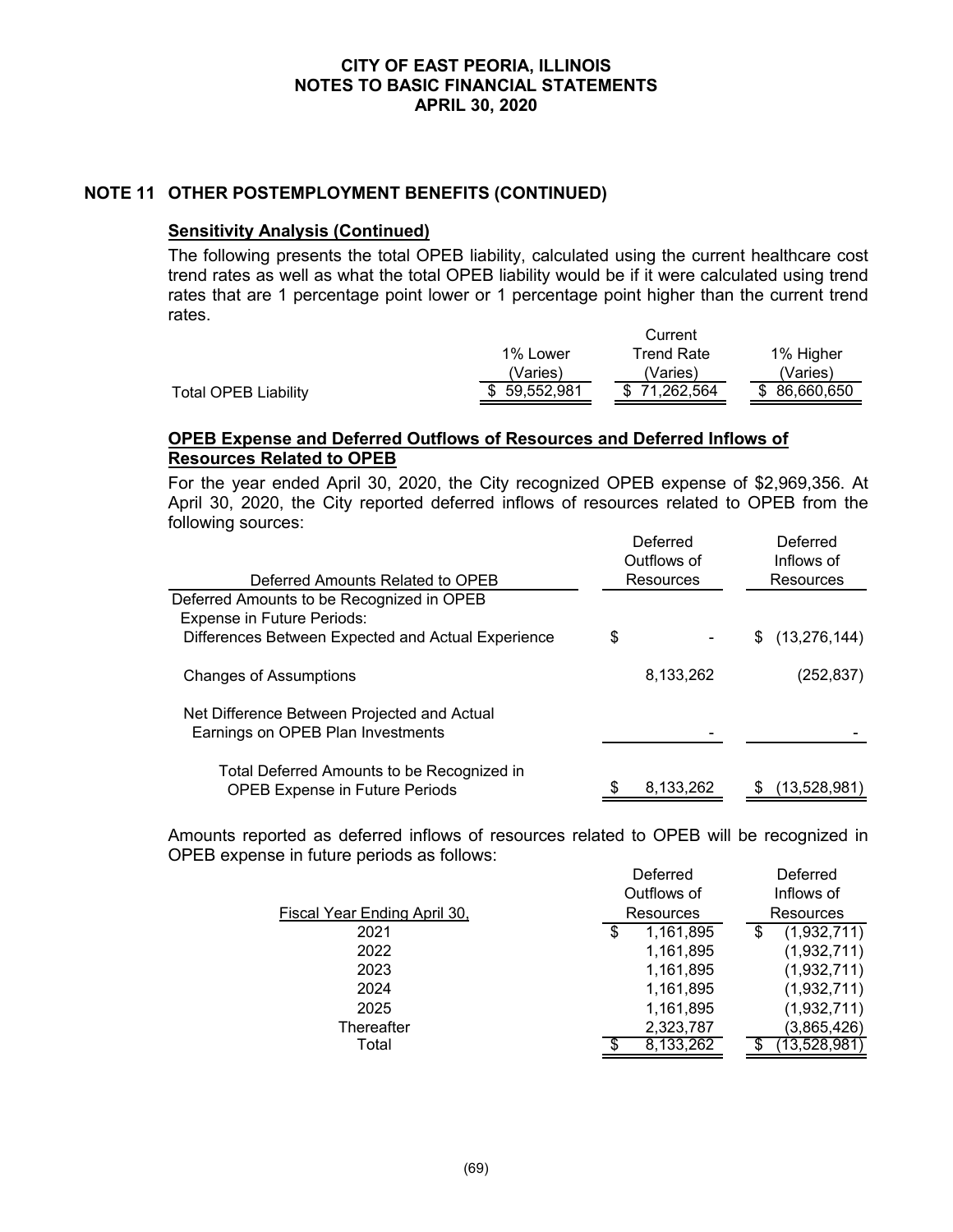# **NOTE 12 CONTINGENT LIABILITIES**

Amounts received or receivable from grant agencies are subject to audit and adjustments by grantor agencies, principally the federal government. Disallowed claims, including amounts already collected, may constitute a liability of the applicable funds. The amount, if any, of expenditures that may be disallowed by the grantor cannot be determined at this time, although the City expects such amounts, if any, to be immaterial.

The City is a defendant in various lawsuits. It is the opinion of the City that resolution of these matters would not have a material adverse effect on the financial condition of the City and the outcome of these claims is not presently determinable.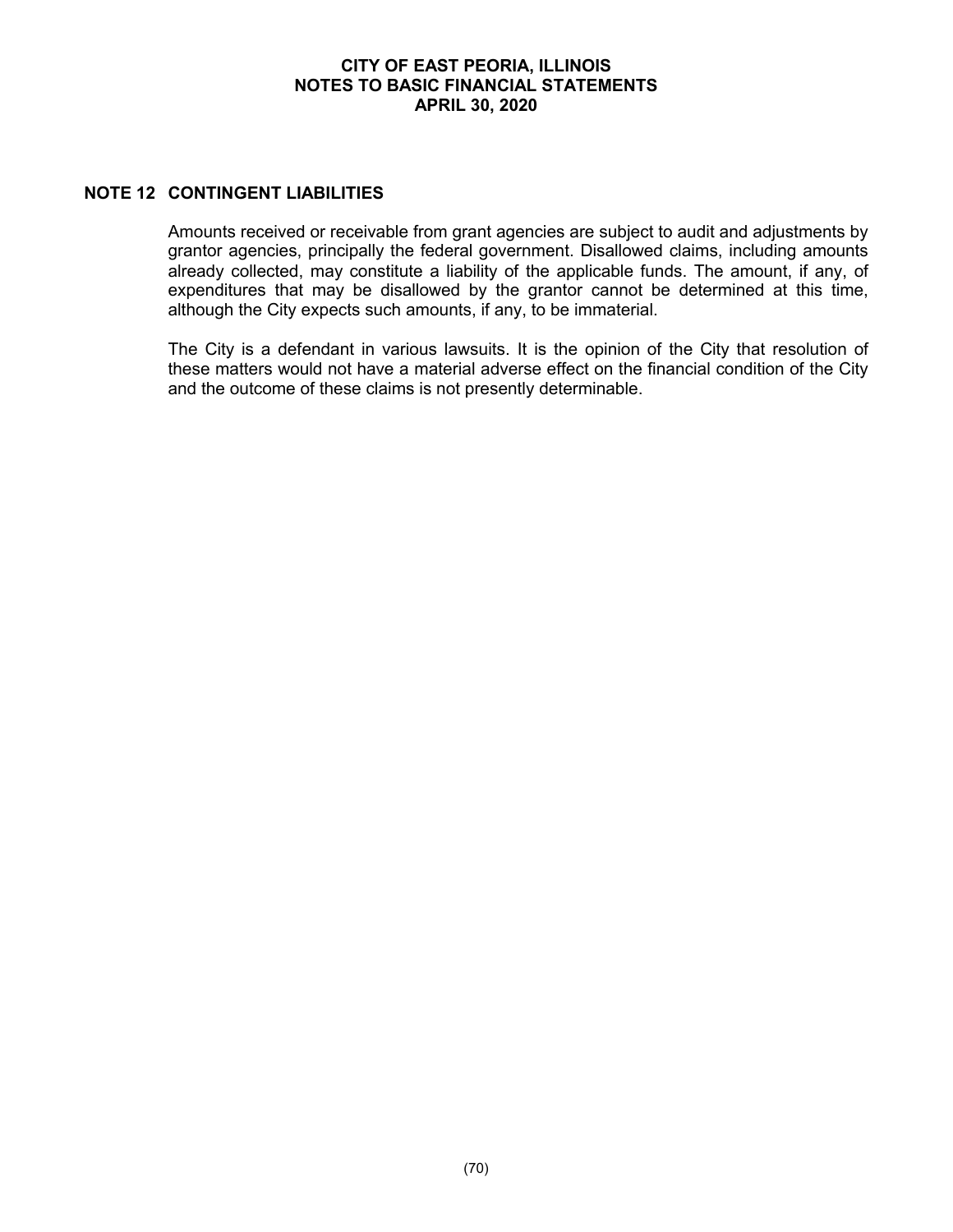# **NOTE 13 FUND BALANCES**

Governmental Accounting Standards Board Statement No. 54, *Fund Balance Reporting and Governmental Fund Type Definitions*, establishes criteria for classifying fund balances into specifically defined classifications and clarifies definitions for governmental fund types. The classifications of fund balances by opinion unit are as follows:

|                                | General                  | Riverboat<br>Gaming Tax |           | Special Tax<br>Allocation |    | Capital<br>Projects      |    | Nonmajor<br>Governmental |    |              |
|--------------------------------|--------------------------|-------------------------|-----------|---------------------------|----|--------------------------|----|--------------------------|----|--------------|
|                                | Fund                     |                         | Fund      | Fund                      |    | Fund                     |    | Funds                    |    | Total        |
| Nonspendable:                  |                          |                         |           |                           |    |                          |    |                          |    |              |
| <b>Prepaid Expenses</b>        | \$                       | \$                      |           | \$                        | \$ |                          | \$ | 298,025                  | \$ | 298,025      |
| <b>Advanced to Other Funds</b> | 2,601,157                |                         |           |                           |    |                          |    |                          |    | 2,601,157    |
| <b>Total Nonspendable</b>      | 2,601,157                |                         |           |                           |    |                          |    | 298,025                  |    | 2,899,182    |
| Restricted:                    |                          |                         |           |                           |    |                          |    |                          |    |              |
| <b>Employee Benefits</b>       |                          |                         |           |                           |    |                          |    | 100,386                  |    | 100,386      |
| Debt Service                   |                          |                         |           |                           |    |                          |    | 2,098,909                |    | 2,098,909    |
| Audit                          |                          |                         |           |                           |    |                          |    | 164,477                  |    | 164,477      |
| Sewer                          |                          |                         |           |                           |    |                          |    | 49,430                   |    | 49,430       |
| <b>Streets</b>                 |                          |                         |           |                           |    |                          |    | 34,990                   |    | 34,990       |
| <b>Emergency Services</b>      |                          |                         |           |                           |    |                          |    | 181,293                  |    | 181,293      |
| Tourism                        |                          |                         |           |                           |    |                          |    | 400,925                  |    | 400,925      |
| Revolving Loan                 |                          |                         |           |                           |    |                          |    | 601,419                  |    | 601,419      |
| <b>IHDA</b>                    |                          |                         |           |                           |    |                          |    | 7,916                    |    | 7,916        |
| Capital Improvements           |                          |                         |           |                           |    |                          |    |                          |    |              |
| and Equipment                  | $\overline{\phantom{a}}$ |                         | 6,196,579 | 3,941,631                 |    | $\overline{\phantom{a}}$ |    | 363,332                  |    | 10,501,542   |
| <b>Total Restricted</b>        |                          |                         | 6,196,579 | 3,941,631                 |    |                          |    | 4,003,077                |    | 14, 141, 287 |
| Assigned:                      |                          |                         |           |                           |    |                          |    |                          |    |              |
| <b>Employee Benefits</b>       |                          |                         |           |                           |    |                          |    | 144,991                  |    | 144,991      |
| <b>Debt Service</b>            |                          |                         |           |                           |    |                          |    | 188,168                  |    | 188,168      |
| Audit                          |                          |                         |           |                           |    |                          |    | 417                      |    | 417          |
| Sewer                          |                          |                         |           |                           |    |                          |    | 98                       |    | 98           |
| <b>Streets</b>                 |                          |                         |           |                           |    |                          |    | 257                      |    | 257          |
| <b>Emergency Services</b>      |                          |                         |           |                           |    |                          |    | 283                      |    | 283          |
| Tourism                        |                          |                         |           |                           |    |                          |    | 2,114,222                |    | 2,114,222    |
| Revolving Loan                 |                          |                         |           |                           |    |                          |    | 72,036                   |    | 72,036       |
| <b>IHDA</b>                    |                          |                         |           |                           |    |                          |    | 681                      |    | 681          |
| Firemen's Pension              |                          |                         |           |                           |    |                          |    | 3,297                    |    | 3,297        |
| Police Pension                 |                          |                         |           |                           |    |                          |    | 3,415                    |    | 3,415        |
| Capital Improvements           |                          |                         |           |                           |    |                          |    |                          |    |              |
| and Equipment                  |                          |                         | 1,298,425 |                           |    |                          |    | 129,786                  |    | 1,428,211    |
| <b>Total Assigned</b>          |                          |                         | 1,298,425 |                           |    |                          |    | 2,657,651                |    | 3,956,076    |
| Unassigned                     | 10,438,360               |                         |           | (7, 132, 749)             |    | (3,817,922)              |    | (4,665)                  |    | (516, 976)   |
| <b>Total Fund Balances</b>     | \$<br>13,039,517         | \$                      | 7,495,004 | \$<br>(3, 191, 118)       | \$ | (3,817,922)              | \$ | 6,954,088                | \$ | 20,479,569   |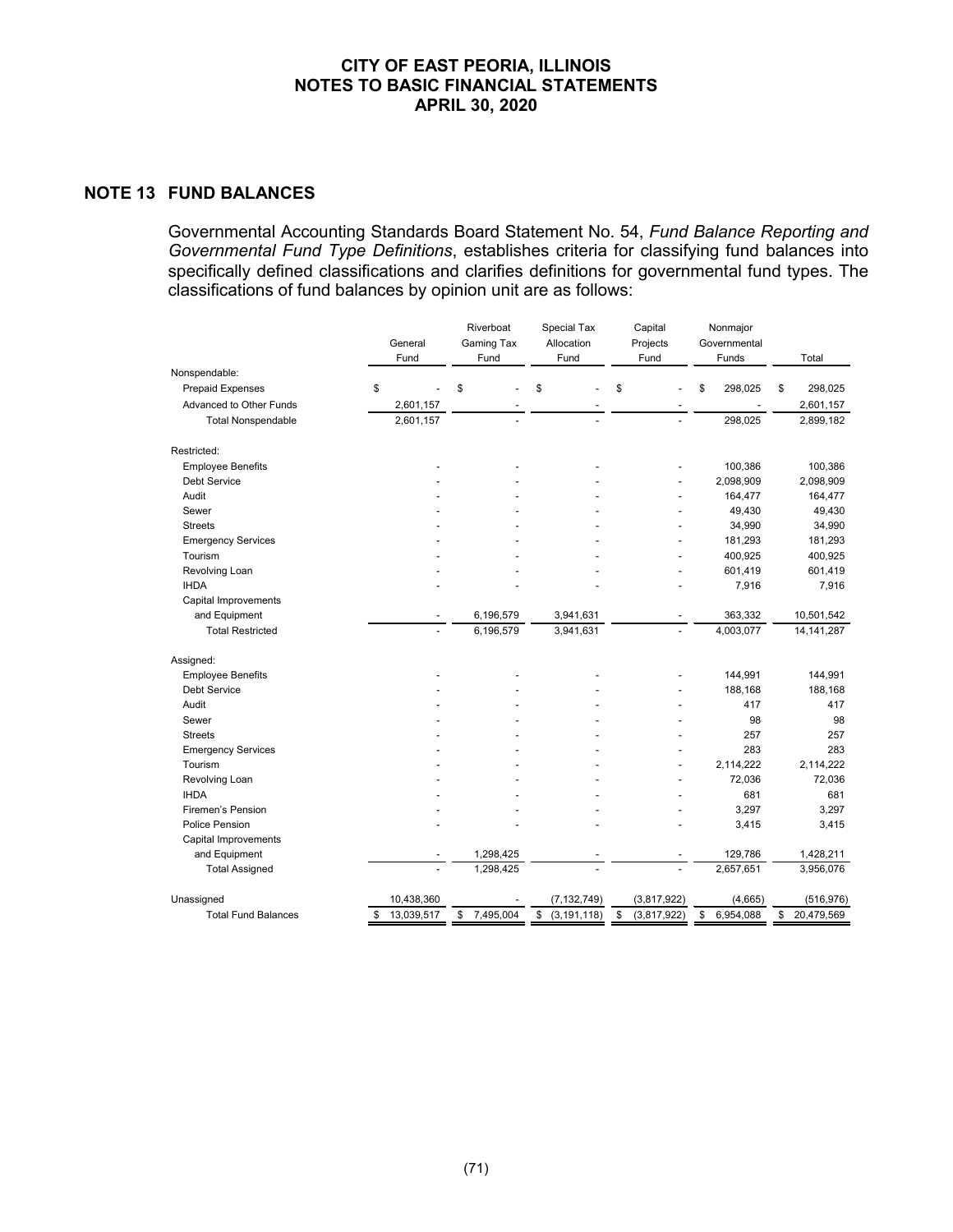# **NOTE 14 INTERGOVERNMENTAL AGREEMENT**

In January 1991, the City entered into an intergovernmental agreement with the City of Peoria in order to share in the benefits of a riverboat gambling operation. Gambling tax revenues collected from the operation shall be distributed with 45% paid to the City of East Peoria, 45% paid to the City of Peoria, and 10% paid to a joint development fund to be evenly distributed for projects on either side of the Illinois River. The City of Peoria's gambling tax revenue portion flows through the City of East Peoria on a monthly basis. For the fiscal year ended April 30, 2020, gambling tax revenues distributed from the City of East Peoria to the City of Peoria totaled \$1,862,323.

# **NOTE 15 TAX ABATEMENTS**

The City enters into tax abatement agreements with local businesses under the Tax Increment Financing Act in order to create economic development in certain districts. For the fiscal year ended April 30, 2020, the City abated property taxes totaling \$935,384 under this program.

- A 100% abatement to a developer.
- A 97% abatement to a developer.

The City also enters into sales tax agreements from time to time with local businesses in order to draw and retain business in the City. For the fiscal year ended April 30, 2020, the City abated sales tax totaling \$769,921 under this program:

- A 100% abatement of municipal sales tax to a funeral home.
- A 100% abatement of municipal sales tax to a developer.
- A 100% abatement of municipal sales tax to a wholesale distributer.
- A 100% abatement of municipal sales tax, 83% abatement of nonhome rule sales tax, and 100% abatement of hotel-motel tax to a developer.

# **NOTE 16 COMMITMENTS**

On June 18, 2019, the City entered into a contract with Williams Brothers Construction, Inc. for phases A, B, and C of the wastewater treatment plant upgrades. The total contract value as of April 30, 2020, after multiple change orders, was approximately \$36,800,000. Future payments on the contract as of April 30, 2020 were approximately \$21,200,000.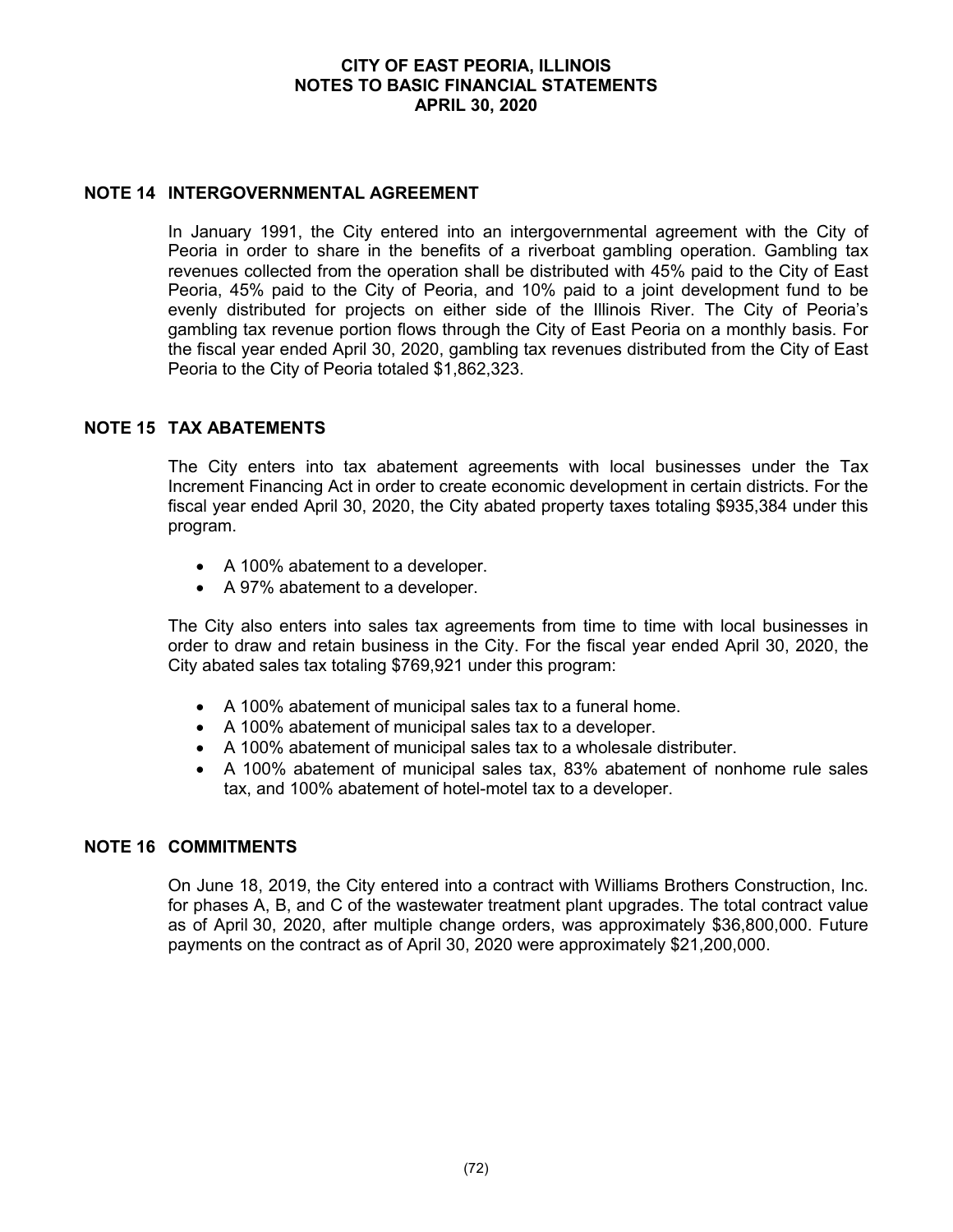# **NOTE 17 UNCERTAINTIES**

During the fiscal year, the World Health Organization declared the spread of Coronavirus Disease (COVID-19) a worldwide pandemic. Subsequent to year-end, the COVID-19 pandemic is having significant effects on global markets, supply chains, businesses, and communities Specific to the City, COVID-19 may impact various parts of its 2021 operations and financial results. Management believes the City is taking appropriate actions to mitigate the negative impact. However, the full impact of COVID-19 is unknown and cannot be reasonably estimated as these events are still developing.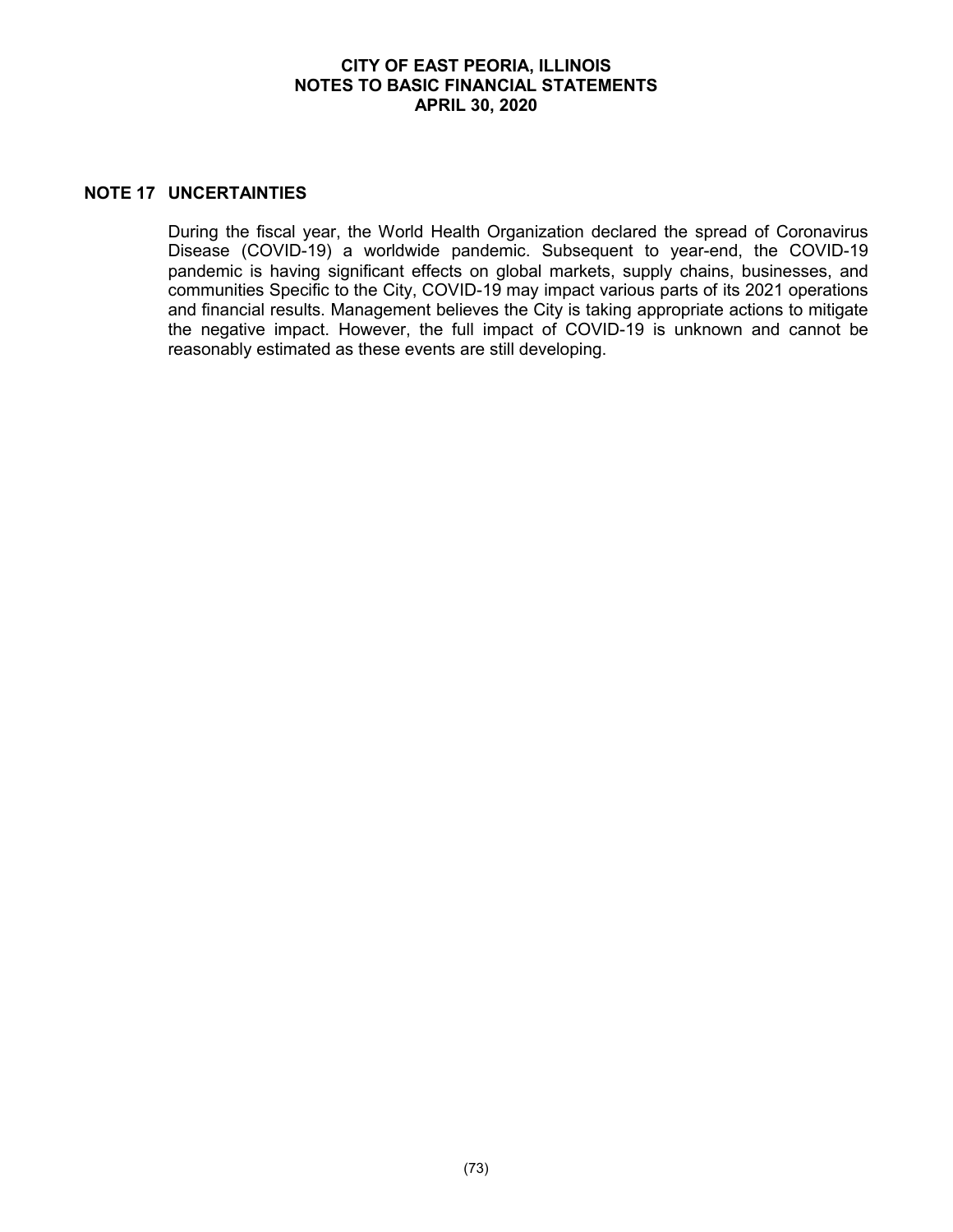# **CITY OF EAST PEORIA, ILLINOIS REQUIRED SUPPLEMENTARY INFORMATION SCHEDULE OF CHANGES IN THE NET PENSION LIABILITY AND RELATED RATIOS FIREFIGHTER'S PENSION PLAN (UNAUDITED)**

#### The following presents the changes in employer's net pension liability for the Firefighter's Pension Plan:

| Fiscal Year Ended, April 30,                                       | 2020            | 2019             | 2018           | 2017             | 2016             | 2015            |
|--------------------------------------------------------------------|-----------------|------------------|----------------|------------------|------------------|-----------------|
| <b>Total Pension Liability:</b><br>Service Cost                    | 1,053,132<br>S  | 1,068,094<br>S   | 1,237,586<br>S | 1,323,542<br>SS. | 1,180,633<br>SS. | 1,063,708<br>S. |
| Interest                                                           | 2,951,647       | 2,811,757        | 3,104,867      | 2,903,692        | 2,506,090        | 2,374,686       |
| Change in Benefit Terms                                            | 144,035         |                  |                |                  |                  |                 |
| Difference in Expected and Actual Experiences                      | 261,080         | 258,861          | (1,236,425)    | (123, 924)       | 762,808          |                 |
| <b>Changes of Assumptions/Methods</b>                              | (163, 961)      | (148, 696)       | (7,240,970)    | (661, 395)       | 3,751,560        | 497,730         |
| Benefit Payments, Including Refunds                                | (1.896.214)     | (1,749,565)      | (1,536,965)    | (1,451,859)      | (1,410,276)      | (1,334,865)     |
| Net Change in Total Pension Liability                              | 2,349,719       | 2,240,451        | (5,671,907)    | 1.990.056        | 6,790,815        | 2,601,259       |
| <b>Total Pension Liability - Beginning</b>                         | 45,304,934      | 43,064,483       | 48,736,390     | 46,746,334       | 39,955,519       | 37,354,260      |
| Total Pension Liability - Ending (A)                               | \$47,654,653    | \$45,304,934     | \$43,064,483   | \$48,736,390     | \$46,746,334     | \$39,955,519    |
|                                                                    |                 |                  |                |                  |                  |                 |
| Plan Fiduciary Net Position:                                       |                 |                  |                |                  |                  |                 |
| Contributions - Employer                                           | 2,020,537<br>\$ | 2,189,864<br>S   | 1,967,095<br>S | 1,534,761<br>S   | 1,533,659<br>\$  | 1,398,175<br>\$ |
| <b>Contributions - Employee</b>                                    | 380,372         | 358.731          | 360.145        | 351.674          | 337,628          | 322,840         |
| Investment Income                                                  | 117.729         | 1,398,997        | 1,400,573      | 1,625,568        | (14,203)         | 1,165,948       |
| Benefit Payments, Including Refunds                                | (1,896,214)     | (1,749,565)      | (1,536,965)    | (1,451,859)      | (1,410,276)      | (1, 334, 865)   |
| <b>Administrative Expense</b>                                      | (42,660)        | (60, 784)        | (43, 327)      | (45, 881)        | (46, 502)        | (42, 699)       |
| Net Change in Plan Fiduciary Net Position                          | 579.764         | 2,137,243        | 2,147,521      | 2,014,263        | 400,306          | 1,509,399       |
| Plan Fiduciary Net Position - Beginning, as Restated               | 25,603,344      | 23,466,101       | 21,318,580     | 19,304,317       | 19,645,999       | 18,136,600      |
| Plan Fiduciary Net Position - Ending (B)                           | \$26,183,108    | \$25,603,344     | \$23,466,101   | \$21,318,580     | \$20,046,305     | \$19,645,999    |
| Net Pension Liability (A) - (B)                                    | \$21,471,545    | \$19,701,590     | \$19,598,382   | \$27,417,810     | \$26,700,029     | \$20,309,520    |
|                                                                    |                 |                  |                |                  |                  |                 |
| Plan Fiduciary Net Position as a Percentage                        |                 |                  |                |                  |                  |                 |
| of the Total Pension Liability                                     | 54.94 %         | 56.51 %          | 54.49 %        | 43.74 %          | 42.88 %          | 49.17 %         |
| <b>Covered Payroll</b>                                             | 4,110,218<br>\$ | 3,908,744<br>\$. | 3,839,747<br>S | 3,749,681<br>S.  | 3,651,088<br>\$  | 3,259,379<br>S  |
| Net Pension Liability as a Percentage of<br><b>Covered Payroll</b> | 522.39 %        | 504.04 %         | 510.41 %       | 731.20 %         | 731.29 %         | 623.11 %        |

Additional years will be added to this schedule until 10 years of data is presented.

Beginning Plan Fiduciary Net Position for 2017 includes restatement of (\$741,988).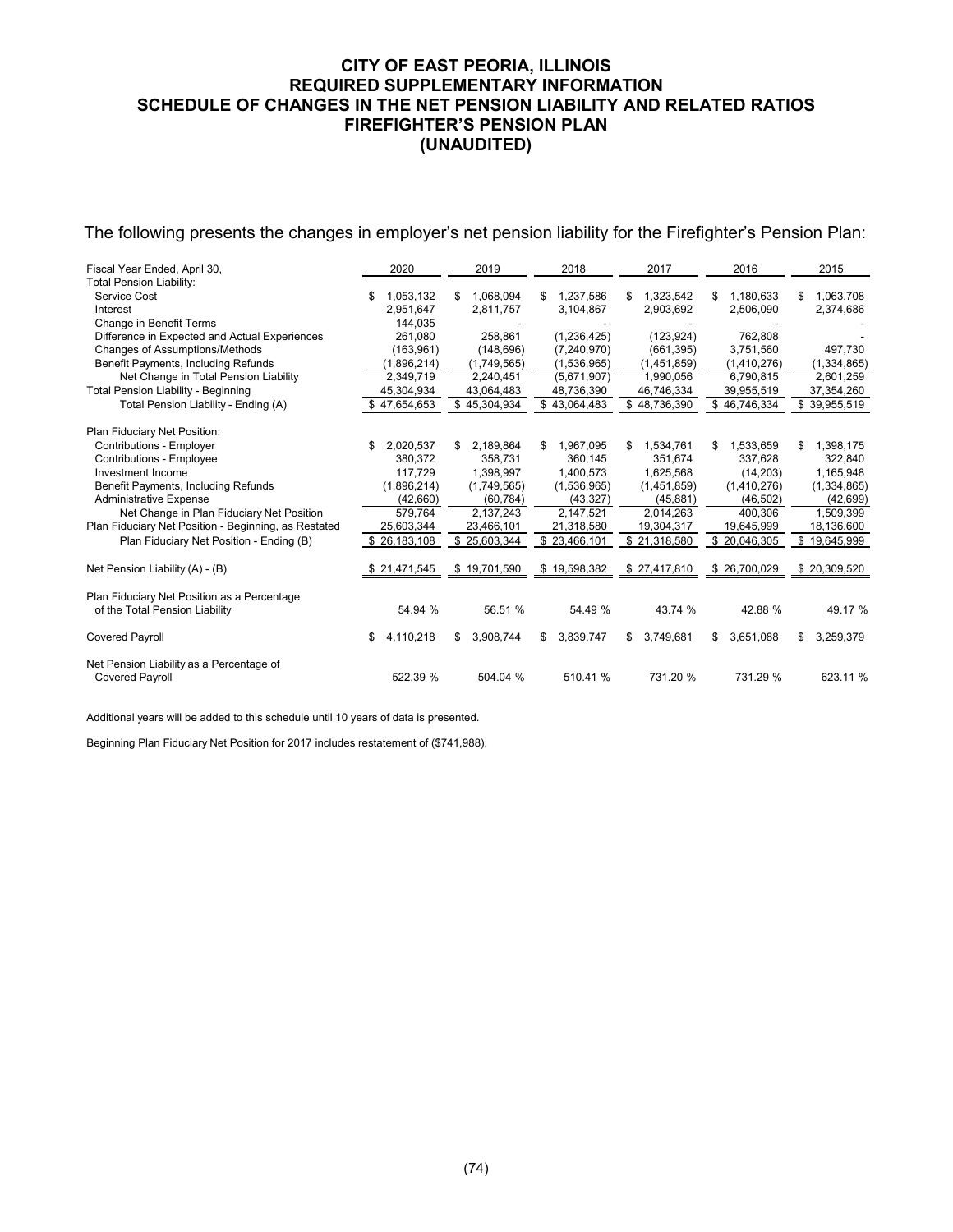# **CITY OF EAST PEORIA, ILLINOIS REQUIRED SUPPLEMENTARY INFORMATION SCHEDULE OF CHANGES IN THE NET PENSION LIABILITY AND RELATED RATIOS POLICE PENSION PLAN (UNAUDITED)**

#### The following presents the changes in employer's net pension liability for the Police Pension Plan:

| Fiscal Year Ended, April 30,                                       | 2020                 | 2019            | 2018            | 2017            | 2016            | 2015            |
|--------------------------------------------------------------------|----------------------|-----------------|-----------------|-----------------|-----------------|-----------------|
| <b>Total Pension Liability:</b>                                    |                      |                 |                 |                 |                 |                 |
| Service Cost                                                       | 1,062,624<br>\$      | 1.085.073<br>\$ | 1.048.642<br>\$ | 1,144,862<br>S  | 1.032.806       | 975.927<br>\$   |
| Interest<br>Change in Benefit Terms                                | 3,360,862<br>134,728 | 3,313,142       | 3,517,512       | 3,290,038       | 2,941,644       | 2,826,691       |
| Difference in Expected and Actual Experiences                      | 565,219              | (950, 844)      | 585.899         | 729,203         | (48, 124)       |                 |
| <b>Changes of Assumptions/Methods</b>                              | (223, 343)           | (168, 251)      | (5,807,371)     | (531, 815)      | 3,930,974       | 532,966         |
| Benefit Payments, Including Refunds                                | (2,684,883)          | (2,360,144)     | (2, 193, 146)   | (2, 133, 259)   | (2,068,236)     | (1,953,757)     |
| Net Change in Total Pension Liability                              | 2,215,207            | 918.976         | (2,848,464)     | 2,499,029       | 5.789.064       | 2,381,827       |
| Total Pension Liability - Beginning                                | 51,985,388           | 51,066,412      | 53,914,876      | 51,415,847      | 45,626,783      | 43,244,956      |
| Total Pension Liability - Ending (A)                               | \$54,200,595         | \$51,985,388    | \$51,066,412    | \$53,914,876    | \$51,415,847    | \$45,626,783    |
|                                                                    |                      |                 |                 |                 |                 |                 |
| Plan Fiduciary Net Position:                                       |                      |                 |                 |                 |                 |                 |
| <b>Contributions - Employer</b>                                    | 2.267.246<br>\$.     | \$<br>2.096.266 | \$<br>1.811.005 | \$<br>1,454,833 | 1,452,077<br>\$ | \$<br>1,363,308 |
| <b>Contributions - Employee</b>                                    | 394.281              | 414.819         | 416.303         | 387,450         | 372,068         | 370,786         |
| Investment Income                                                  | 324.620              | 2.664.912       | 1,692,658       | 2,192,567       | (180, 316)      | 1,530,846       |
| Benefit Payments, Including Refunds                                | (2,684,883)          | (2,360,144)     | (2, 193, 146)   | (2, 133, 259)   | (2,068,236)     | (1,953,757)     |
| <b>Administrative Expense</b>                                      | (56,055)             | (67,900)        | (57, 300)       | (60, 268)       | (57, 866)       | (46, 021)       |
| Other                                                              |                      |                 |                 |                 | 18.650          |                 |
| Net Change in Plan Fiduciary Net Position                          | 245,209              | 2.747.953       | 1,669,520       | 1,841,323       | (463, 623)      | 1,265,162       |
| Plan Fiduciary Net Position - Beginning, as Restated               | 30,331,378           | 27,583,425      | 25,913,905      | 24,072,582      | 25,426,704      | 24, 161, 542    |
| Plan Fiduciary Net Position - Ending (B)                           | \$30,576,587         | \$30,331,378    | \$27,583,425    | \$25,913,905    | \$24,963,081    | \$25,426,704    |
| Net Pension Liability (A) - (B)                                    | \$23,624,008         | \$21,654,010    | \$23,482,987    | \$28,000,971    | \$26,452,766    | \$20,200,079    |
| Plan Fiduciary Net Position as a Percentage                        |                      |                 |                 |                 |                 |                 |
| of the Total Pension Liability                                     | 56.41 %              | 58.35 %         | 54.01 %         | 48.06 %         | 48.55 %         | 55.73 %         |
| <b>Covered Payroll</b>                                             | 4,008,057<br>\$      | \$<br>4,144,092 | 4,174,678<br>\$ | 3,999,497<br>S  | 3,804,870<br>\$ | 3,601,207<br>\$ |
| Net Pension Liability as a Percentage of<br><b>Covered Payroll</b> | 589.41 %             | 522.53 %        | 562.51 %        | 700.11 %        | 695.23 %        | 560.93 %        |

Additional years will be added to this schedule until 10 years of data is presented.

Beginning Plan Fiduciary Net Position for 2017 includes restatement of (\$890,499).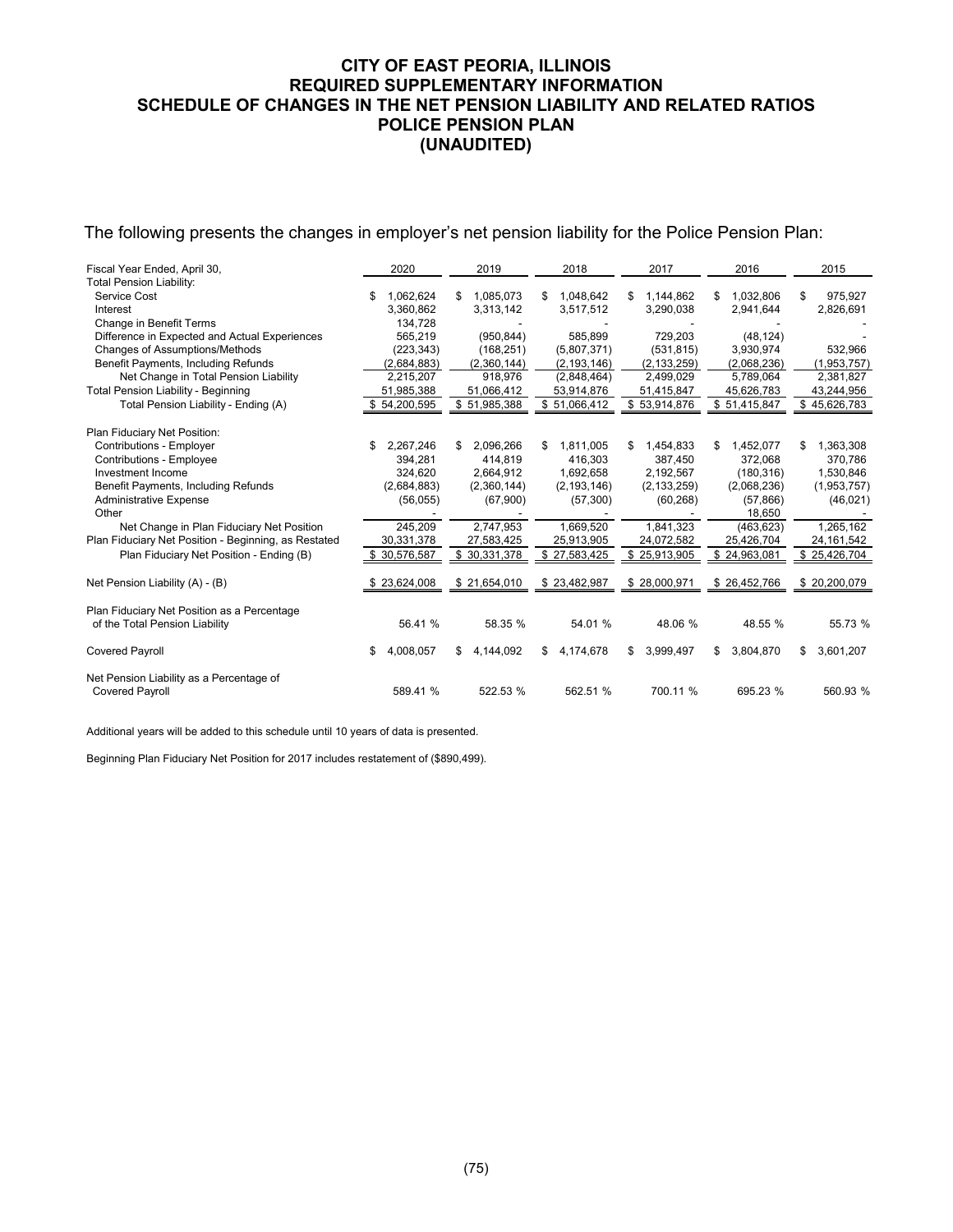# **CITY OF EAST PEORIA, ILLINOIS REQUIRED SUPPLEMENTARY INFORMATION SCHEDULE OF CHANGES IN THE NET PENSION LIABILITY AND RELATED RATIOS ILLINOIS MUNICIPAL RETIREMENT PLAN (UNAUDITED)**

The following presents the changes in employer's net pension liability for IMRF:

| Calendar Year Ended, December 31,                                             | 2019         |             |     | 2018         |     | 2017         |    | 2016          |    | 2015          |
|-------------------------------------------------------------------------------|--------------|-------------|-----|--------------|-----|--------------|----|---------------|----|---------------|
| Total Pension Liability:                                                      |              |             |     |              |     |              |    |               |    |               |
| Service Cost                                                                  | \$           | 515,418     | \$  | 553,465      | \$  | 612,718      | \$ | 678,762       | S  | 671,499       |
| Interest                                                                      |              | 3,245,448   |     | 3,175,001    |     | 3,175,410    |    | 2,795,820     |    | 2,770,972     |
| Difference in Expected and Actual Experiences                                 |              | 409,295     |     | 362,662      |     | 366.635      |    | 4,204,926     |    | (1, 145, 802) |
| <b>Changes of Assumptions/Methods</b>                                         |              |             |     | 1,242,436    |     | (1,252,649)  |    | (54, 676)     |    | 48,418        |
| Benefit Payments, Including Refunds                                           |              | (2,917,548) |     | (2,877,504)  |     | (2,931,671)  |    | (2, 283, 962) |    | (1,652,047)   |
| Net Change in Total Pension Liability                                         |              | 1.252.613   |     | 2.456.060    |     | (29, 557)    |    | 5.340.870     |    | 693.040       |
| <b>Total Pension Liability - Beginning</b>                                    |              | 45,898,806  |     | 43,442,746   |     | 43,472,303   |    | 38,131,433    |    | 37,438,393    |
| Total Pension Liability - Ending (A)                                          | \$47,151,419 |             |     | 45,898,806   |     | \$43,442,746 | \$ | 43,472,303    | \$ | 38,131,433    |
| Plan Fiduciary Net Position:                                                  |              |             |     |              |     |              |    |               |    |               |
| <b>Contributions - Employer</b>                                               | \$           | 481.642     | \$. | 623.052      | \$. | 3,130,282    | \$ | 691,435       | S  | 697,158       |
| Contributions - Employee                                                      |              | 355,150     |     | 362,699      |     | 424,166      |    | 647,437       |    | 336,032       |
| Investment Income                                                             |              | 8,423,333   |     | (1,074,396)  |     | 5,423,318    |    | 3,016,397     |    | (402, 248)    |
| Benefit Payments, Including Refunds                                           |              | (2,917,548) |     | (2,877,504)  |     | (2,931,671)  |    | (2,283,962)   |    | (1,652,047)   |
| <b>Administrative Expense</b>                                                 |              | (42, 733)   |     | (24, 732)    |     | (30, 212)    |    | (60,069)      |    | 57,529        |
| Other                                                                         |              | 16          |     | (1, 296)     |     | 13           |    | 20            |    | (930)         |
| Net Change in Plan Fiduciary Net Position                                     |              | 6,299,860   |     | (2,992,177)  |     | 6.015.896    |    | 2,011,258     |    | (964, 506)    |
| Plan Fiduciary Net Position - Beginning                                       |              | 40,027,739  |     | 43,019,916   |     | 37,004,020   |    | 34,992,762    |    | 35,957,268    |
| Plan Fiduciary Net Position - Ending (B)                                      | \$46,327,599 |             |     | \$40,027,739 |     | \$43,019,916 |    | \$ 37,004,020 |    | \$34,992,762  |
| Net Pension Liability (A) - (B)                                               |              | 823,820     | \$  | 5,871,067    | \$  | 422,830      | \$ | 6,468,283     | S  | 3,138,671     |
|                                                                               |              |             |     |              |     |              |    |               |    |               |
| Plan Fiduciary Net Position as a Percentage<br>of the Total Pension Liability |              | 98.25 %     |     | 87.21 %      |     | 99.03 %      |    | 85.12 %       |    | 91.77 %       |
| <b>Covered Payroll</b>                                                        | \$           | 5,167,834   | \$. | 5,592,707    | \$. | 5,906,838    | S  | 6,359,506     | S  | 6,274,254     |
| Net Pension Liability as a Percentage of<br><b>Covered Payroll</b>            |              | 15.94 %     |     | 104.98 %     |     | 7.16 %       |    | 101.71 %      |    | 50.02 %       |

Additional years will be added to this schedule until 10 years of data is presented.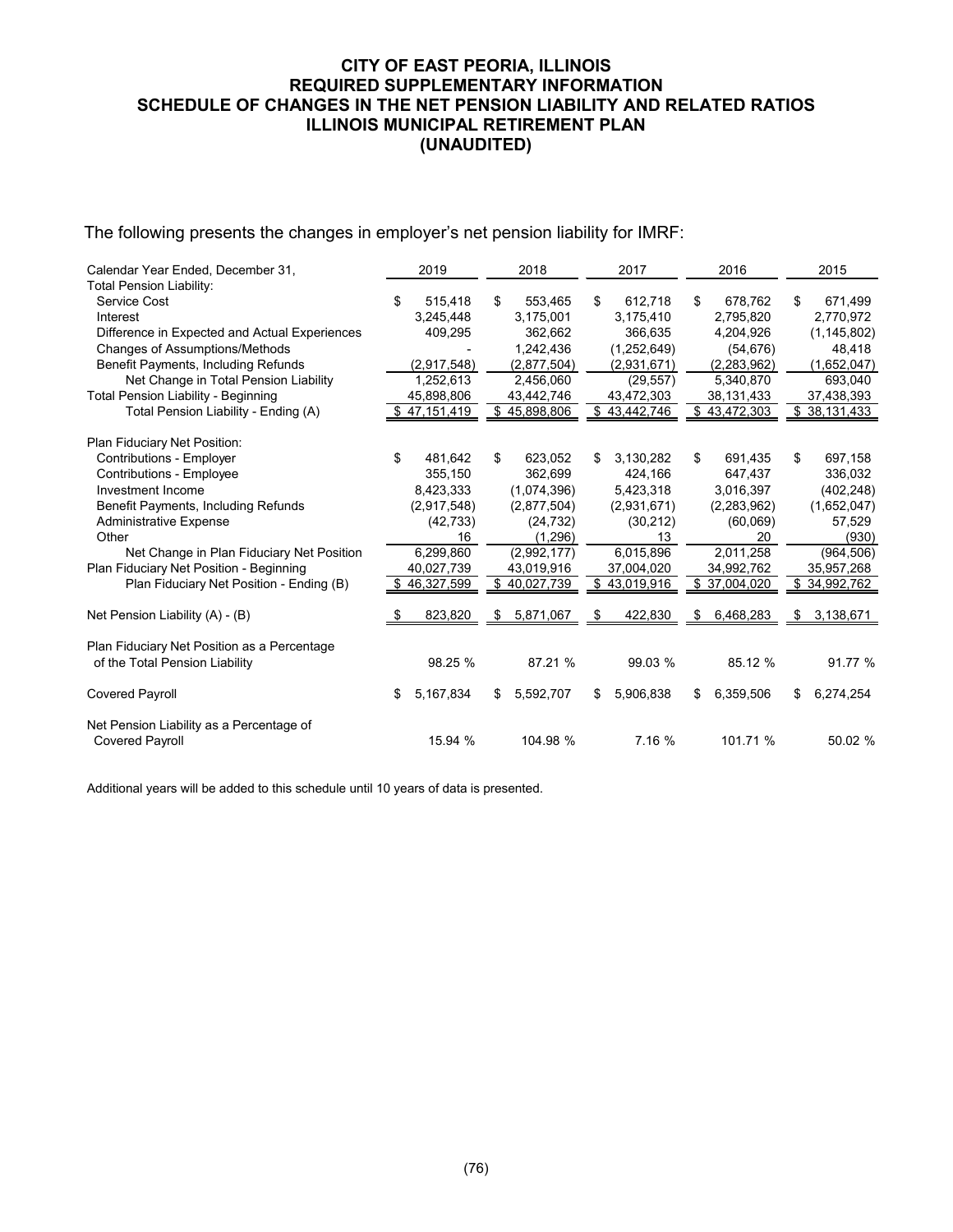# **CITY OF EAST PEORIA, ILLINOIS REQUIRED SUPPLEMENTARY INFORMATION SCHEDULE OF EMPLOYER CONTRIBUTIONS PENSION PLANS (UNAUDITED)**

# **LAST 10 FISCAL YEARS**

**IMRF**

| <u>______</u><br><b>Fiscal Year</b><br>Ended<br>April 30, | Actuarially<br>Determined<br>Contribution |   | Actual<br>Contribution | Contribution<br>Deficiency<br>(Excess) | Covered<br>Pavroll | Actual<br>Contribution<br>as a Percent<br>of Pavroll |
|-----------------------------------------------------------|-------------------------------------------|---|------------------------|----------------------------------------|--------------------|------------------------------------------------------|
| 2016                                                      | \$<br>697.697                             | S | 676.350                | \$<br>21.347                           | \$<br>6,274,254    | 10.78 %                                              |
| 2017                                                      | 689.370                                   |   | 657.230                | 32.140                                 | 6,359,506          | 10.33                                                |
| 2018                                                      | 577,689                                   |   | 3,180,517              | (2,602,828)                            | 5,906,838          | 53.84                                                |
| 2019                                                      | 861.277                                   |   | 550,632                | 310.645                                | 5.592.707          | 9.85                                                 |
| 2020                                                      | 481.642                                   |   | 519.052                | (37, 410)                              | 5,167,834          | 10.04                                                |

#### **Firefighter's Pension Plan**

| <b>Fiscal Year</b><br>Ended<br>April 30, | Actuarially<br>Determined<br>Contribution | Actual<br>Contribution | Contribution<br>Deficiency<br>(Excess) | Covered<br>Payroll | Actual<br>Contribution<br>as a Percent<br>of Payroll |
|------------------------------------------|-------------------------------------------|------------------------|----------------------------------------|--------------------|------------------------------------------------------|
| 2011                                     | \$<br>1.231.513                           | 1.305.136<br>\$        | \$<br>(73, 623)                        | \$<br>2,387,396    | 54.67 %                                              |
| 2012                                     | 1.189.171                                 | 1,396,644              | (207,473)                              | 2,516,887          | 55.49                                                |
| 2013                                     | 1.297.317                                 | 1.204.896              | 92.421                                 | 2.772.563          | 43.46                                                |
| 2014                                     | 1.484.030                                 | 1.305.609              | 178.421                                | 2.878.446          | 45.36                                                |
| 2015                                     | 1,530,040                                 | 1,398,175              | 131,865                                | 3,259,379          | 42.90                                                |
| 2016                                     | 1.886.252                                 | 1.533.659              | 352,593                                | 3,651,088          | 42.01                                                |
| 2017                                     | 2,006,864                                 | 1,534,761              | 472.103                                | 3.749.681          | 40.93                                                |
| 2018                                     | 1.958.460                                 | 1.967.095              | (8,635)                                | 3,839,747          | 51.23                                                |
| 2019                                     | 2,185,736                                 | 2,189,864              | (4,128)                                | 3,908,744          | 56.02                                                |
| 2020                                     | 2.019.497                                 | 2.020.537              | (1,040)                                | 4.110.218          | 49.16                                                |

#### **Police Pension Plan**

| <b>Fiscal Year</b><br>Ended | Actuarially<br>Determined | Actual          | Contribution<br>Deficiency | Covered         | Actual<br>Contribution<br>as a Percent |
|-----------------------------|---------------------------|-----------------|----------------------------|-----------------|----------------------------------------|
| April 30,                   | Contribution              | Contribution    | (Excess)                   | Pavroll         | of Payroll                             |
| 2011                        | \$<br>1.174.708           | 1.221.371<br>\$ | \$<br>(46, 663)            | \$<br>2,608,531 | 46.82 %                                |
| 2012                        | 1.169.543                 | 1.330.790       | (161, 247)                 | 2,650,355       | 50.21                                  |
| 2013                        | 1.241.069                 | 1.237.716       | 3.353                      | 2,860,312       | 43.27                                  |
| 2014                        | 1.344.592                 | 1,268,764       | 75.828                     | 2.998.823       | 42.31                                  |
| 2015                        | 1,423,257                 | 1,363,308       | 59,949                     | 3,601,207       | 37.86                                  |
| 2016                        | 1.712.134                 | 1.452.077       | 260.057                    | 3.804.870       | 38.16                                  |
| 2017                        | 1.861.680                 | 1,454,833       | 406.847                    | 3.999.497       | 36.38                                  |
| 2018                        | 1,802,442                 | 1,811,005       | (8, 563)                   | 4,174,678       | 43.38                                  |
| 2019                        | 2,099,064                 | 2,096,266       | 2.798                      | 4,144,092       | 50.58                                  |
| 2020                        | 2.266.567                 | 2,267,246       | (679)                      | 4.008.057       | 56.57                                  |

Additional years will be added to this schedule until 10 years of data is presented.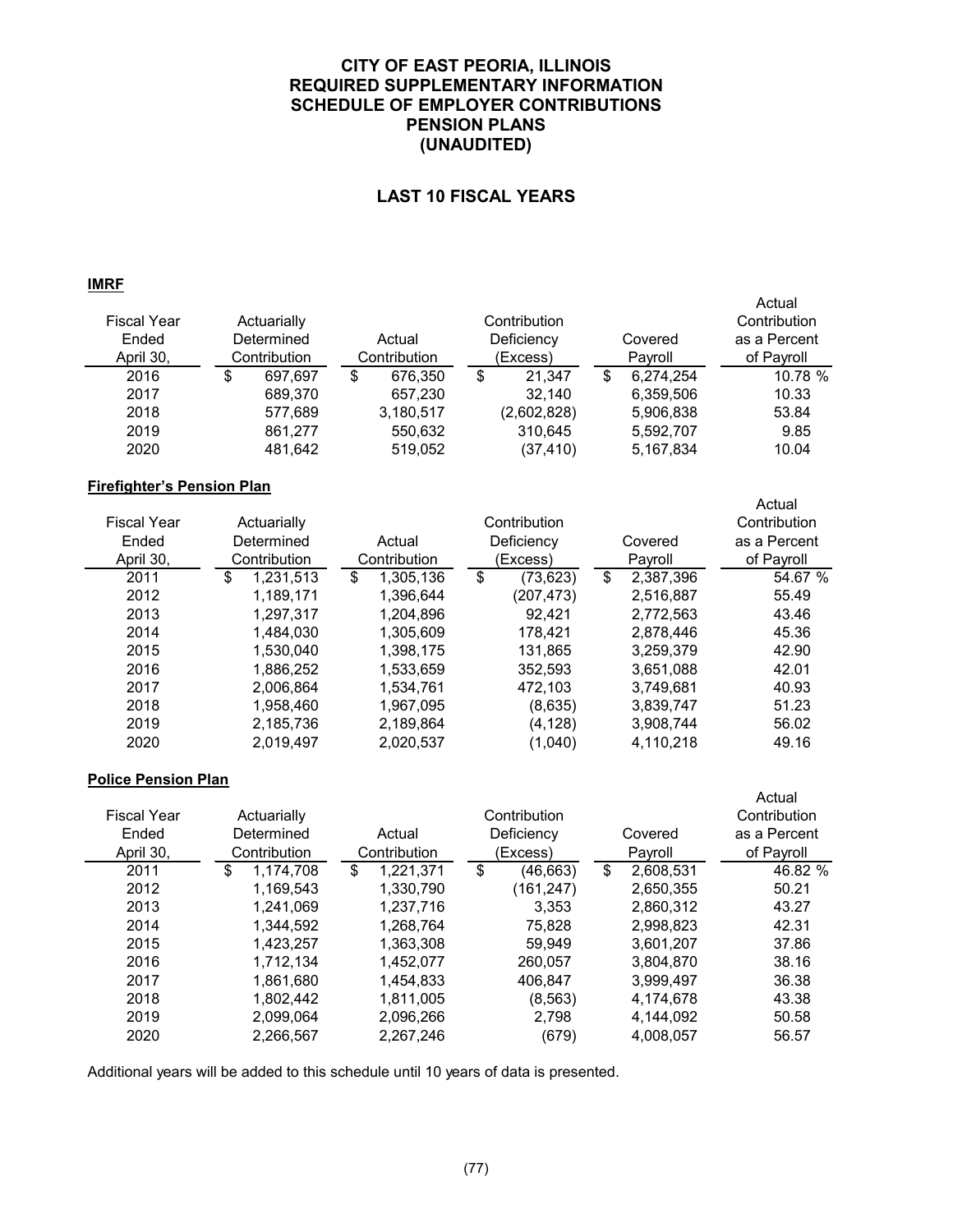# **CITY OF EAST PEORIA, ILLINOIS REQUIRED SUPPLEMENTARY INFORMATION SCHEDULE OF CHANGES IN THE TOTAL OPEB LIABILITY AND RELATED RATIOS (UNAUDITED)**

The following presents the changes in employer's total OPEB liability:

| <b>Total OPEB Liability</b>                                                                                                                                                                                  | 2020                                                                                    | 2019                                                                                  |
|--------------------------------------------------------------------------------------------------------------------------------------------------------------------------------------------------------------|-----------------------------------------------------------------------------------------|---------------------------------------------------------------------------------------|
| Service Cost<br>Interest on Total OPEB Liability<br>Difference Between Expected and Actual Experience<br><b>Changes of Assumptions</b><br><b>Benefit Payments</b><br><b>Total OPEB Liability - Beginning</b> | \$<br>1.372.346<br>2,367,827<br>(1,794,515)<br>9,295,157<br>(2, 143, 097)<br>62.164.846 | 1.920.641<br>S<br>3.004.252<br>(15,050,499)<br>(325,075)<br>(2,253,451)<br>74,868,978 |
| <b>Total OPEB Liability - Ending</b>                                                                                                                                                                         | 71,262,564                                                                              | 62,164,846<br>\$.                                                                     |
| <b>Covered Payroll</b>                                                                                                                                                                                       | \$<br>14,523,393                                                                        | 10,603,307<br>S                                                                       |
| Total OPEB Liability as a Percentage of Covered Payroll                                                                                                                                                      | 490.67 %                                                                                | 586.28 %                                                                              |

The actuarial cost method used is the Entry Age Normal Level Percentage of Salary. The discount rate has been updated to be based on a yield for 20-year tax-exempt general obligation municipal bonds with an average rating of AA/Aa or higher as of April 20, 2020. The current valuation uses a discount rate of 3.79% as of May 1, 2019 and 2.92% as of April 30, 2020. Additionally, the mortality tables used are SOA RPH-2018 Total Dataset Mortality Table fully generational using Scale MP-2018. Health care trend rates have been updated to an initial rate of 7.5% for fiscal 2020 decreasing by 0.5% annually to an ultimate ratio of 4.5%. There were no additional changes in assumptions or benefit terms in the actuarial valuation.

No assets are accumulated in a trust to pay related benefits.

The City implemented GASB Statement No. 75 in fiscal year 2019, and the above table will be expanded to 10 years of information as the information becomes available.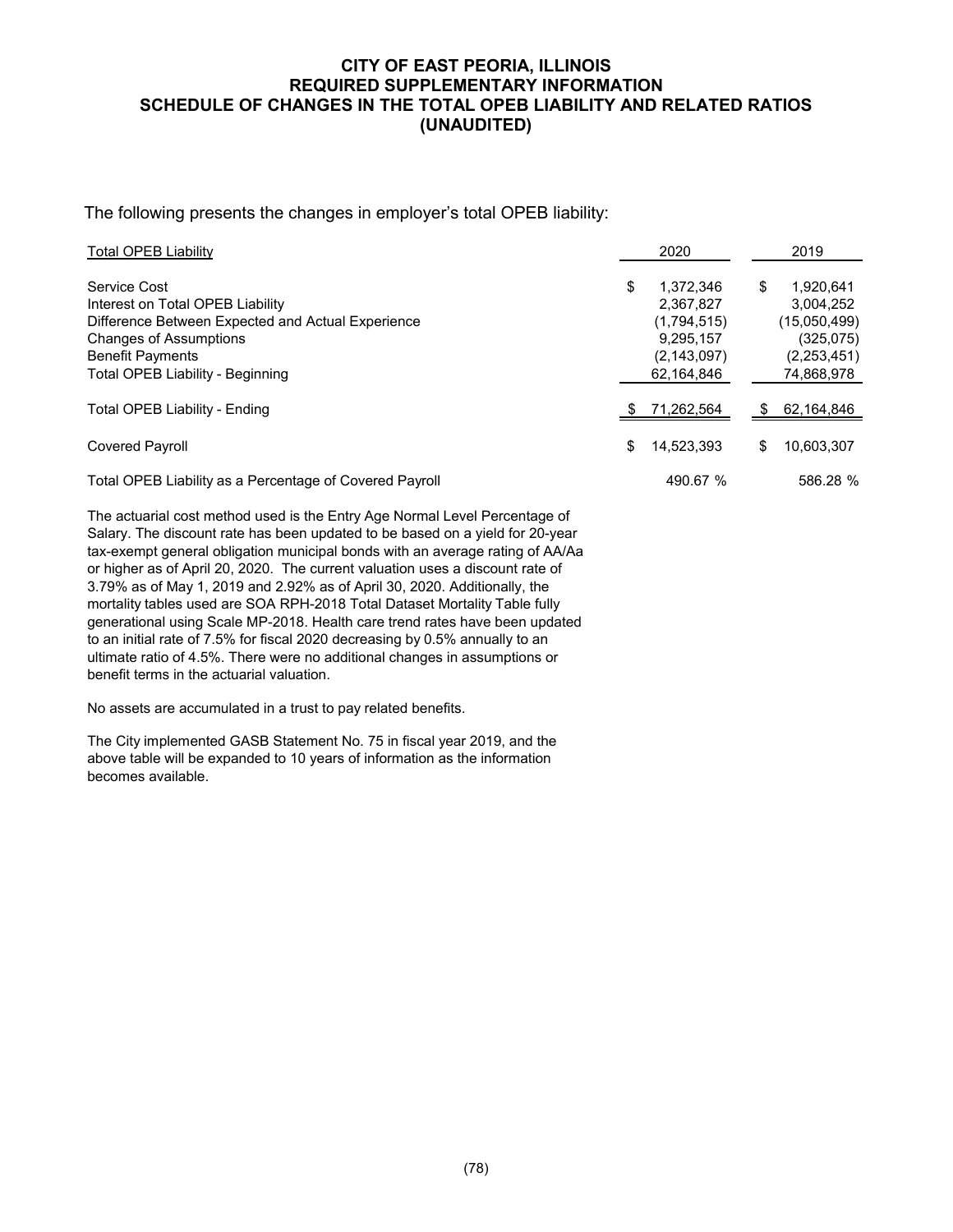# **CITY OF EAST PEORIA, ILLINOIS REQUIRED SUPPLEMENTARY INFORMATION SCHEDULES OF INVESTMENT RETURNS FIREFIGHTER'S AND POLICE PENSION PLANS (UNAUDITED)**

The following presents the annual money-weighted rate of return, net of investment expenses:

#### **Firefighter's Pension Plan**

| <b>Fiscal Year</b><br>Ended |        |
|-----------------------------|--------|
| April 30,                   | Rate   |
| 2015                        | 6.73 % |
| 2016                        | (0.08) |
| 2017                        | 8.57   |
| 2018                        | 6.56   |
| 2019                        | 5.94   |
| 2020                        | 0.42   |

#### **Police Pension Plan**

|                    | The      |               |
|--------------------|----------|---------------|
| <b>Fiscal Year</b> | Commerce | Benjamin F.   |
| Ended              | Company  | Edwards & Co. |
| April 30,          | Rate     | Rate          |
| 2015               | N/A      | 6.90 %        |
| 2016               | 0.29%    | (2.48)        |
| 2017               | 10.04    | 8.64          |
| 2018               | 7.57     | 5.77          |
| 2019               | 10.05    | 9.58          |
| 2020               | 2.21     | (0.05)        |

Additional years will be added to this schedule until 10 years of data is presented.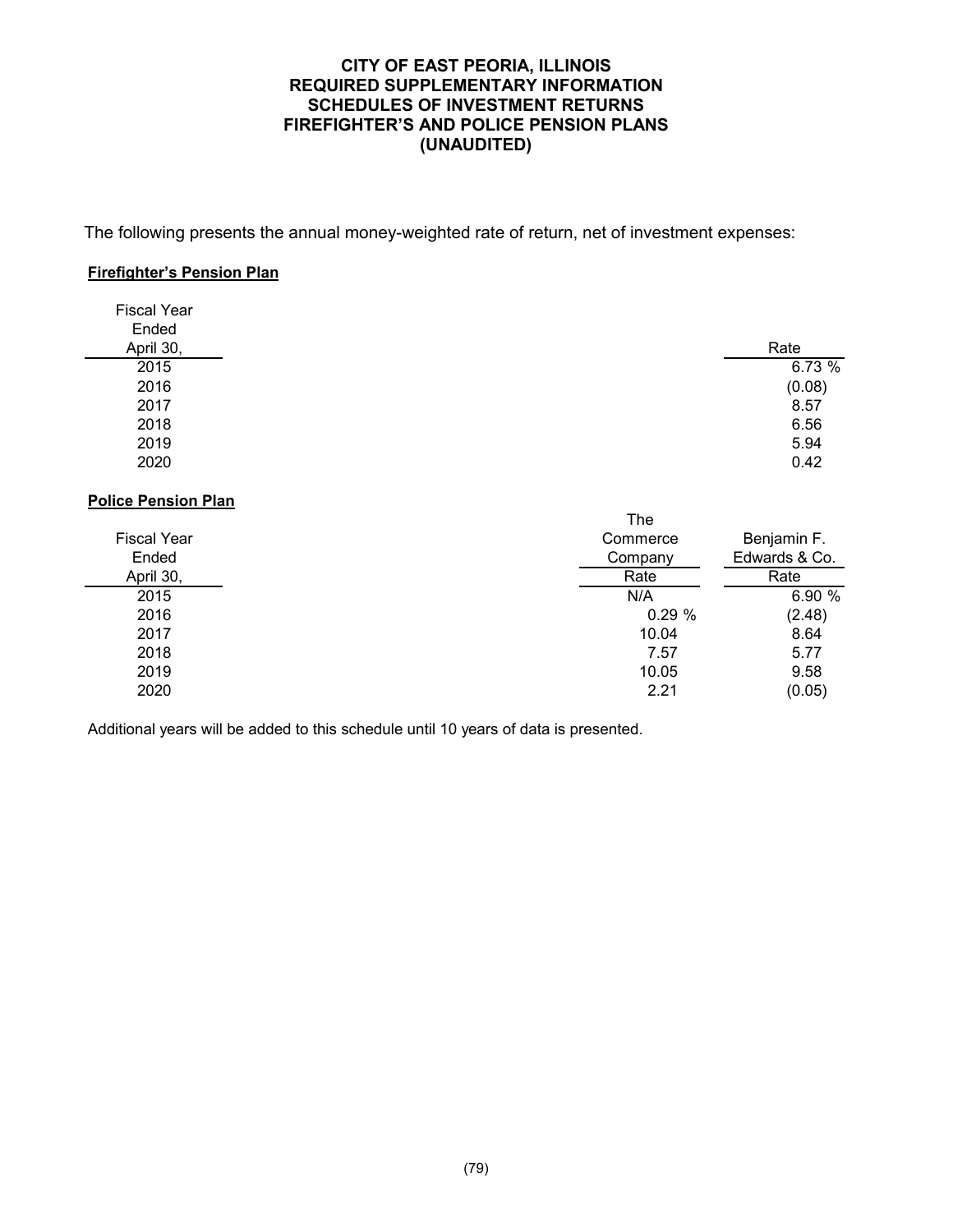# **CITY OF EAST PEORIA, ILLINOIS REQUIRED SUPPLEMENTARY INFORMATION SCHEDULE OF REVENUES, EXPENDITURES, AND CHANGES IN FUND BALANCE BUDGET AND ACTUAL (CASH BASIS) — GENERAL FUND YEAR ENDED APRIL 30, 2020**

|                                                                                                                                                                       | Original/Final<br><b>Budget</b> | Actual       | Variance<br><b>With Final</b><br><b>Budget</b> |
|-----------------------------------------------------------------------------------------------------------------------------------------------------------------------|---------------------------------|--------------|------------------------------------------------|
| <b>REVENUES</b><br><b>Taxes and Special Assessments</b>                                                                                                               | \$20,303,500                    | \$22,441,800 | 2,138,300<br>\$                                |
| <b>Charges for Services</b>                                                                                                                                           | 987,500                         | 1,349,369    | 361,869                                        |
| Intergovernmental                                                                                                                                                     | 875,000                         | 230,969      | (644, 031)                                     |
| <b>Investment Earnings</b>                                                                                                                                            | 120,000                         | 243,071      | 123,071                                        |
| <b>Licenses and Permits</b>                                                                                                                                           | 231,450                         | 192,262      | (39, 188)                                      |
| Miscellaneous                                                                                                                                                         | 1,514,000                       | 1,841,132    | 327,132                                        |
| <b>Total Revenues</b>                                                                                                                                                 | 24,031,450                      | 26,298,603   | 2,267,153                                      |
| <b>EXPENDITURES</b>                                                                                                                                                   |                                 |              |                                                |
| Current:                                                                                                                                                              |                                 |              |                                                |
| <b>General Government</b>                                                                                                                                             | 6,501,608                       | 6,672,504    | (170, 896)                                     |
| Police                                                                                                                                                                | 6,153,595                       | 5,633,813    | 519,782                                        |
| Fire                                                                                                                                                                  | 5,038,800                       | 5,213,032    | (174, 232)                                     |
| Sanitation                                                                                                                                                            | 869,603                         | 860,732      | 8,871                                          |
| <b>Public Works</b>                                                                                                                                                   | 2,269,073                       | 2,018,674    | 250,399                                        |
| <b>Community Development</b>                                                                                                                                          | 235,250                         | 255,982      | (20, 732)                                      |
| Capital Outlay                                                                                                                                                        | 2,112,000                       | 1,164,625    | 947,375                                        |
| Debt Service:                                                                                                                                                         |                                 |              |                                                |
| <b>Principal Payments</b>                                                                                                                                             |                                 | 535,763      | (535, 763)                                     |
| Interest and Fiscal Charges                                                                                                                                           |                                 | 26,602       | (26, 602)                                      |
| <b>Total Expenditures</b>                                                                                                                                             | 23,179,929                      | 22,381,727   | 798,202                                        |
| <b>Excess of Revenues over Expenditures</b>                                                                                                                           | 851,521                         | 3,916,876    | 3,065,355                                      |
| <b>OTHER FINANCING SOURCES USES</b>                                                                                                                                   |                                 |              |                                                |
| <b>Net Transfers</b>                                                                                                                                                  | (686,455)                       | (684, 747)   | 1,708                                          |
| <b>NET CHANGE IN FUND BALANCE</b>                                                                                                                                     | 165,066<br>- \$                 | 3,232,129    | 3,067,063<br>-\$                               |
| <b>RECONCILIATION TO MODIFIED ACCRUAL</b><br><b>BASIS - NET CHANGE RESULTING FROM</b><br><b>RECORDING OF ACCOUNTS RECEIVABLE,</b><br>PAYABLE, AND OTHER ACCRUED ITEMS |                                 | (451, 239)   |                                                |
| Fund Balance, Modified Accrual Basis -                                                                                                                                |                                 |              |                                                |
| Beginning of Year                                                                                                                                                     |                                 | 10,258,627   |                                                |
| FUND BALANCE, MODIFIED ACCRUAL BASIS -<br><b>END OF YEAR</b>                                                                                                          |                                 | \$13,039,517 |                                                |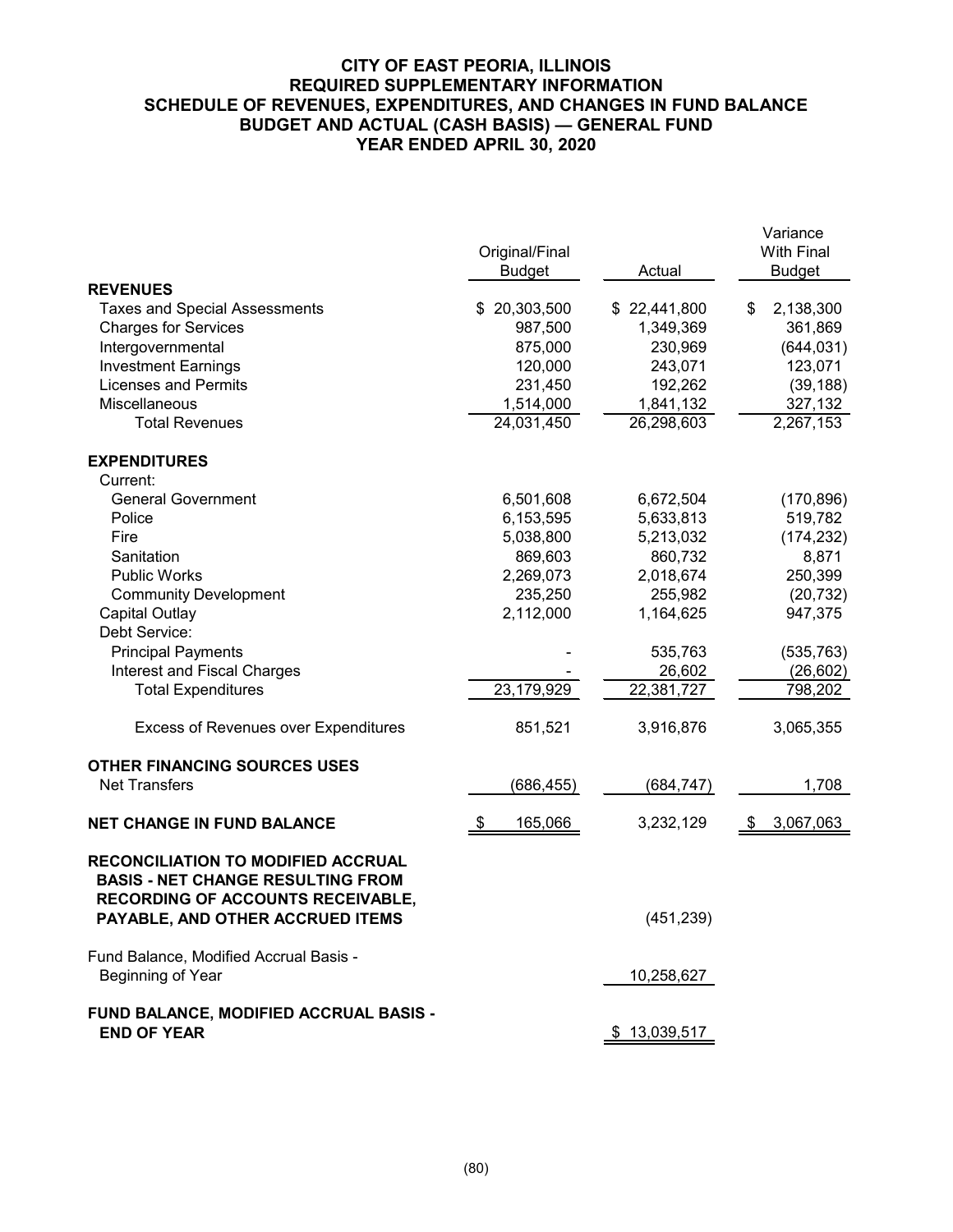# **CITY OF EAST PEORIA, ILLINOIS REQUIRED SUPPLEMENTARY INFORMATION SCHEDULE OF REVENUES, EXPENDITURES, AND CHANGES IN FUND BALANCE BUDGET AND ACTUAL (CASH BASIS) — RIVERBOAT GAMING TAX FUND YEAR ENDED APRIL 30, 2020**

|                                                                                                                                   | Original/Final<br><b>Budget</b>     | Actual                                      | Variance<br><b>With Final</b><br><b>Budget</b>  |
|-----------------------------------------------------------------------------------------------------------------------------------|-------------------------------------|---------------------------------------------|-------------------------------------------------|
| <b>REVENUES</b><br>Taxes<br>Intergovernmental<br><b>Investment Earnings</b><br><b>Miscellaneous</b>                               | \$<br>4,550,000<br>640,000<br>7,500 | 4,053,071<br>\$<br>211,849<br>20,813<br>400 | \$<br>(496, 929)<br>(428, 151)<br>13,313<br>400 |
| <b>Total Revenues</b>                                                                                                             | $\overline{5,197,500}$              | 4,286,133                                   | (911, 367)                                      |
| <b>EXPENDITURES</b><br>Current:                                                                                                   |                                     |                                             |                                                 |
| <b>General Government</b><br>Debt Service:                                                                                        | 2,481,500                           | 2,049,119                                   | 432,381                                         |
| <b>Principal Payments</b><br>Interest and Fiscal Charges                                                                          |                                     | 250,899<br>17,088                           | (250, 899)<br>(17,088)                          |
| <b>Total Expenditures</b>                                                                                                         | 2,481,500                           | 2,317,106                                   | 164,394                                         |
| <b>Excess of Revenues over Expenditures</b>                                                                                       | 2,716,000                           | 1,969,027                                   | (746, 973)                                      |
| <b>OTHER FINANCING USES</b><br><b>Net Transfers</b>                                                                               | (2,716,000)                         | (2,076,000)                                 | 640,000                                         |
| <b>NET CHANGE IN FUND BALANCE</b>                                                                                                 |                                     | (106, 973)                                  | (106, 973)<br>- \$                              |
| <b>RECONCILIATION TO MODIFIED ACCRUAL</b><br><b>BASIS - NET CHANGE RESULTING FROM</b><br><b>RECORDING OF ACCOUNTS RECEIVABLE,</b> |                                     |                                             |                                                 |
| PAYABLE, AND OTHER ACCRUED ITEMS                                                                                                  |                                     | (170, 038)                                  |                                                 |
| Fund Balance, Modified Accrual Basis -<br>Beginning of Year                                                                       |                                     | 7,772,015                                   |                                                 |
| FUND BALANCE, MODIFIED ACCRUAL BASIS -<br><b>END OF YEAR</b>                                                                      |                                     | 7,495,004<br>\$                             |                                                 |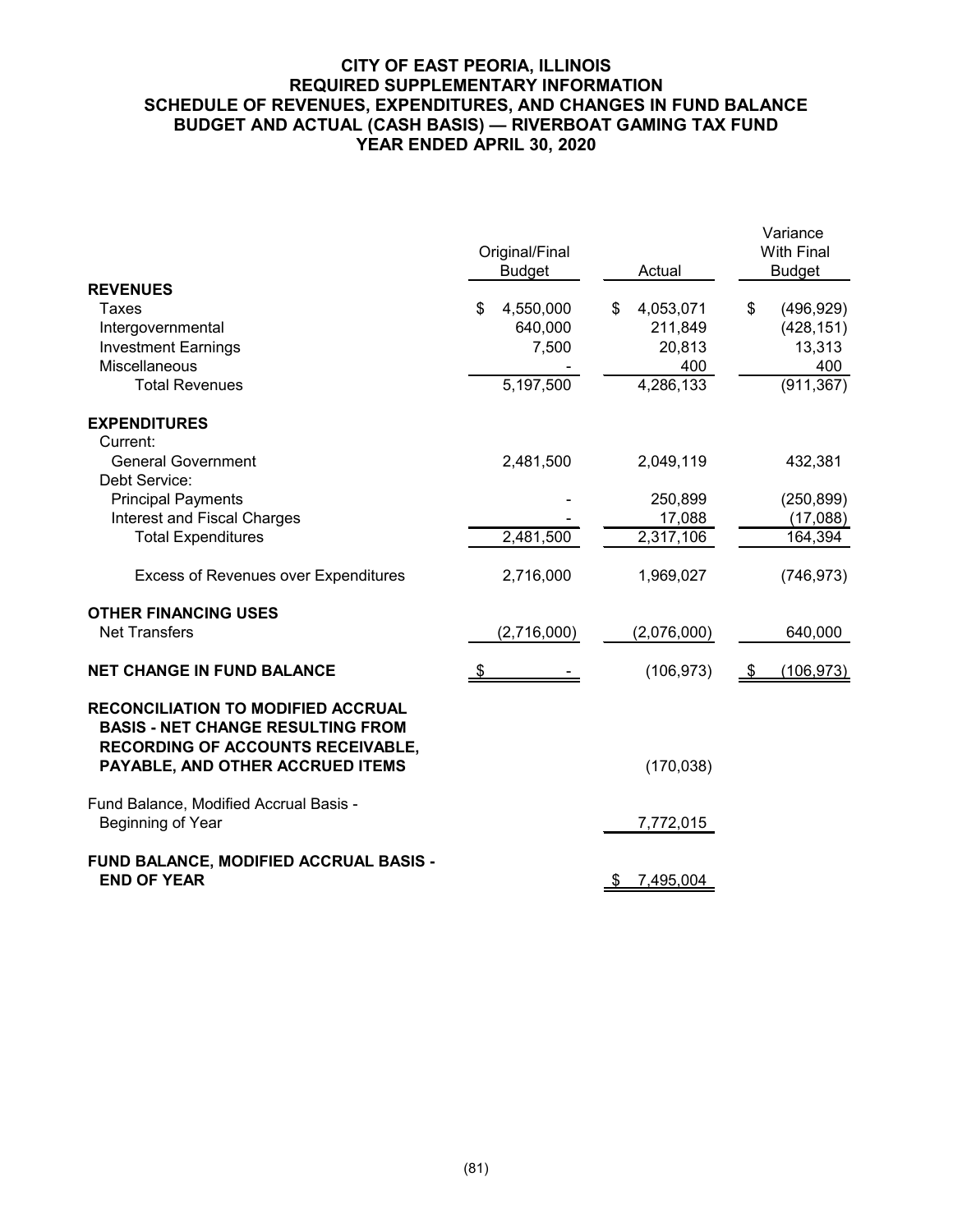# **CITY OF EAST PEORIA, ILLINOIS REQUIRED SUPPLEMENTARY INFORMATION SCHEDULE OF REVENUES, EXPENDITURES, AND CHANGES IN FUND DEFICIT BUDGET AND ACTUAL (CASH BASIS) — SPECIAL TAX ALLOCATION FUND YEAR ENDED APRIL 30, 2020**

|                                                                                                                                                                              | Original/Final<br><b>Budget</b> |           |    | Actual        |      | Variance<br><b>With Final</b><br><b>Budget</b> |  |
|------------------------------------------------------------------------------------------------------------------------------------------------------------------------------|---------------------------------|-----------|----|---------------|------|------------------------------------------------|--|
| <b>REVENUES</b><br>Taxes                                                                                                                                                     | \$                              | 774,000   | \$ | 783,500       | \$   | 9,500                                          |  |
| <b>Investment Earnings</b>                                                                                                                                                   |                                 | 250       |    | 1,127         |      | 877                                            |  |
| <b>Total Revenues</b>                                                                                                                                                        |                                 | 774,250   |    | 784,627       |      | 10,377                                         |  |
| <b>EXPENDITURES</b><br>Current:                                                                                                                                              |                                 |           |    |               |      |                                                |  |
| <b>General Government</b>                                                                                                                                                    |                                 | 134,000   |    | 136,025       |      | (2,025)                                        |  |
| Excess of Revenues over Expenditures                                                                                                                                         |                                 | 640,250   |    | 648,602       |      | 8,352                                          |  |
| <b>OTHER FINANCING USES</b>                                                                                                                                                  |                                 |           |    |               |      |                                                |  |
| <b>Net Transfers</b>                                                                                                                                                         |                                 | (640,000) |    | (640,000)     |      |                                                |  |
| <b>NET CHANGE IN FUND DEFICIT</b>                                                                                                                                            | S                               | 250       |    | 8,602         | - \$ | 8,352                                          |  |
| <b>RECONCILIATION TO MODIFIED ACCRUAL</b><br><b>BASIS - NET CHANGE RESULTING FROM</b><br><b>RECORDING OF ACCOUNTS RECEIVABLE,</b><br><b>PAYABLE, AND OTHER ACCRUED ITEMS</b> |                                 |           |    |               |      |                                                |  |
| Fund Deficit, Modified Accrual Basis -<br>Beginning of Year                                                                                                                  |                                 |           |    | (3, 199, 720) |      |                                                |  |
| FUND DEFICIT, MODIFIED ACCRUAL<br><b>BASIS - END OF YEAR</b>                                                                                                                 |                                 |           | \$ | (3, 191, 118) |      |                                                |  |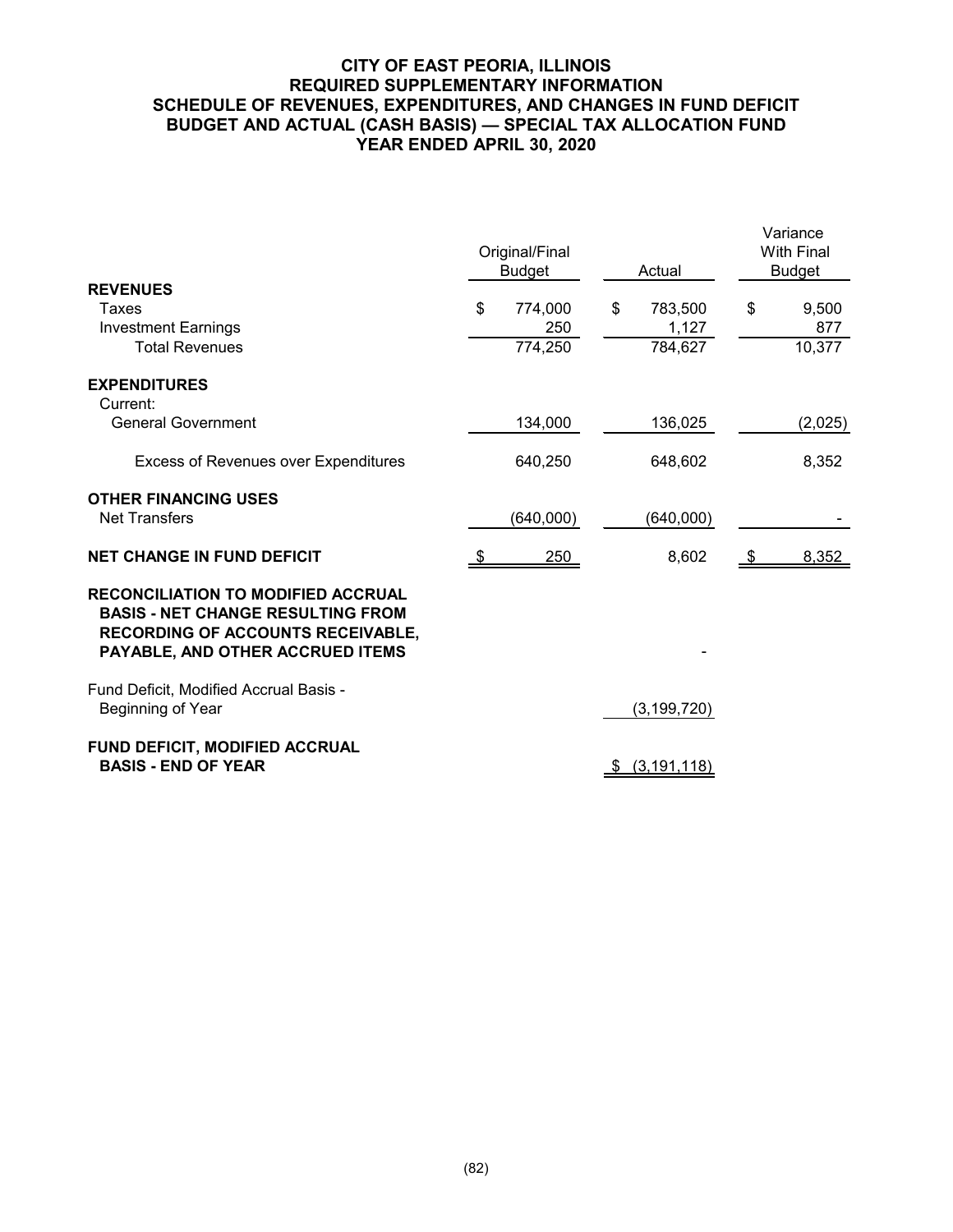#### **CITY OF EAST PEORIA, ILLINOIS NOTES TO REQUIRED SUPPLEMENTARY INFORMATION APRIL 30, 2020**

# **NOTE 1 BASIS OF ACCOUNTING**

The City of East Peoria, Illinois' budget is prepared on the cash basis for all budgeted funds, including the major funds (General, Riverboat Gaming Tax, and Special Tax Allocation) as presented in the required supplementary information.

# **NOTE 2 BUDGETARY DATA, PRIMARY GOVERNMENT**

Through the implementation of Governmental Accounting Standards Board Statement No. 54, *Fund Balance Reporting and Governmental Fund Type Definitions*, various Special Revenue Funds were reclassified and are now included with the General Fund. These funds have been included with the General Fund budgetary comparison schedule.

The City follows these procedures in establishing the budgetary data reflected in the financial statements:

- At the regular or special call meeting of the City Council in May, the proposed budget for the fiscal year commencing on May 1 is submitted. The budget includes proposed expenditures and the means of financing them.
- Prior to August 1, the final budget is legally enacted through passage of an appropriation ordinance.
- Transfers of budgeted amounts among object classifications, or any budget increases by means of an emergency or supplemental appropriation, require approval by a majority of the City Council member. Adjustments made during the year are reflected in the budget information included in the financial statements.

For reporting purposes, the City reports its budget on the cash basis of accounting.

An amended budget was not prepared for the City; therefore, the original budget is the final budget.

Excess of actual expenditures over final budget in individual funds are as follows:

|                             | <b>Final Budget</b> | Actual |         |  | Overage |         |
|-----------------------------|---------------------|--------|---------|--|---------|---------|
| Special Tax Allocation Fund | 134.000             |        | 136.025 |  |         | (2,025) |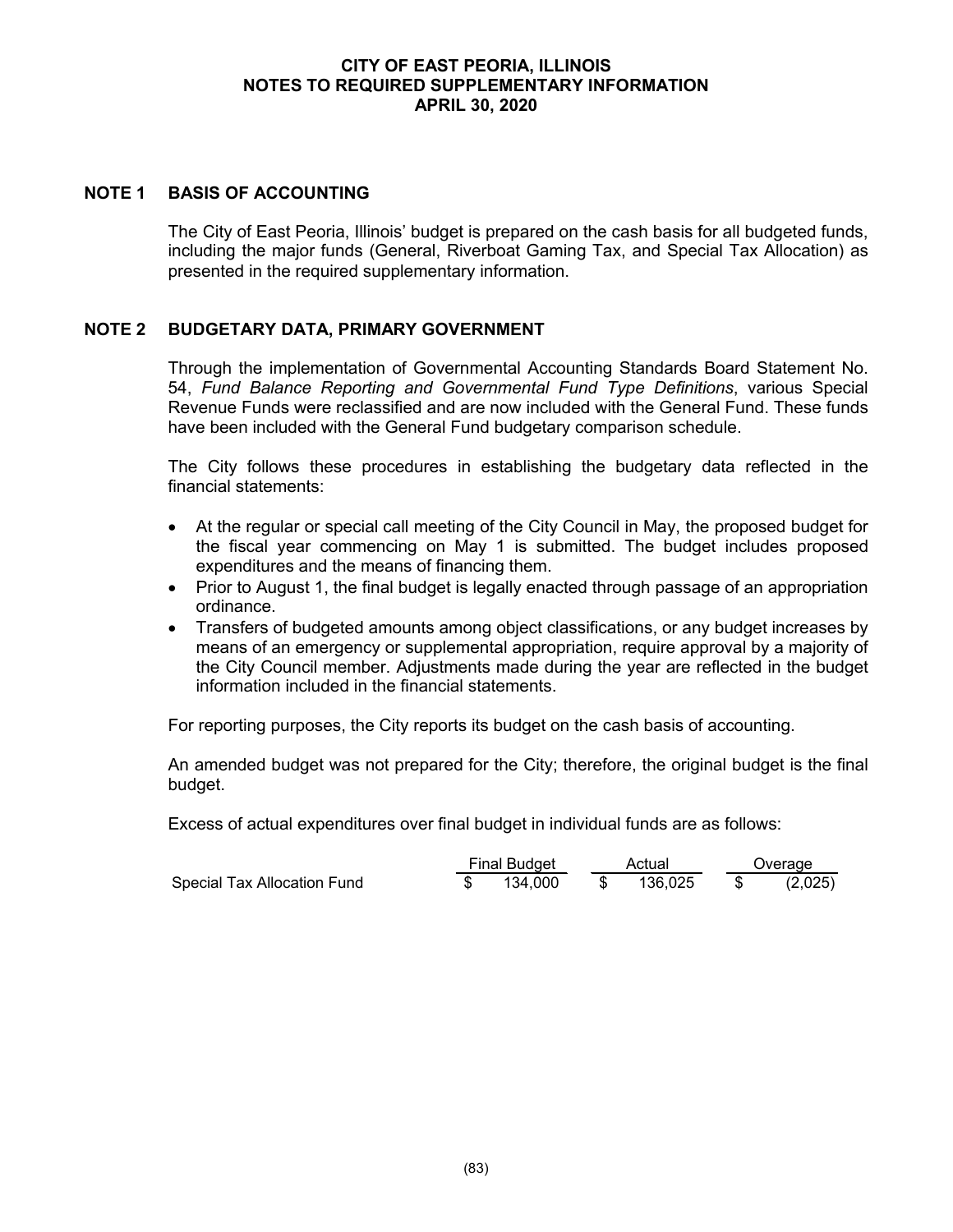#### **CITY OF EAST PEORIA, ILLINOIS NOTES TO REQUIRED SUPPLEMENTARY INFORMATION APRIL 30, 2020**

# **NOTE 3 SUMMARY OF ACTUARIAL METHODS AND ASSUMPTIONS USED IN THE CALCULATION OF THE CONTRIBUTION RATE**

#### **A. IMRF**

| <b>Valuation Date:</b> |                                                                   |
|------------------------|-------------------------------------------------------------------|
| Notes                  | Actuarially determined contribution rates are calculated as of    |
|                        | December 31 each year, which are 12 months prior to the beginning |
|                        | of the fiscal year in which contributions are reported.           |

#### **Methods and Assumptions Used to Determine 2019 Contribution Rates\*:**

| <b>Actuarial Cost Method</b>         | Aggregate entry age normal                                                                                                                                                                                                                                                                                                                                                                                                                                                                                                                                                                                                                                                                                                                                                                                                                                                                                         |
|--------------------------------------|--------------------------------------------------------------------------------------------------------------------------------------------------------------------------------------------------------------------------------------------------------------------------------------------------------------------------------------------------------------------------------------------------------------------------------------------------------------------------------------------------------------------------------------------------------------------------------------------------------------------------------------------------------------------------------------------------------------------------------------------------------------------------------------------------------------------------------------------------------------------------------------------------------------------|
| <b>Amortization Method</b>           | Level percentage of payroll, closed                                                                                                                                                                                                                                                                                                                                                                                                                                                                                                                                                                                                                                                                                                                                                                                                                                                                                |
| <b>Remaining Amortization Period</b> | 24-year closed period                                                                                                                                                                                                                                                                                                                                                                                                                                                                                                                                                                                                                                                                                                                                                                                                                                                                                              |
| <b>Asset Valuation Method</b>        | 5-year smoothed market; 20% corridor                                                                                                                                                                                                                                                                                                                                                                                                                                                                                                                                                                                                                                                                                                                                                                                                                                                                               |
| Wage Growth                          | 3.25%                                                                                                                                                                                                                                                                                                                                                                                                                                                                                                                                                                                                                                                                                                                                                                                                                                                                                                              |
| Price Inflation                      | 2.50%                                                                                                                                                                                                                                                                                                                                                                                                                                                                                                                                                                                                                                                                                                                                                                                                                                                                                                              |
| Salary Increases                     | 3.35% to 14.25%, including inflation                                                                                                                                                                                                                                                                                                                                                                                                                                                                                                                                                                                                                                                                                                                                                                                                                                                                               |
| Investment Rate of Return            | 7.50%                                                                                                                                                                                                                                                                                                                                                                                                                                                                                                                                                                                                                                                                                                                                                                                                                                                                                                              |
| Retirement Age                       | Experience-based table of rates that are specific to the type of eligibility<br>condition; last updated for the 2017 valuation pursuant to an experience<br>study of the period 2014 to 2016.                                                                                                                                                                                                                                                                                                                                                                                                                                                                                                                                                                                                                                                                                                                      |
| Mortality                            | For Non-Disabled Retirees, an IMRF-specific mortality table was used with<br>fully generational projection scale MP-2017 (base year 2015). The IMRF-<br>specific rates were developed from the RP-2017 Blue Collar Healthy<br>Annuitant Mortality Table with adjustments to match current<br>IMRF experience. For Disabled Retirees, an IMRF-specific mortality<br>table was used with fully generational projection scale MP-2017 (base<br>year 2015). The IMRF-specific rates were developed from the RP-2017<br>Disabled Retirees Mortality Table, applying the same adjustments that<br>were applied for non-disabled lives. For Active Members, an IMRF-<br>specific mortality table was used with fully generational projection scale<br>MP-2017 (base year 2015). The IMRF-specific rates were developed<br>from the RP-2014 Employee Mortality Table with adjustments to match<br>current IMRF experience. |
| <b>Other Information</b>             |                                                                                                                                                                                                                                                                                                                                                                                                                                                                                                                                                                                                                                                                                                                                                                                                                                                                                                                    |
| <b>Notes</b>                         | There were no benefit changes during the year.                                                                                                                                                                                                                                                                                                                                                                                                                                                                                                                                                                                                                                                                                                                                                                                                                                                                     |

\*Based on Valuation Assumptions used in the December 31, 2017 actuarial valuation.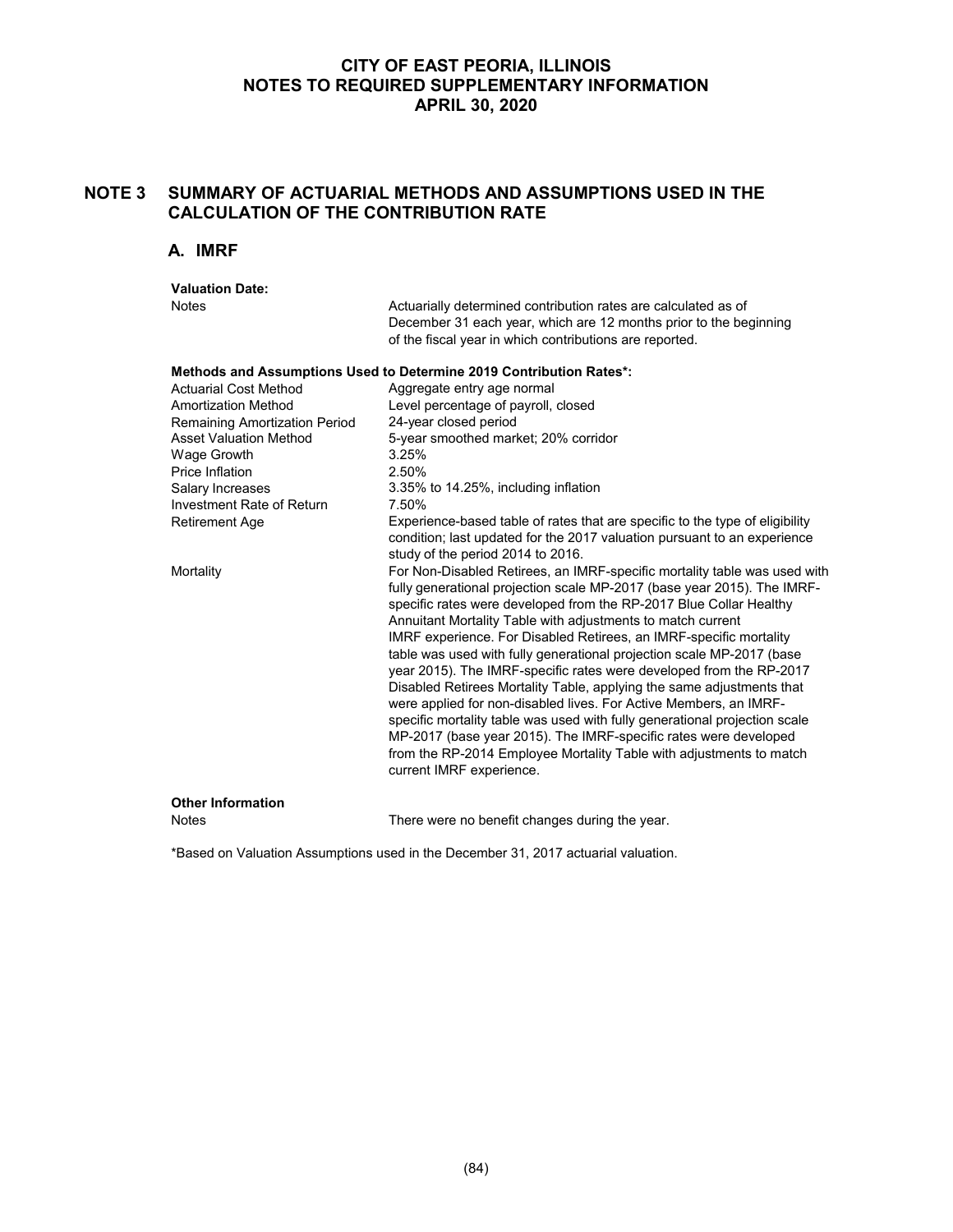#### **CITY OF EAST PEORIA, ILLINOIS NOTES TO REQUIRED SUPPLEMENTARY INFORMATION APRIL 30, 2020**

# **NOTE 3 SUMMARY OF ACTUARIAL METHODS AND ASSUMPTIONS USED IN THE CALCULATION OF THE CONTRIBUTION RATE (CONTINUED)**

# **B. Defined Benefit Single-Employer Pension Plans**

#### **Municipal Firemen's Pension Plan**

| <b>Valuation Date:</b>                                                                                                                                                                                                                                                                                           | April 30, 2020<br>Statutory contribution rates are calculated as of April 30, which<br>is 24 months prior to the end of the fiscal year in which contributions are<br>reported.                                                                                                                                                                                                                                                                                                                                                                                                                                                                                                                                                                                                                                             |
|------------------------------------------------------------------------------------------------------------------------------------------------------------------------------------------------------------------------------------------------------------------------------------------------------------------|-----------------------------------------------------------------------------------------------------------------------------------------------------------------------------------------------------------------------------------------------------------------------------------------------------------------------------------------------------------------------------------------------------------------------------------------------------------------------------------------------------------------------------------------------------------------------------------------------------------------------------------------------------------------------------------------------------------------------------------------------------------------------------------------------------------------------------|
| <b>Methods and Assumptions Used to Determine Contribution Rates:</b><br><b>Actuarial Cost Method</b><br><b>Amortization Method</b>                                                                                                                                                                               | <b>Projected Unit Credit</b><br>Closed level percentage of payroll amortization of 100% of the Unfunded<br>Actuarial Accrued Liability using a 3.50% payroll growth assumption over<br>the period ending on April 30, 2040.                                                                                                                                                                                                                                                                                                                                                                                                                                                                                                                                                                                                 |
| Remaining Amortization Period<br><b>Asset Valuation Method</b><br>Inflation<br>Salary Increases<br>Investment Rate of Return<br><b>Retirement Rate</b><br>Mortality                                                                                                                                              | 21-year amortization in 2019<br>5-year smoothing of assets gain and losses<br>2.50%<br>3.50% to 12.50% (varies by service)<br>6.50%, net of investment expenses<br>Recommended rates from the 2017 IDOI experience study<br>For healthy retirees, RP-2014 Mortality Table with a blue collar<br>adjustment, with generational improvement scale MP-2018<br>applied from 2006; for disabled retirees, 115% of RP-2014<br>Mortality Table with a blue collar adjustment, with generational                                                                                                                                                                                                                                                                                                                                    |
| Ad-hoc Cost-of-Living Increases                                                                                                                                                                                                                                                                                  | improvement scale MP-2018 applied from 2006; 20% of deaths<br>are assumed to be service-related.<br>3.0% (1.25% for those hired on or after January 1, 2011)                                                                                                                                                                                                                                                                                                                                                                                                                                                                                                                                                                                                                                                                |
| <b>Police Officers' Pension Plan</b>                                                                                                                                                                                                                                                                             |                                                                                                                                                                                                                                                                                                                                                                                                                                                                                                                                                                                                                                                                                                                                                                                                                             |
| <b>Valuation Date:</b>                                                                                                                                                                                                                                                                                           | April 30, 2020<br>Statutory contribution rates are calculated as of April 30, which<br>is 24 months prior to the end of the fiscal year in which contributions are<br>reported.                                                                                                                                                                                                                                                                                                                                                                                                                                                                                                                                                                                                                                             |
| <b>Methods and Assumptions Used to Determine Contribution Rates:</b><br><b>Actuarial Cost Method</b><br><b>Amortization Method</b><br>Remaining Amortization Period<br><b>Asset Valuation Method</b><br>Inflation<br>Salary Increases<br><b>Investment Rate of Return</b><br><b>Retirement Rate</b><br>Mortality | <b>Projected Unit Credit</b><br>Closed level percentage of payroll amortization of 100% of the Unfunded<br>Actuarial Accrued Liability using a 3.50% payroll growth assumption over<br>the period ending on April 30, 2040.<br>21-year amortization in 2019<br>5-year smoothing of assets gain and losses<br>2.50%<br>3.50% to 11.00% (varies by service)<br>6.50%, net of investment expenses<br>Recommended rates from the 2017 IDOI experience study<br>For healthy retirees, RP-2014 Mortality Table with a blue collar<br>adjustment, with generational improvement scale MP-2018<br>applied from 2006; for disabled retirees, 115% of RP-2014<br>Mortality Table with a blue collar adjustment, with generational<br>improvement scale MP-2018 applied from 2006; 10% of deaths<br>are assumed to be service-related. |
| Ad-hoc Cost-of-Living Increases                                                                                                                                                                                                                                                                                  | 3.0% (1.25% for those hired on or after January 1, 2011)                                                                                                                                                                                                                                                                                                                                                                                                                                                                                                                                                                                                                                                                                                                                                                    |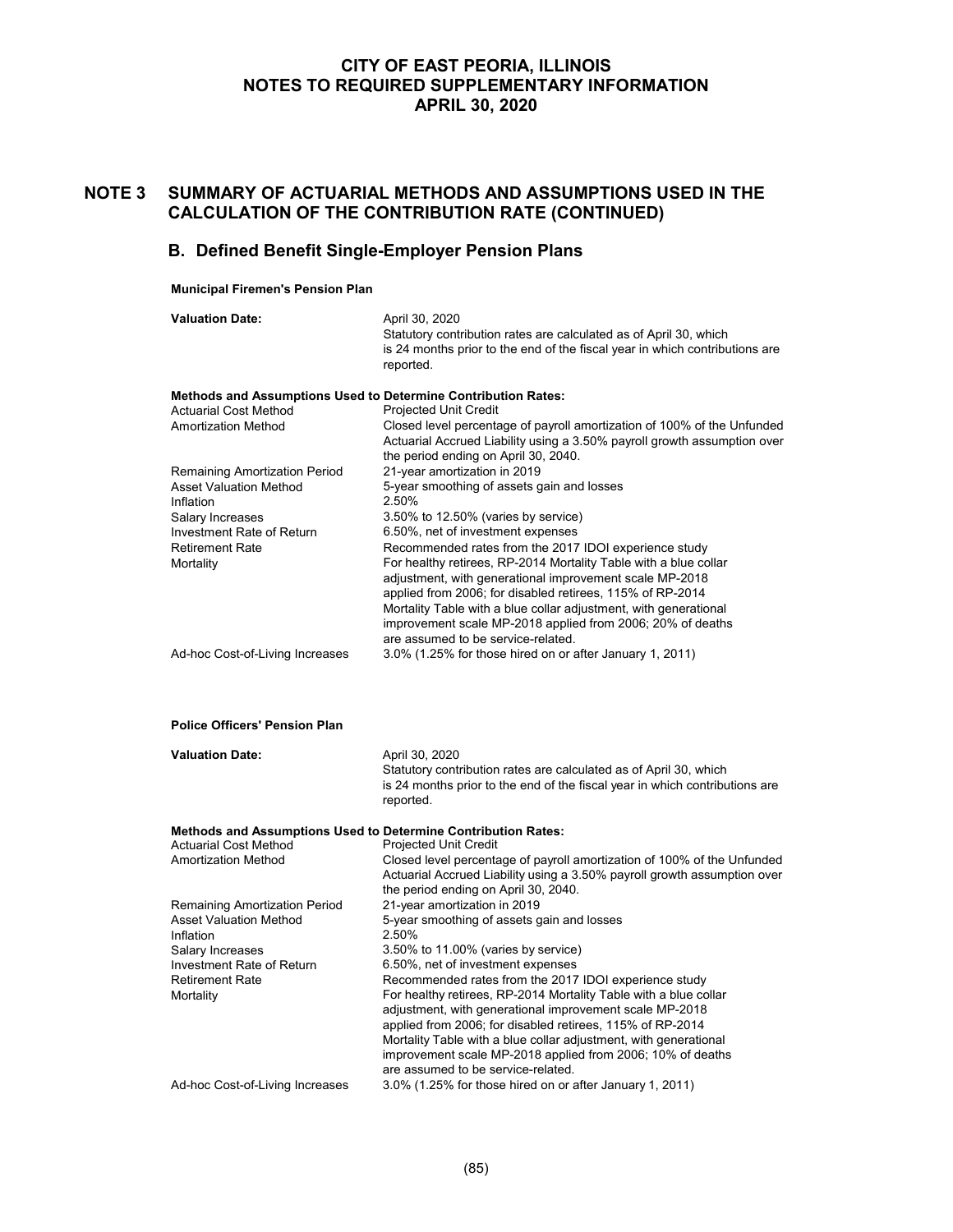# **CITY OF EAST PEORIA, ILLINOIS CONSOLIDATED YEAR-END FINANCIAL REPORT YEAR ENDED APRIL 30, 2020**

| <b>CSFA</b><br>Number | Program Name                                                            | <b>State</b> | Federal |           |                 | Total             |  |
|-----------------------|-------------------------------------------------------------------------|--------------|---------|-----------|-----------------|-------------------|--|
| 494-10-0343           | State and Community Highway Safety/<br>National Priority Safety Program | \$           | \$      | 26,783    | \$              | \$<br>26.783      |  |
| 494-00-1488           | Motor Fuel Tax Program                                                  | 627.590      |         |           |                 | 627,590           |  |
|                       | Other Grant Programs and Activities                                     | 14.034.922   |         | 5.899.573 |                 | 19,934,495        |  |
|                       | All Other Costs Not Allocated                                           |              |         |           | 33,017,872      | 33,017,872        |  |
|                       | <b>Total</b>                                                            | 14,662,512   |         | 5,926,356 | 33,017,872<br>S | 53,606,740<br>\$. |  |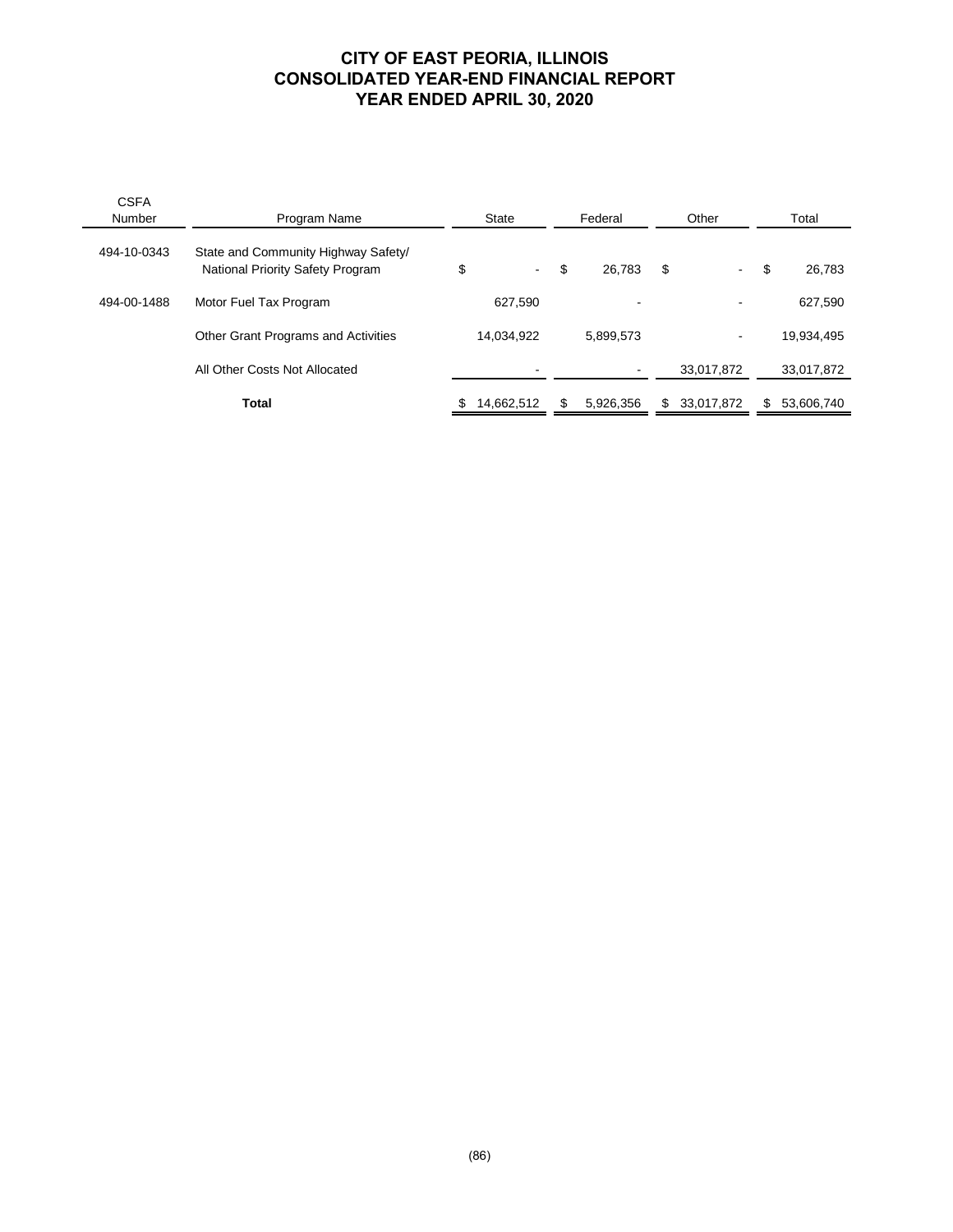## **CITY OF EAST PEORIA, ILLINOIS COMBINING BALANCE SHEET GENERAL FUND — BY ACCOUNT APRIL 30, 2020**

|                                                                                       | General          |
|---------------------------------------------------------------------------------------|------------------|
| <b>ASSETS</b>                                                                         |                  |
| Cash and Investments                                                                  | \$<br>6,916,217  |
| Receivables (Net, Where Applicable, of Allowances                                     |                  |
| for Estimated Uncollectible Amounts):                                                 |                  |
| <b>Property Taxes</b>                                                                 |                  |
| Sales Tax                                                                             | 3,856,446        |
| State Income Tax                                                                      | 446,450          |
| Personal Property Replacement Tax                                                     | 178,491          |
| <b>Customer Charges</b>                                                               |                  |
| Intergovernmental                                                                     | 13,233           |
| <b>Fines</b>                                                                          | 5,940            |
| Other                                                                                 | 196,342          |
| Advanced to Other Funds                                                               | 2,593,736        |
| <b>Total Assets</b>                                                                   | 14,206,855       |
| LIABILITIES, DEFERRED INFLOWS OF RESOURCES,                                           |                  |
| AND FUND BALANCES (DEFICITS)                                                          |                  |
| Liabilities:                                                                          |                  |
| <b>Accounts Payable</b>                                                               | \$<br>13,555     |
| <b>Wages Payable</b>                                                                  | 19,378           |
| Liquor License Bonds Held                                                             | 18,000           |
| <b>Compensated Absences</b>                                                           |                  |
| Due to Other Governmental Entities                                                    | 645,818          |
| <b>Advanced from Other Funds</b>                                                      | 217,628          |
| <b>Total Liabilities</b>                                                              | 914,379          |
| Deferred Inflows of Resources:                                                        |                  |
| <b>Subsequent Year's Property Taxes</b>                                               |                  |
| Unavailable Revenue - Other Taxes                                                     | 1,294,005        |
|                                                                                       |                  |
| Unavailable Revenue - Intergovernmental<br><b>Total Deferred Inflows of Resources</b> | 1,294,005        |
|                                                                                       |                  |
| Fund Balances (Deficits):                                                             |                  |
| Nonspendable                                                                          | 2,593,736        |
| Unassigned                                                                            | 9,404,735        |
| <b>Total Fund Balances (Deficits)</b>                                                 | 11,998,471       |
| Total Liabilities, Deferred Inflows of Resources, and                                 |                  |
| <b>Fund Balances (Deficits)</b>                                                       | \$<br>14,206,855 |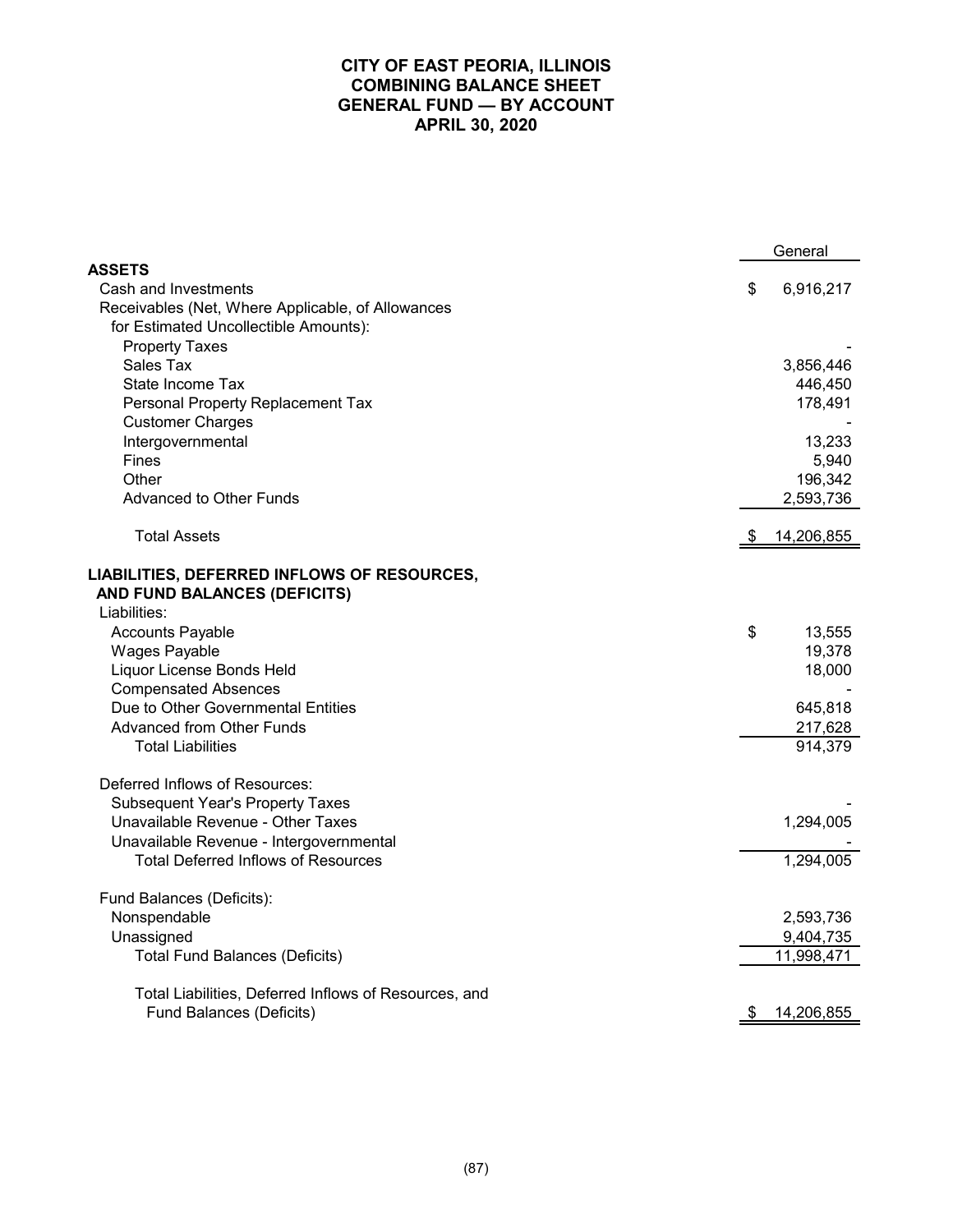#### **CITY OF EAST PEORIA, ILLINOIS COMBINING BALANCE SHEET (CONTINUED) GENERAL FUND — BY ACCOUNT APRIL 30, 2020**

| Police<br>Protection  | Fire<br>Protection     | Garbage<br>Collection<br>and Disposal |                                       |            | <b>Street</b><br>and<br><b>Bridge</b> |            | Combining<br>General<br>Fund |
|-----------------------|------------------------|---------------------------------------|---------------------------------------|------------|---------------------------------------|------------|------------------------------|
| \$<br>204,359         | \$<br>1,053,265        | \$                                    | 31,089                                | \$         | 420                                   |            | 8,205,350                    |
|                       |                        |                                       |                                       |            | 217,522                               |            | 217,522<br>3,856,446         |
|                       |                        |                                       |                                       |            |                                       |            | 446,450<br>178,491           |
| 4,640                 | 350,129                |                                       |                                       |            | 193,274                               |            | 350,129<br>206,507<br>10,580 |
|                       |                        |                                       |                                       |            | 7,421                                 |            | 196,342<br>2,601,157         |
| 208,999               | \$<br>1,403,394        | $\frac{1}{2}$                         | 31,089                                | $\sqrt{2}$ | 418,637                               | <u>_\$</u> | 16,268,974                   |
|                       |                        |                                       |                                       |            |                                       |            |                              |
| \$<br>5,503<br>94,392 | \$<br>19,034<br>74,278 | \$                                    | 33,920<br>3,312                       | \$         | 75,502<br>15,094                      | \$         | 147,514<br>206,454           |
| 19,736                | 106,085                |                                       |                                       |            |                                       |            | 18,000<br>125,821<br>645,818 |
| 119,631               | 59,000<br>258,397      |                                       | 59,421<br>45,000<br>135,596<br>96,653 |            |                                       |            | 381,049<br>1,524,656         |
|                       |                        |                                       |                                       |            | 217,522                               |            | 217,522                      |
|                       |                        |                                       |                                       |            | 193,274                               |            | 1,294,005<br>193,274         |
|                       |                        |                                       |                                       |            | 410,796                               |            | 1,704,801                    |
|                       |                        |                                       |                                       |            | 7,421                                 |            | 2,601,157                    |
| 89,368<br>89,368      | 1,144,997<br>1,144,997 |                                       | (65, 564)<br>(65, 564)                |            | (135, 176)<br>(127, 755)              |            | 10,438,360<br>13,039,517     |
|                       |                        |                                       |                                       |            |                                       |            |                              |
| \$<br>208,999         | \$<br>1,403,394        | \$                                    | 31,089                                | \$         | 418,637                               | \$         | 16,268,974                   |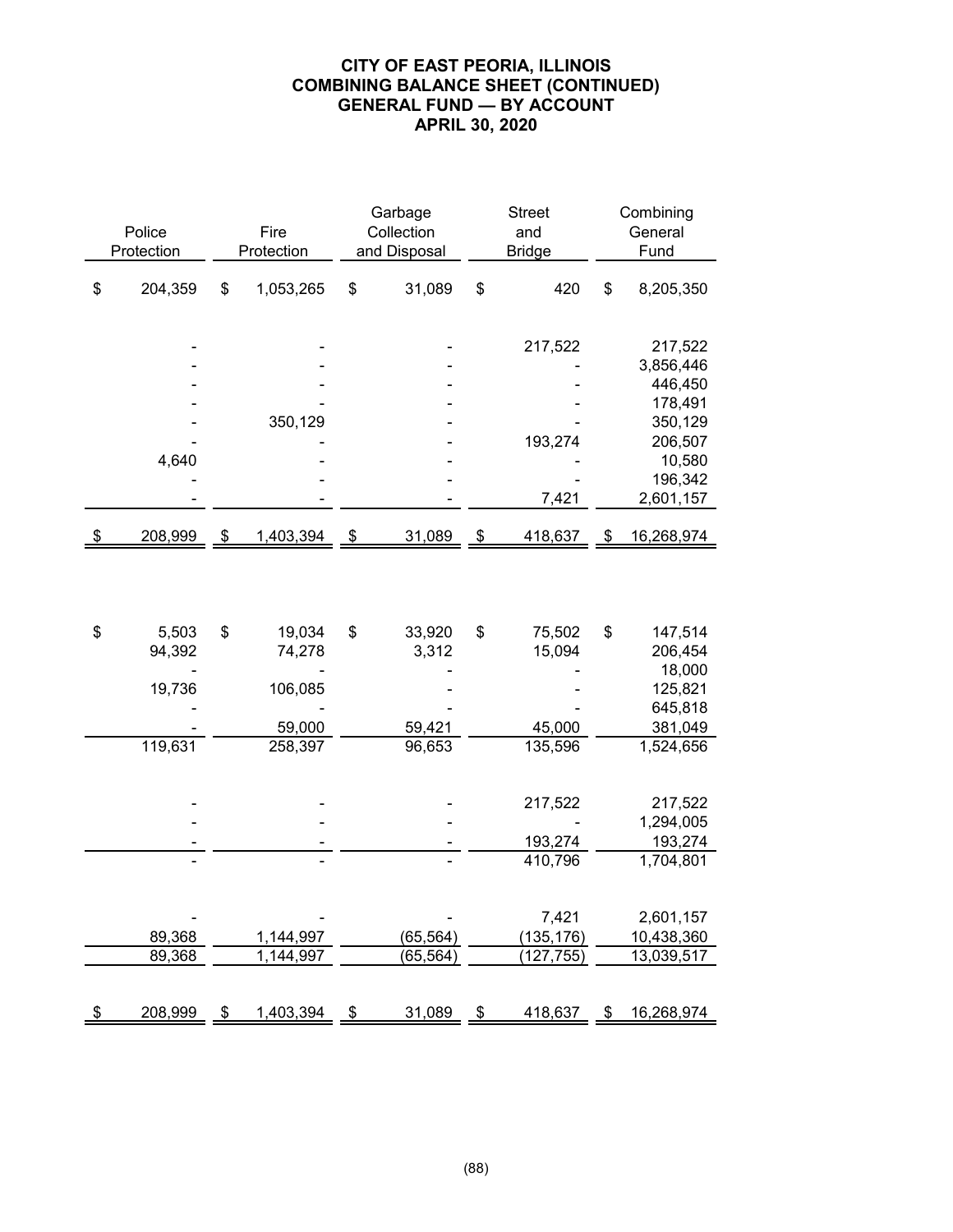# **CITY OF EAST PEORIA, ILLINOIS COMBINING SCHEDULE OF REVENUES, EXPENDITURES, AND CHANGES IN FUND BALANCES (DEFICITS) GENERAL FUND — BY ACCOUNT YEAR ENDED APRIL 30, 2020**

|                                                   |                  | Police       |
|---------------------------------------------------|------------------|--------------|
|                                                   | General          | Protection   |
| <b>REVENUES</b><br><b>Property Taxes</b>          | \$<br>15,000     | \$           |
| Other Taxes and Special Assessments               | 21,785,771       |              |
| <b>Charges for Services</b>                       |                  |              |
| Intergovernmental                                 |                  | 147,487      |
| <b>Investment Earnings</b>                        | 223,528          | 1,962        |
| <b>Licenses and Permits</b>                       | 192,262          |              |
| Miscellaneous                                     | 1,450,672        | 157,606      |
| <b>Total Revenues</b>                             | 23,667,233       | 307,055      |
| <b>EXPENDITURES</b>                               |                  |              |
| Current:                                          |                  |              |
| <b>General Government</b>                         | 6,597,830        |              |
| Police                                            |                  | 5,633,813    |
| Fire                                              |                  |              |
| Sanitation                                        |                  |              |
| <b>Public Works</b>                               |                  |              |
| <b>Community Development</b>                      | 255,982          |              |
| Capital Outlay                                    | 147,481          | 73,051       |
| Debt Service:                                     |                  |              |
| <b>Principal Payments</b>                         | 397,321          |              |
| <b>Interest and Fiscal Charges</b>                | 24,638           |              |
| <b>Total Expenditures</b>                         | 7,423,252        | 5,706,864    |
| Excess (Deficiency) of Revenues over Expenditures | 16,243,981       | (5,399,809)  |
| <b>OTHER FINANCING SOURCES (USES)</b>             |                  |              |
| <b>Transfers In</b>                               | 9,373            | 5,497,135    |
| <b>Transfers Out</b>                              | (14, 105, 847)   |              |
| <b>Total Other Financing Sources (Uses)</b>       | (14,096,474)     | 5,497,135    |
| <b>NET CHANGE IN FUND BALANCES (DEFICITS)</b>     | 2,147,507        | 97,326       |
| Fund Balances (Deficits) - Beginning of Year      | 9,850,964        | (7,958)      |
| <b>FUND BALANCES (DEFICITS) - END OF YEAR</b>     | \$<br>11,998,471 | \$<br>89,368 |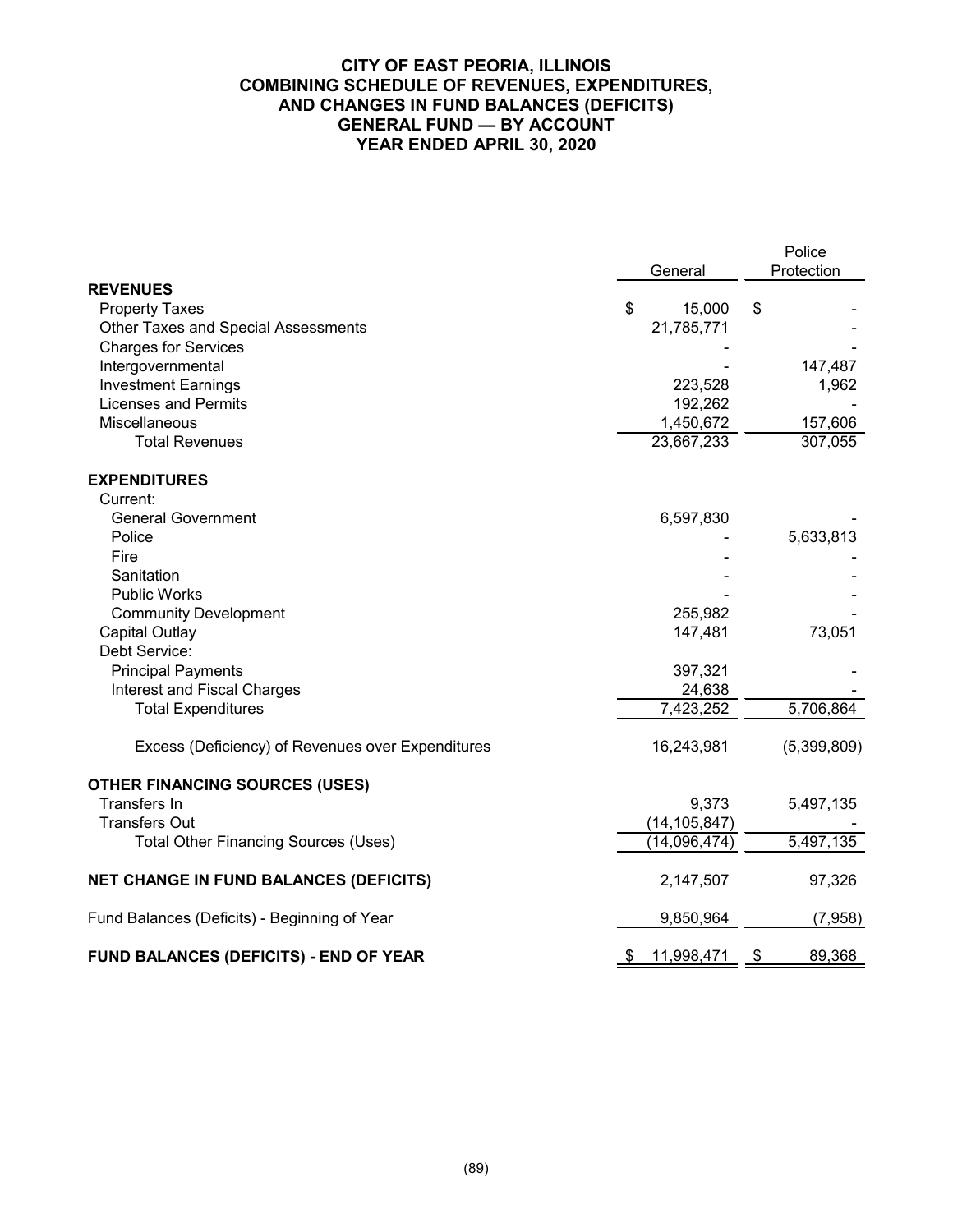# **CITY OF EAST PEORIA, ILLINOIS COMBINING SCHEDULE OF REVENUES, EXPENDITURES, AND CHANGES IN FUND BALANCES (DEFICITS) (CONTINUED) GENERAL FUND — BY ACCOUNT YEAR ENDED APRIL 30, 2020**

| Fire            | Garbage<br>Collection | <b>Street</b><br>and |                | Combining<br>General |
|-----------------|-----------------------|----------------------|----------------|----------------------|
| Protection      | and Disposal          | <b>Bridge</b>        | Eliminations   | Fund                 |
|                 |                       |                      |                |                      |
| \$              | \$                    | \$<br>214,301        | \$             | \$<br>229,301        |
|                 |                       |                      |                | 21,785,771           |
| 1,266,038       | 42,295                | 840                  |                | 1,309,173            |
| 39,514          |                       | 43,968               |                | 230,969              |
| 15,184          | 2,397                 |                      |                | 243,071              |
|                 |                       |                      |                | 192,262              |
| 23,631          | 148,287               | 1,947                |                | 1,782,143            |
| 1,344,367       | 192,979               | 261,056              |                | 25,772,690           |
|                 |                       |                      |                |                      |
|                 |                       |                      |                |                      |
|                 |                       |                      |                | 6,597,830            |
|                 |                       |                      |                | 5,633,813            |
| 5,213,032       |                       |                      |                | 5,213,032            |
|                 | 860,732               |                      |                | 860,732              |
|                 |                       | 2,018,674            |                | 2,018,674            |
|                 |                       |                      |                | 255,982              |
| 166,844         | 68,693                | 708,556              |                | 1,164,625            |
|                 |                       |                      |                |                      |
|                 | 138,442               |                      |                | 535,763              |
|                 | 1,964                 |                      |                | 26,602               |
| 5,379,876       | 1,069,831             | 2,727,230            |                | 22,307,053           |
| (4,035,509)     | (876, 852)            | (2,466,174)          |                | 3,465,637            |
|                 |                       |                      |                |                      |
| 4,697,452       | 766,714               | 2,450,426            | (13, 411, 727) | 9,373                |
|                 |                       |                      | 13,411,727     | (694, 120)           |
| 4,697,452       | 766,714               | 2,450,426            |                | (684, 747)           |
|                 |                       |                      |                |                      |
| 661,943         | (110, 138)            | (15, 748)            |                | 2,780,890            |
| 483,054         | 44,574                | (112,007)            |                | 10,258,627           |
|                 |                       |                      |                |                      |
| \$<br>1,144,997 | \$<br>(65, 564)       | \$<br>(127, 755)     | \$             | 13,039,517<br>\$     |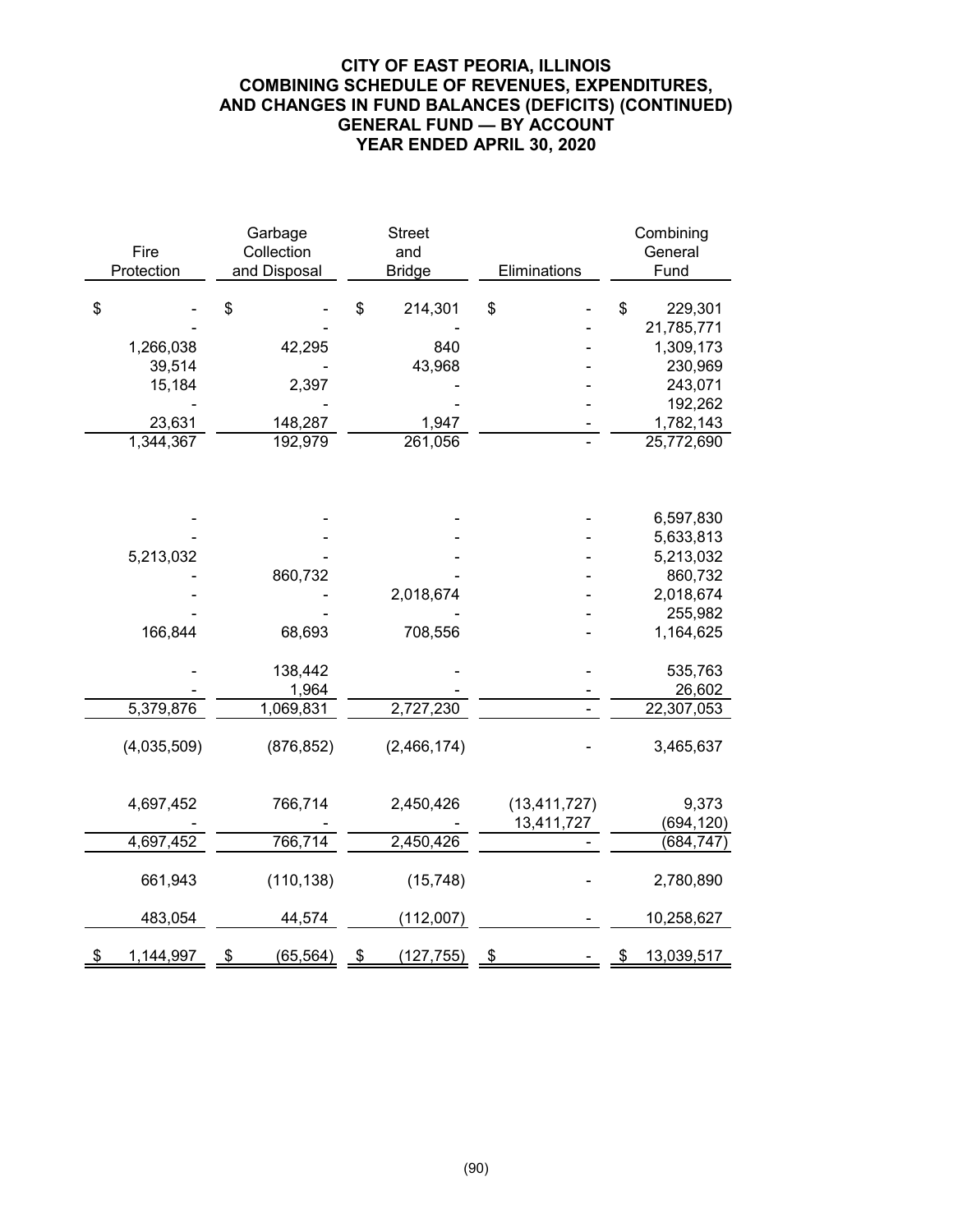# **CITY OF EAST PEORIA, ILLINOIS COMBINING BALANCE SHEET NONMAJOR GOVERNMENTAL FUNDS APRIL 30, 2020**

|                                                                                                                                                                   |      | Debt Service                 | Special Revenue                     |
|-------------------------------------------------------------------------------------------------------------------------------------------------------------------|------|------------------------------|-------------------------------------|
|                                                                                                                                                                   |      | Bond and<br>Interest<br>Fund | Illinois<br>Municipal<br>Retirement |
| <b>ASSETS</b><br>Cash and Cash Equivalents<br>Receivables (Net, Where Applicable, of Allowances<br>for Estimated Uncollectible Amounts):                          | \$   | 1,990,674                    | \$<br>21,955                        |
| <b>Property Taxes</b><br>Personal Property Replacement Tax<br><b>Motor Fuel Tax Allotments</b><br>Assessments                                                     |      |                              | 120,003<br>12,800                   |
| <b>Hotel/Motel Taxes</b><br><b>Notes</b><br>Advanced to Other Funds                                                                                               |      | 269,400                      |                                     |
| <b>Prepaid Expenses</b><br><b>Total Assets</b>                                                                                                                    | - \$ | 2,260,074                    | \$<br>154,758                       |
| <b>LIABILITIES, DEFERRED INFLOWS OF</b><br><b>RESOURCES, AND FUND BALANCES</b><br>Liabilities:<br><b>Accounts Payable</b>                                         | \$   |                              | \$                                  |
| Wages Payable<br><b>Advanced from Other Funds</b><br><b>Total Liabilities</b>                                                                                     |      | 250,000<br>250,000           | 5,580<br>5,580                      |
| Deferred Inflows of Resources:<br><b>Subsequent Year's Property Taxes</b><br>Unavailable Revenue - Notes Receivable<br><b>Total Deferred Inflows of Resources</b> |      |                              | 120,003<br>120,003                  |
| Fund Balances:<br>Nonspendable<br>Restricted<br>Assigned<br>Unassigned                                                                                            |      | 1,894,436<br>115,638         | 59<br>29,116                        |
| <b>Total Fund Balances</b><br>Total Liabilities, Deferred Inflows of Resources,<br>and Fund Balances                                                              |      | 2,010,074<br>2,260,074       | \$<br>29,175<br>154,758             |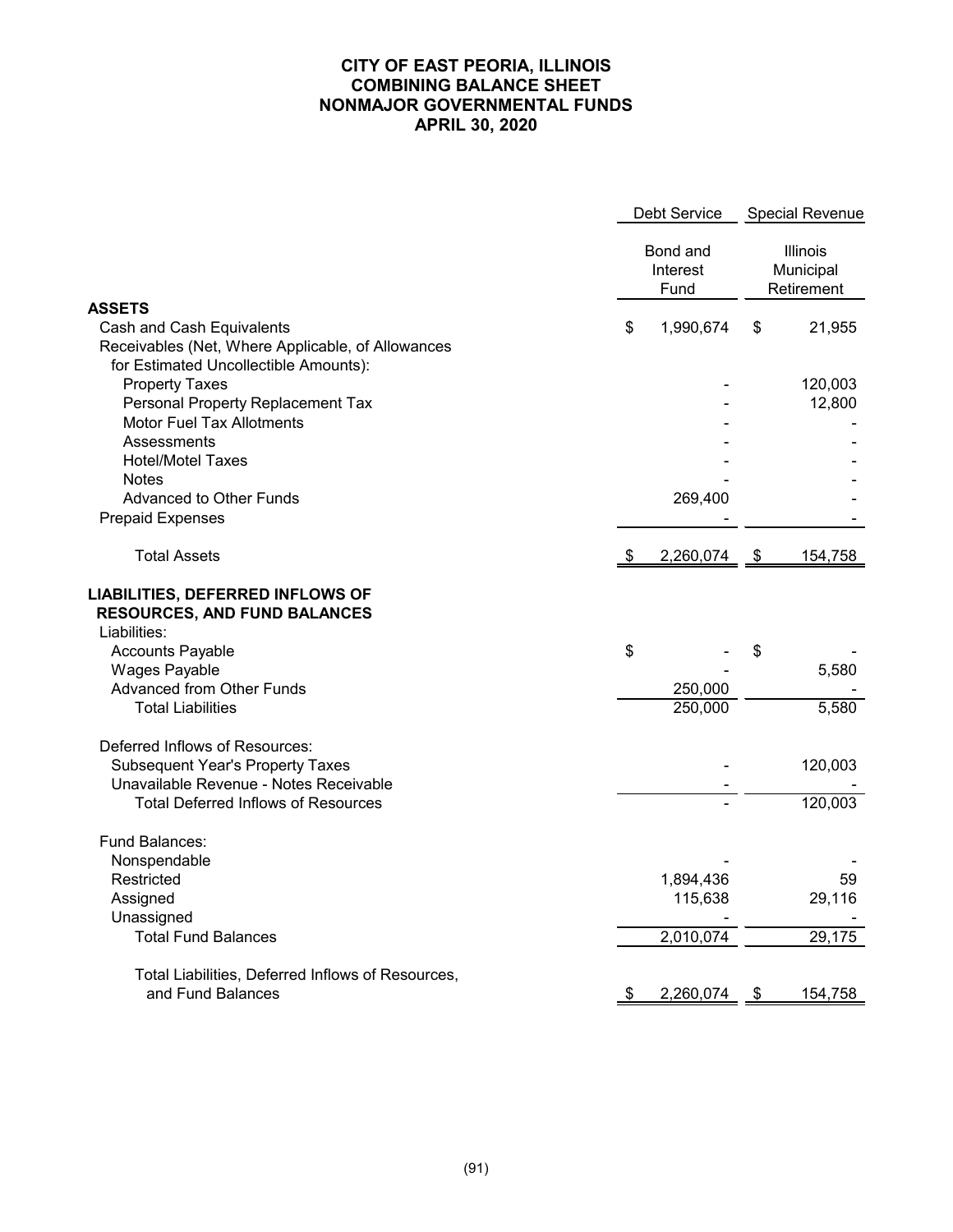# **CITY OF EAST PEORIA, ILLINOIS COMBINING BALANCE SHEET (CONTINUED) NONMAJOR GOVERNMENTAL FUNDS APRIL 30, 2020**

|                   |                    |                      |                           |                    |       | <b>Special Revenue</b> |            |                             |                       |                         |                           |
|-------------------|--------------------|----------------------|---------------------------|--------------------|-------|------------------------|------------|-----------------------------|-----------------------|-------------------------|---------------------------|
| Motor<br>Fuel Tax | Social<br>Security |                      | Workmen's<br>Compensation |                    | Audit |                        |            | School<br>Crossing<br>Guard | Sewer<br>Chlorination |                         | <b>Street</b><br>Lighting |
| \$<br>423,711     | \$                 | 32,086               | \$                        |                    | \$    | 164,894                | \$         |                             | \$<br>49,528          | \$                      | 36,515                    |
|                   |                    |                      |                           | 841,771            |       | 70,013                 |            |                             |                       |                         | 85,019                    |
|                   |                    |                      |                           |                    |       |                        |            |                             |                       |                         |                           |
| 69,407            |                    |                      |                           |                    |       |                        |            |                             |                       |                         |                           |
|                   |                    |                      |                           |                    |       |                        |            |                             |                       |                         |                           |
|                   |                    |                      |                           |                    |       |                        |            |                             |                       |                         |                           |
|                   |                    | 120,000              |                           | 136,700            |       |                        |            |                             |                       |                         |                           |
|                   |                    |                      |                           | 298,025            |       |                        |            |                             |                       |                         |                           |
| 493,118           | - \$               | 152,086 \$ 1,276,496 |                           |                    | \$    | 234,907                | $\sqrt{3}$ |                             | \$<br>49,528          | $\sqrt[6]{\frac{1}{2}}$ | 121,534                   |
| \$                | \$                 | 7,720                | \$                        |                    | \$    |                        | \$         |                             | \$                    | \$                      | 1,268                     |
|                   |                    | 7,720                |                           | 141,365<br>141,365 |       |                        |            |                             |                       |                         | 1,268                     |
|                   |                    |                      |                           |                    |       |                        |            |                             |                       |                         |                           |
|                   |                    |                      |                           | 841,771            |       | 70,013                 |            |                             |                       |                         | 85,019                    |
|                   |                    |                      |                           |                    |       |                        |            |                             |                       |                         |                           |
|                   |                    |                      |                           | 841,771            |       | 70,013                 |            |                             |                       |                         | 85,019                    |
|                   |                    |                      |                           | 298,025            |       |                        |            |                             |                       |                         |                           |
| 363,332           |                    | 28,579               |                           |                    |       | 164,477                |            |                             | 49,430                |                         | 34,990                    |
| 129,786           |                    | 115,787              |                           |                    |       | 417                    |            |                             | 98                    |                         | 257                       |
|                   |                    |                      |                           | (4,665)            |       |                        |            |                             |                       |                         |                           |
| 493,118           |                    | 144,366              |                           | 293,360            |       | 164,894                |            |                             | 49,528                |                         | 35,247                    |
| 493,118           | $\sqrt[6]{3}$      | 152,086 \$ 1,276,496 |                           |                    | \$    | 234,907                | \$         |                             | \$<br>49,528          | \$                      | 121,534                   |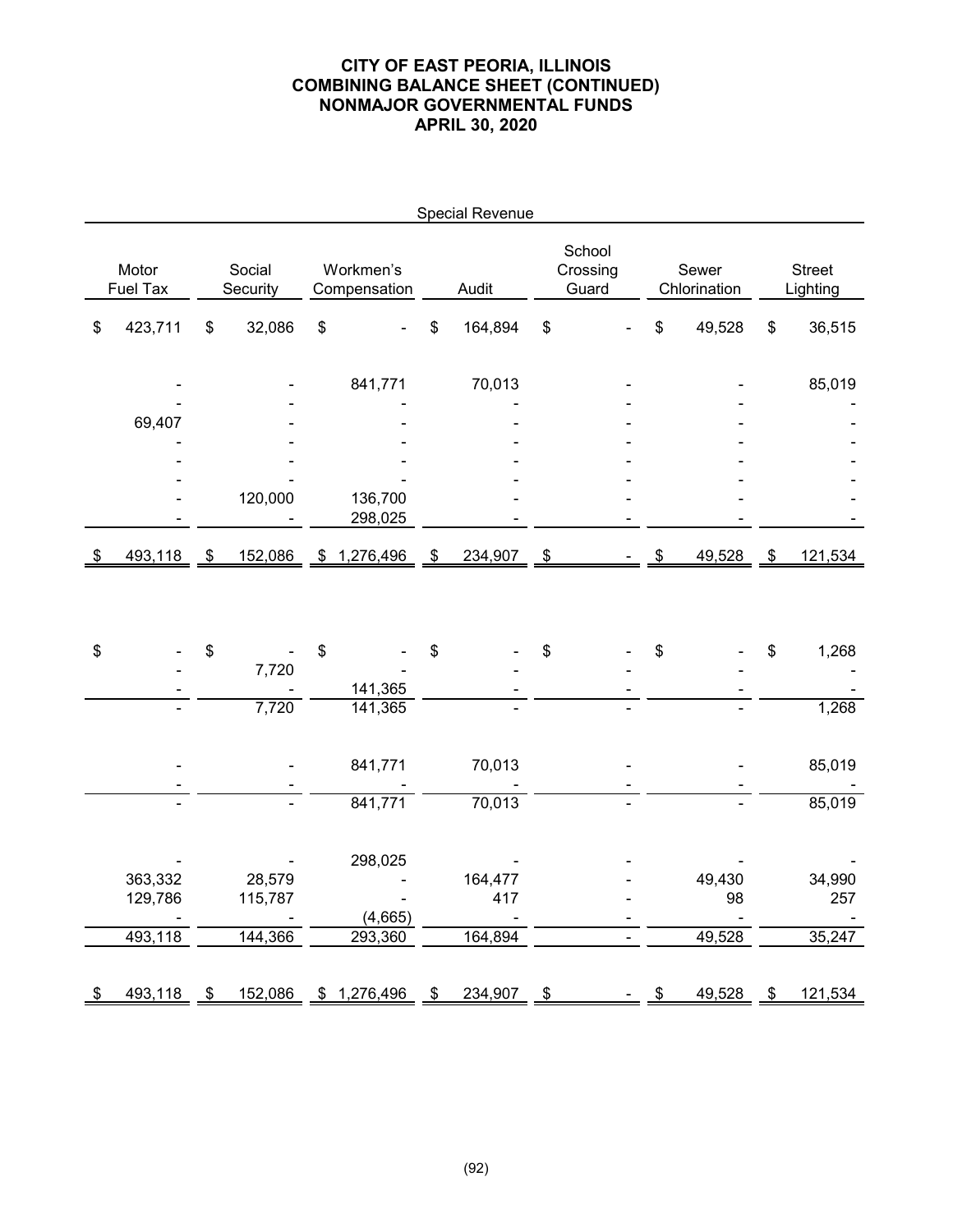# **CITY OF EAST PEORIA, ILLINOIS COMBINING BALANCE SHEET (CONTINUED) NONMAJOR GOVERNMENTAL FUNDS APRIL 30, 2020**

|                                                                                                                         | Special Revenue           |               |                                                           |
|-------------------------------------------------------------------------------------------------------------------------|---------------------------|---------------|-----------------------------------------------------------|
|                                                                                                                         | Unemployment<br>Insurance |               | Emergency<br>Service and<br><b>Disaster</b><br>Assistance |
| <b>ASSETS</b>                                                                                                           |                           |               |                                                           |
| Cash and Cash Equivalents<br>Receivables (Net, Where Applicable, of Allowances<br>for Estimated Uncollectible Amounts): | \$<br>71,836              | \$            | 173,609                                                   |
| <b>Property Taxes</b><br>Personal Property Replacement Tax<br><b>Motor Fuel Tax Allotments</b>                          | 16,036                    |               | 75,030                                                    |
| Assessments<br><b>Hotel/Motel Taxes</b><br><b>Notes</b>                                                                 |                           |               |                                                           |
| <b>Advanced to Other Funds</b><br><b>Prepaid Expenses</b>                                                               |                           |               | 7,967                                                     |
| <b>Total Assets</b>                                                                                                     | 87,872                    | $\frac{1}{2}$ | 256,606                                                   |
| <b>LIABILITIES, DEFERRED INFLOWS OF</b><br><b>RESOURCES, AND FUND BALANCES</b><br>Liabilities:                          |                           |               |                                                           |
| <b>Accounts Payable</b><br>Wages Payable<br><b>Advanced from Other Funds</b>                                            | \$                        | \$            |                                                           |
| <b>Total Liabilities</b>                                                                                                |                           |               |                                                           |
| Deferred Inflows of Resources:<br><b>Subsequent Year's Property Taxes</b><br>Unavailable Revenue - Notes Receivable     | 16,036                    |               | 75,030                                                    |
| <b>Total Deferred Inflows of Resources</b>                                                                              | 16,036                    |               | 75,030                                                    |
| Fund Balances:<br>Nonspendable                                                                                          |                           |               |                                                           |
| Restricted<br>Assigned<br>Unassigned                                                                                    | 71,748<br>88              |               | 181,293<br>283                                            |
| <b>Total Fund Balances</b>                                                                                              | 71,836                    |               | 181,576                                                   |
| Total Liabilities, Deferred Inflows of Resources,                                                                       |                           |               |                                                           |
| and Fund Balances                                                                                                       | 87,872                    | <u>\$</u>     | 256,606                                                   |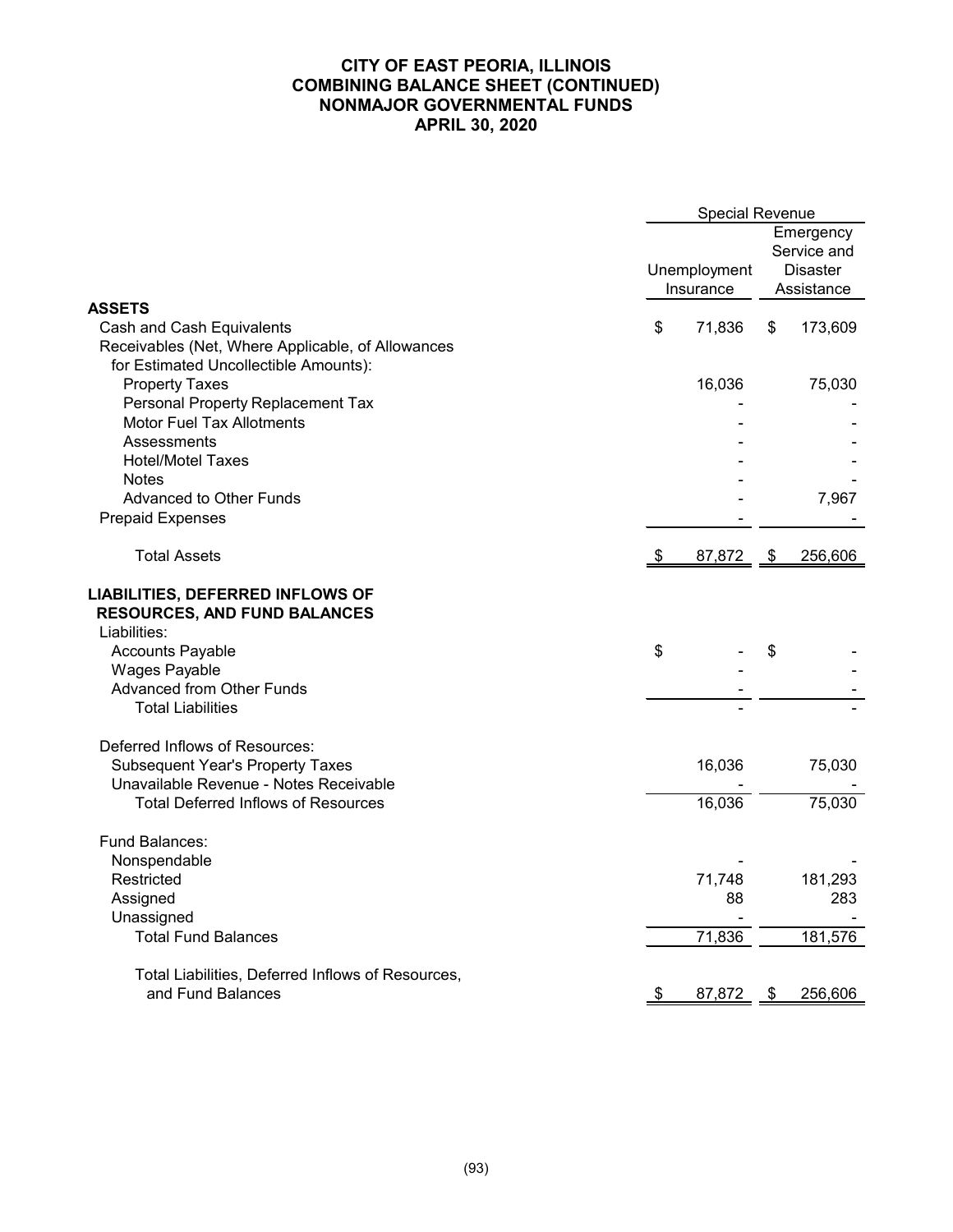# **CITY OF EAST PEORIA, ILLINOIS COMBINING BALANCE SHEET (CONTINUED) NONMAJOR GOVERNMENTAL FUNDS APRIL 30, 2020**

|                       |                   |         |                        | Special Revenue |                      |       |                                   |                                |                                            |
|-----------------------|-------------------|---------|------------------------|-----------------|----------------------|-------|-----------------------------------|--------------------------------|--------------------------------------------|
| Hotel/Motel<br>Tax    | Revolving<br>Loan |         | Special<br>Assessments |                 | <b>IHDA</b><br>Grant |       | Firemen's<br>Pension<br>Levy Fund | Police<br>Pension<br>Levy Fund | Total<br>Nonmajor<br>Governmental<br>Funds |
| \$2,512,893           | \$                | 669,486 | \$                     | 259,465         | \$                   | 8,597 | \$<br>3,297                       | \$<br>3,415                    | \$<br>6,421,961                            |
|                       |                   |         |                        |                 |                      |       | 2,065,770                         | 2,256,056                      | 5,529,698<br>12,800                        |
| 32,747                |                   |         |                        | 9,174           |                      |       |                                   |                                | 69,407<br>9,174<br>32,747                  |
|                       |                   | 118,230 |                        | 8,364           |                      |       |                                   |                                | 118,230<br>542,431                         |
| 2,545,640             | \$                | 787,716 | $\sqrt[6]{3}$          | 277,003         | \$                   | 8,597 | \$2,069,067                       | \$2,259,471                    | 298,025<br>\$13,034,473                    |
|                       |                   |         |                        |                 |                      |       |                                   |                                |                                            |
| \$<br>26,137<br>4,356 | \$                |         | \$                     |                 | \$                   |       | \$                                | \$                             | \$<br>27,405<br>17,656                     |
| 30,493                |                   |         |                        |                 |                      |       |                                   |                                | 391,365<br>436,426                         |
|                       |                   | 114,261 |                        |                 |                      |       | 2,065,770                         | 2,256,056                      | 5,529,698<br>114,261                       |
|                       |                   | 114,261 |                        |                 |                      |       | 2,065,770                         | 2,256,056                      | 5,643,959                                  |
| 400,925               |                   | 601,419 |                        | 204,473         |                      | 7,916 |                                   |                                | 298,025<br>4,003,077                       |
| 2,114,222             |                   | 72,036  |                        | 72,530          |                      | 681   | 3,297                             | 3,415                          | 2,657,651<br>(4,665)                       |
| 2,515,147             |                   | 673,455 |                        | 277,003         |                      | 8,597 | 3,297                             | 3,415                          | 6,954,088                                  |
| \$2,545,640           | \$                | 787,716 | $\mathfrak{s}$         | 277,003         | \$                   | 8,597 | \$2,069,067                       | \$2,259,471                    | \$13,034,473                               |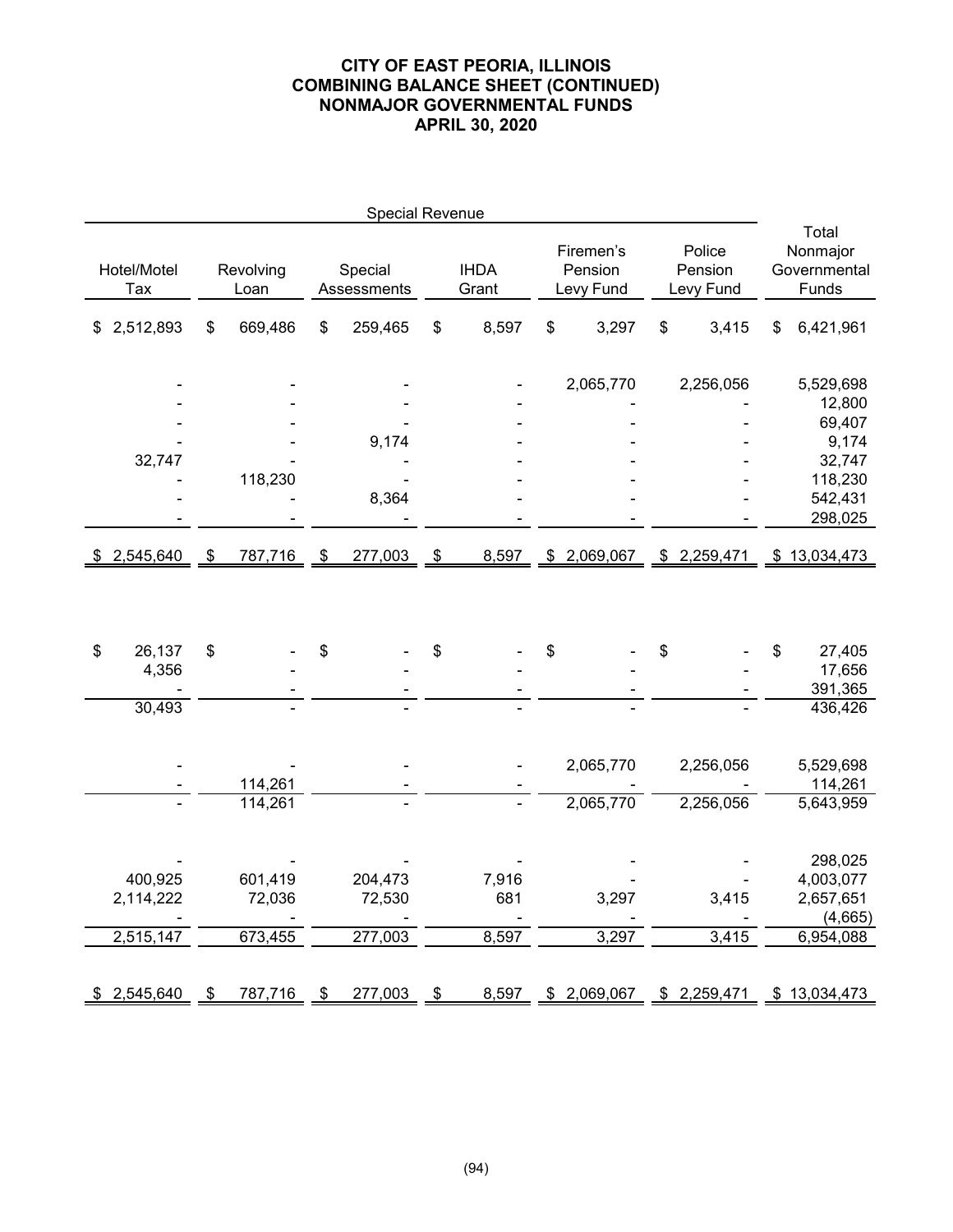# **CITY OF EAST PEORIA, ILLINOIS COMBINING SCHEDULE OF REVENUES, EXPENDITURES, AND CHANGES IN FUND BALANCES NONMAJOR GOVERNMENTAL FUNDS YEAR ENDED APRIL 30, 2020**

|                                                   | Debt Service                 | Special Revenue                     |
|---------------------------------------------------|------------------------------|-------------------------------------|
|                                                   | Bond and<br>Interest<br>Fund | Illinois<br>Municipal<br>Retirement |
| <b>REVENUES</b>                                   |                              |                                     |
| <b>Property Taxes</b>                             | \$                           | \$<br>118,021                       |
| <b>Other Taxes and Special Assessments</b>        |                              |                                     |
| Intergovernmental                                 |                              | 210,000                             |
| <b>Investment Earnings</b>                        | 6,356                        | 176                                 |
| Miscellaneous                                     |                              | 8,067                               |
| <b>Total Revenues</b>                             | 6,356                        | 336,264                             |
| <b>EXPENDITURES</b>                               |                              |                                     |
| Current:                                          |                              |                                     |
| <b>General Government</b>                         |                              | 327,962                             |
| Police                                            |                              |                                     |
| Fire                                              |                              |                                     |
| Public Works                                      |                              |                                     |
| <b>Community Development</b>                      |                              |                                     |
| <b>Capital Outlay</b>                             |                              |                                     |
| Debt Service:                                     |                              |                                     |
| <b>Principal Payments</b>                         | 80,000                       |                                     |
| Interest and Fiscal Charges                       | 13,675                       |                                     |
| <b>Total Expenditures</b>                         | 93,675                       | 327,962                             |
| Excess (Deficiency) of Revenues over Expenditures | (87, 319)                    | 8,302                               |
| <b>OTHER FINANCING SOURCES (USES)</b>             |                              |                                     |
| <b>Transfers In</b>                               |                              |                                     |
| <b>Transfers Out</b>                              |                              |                                     |
| <b>Total Other Financing Sources (Uses)</b>       |                              |                                     |
| <b>NET CHANGE IN FUND BALANCES</b>                | (87, 319)                    | 8,302                               |
| Fund Balances - Beginning of Year                 | 2,097,393                    | 20,873                              |
| <b>FUND BALANCES - END OF YEAR</b>                | \$<br>2,010,074              | \$<br>29,175                        |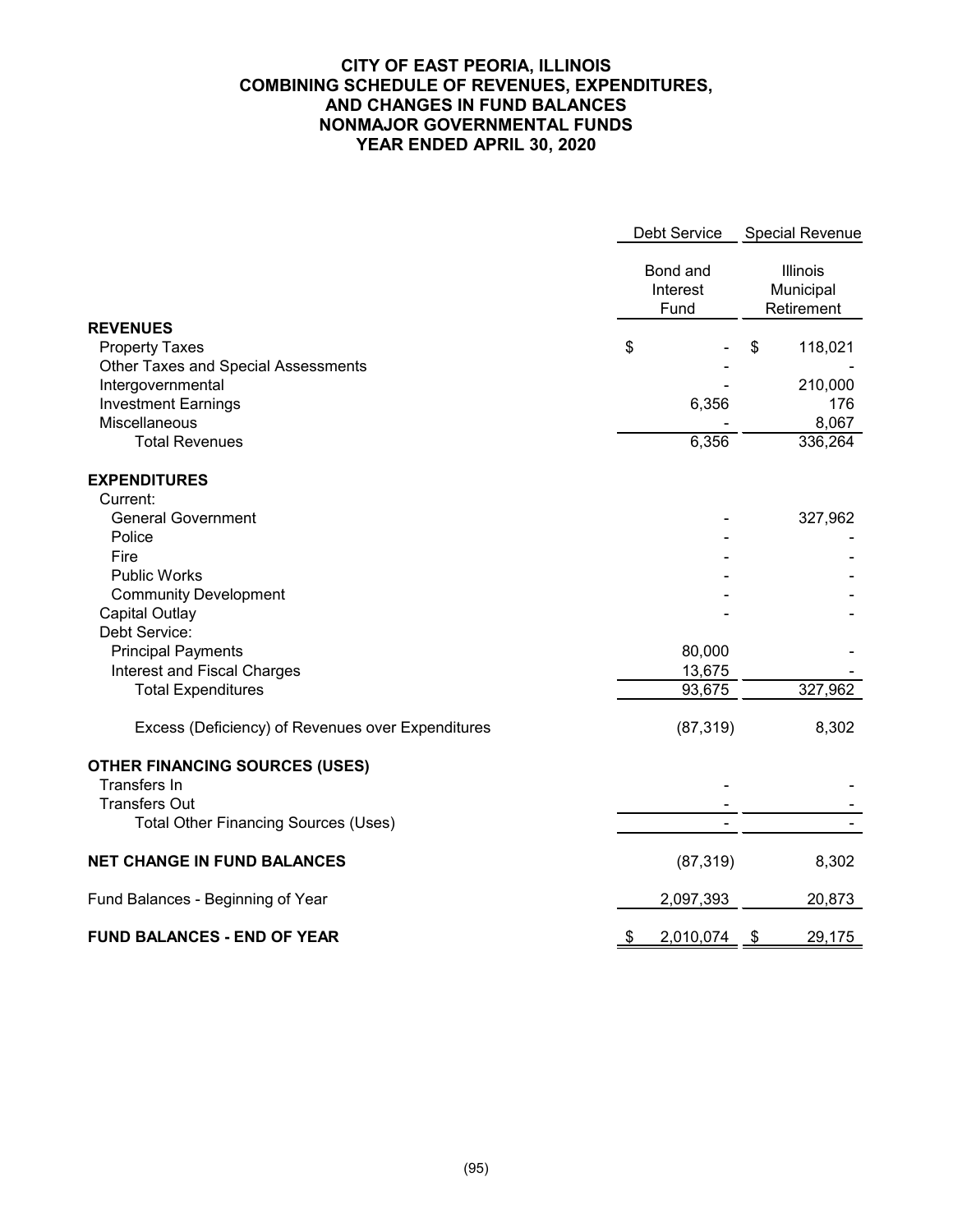# **CITY OF EAST PEORIA, ILLINOIS COMBINING SCHEDULE OF REVENUES, EXPENDITURES, AND CHANGES IN FUND BALANCES (CONTINUED) NONMAJOR GOVERNMENTAL FUNDS YEAR ENDED APRIL 30, 2020**

|                   |                    |                  |                           |                    |       | Special Revenue |               |                             |                       |               |                           |
|-------------------|--------------------|------------------|---------------------------|--------------------|-------|-----------------|---------------|-----------------------------|-----------------------|---------------|---------------------------|
| Motor<br>Fuel Tax | Social<br>Security |                  | Workmen's<br>Compensation |                    | Audit |                 |               | School<br>Crossing<br>Guard | Sewer<br>Chlorination |               | <b>Street</b><br>Lighting |
| \$                | \$                 |                  | \$                        | 810,601            | \$    | 78,664          | \$            |                             | \$<br>19,697          | \$            | 83,587                    |
| 863,573<br>3,494  |                    | 400,000<br>5,138 |                           | 650,250<br>1,207   |       | 117             |               |                             | 30                    |               | 81,162<br>125             |
| 867,067           |                    | 405,138          |                           | 1,462,058          |       | 78,781          |               |                             | 19,727                |               | 164,874                   |
|                   |                    | 371,421          |                           | 262,879<br>660,205 |       | 55,685          |               |                             | 8,818                 |               |                           |
|                   |                    |                  |                           | 229,300            |       |                 |               |                             |                       |               |                           |
| 590,542           |                    |                  |                           | 310,228<br>5,142   |       |                 |               |                             |                       |               | 149,735                   |
| 37,048            |                    |                  |                           |                    |       |                 |               |                             |                       |               |                           |
|                   |                    |                  |                           |                    |       |                 |               |                             |                       |               |                           |
|                   |                    |                  |                           |                    |       |                 |               |                             |                       |               |                           |
|                   |                    |                  |                           |                    |       |                 |               |                             |                       |               |                           |
| 627,590           |                    | 371,421          |                           | 1,467,754          |       | 55,685          |               |                             | 8,818                 |               | 149,735                   |
| 239,477           |                    | 33,717           |                           | (5,696)            |       | 23,096          |               |                             | 10,909                |               | 15,139                    |
|                   |                    |                  |                           | 7,665              |       |                 |               | (9,373)                     |                       |               |                           |
|                   |                    |                  |                           | 7,665              |       |                 |               | (9, 373)                    |                       |               |                           |
| 239,477           |                    | 33,717           |                           | 1,969              |       | 23,096          |               | (9,373)                     | 10,909                |               | 15,139                    |
| 253,641           |                    | 110,649          |                           | 291,391            |       | 141,798         |               | 9,373                       | 38,619                |               | 20,108                    |
| \$<br>493,118     | \$                 | 144,366          | \$                        | 293,360            | \$    | 164,894         | $\frac{1}{2}$ |                             | \$<br>49,528          | $\frac{1}{2}$ | 35,247                    |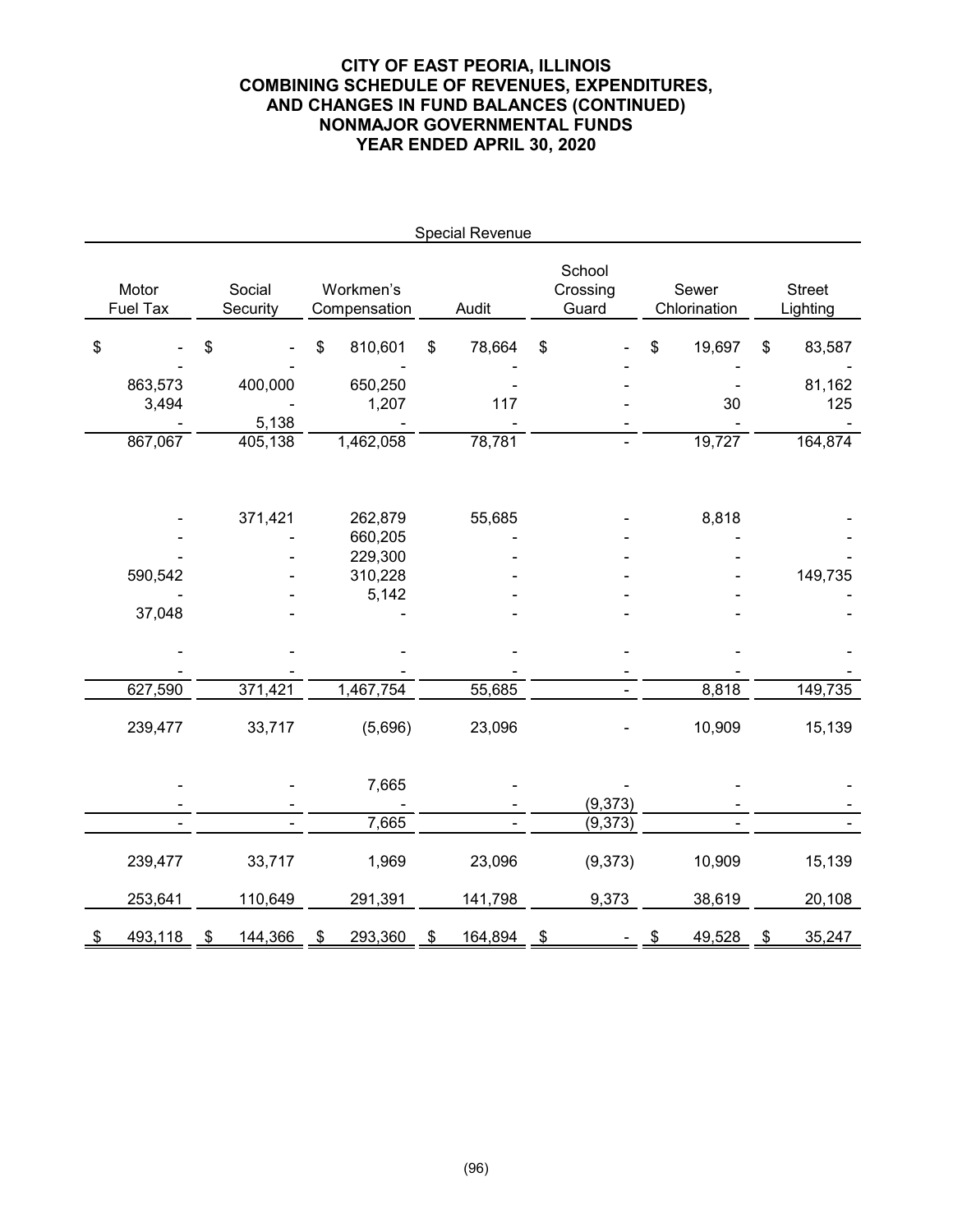# **CITY OF EAST PEORIA, ILLINOIS COMBINING SCHEDULE OF REVENUES, EXPENDITURES, AND CHANGES IN FUND BALANCES (CONTINUED) NONMAJOR GOVERNMENTAL FUNDS YEAR ENDED APRIL 30, 2020**

|                                                                 | Special Revenue           |                                                           |
|-----------------------------------------------------------------|---------------------------|-----------------------------------------------------------|
|                                                                 | Unemployment<br>Insurance | Emergency<br>Service and<br><b>Disaster</b><br>Assistance |
| <b>REVENUES</b>                                                 |                           |                                                           |
| <b>Property Taxes</b>                                           | \$<br>15,750              | \$<br>74,298                                              |
| <b>Other Taxes and Special Assessments</b><br>Intergovernmental |                           |                                                           |
| <b>Investment Earnings</b>                                      | 23                        | 119                                                       |
| Miscellaneous                                                   |                           |                                                           |
| <b>Total Revenues</b>                                           | 15,773                    | 74,417                                                    |
| <b>EXPENDITURES</b>                                             |                           |                                                           |
| Current:                                                        |                           |                                                           |
| <b>General Government</b>                                       | 19,000                    | 8,170                                                     |
| Police                                                          |                           |                                                           |
| Fire<br><b>Public Works</b>                                     |                           |                                                           |
| <b>Community Development</b>                                    |                           |                                                           |
| <b>Capital Outlay</b>                                           |                           | 38,965                                                    |
| Debt Service:                                                   |                           |                                                           |
| <b>Principal Payments</b>                                       |                           |                                                           |
| Interest and Fiscal Charges                                     |                           |                                                           |
| <b>Total Expenditures</b>                                       | 19,000                    | 47,135                                                    |
| Excess (Deficiency) of Revenues over Expenditures               | (3,227)                   | 27,282                                                    |
| <b>OTHER FINANCING SOURCES (USES)</b><br><b>Transfers In</b>    |                           |                                                           |
| <b>Transfers Out</b>                                            |                           |                                                           |
| <b>Total Other Financing Sources (Uses)</b>                     |                           |                                                           |
| <b>NET CHANGE IN FUND BALANCES</b>                              | (3,227)                   | 27,282                                                    |
| Fund Balances - Beginning of Year                               | 75,063                    | 154,294                                                   |
| <b>FUND BALANCES - END OF YEAR</b>                              | \$<br>71,836              | \$<br>181,576                                             |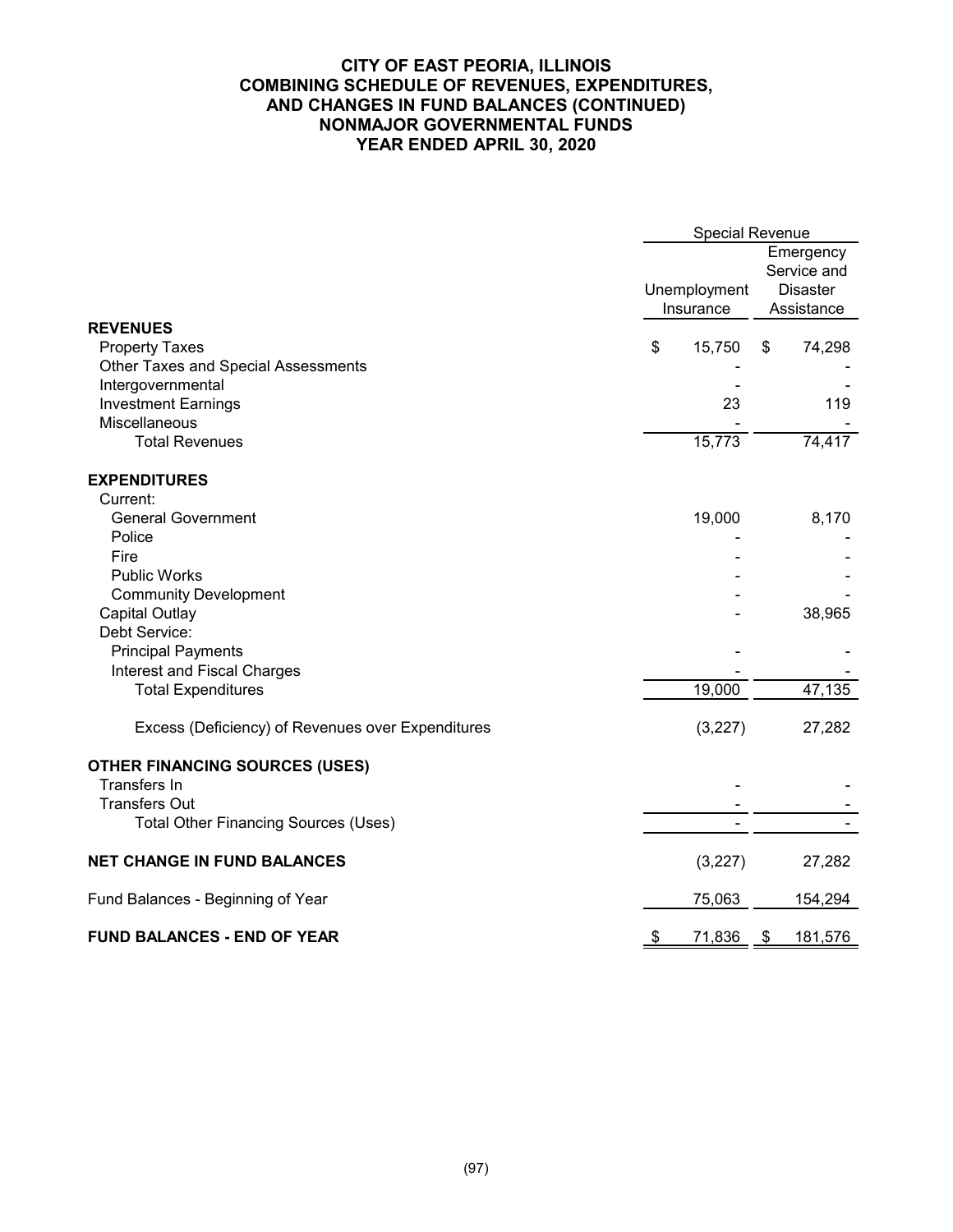# **CITY OF EAST PEORIA, ILLINOIS COMBINING SCHEDULE OF REVENUES, EXPENDITURES, AND CHANGES IN FUND BALANCES (CONTINUED) NONMAJOR GOVERNMENTAL FUNDS YEAR ENDED APRIL 30, 2020**

| Special Revenue    |                   |         |                        |         |    |                      |    |                                   |                                |                                            |  |  |
|--------------------|-------------------|---------|------------------------|---------|----|----------------------|----|-----------------------------------|--------------------------------|--------------------------------------------|--|--|
| Hotel/Motel<br>Tax | Revolving<br>Loan |         | Special<br>Assessments |         |    | <b>IHDA</b><br>Grant |    | Firemen's<br>Pension<br>Levy Fund | Police<br>Pension<br>Levy Fund | Total<br>Nonmajor<br>Governmental<br>Funds |  |  |
| \$                 | \$                |         | \$                     |         | \$ |                      | \$ | 1,989,408                         | 2,232,281<br>\$                | 5,422,307<br>\$                            |  |  |
| 725,332            |                   |         |                        |         |    |                      |    | 31,129                            | 34,965                         | 791,426                                    |  |  |
|                    |                   |         |                        |         |    |                      |    |                                   |                                | 2,204,985                                  |  |  |
|                    |                   | 14,770  |                        | 2,829   |    | 94                   |    | 2,960                             | 3,321                          | 35,621                                     |  |  |
| 284,651            |                   | 54,696  |                        |         |    |                      |    |                                   |                                | 352,552                                    |  |  |
| 1,009,983          |                   | 69,466  |                        | 2,829   |    | $\overline{94}$      |    | 2,023,497                         | 2,270,567                      | 8,806,891                                  |  |  |
|                    |                   |         |                        |         |    |                      |    |                                   |                                |                                            |  |  |
| 799,238            |                   |         |                        |         |    |                      |    |                                   |                                | 1,853,173                                  |  |  |
|                    |                   |         |                        |         |    |                      |    |                                   | 2,270,567                      | 2,930,772                                  |  |  |
|                    |                   |         |                        |         |    |                      |    | 2,023,497                         |                                | 2,252,797                                  |  |  |
|                    |                   |         |                        | 4,598   |    |                      |    |                                   |                                | 1,055,103                                  |  |  |
|                    |                   |         |                        |         |    |                      |    |                                   |                                | 5,142                                      |  |  |
| 275,287            |                   |         |                        |         |    |                      |    |                                   |                                | 351,300                                    |  |  |
|                    |                   |         |                        |         |    |                      |    |                                   |                                | 80,000                                     |  |  |
|                    |                   |         |                        |         |    |                      |    |                                   |                                | 13,675                                     |  |  |
| 1,074,525          |                   |         |                        | 4,598   |    |                      |    | 2,023,497                         | 2,270,567                      | 8,541,962                                  |  |  |
| (64, 542)          |                   | 69,466  |                        | (1,769) |    | 94                   |    |                                   |                                | 264,929                                    |  |  |
|                    |                   |         |                        |         |    |                      |    |                                   |                                | 7,665                                      |  |  |
|                    |                   |         |                        |         |    |                      |    |                                   |                                | (9, 373)                                   |  |  |
|                    |                   |         |                        |         |    |                      |    |                                   |                                | (1,708)                                    |  |  |
| (64, 542)          |                   | 69,466  |                        | (1,769) |    | 94                   |    |                                   |                                | 263,221                                    |  |  |
| 2,579,689          |                   | 603,989 |                        | 278,772 |    | 8,503                |    | 3,297                             | 3,415                          | 6,690,867                                  |  |  |
| \$2,515,147        | \$                | 673,455 | \$                     | 277,003 | \$ | 8,597                | \$ | 3,297                             | 3,415<br>\$                    | 6,954,088<br>$\mathsf{\$}$                 |  |  |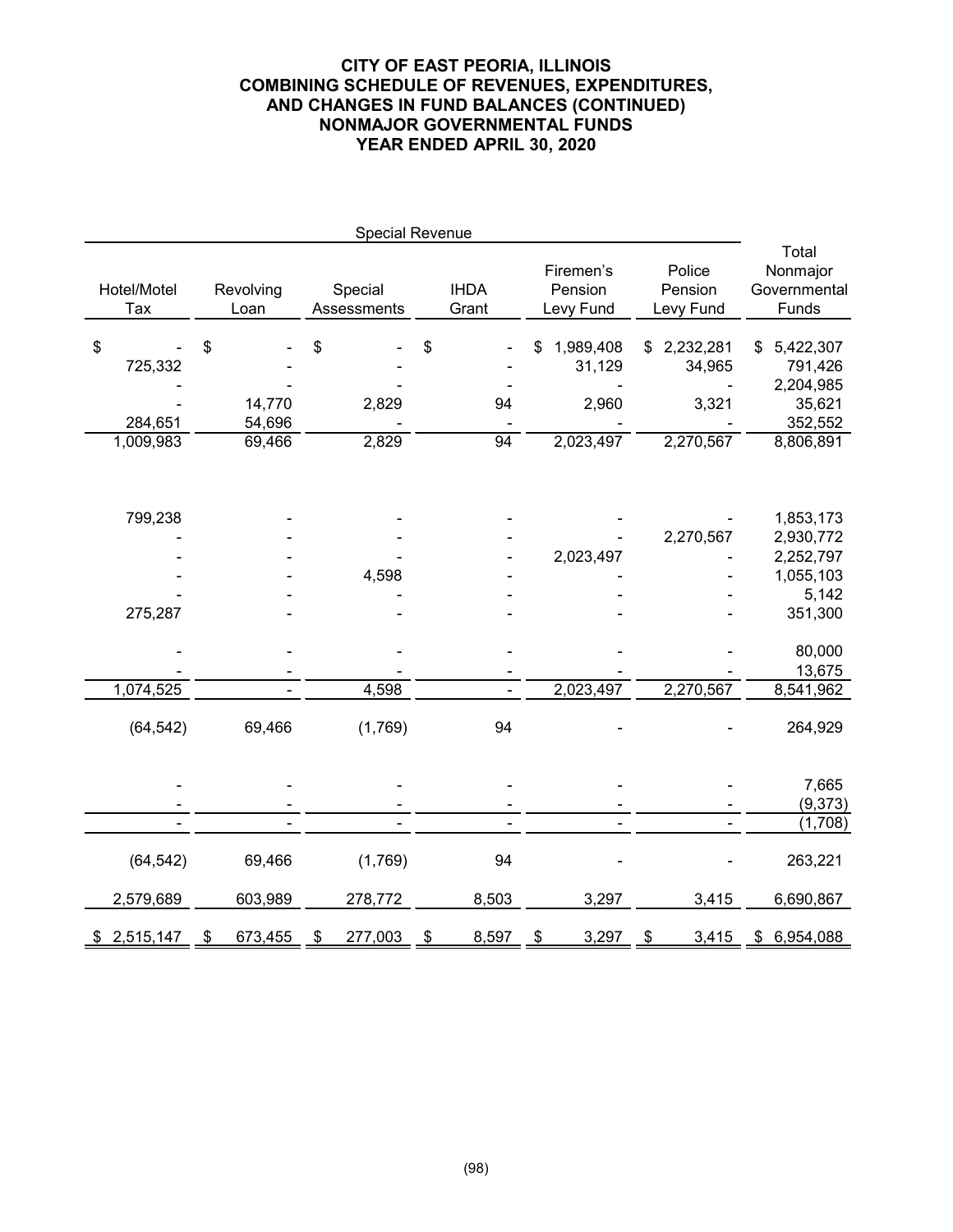# **CITY OF EAST PEORIA, ILLINOIS COMBINING SCHEDULE OF FIDUCIARY NET POSITION APRIL 30, 2020**

|                                                                     | <b>Pension Trust Funds</b> |                     |
|---------------------------------------------------------------------|----------------------------|---------------------|
|                                                                     | City of                    | City of             |
|                                                                     | East Peoria                | East Peoria         |
|                                                                     | Firefighter's              | Police              |
|                                                                     | Pension Fund               | <b>Pension Fund</b> |
| <b>ASSETS</b>                                                       |                            |                     |
| Cash and Cash Equivalents                                           | \$<br>711,221              | \$<br>583,313       |
| Receivables:                                                        |                            |                     |
| <b>Accrued Interest and Dividends</b>                               | 51,705                     | 72,599              |
| Investments, at Fair Value:                                         |                            |                     |
| <b>Money Market Funds</b>                                           | 1,251,919                  | 1,049,131           |
| <b>Municipal Bonds</b>                                              | 168,280                    | 142,161             |
| <b>Corporate Bonds</b>                                              | 3,609,199                  | 5,161,360           |
| U.S. Government Notes and Bonds                                     | 3,859,849                  | 3,201,049           |
| U.S. Government Agency Obligations                                  | 1,211,314                  | 1,263,321           |
| <b>Mutual Funds</b>                                                 | 8,590,215                  | 2,512,892           |
| <b>Common Stock</b>                                                 | 6,731,216                  | 16,592,490          |
| <b>Total Investments</b>                                            | 25,421,992                 | 29,922,404          |
| <b>Total Assets</b>                                                 | 26,184,918                 | 30,578,316          |
| <b>LIABILITIES</b>                                                  |                            |                     |
| Accounts Payable and Accrued Payroll Taxes                          | 1,810                      | 1,729               |
| <b>Amounts Held for Others</b><br><b>Total Liabilities</b>          | 1,810                      | 1,729               |
|                                                                     |                            |                     |
| Net Position Held in Trust for Pension<br><b>Benefit Obligation</b> | 26,183,108                 | \$<br>30,576,587    |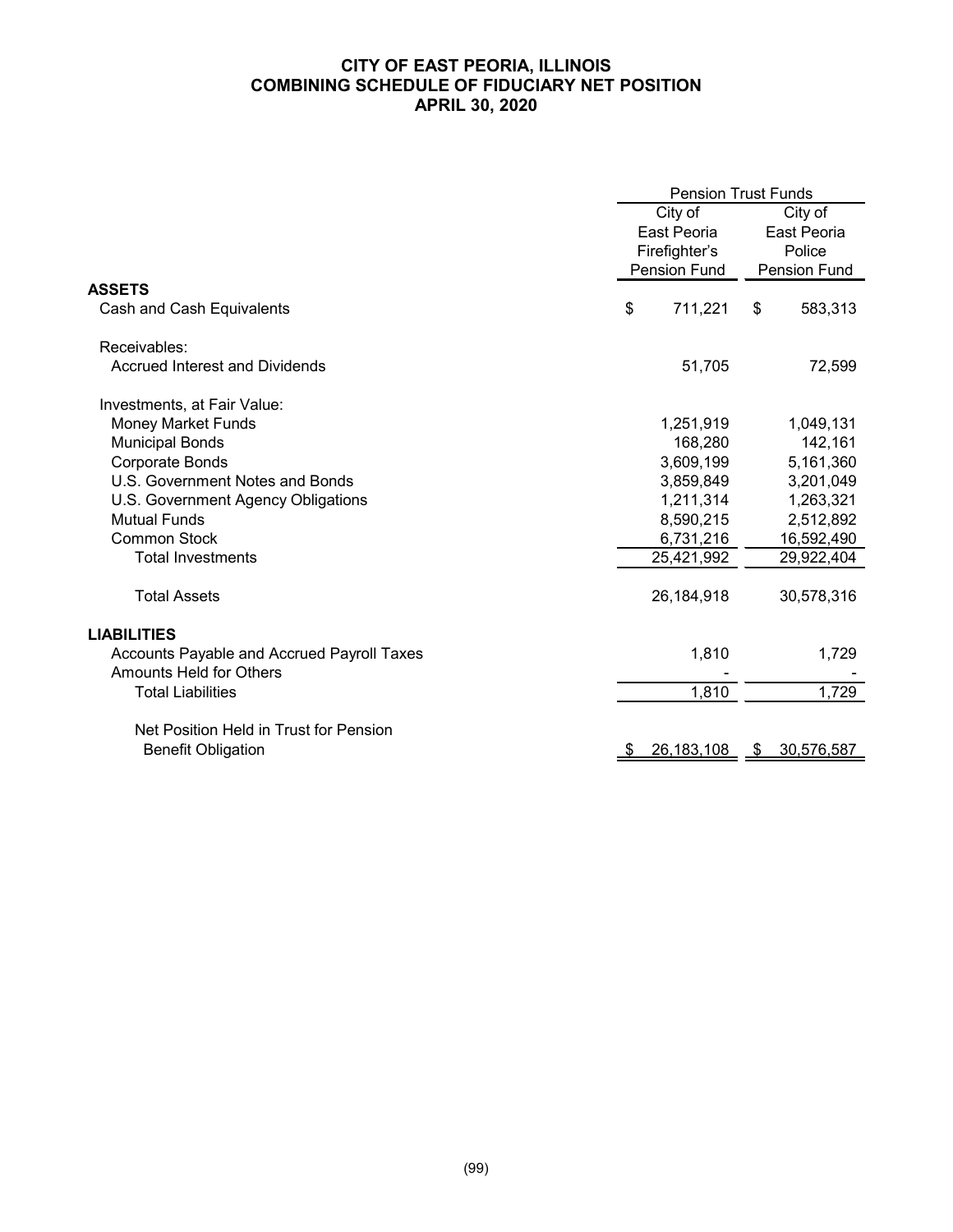# **CITY OF EAST PEORIA, ILLINOIS COMBINING SCHEDULE OF FIDUCIARY NET POSITION (CONTINUED) APRIL 30, 2020**

|                                            |               |                                  |               | <b>Agency Funds</b>    |                |                                     |                          |        |  |  |
|--------------------------------------------|---------------|----------------------------------|---------------|------------------------|----------------|-------------------------------------|--------------------------|--------|--|--|
| <b>Total Pension</b><br><b>Trust Funds</b> |               | Levi King<br>Scholarship<br>Fund |               | Dependent<br>Care Fund |                | Unreimbursed<br><b>Medical Fund</b> | Total<br>Agency<br>Funds |        |  |  |
| \$<br>1,294,534                            | \$            | 7,468                            | \$            | 12,343                 | \$             | 11,958                              | \$                       | 31,769 |  |  |
| 124,304                                    |               |                                  |               |                        |                |                                     |                          |        |  |  |
| 2,301,050<br>310,441                       |               |                                  |               |                        |                |                                     |                          |        |  |  |
| 8,770,559                                  |               |                                  |               |                        |                |                                     |                          |        |  |  |
| 7,060,898                                  |               |                                  |               |                        |                |                                     |                          |        |  |  |
| 2,474,635                                  |               |                                  |               |                        |                |                                     |                          |        |  |  |
| 11,103,107                                 |               |                                  |               |                        |                |                                     |                          |        |  |  |
| 23,323,706                                 |               |                                  |               |                        |                |                                     |                          |        |  |  |
| 55,344,396                                 |               |                                  |               |                        |                |                                     |                          |        |  |  |
| 56,763,234                                 | $\frac{1}{2}$ | 7,468                            | $\mathcal{S}$ | <u>12,343</u>          | $\mathfrak{s}$ | 11,958                              | $\overline{\mathcal{S}}$ | 31,769 |  |  |
|                                            |               |                                  |               |                        |                |                                     |                          |        |  |  |
| 3,539                                      | \$            |                                  | \$            |                        | \$             |                                     | \$                       |        |  |  |
|                                            |               | 7,468                            |               | 12,343                 |                | 11,958                              |                          | 31,769 |  |  |
| 3,539                                      | \$            | 7,468                            | \$            | 12,343                 | $\sqrt{3}$     | 11,958                              | \$                       | 31,769 |  |  |

 $$ 56,759,695$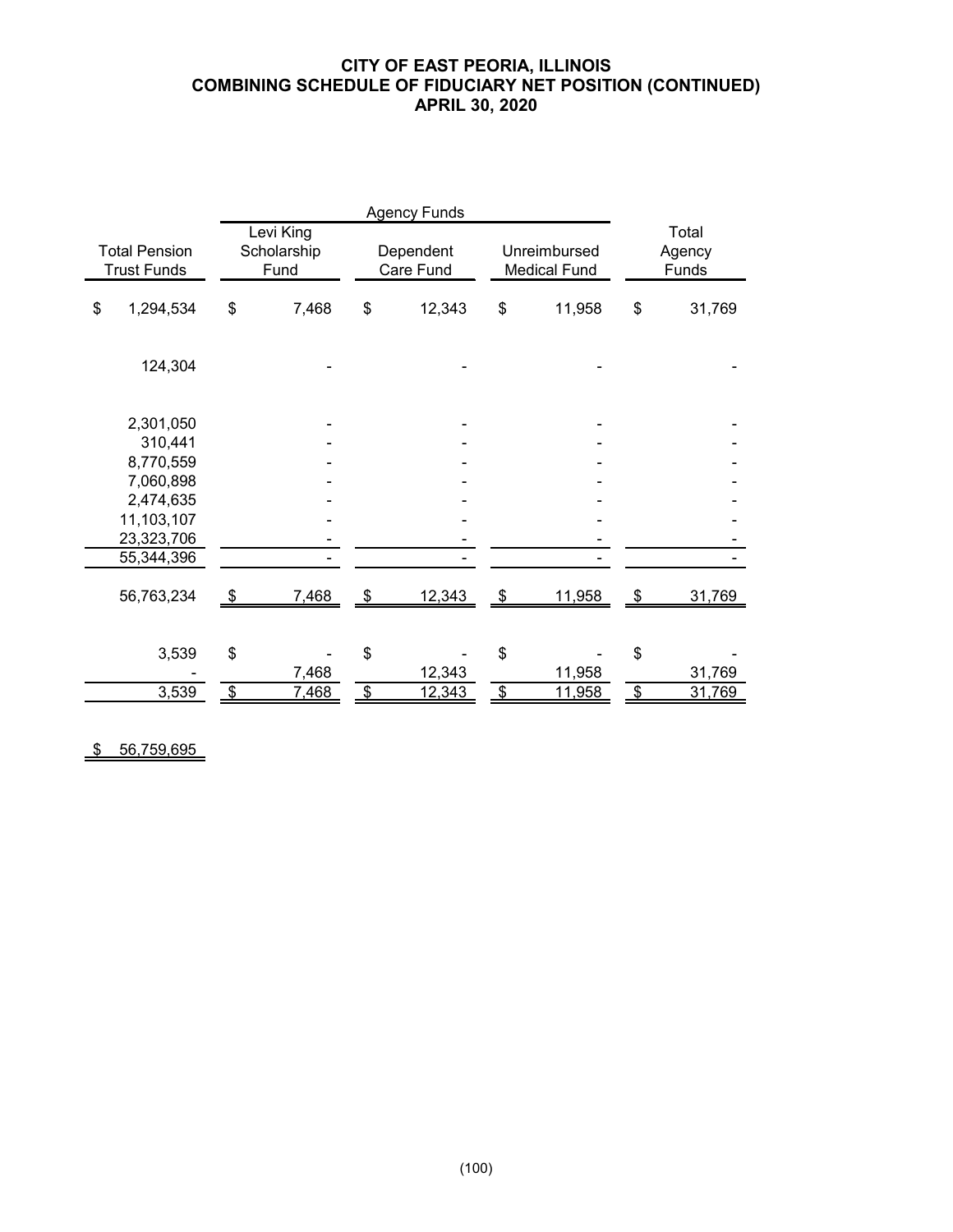# **CITY OF EAST PEORIA, ILLINOIS SCHEDULE OF CHANGES IN ASSETS AND LIABILITIES AGENCY FUNDS YEAR ENDED APRIL 30, 2020**

|                                                                        | <b>Balance</b><br>Beginning | Additions |        | Deductions |        | Balance<br>Ending |               |
|------------------------------------------------------------------------|-----------------------------|-----------|--------|------------|--------|-------------------|---------------|
| <b>LEVI KING SCHOLARSHIP FUND</b><br>Assets, Cash and Cash Equivalents | 7,468                       | - \$      |        |            |        |                   | 7,468         |
| Liabilities, Amounts Held for Others                                   | 7,468                       | - \$      |        |            |        |                   | <u>7,468 </u> |
| <b>DEPENDENT CARE FUND</b><br>Assets, Cash and Cash Equivalents        | 10,056                      |           | 11,666 | \$         | 9,379  |                   | <u>12,343</u> |
| Liabilities, Amounts Held for Others                                   | 10,056                      | - \$      | 11,666 | \$         | 9,379  | - \$              | 12,343        |
| UNREIMBURSED MEDICAL FUND<br>Assets, Cash and Cash Equivalents         | 11,455                      | S         | 68,363 | -S         | 67,860 | -86               | 11,958        |
| Liabilities, Amounts Held for Others                                   | 11,455                      | - \$      | 68,363 | \$         | 67,860 | - 56              | 11,958        |
| <b>TOTAL</b><br>Assets, Cash and Cash Equivalents                      | 28,979                      | S.        | 80,029 | - \$       | 77,239 | - 56              | 31,769        |
| Liabilities, Amounts Held for Others                                   | 28,979                      |           | 80,029 |            | 77,239 |                   | 31,769        |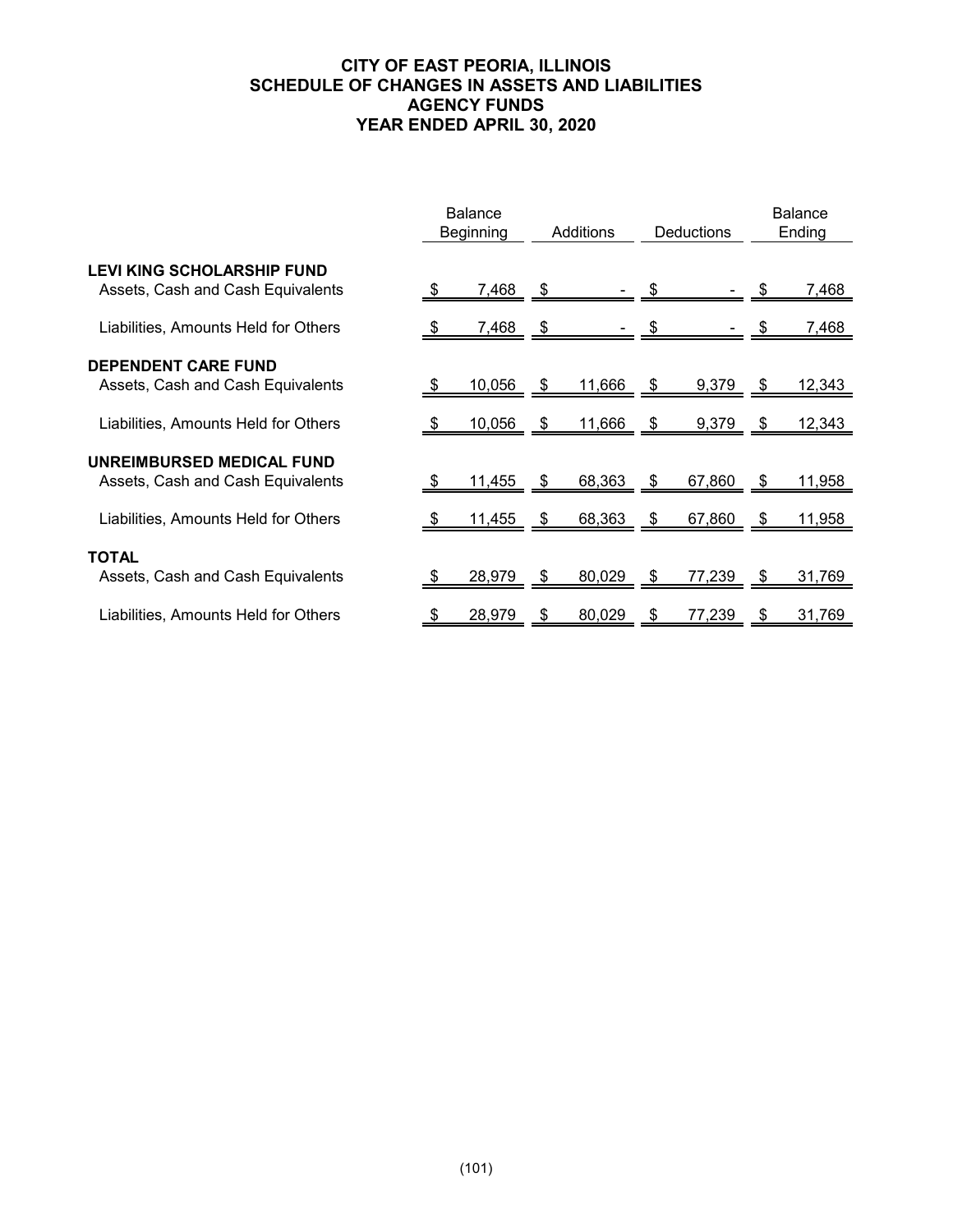### **CITY OF EAST PEORIA, ILLINOIS COMBINING SCHEDULE OF CHANGES IN FIDUCIARY NET POSITION YEAR ENDED APRIL 30, 2020**

|                                                                  |                     | <b>Pension Trust Funds</b>  |                             |  |  |
|------------------------------------------------------------------|---------------------|-----------------------------|-----------------------------|--|--|
|                                                                  | City of             | City of                     |                             |  |  |
|                                                                  | East Peoria         | East Peoria                 |                             |  |  |
|                                                                  | Firefighter's       | Police                      |                             |  |  |
|                                                                  | <b>Pension Fund</b> | Pension Fund                | Total                       |  |  |
| <b>ADDITIONS</b>                                                 |                     |                             |                             |  |  |
| Contributions:                                                   |                     |                             |                             |  |  |
| <b>Plan Members' Contributions</b>                               | \$<br>380,372       | \$<br>394,281               | \$<br>774,653               |  |  |
| <b>Employer Contributions</b>                                    | 2,020,537           | 2,267,246                   | 4,287,783                   |  |  |
| <b>Total Contributions</b>                                       | 2,400,909           | 2,661,527                   | 5,062,436                   |  |  |
| Investment Income:                                               |                     |                             |                             |  |  |
| Net Depreciation in Fair Value                                   |                     |                             |                             |  |  |
| of Investments                                                   | (398, 983)          | (253, 331)                  | (652, 314)                  |  |  |
| Dividends and Interest                                           | 646,452             | 740,472                     | 1,386,924                   |  |  |
| <b>Total Investment Income</b>                                   | 247,469             | 487,141                     | 734,610                     |  |  |
|                                                                  |                     |                             |                             |  |  |
| Less: Investment Expenses                                        | 129,740             | 162,521                     | 292,261                     |  |  |
| Net Investment Income                                            | 117,729             | 324,620                     | 442,349                     |  |  |
| <b>Total Additions</b>                                           | 2,518,638           | 2,986,147                   | 5,504,785                   |  |  |
| <b>DEDUCTIONS</b>                                                |                     |                             |                             |  |  |
| <b>Benefits Paid</b>                                             | 1,864,349           | 2,684,883                   | 4,549,232                   |  |  |
| <b>Refunds of Contributions</b>                                  | 31,865              |                             | 31,865                      |  |  |
| <b>Administrative Expenses</b>                                   | 42,660              | 56,055                      | 98,715                      |  |  |
| <b>Total Deductions</b>                                          | 1,938,874           | 2,740,938                   | 4,679,812                   |  |  |
| Change in Net Position                                           | 579,764             | 245,209                     | 824,973                     |  |  |
| <b>NET POSITION HELD IN TRUST</b><br><b>FOR PENSION BENEFITS</b> |                     |                             |                             |  |  |
| Beginning of Year                                                | 25,603,344          | 30,331,378                  | 55,934,722                  |  |  |
| End of Year                                                      | 26, 183, 108<br>-\$ | 30,576,587<br>$\frac{1}{2}$ | $\frac{1}{2}$<br>56,759,695 |  |  |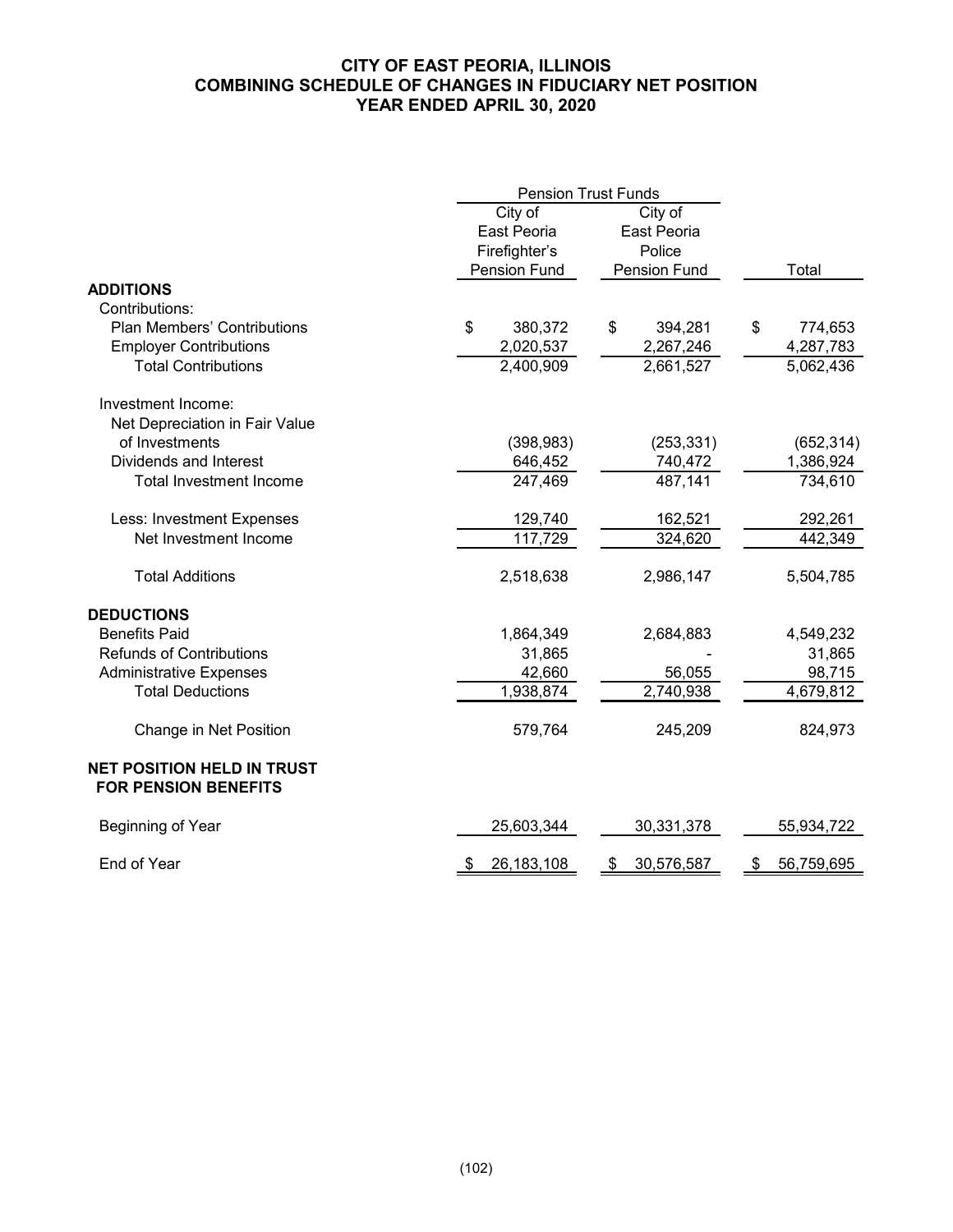# **CITY OF EAST PEORIA, ILLINOIS ASSESSED VALUATIONS, TAXES LEVIED, TAX RATES, TAX EXTENSIONS, AND TAX COLLECTIONS (UNAUDITED) APRIL 30, 2020**

|                                                                             | 2019 Tax Levy |      |         |                                              |           |    |                                                        |
|-----------------------------------------------------------------------------|---------------|------|---------|----------------------------------------------|-----------|----|--------------------------------------------------------|
| Assessed Valuation, Excluding Tax<br>Increment Financing District Increment |               |      |         |                                              |           |    | 509,175,626                                            |
| Fund                                                                        | Levy          | Rate |         | Amount<br>Extended by<br><b>County Clerk</b> |           |    | Collected<br>Within 60<br>Days After<br>April 30, 2020 |
| Illinois Municipal Retirement                                               | \$<br>120,000 |      | 0.02679 | \$                                           | 120,003   | \$ |                                                        |
| Workmen's Compensation                                                      | 841,764       |      | 0.18792 |                                              | 841,771   |    |                                                        |
| Audit                                                                       | 70,000        |      | 0.01563 |                                              | 70,013    |    |                                                        |
| <b>Street Lighting</b>                                                      | 85,000        |      | 0.01898 |                                              | 85,019    |    |                                                        |
| Unemployment Insurance                                                      | 16,000        |      | 0.00358 |                                              | 16,036    |    |                                                        |
| Civil Defense                                                               | 75,000        |      | 0.01675 |                                              | 75,030    |    |                                                        |
| Firemen's Pension                                                           | 2,065,733     |      | 0.46117 |                                              | 2,065,770 |    |                                                        |
| Police Pension                                                              | 2,256,053     |      | 0.50365 |                                              | 2,256,056 |    |                                                        |
| Total                                                                       | 5,529,550     |      | 1.23447 | \$                                           | 5,529,698 | \$ |                                                        |

Note: TIF and Township Road and Bridge levies are excluded.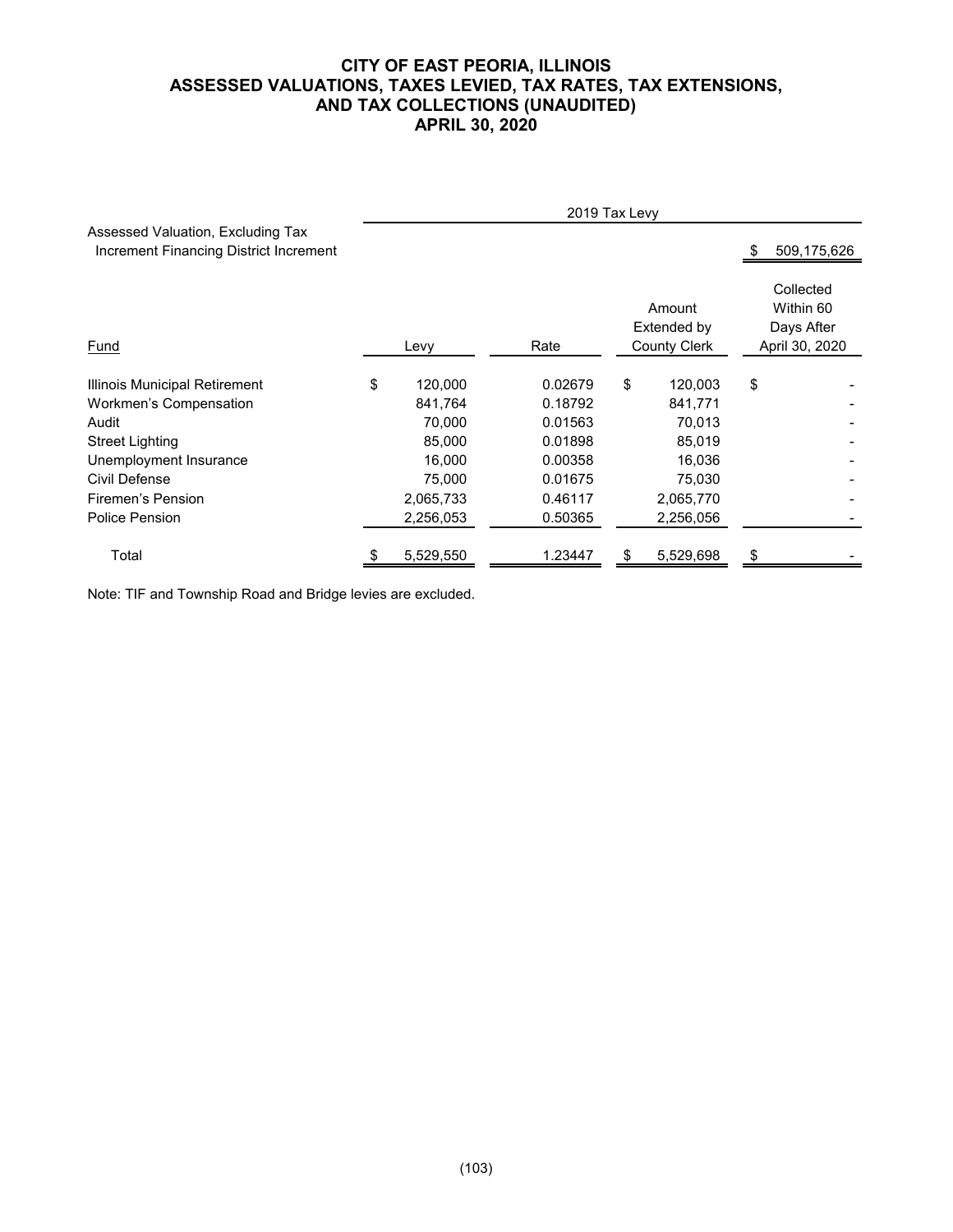#### **CITY OF EAST PEORIA, ILLINOIS ASSESSED VALUATIONS, TAXES LEVIED, TAX RATES, TAX EXTENSIONS, AND TAX COLLECTIONS (UNAUDITED) (CONTINUED) APRIL 30, 2020**

|                                                                             | 2018 Tax Levy |         |         |                                              |         |                     |             |
|-----------------------------------------------------------------------------|---------------|---------|---------|----------------------------------------------|---------|---------------------|-------------|
| Assessed Valuation, Excluding Tax<br>Increment Financing District Increment |               |         |         |                                              |         |                     | 512,460,085 |
| Fund                                                                        | Levy          |         | Rate    | Amount<br>Extended by<br><b>County Clerk</b> |         | Amount<br>Collected |             |
| General                                                                     | \$            |         |         | \$                                           |         | \$                  |             |
| <b>Police Protection</b>                                                    |               |         |         |                                              |         |                     |             |
| <b>Fire Protection</b>                                                      |               |         |         |                                              |         |                     |             |
| Garbage Collection and Disposal                                             |               |         |         |                                              |         |                     |             |
| Sewer Chlorination                                                          |               | 20,000  | 0.00444 |                                              | 20,037  |                     | 19,697      |
| Illinois Municipal Retirement                                               |               | 120,000 | 0.02660 |                                              | 120,043 |                     | 118,021     |
| <b>FICA</b>                                                                 |               |         |         |                                              |         |                     |             |
| Workmen's Compensation                                                      |               | 824,506 | 0.18270 |                                              | 824,508 |                     | 810,601     |
| <b>Street and Bridge</b>                                                    |               |         |         |                                              |         |                     |             |
| Audit                                                                       |               | 80,000  | 0.01773 |                                              | 80,014  |                     | 78,664      |
| <b>Street Lighting</b>                                                      |               | 85,000  | 0.01884 |                                              | 85,023  |                     | 83,587      |
| Unemployment Insurance                                                      |               | 16,000  | 0.00355 |                                              | 16,021  |                     | 15,750      |
| Civil Defense                                                               |               | 75,000  | 0.01662 |                                              | 75,004  |                     | 74,298      |

Firemen's Pension 2,023,497 0.44839 2,023,541 1,989,408 Police Pension 2,270,567 0.50313 2,270,578 2,232,281

Total \$ 5,514,570 1.22200 \$ 5,514,769 \$ 5,422,307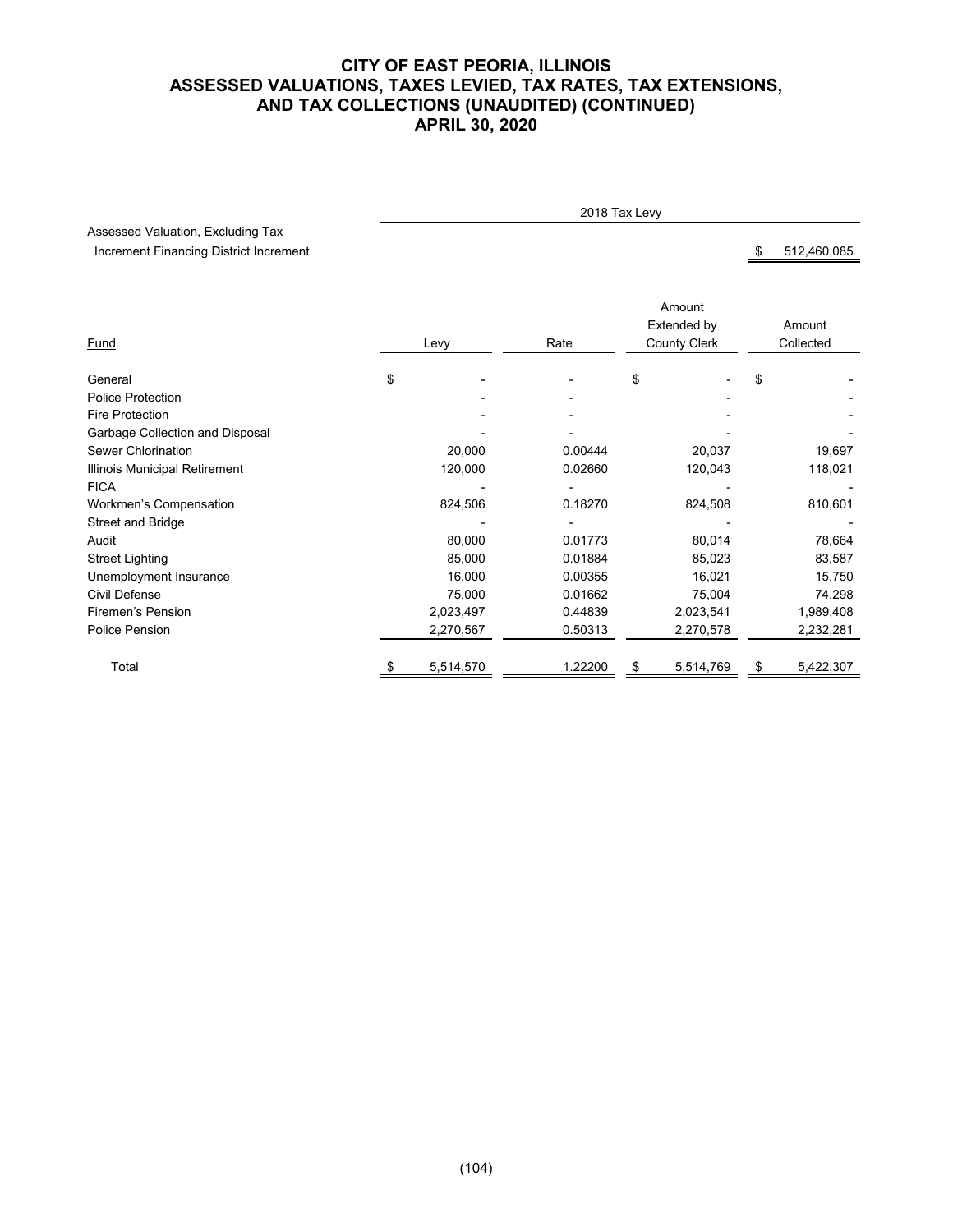# **CITY OF EAST PEORIA, ILLINOIS ASSESSED VALUATIONS, TAXES LEVIED, TAX RATES, TAX EXTENSIONS, AND TAX COLLECTIONS (UNAUDITED) (CONTINUED) APRIL 30, 2020**

| 2017 Tax Levy |           |         |                                       |                     | 2016 Tax Levy   |         |    |                                              |    |                     |
|---------------|-----------|---------|---------------------------------------|---------------------|-----------------|---------|----|----------------------------------------------|----|---------------------|
|               |           |         |                                       | 508,640,089         |                 |         |    |                                              |    | 503,512,508         |
| Levy          |           | Rate    | Amount<br>Extended by<br>County Clerk | Amount<br>Collected | Levy            | Rate    |    | Amount<br>Extended by<br><b>County Clerk</b> |    | Amount<br>Collected |
| \$            |           |         | \$                                    | \$                  | \$<br>200,593   | 0.04521 | \$ | 200,605                                      | \$ | 198,875             |
|               |           |         |                                       |                     | 625,028         | 0.14087 |    | 625,067                                      |    | 619,645             |
|               |           |         |                                       |                     | 625,028         | 0.14087 |    | 625,067                                      |    | 619,645             |
|               |           |         |                                       |                     | 26,057          | 0.00588 |    | 26,091                                       |    | 25,864              |
|               | 20,000    | 0.00448 | 20,029                                | 19,979              | 20,000          | 0.00451 |    | 20,012                                       |    | 19,837              |
|               | 120,000   | 0.02685 | 120,041                               | 119,733             | 120,000         | 0.02705 |    | 120,026                                      |    | 118,987             |
|               |           |         |                                       |                     | 475,000         | 0.10705 |    | 475,001                                      |    | 470,884             |
|               | 803,728   | 0.17978 | 803,758                               | 801,702             | 600,000         | 0.13523 |    | 600,041                                      |    | 594,837             |
|               |           |         |                                       |                     | 305,000         | 0.02017 |    | 89,498                                       |    | 88,720              |
|               | 80,000    | 0.01790 | 80,027                                | 79,824              | 80,000          | 0.01803 |    | 80,003                                       |    | 79,308              |
|               | 85,000    | 0.01902 | 85,034                                | 84,819              | 85,000          | 0.01916 |    | 85,017                                       |    | 84,280              |
|               | 16,000    | 0.00358 | 16,005                                | 15,963              | 16,000          | 0.00361 |    | 16,018                                       |    | 15,878              |
|               | 50,000    | 0.01119 | 50,028                                | 49,899              | 50,000          | 0.01127 |    | 50,007                                       |    | 49,572              |
|               | 2,195,236 | 0.49102 | 2,195,246                             | 2,189,631           | 1,177,950       | 0.26548 |    | 1,177,985                                    |    | 1,167,769           |
|               | 2,108,564 | 0.47164 | 2,108,602                             | 2,103,211           | 1,272,308       | 0.28674 |    | 1,272,320                                    |    | 1,261,287           |
|               | 5,478,528 | 1.22546 | 5,478,770<br>\$                       | 5,464,761<br>\$     | \$<br>5,677,964 | 1.23113 | \$ | 5,462,758                                    | \$ | 5,415,388           |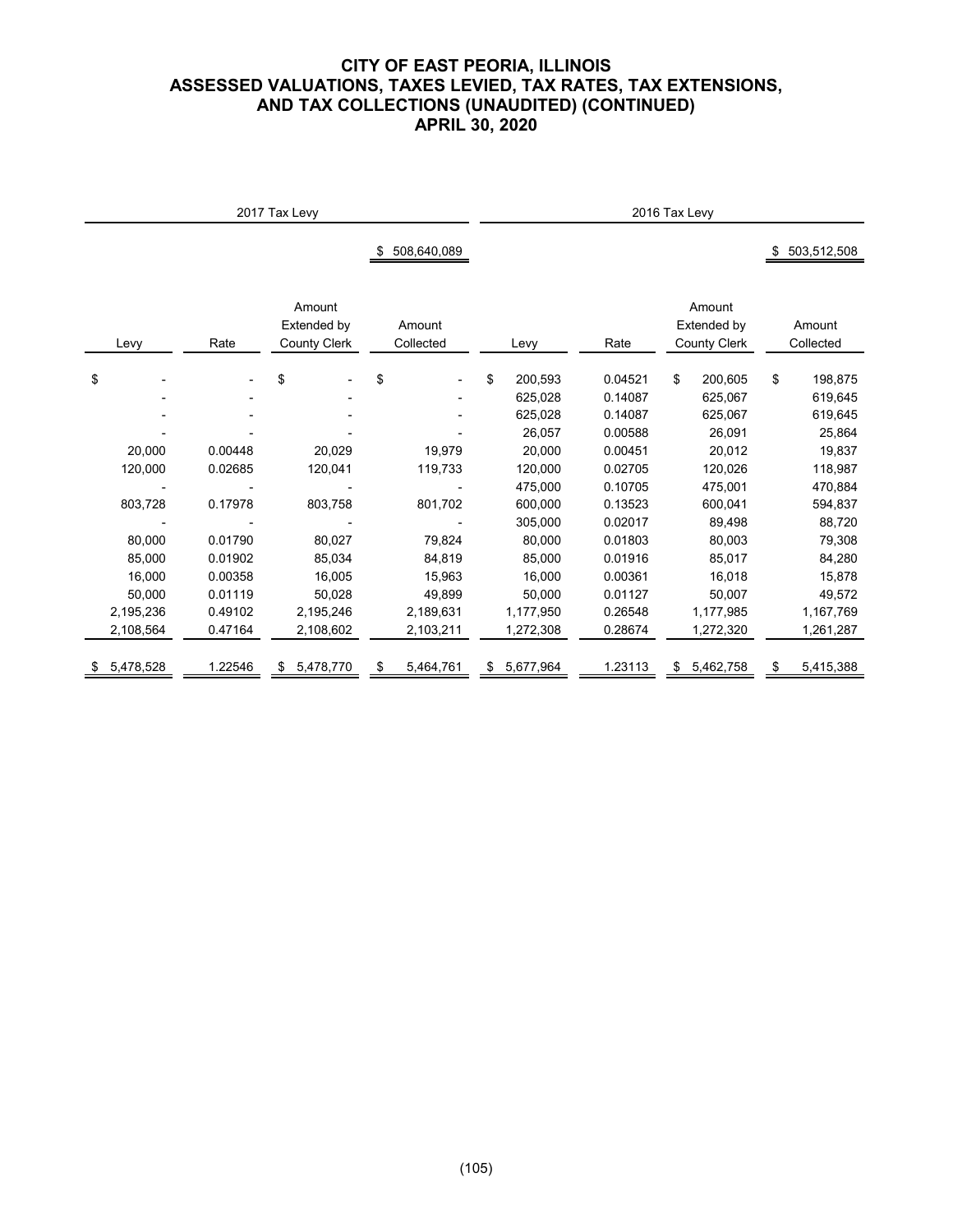# **CITY OF EAST PEORIA, ILLINOIS LEGAL DEBT MARGIN (UNAUDITED) APRIL 30, 2020**

| Assessed Valuation, 2019 Tax Year                        |                 |   | \$ 509,175,626 |
|----------------------------------------------------------|-----------------|---|----------------|
|                                                          |                 |   |                |
| Statutory Debt Limitation (8.625% of Assessed Valuation) |                 | S | 43,916,398     |
| Total Debt:                                              |                 |   |                |
| Notes Payable to Banks                                   | \$<br>5,133,097 |   |                |
| Notes Payable to Illinois Environment Protection Agency  | 11,798,872      |   |                |
| General Obligation Bonds (Alternate Revenue Source)      | 72,815,000      |   |                |
| Deduct Debt Exempt from Debt Limitation Computation:     |                 |   |                |
| Notes Payable to Illinois Environment Protection Agency  | (11, 798, 872)  |   |                |
| General Obligation Bonds (Alternate Revenue Source)      | (72, 815, 000)  |   | 5.133,097      |
| Legal Debt Margin                                        |                 |   | 38.783.301     |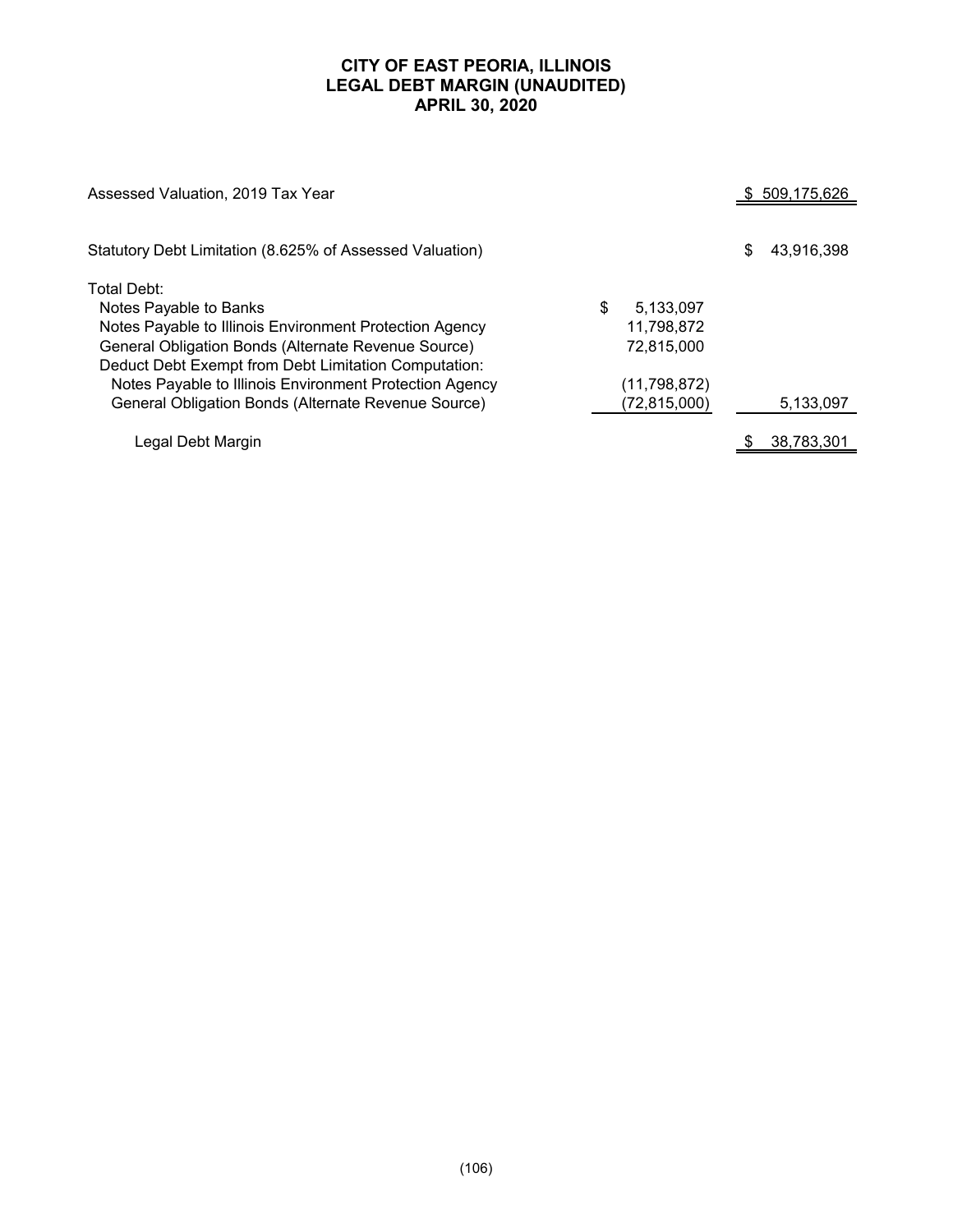# **CITY OF EAST PEORIA, ILLINOIS SCHEDULE OF RECEIPTS AND DISBURSEMENTS BY DISTRICT SPECIAL TAX ALLOCATION FUND (UNAUDITED) YEAR ENDED APRIL 30, 2020**

|                                              | District III  |
|----------------------------------------------|---------------|
| <b>RECEIPTS</b>                              |               |
| Tax Increment Financing, Property Taxes      | \$<br>783,500 |
| Interest Income                              | 1,127         |
| <b>Total Receipts</b>                        | 784,627       |
| <b>DISBURSEMENTS</b>                         |               |
| Distribution to Other Taxing Districts       | 136,025       |
| Interfund Borrowing                          | 640,000       |
| <b>Total Disbursements</b>                   | 776,025       |
| Deficiency of Receipts over Disbursements    | 8,602         |
| Cash and Investments - April 30, 2019        | 2,574         |
| <b>CASH AND INVESTMENTS - APRIL 30, 2020</b> | \$<br>11,176  |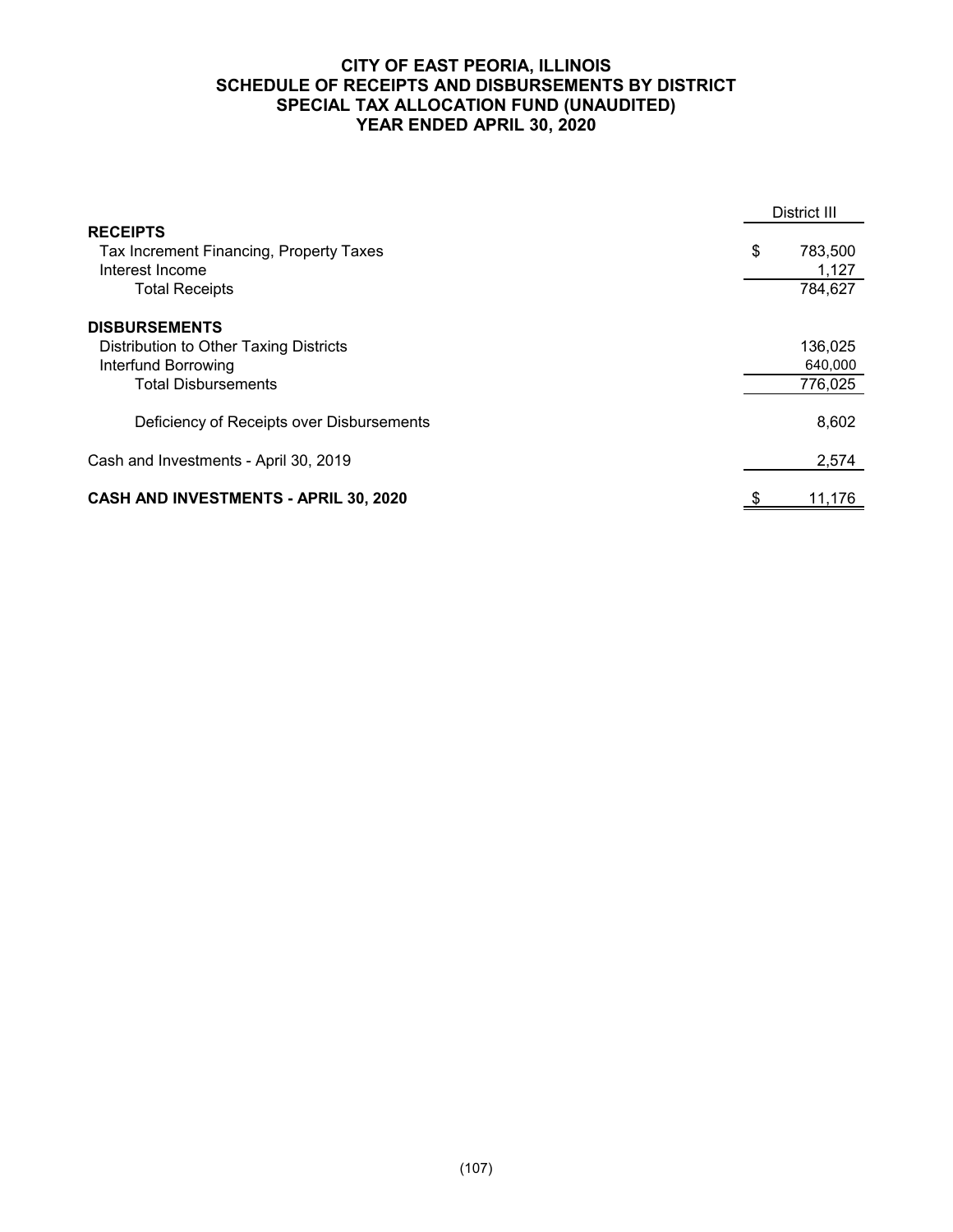# **CITY OF EAST PEORIA, ILLINOIS SCHEDULE OF RECEIPTS AND DISBURSEMENTS BY DISTRICT CAPITAL PROJECTS FUND (UNAUDITED) YEAR ENDED APRIL 30, 2020**

|                                          | <b>Camp Street</b><br><b>TIF District</b> |           | W. Washington<br><b>Street</b><br><b>TIF District</b> | Total           |
|------------------------------------------|-------------------------------------------|-----------|-------------------------------------------------------|-----------------|
| <b>RECEIPTS</b>                          |                                           |           |                                                       |                 |
| Tax Increment Financing:                 |                                           |           |                                                       |                 |
| <b>Property Taxes</b>                    | \$                                        | 2,026,619 | \$<br>2,561,616                                       | \$<br>4,588,235 |
| TIF C Taxes                              |                                           | 658,166   |                                                       | 658,166         |
| TIF D Taxes                              |                                           |           | 1,138,371                                             | 1,138,371       |
| Lease Income                             |                                           | 622,939   |                                                       | 622,939         |
| Rental Income                            |                                           | 1,055,040 |                                                       | 1,055,040       |
| Interest Income                          |                                           | 5,362     | 13.570                                                | 18,932          |
| <b>Reimbursements and Property Sales</b> |                                           |           | 69,696                                                | 69,696          |
| Interfund Borrowing                      |                                           | 2,515,289 | 887,166                                               | 3,402,455       |
| <b>Total Receipts</b>                    |                                           | 6,883,415 | 4,670,419                                             | 11,553,834      |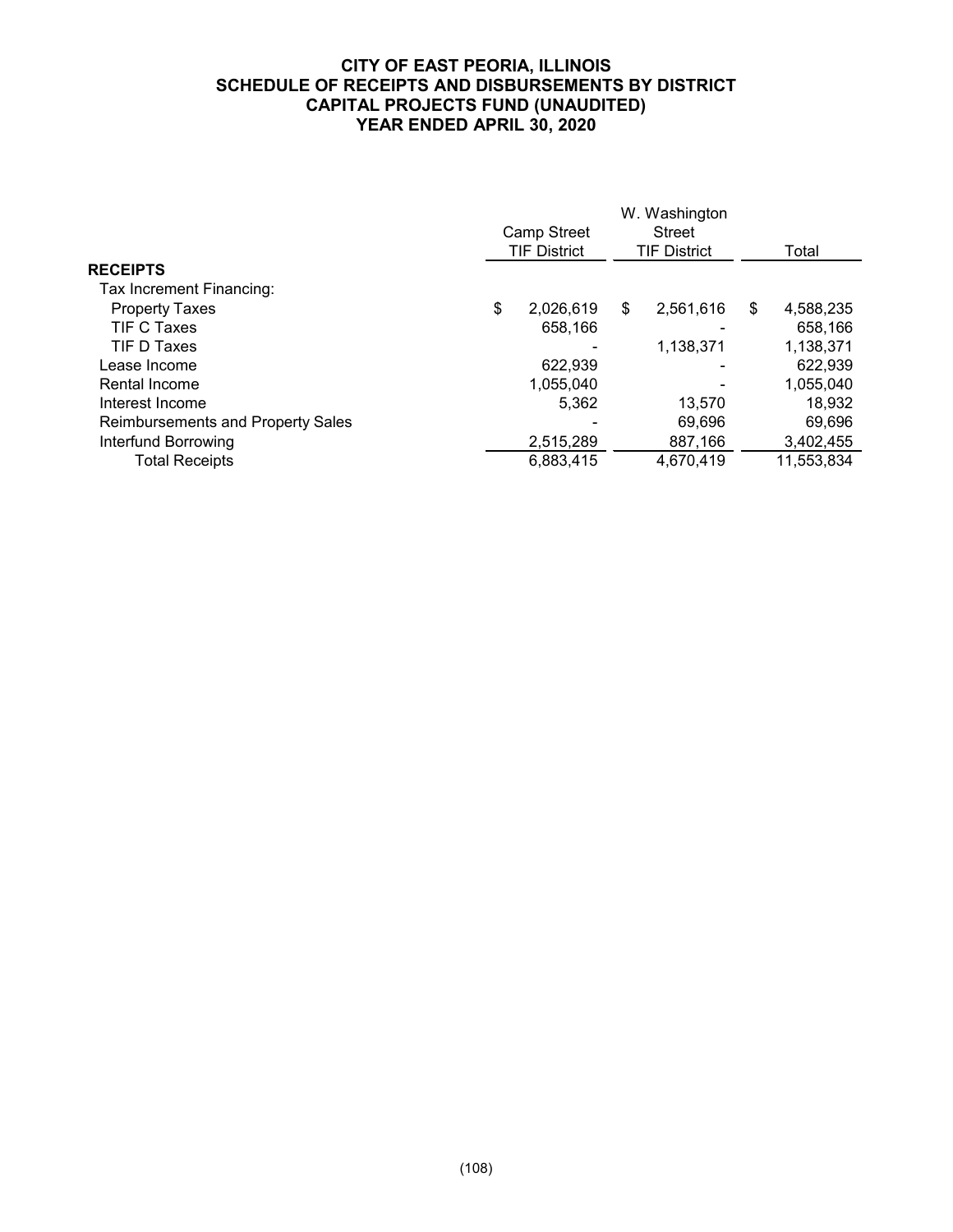# **CITY OF EAST PEORIA, ILLINOIS SCHEDULE OF RECEIPTS AND DISBURSEMENTS BY DISTRICT CAPITAL PROJECTS FUND (UNAUDITED) (CONTINUED) YEAR ENDED APRIL 30, 2020**

|                                         |     | <b>Camp Street</b>  |     | W. Washington<br><b>Street</b> |    |            |  |
|-----------------------------------------|-----|---------------------|-----|--------------------------------|----|------------|--|
|                                         |     | <b>TIF District</b> |     | <b>TIF District</b>            |    | Total      |  |
| <b>DISBURSEMENTS</b>                    |     |                     |     |                                |    |            |  |
| 2002C Tax Increment Bond Interest       | \$  | 34,600              | \$  |                                | \$ | 34,600     |  |
| 2002C Tax Increment Bond Principal      |     | 280,000             |     |                                |    | 280,000    |  |
| 2007 Tax Increment Bond Interest        |     | 779,900             |     |                                |    | 779,900    |  |
| 2010A General Obligation Bond Interest  |     | 471,229             |     |                                |    | 471,229    |  |
| 2010A General Obligation Bond Principal |     | 1,275,000           |     |                                |    | 1,275,000  |  |
| 2014 General Obligation Bond Interest   |     | 714,915             |     |                                |    | 714,915    |  |
| 2014 General Obligation Bond Principal  |     | 930,000             |     |                                |    | 930,000    |  |
| 2016C General Obligation Bond Interest  |     | 67,385              |     |                                |    | 67,385     |  |
| 2016C General Obligation Bond Principal |     | 1,520,000           |     |                                |    | 1,520,000  |  |
| 2012A General Obligation Bond Interest  |     |                     |     | 86,860                         |    | 86,860     |  |
| 2012A General Obligation Bond Principal |     |                     |     | 185,000                        |    | 185,000    |  |
| 2012B General Obligation Bond Interest  |     |                     |     | 86,860                         |    | 86,860     |  |
| 2012B General Obligation Bond Principal |     |                     |     | 185,000                        |    | 185,000    |  |
| 2012C General Obligation Bond Interest  |     |                     |     | 72,306                         |    | 72,306     |  |
| 2012C General Obligation Bond Principal |     |                     |     | 565,000                        |    | 565,000    |  |
| 2012D General Obligation Bond Interest  |     |                     |     | 28,646                         |    | 28,646     |  |
| 2012D General Obligation Bond Principal |     |                     |     | 225,000                        |    | 225,000    |  |
| 2013B General Obligation Bond Interest  |     |                     |     | 167,150                        |    | 167,150    |  |
| 2013B General Obligation Bond Principal |     |                     |     | 535,000                        |    | 535,000    |  |
| 2016AB General Obligation Bond Interest |     |                     |     | 338,250                        |    | 338,250    |  |
| Camp Street Loan Interest               |     | 6,742               |     |                                |    | 6,742      |  |
| Camp Street Loan Principal              |     | 57,044              |     |                                |    | 57,044     |  |
| Principal Paid on Notes Payable         |     |                     |     | 479,658                        |    | 479,658    |  |
| Interest Paid on Notes Payable          |     |                     |     | 92,436                         |    | 92,436     |  |
| Development and Engineering Fees        |     | 190,993             |     | 3,123                          |    | 194,116    |  |
| <b>Other Operating Expenses</b>         |     | 66,451              |     | 26,920                         |    | 93,371     |  |
| <b>Sales Tax Rebate</b>                 |     |                     |     | 1,592,480                      |    | 1,592,480  |  |
| <b>Property Taxes</b>                   |     | 426,504             |     |                                |    | 426,504    |  |
| Travel, Training, and Meetings          |     |                     |     | 10,459                         |    | 10,459     |  |
| <b>Attorney Fees</b>                    |     | 12,658              |     | 2,563                          |    | 15,221     |  |
| <b>Bass Pro Building</b>                |     | 1,527               |     |                                |    | 1,527      |  |
| <b>Total Disbursements</b>              |     | 6,834,948           |     | 4,682,711                      |    | 11,517,659 |  |
| Excess (Deficiency) of Receipts         |     |                     |     |                                |    |            |  |
| over Disbursements                      |     | 48,467              |     | (12, 292)                      |    | 36,175     |  |
| Cash - April 30, 2019                   |     | 118,855             |     | 580,870                        |    | 699,725    |  |
| <b>CASH - APRIL 30, 2020</b>            | \$. | <u>167,322</u>      | \$. | 568,578                        | \$ | 735,900    |  |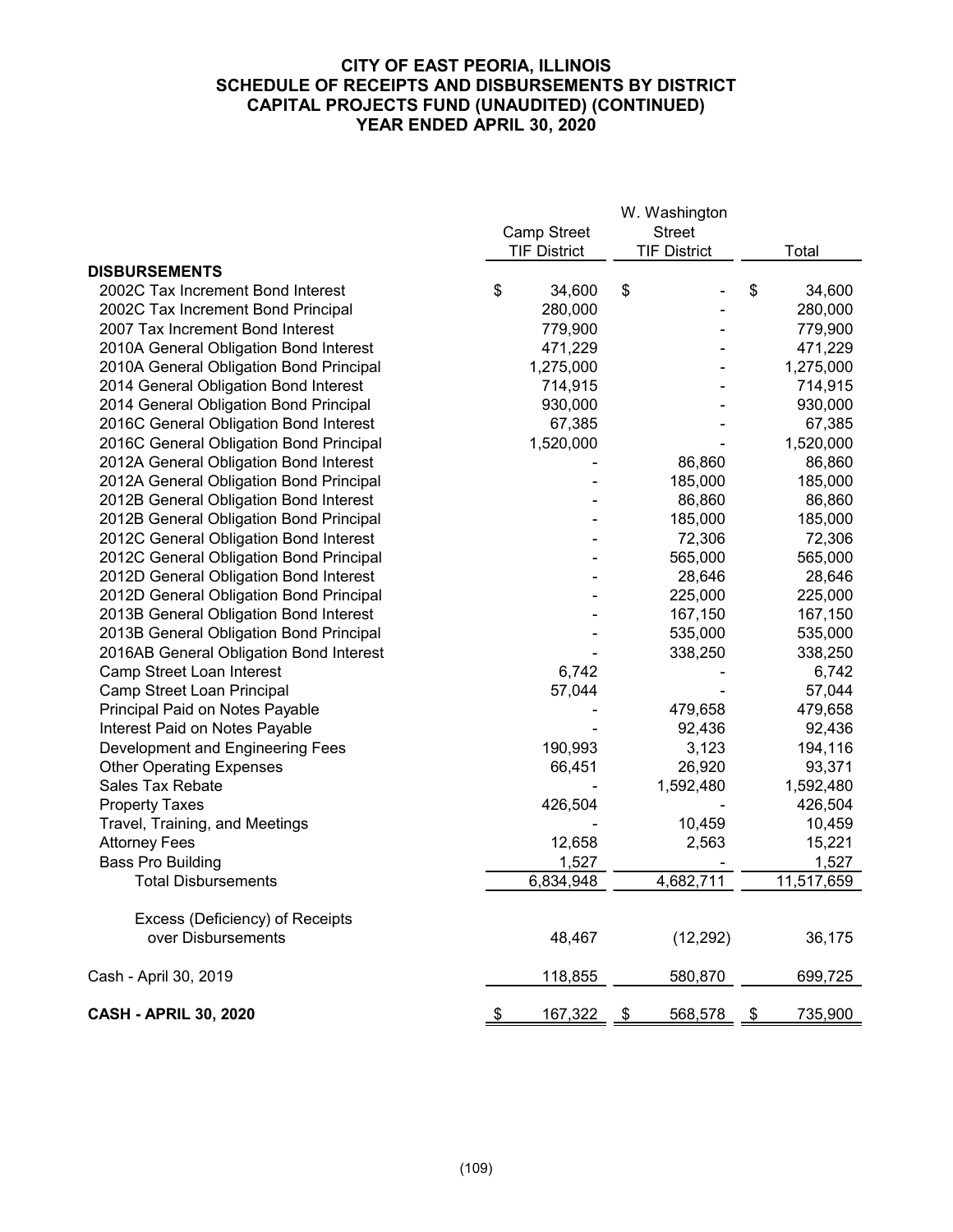

CliftonLarsonAllen LLP CLAconnect.com

# **INDEPENDENT AUDITORS' REPORT ON COMPLIANCE WITH ILLINOIS MUNICIPAL CODE SUBSECTION (Q) SECTION 11-74.4-3 OF PUBLIC ACT 85-1142**

Honorable Mayor and Commissioners City of East Peoria, Illinois East Peoria, Illinois

We have audited, in accordance with auditing standards generally accepted in the United States of America, the financial statements of the governmental activities, the business-type activities, the discretely presented component unit, each major fund, and the aggregate remaining fund information of City of East Peoria, Illinois (the City), as of and for the year ended April 30, 2020, and the related notes to the financial statements, which collectively comprise the City's basic financial statements and have issued our report thereon dated October 22, 2020. Our report was modified to include a reference to other auditors.

In connection with our audit, nothing came to our attention that caused us to believe that the City failed to comply with Subsection (Q) of Section 11-74.4-3 of Public Act 85-1142, insofar as it relates to accounting matters. However, our audit was not directed primarily toward obtaining knowledge of such noncompliance. Accordingly, had we performed additional procedures, other matters may have come to our attention regarding the City's noncompliance with the above-referenced Illinois Municipal Code, insofar as it relates to accounting matters.

This report is intended solely for the information and use of the City Council and management of the City of East Peoria and the state of Illinois and is not intended to be, and should not be, used by anyone other than those specific parties.

Viifton Larson Allen LLP

**CliftonLarsonAllen LLP**

Peoria, Illinois October 22, 2020

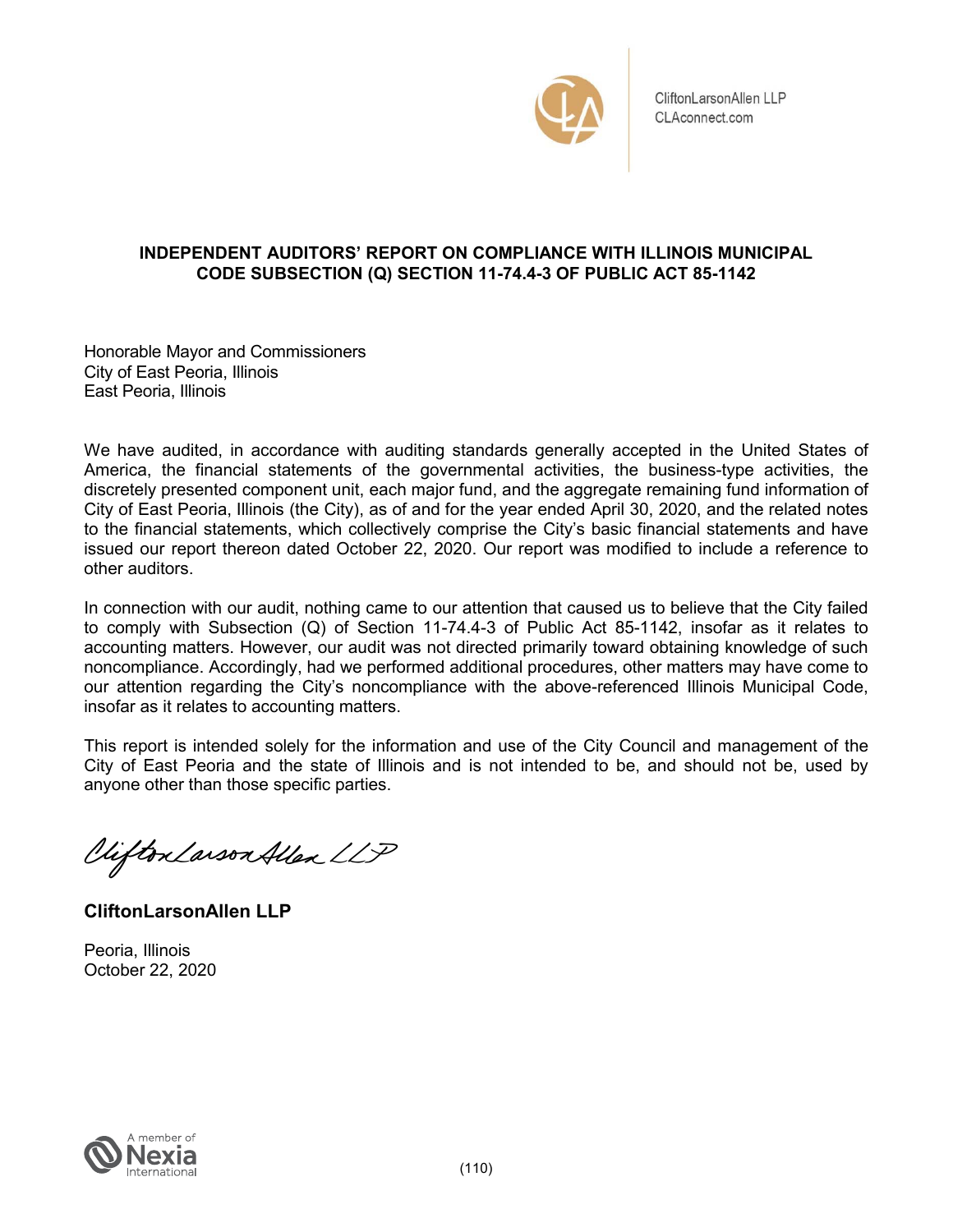

# **INDEPENDENT AUDITORS' REPORT ON INTERNAL CONTROL OVER FINANCIAL REPORTING AND ON COMPLIANCE AND OTHER MATTERS BASED ON AN AUDIT OF FINANCIAL STATEMENTS PERFORMED IN ACCORDANCE WITH GOVERNMENT AUDITING STANDARDS**

Honorable Mayor and Commissioners City of East Peoria, Illinois East Peoria, Illinois

We have audited, in accordance with the auditing standards generally accepted in the United States of America and the standards applicable to financial audits contained in *Government Auditing Standards* issued by the Comptroller General of the United States, the financial statements of the governmental activities, the business-type activities, the discretely presented component unit, each major fund, and the aggregate remaining fund information of City of East Peoria, Illinois (the City), as of and for the year ended April 30, 2020, and the related notes to the financial statements, which collectively comprise the City's basic financial statements, and have issued our report thereon dated October 22, 2020. Our report includes a reference to other auditors who audited the financial statements of the East Peoria Mass Transit District discretely presented component unit, Police Pension Trust Fund, and Firefighters' Pension Trust Fund, as described in our report on City of East Peoria, Illinois' financial statements. The financial statements of the East Peoria Mass Transit District, Police Pension Trust Fund, and Firefighters' Pension Trust Fund were not audited in accordance with *Government Auditing Standards*.

# **Internal Control Over Financial Reporting**

In planning and performing our audit of the financial statements, we considered the City's internal control over financial reporting (internal control) to determine the audit procedures that are appropriate in the circumstances for the purpose of expressing our opinions on the financial statements, but not for the purpose of expressing an opinion on the effectiveness of the City's internal control. Accordingly, we do not express an opinion on the effectiveness of the City's internal control.

A *deficiency in internal control* exists when the design or operation of a control does not allow management or employees, in the normal course of performing their assigned functions, to prevent, or detect and correct, misstatements on a timely basis. A *material weakness* is a deficiency, or a combination of deficiencies, in internal control such that there is a reasonable possibility that a material misstatement of the entity's financial statements will not be prevented, or detected and corrected on a timely basis. A *significant deficiency* is a deficiency, or a combination of deficiencies, in internal control that is less severe than a material weakness yet important enough to merit attention by those charged with governance.

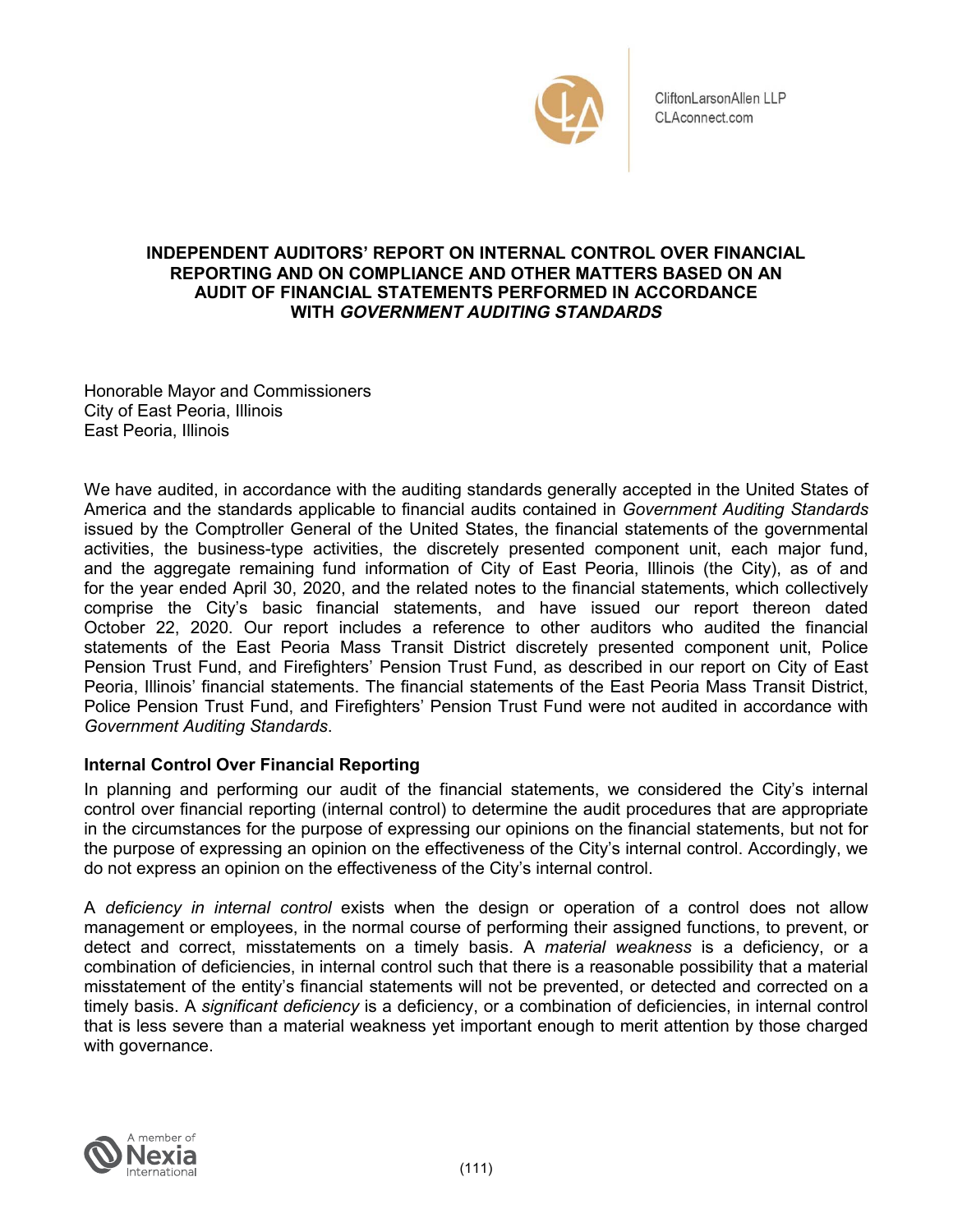Our consideration of internal control was for the limited purpose described in the first paragraph of this section and was not designed to identify all deficiencies in internal control that might be material weaknesses or significant deficiencies and therefore, material weaknesses or significant deficiencies may exist that have not been identified. We did identify certain deficiencies in internal control, described in the accompanying schedule of findings and responses as items 2020-001 and 2020-002 that we consider to be material weaknesses.

# **Compliance and Other Matters**

As part of obtaining reasonable assurance about whether the City's financial statements are free from material misstatement, we performed tests of its compliance with certain provisions of laws, regulations, contracts, and grant agreements, noncompliance with which could have a direct and material effect on the determination of financial statement amounts. However, providing an opinion on compliance with those provisions was not an objective of our audit, and accordingly, we do not express such an opinion. The results of our tests disclosed no instances of noncompliance or other matters that are required to be reported under *Government Auditing Standards*.

# **City of East Peoria, Illinois' Responses to Findings**

The City's responses to the findings identified in our audit are described in the accompanying schedule of findings and responses. The City's responses were not subjected to the auditing procedures applied in the audit of the financial statements and, accordingly, we express no opinion on them.

# **Purpose of this Report**

The purpose of this report is solely to describe the scope of our testing of internal control and compliance and the results of that testing, and not to provide an opinion on the effectiveness of the entity's internal control or on compliance. This report is an integral part of an audit performed in accordance with *Government Auditing Standards* in considering the entity's internal control and compliance. Accordingly, this communication is not suitable for any other purpose.

Viifton Larson Allen LLP

**CliftonLarsonAllen LLP**

Peoria, Illinois October 22, 2020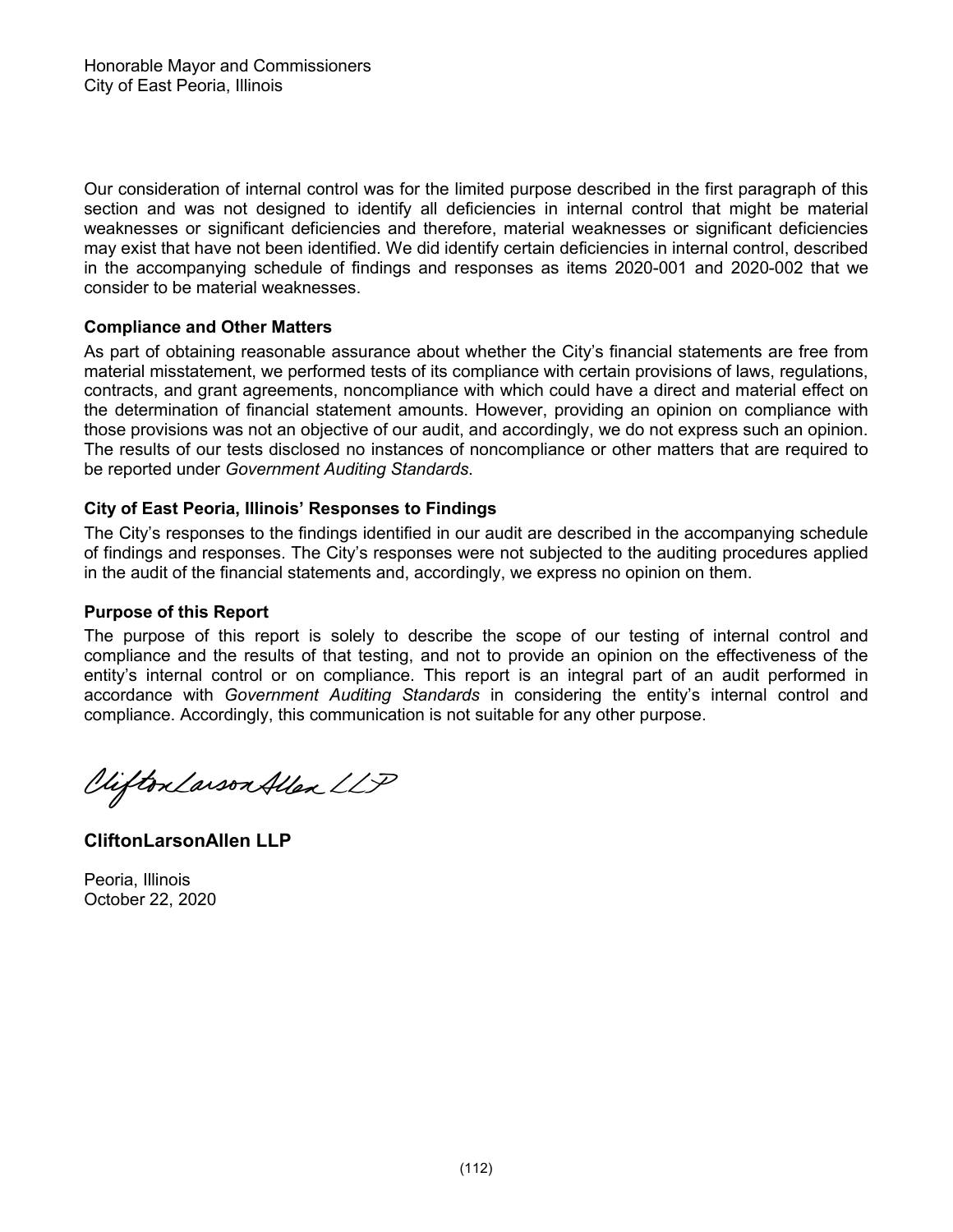### **CITY OF EAST PEORIA, ILLINOIS SCHEDULE OF FINDINGS AND RESPONSES APRIL 30, 2020**

# **FINANCIAL STATEMENT FINDINGS**

# **Finding No. 2020-001 — Segregation of Duties**

#### *Criteria or specific requirement:*

The Mayor, City Council, and management is responsible for establishing and maintaining internal controls and for the fair presentation of the financial statements, including the related disclosures in conformity with the U.S. generally accepted accounting principles (GAAP).

#### *Condition:*

The City does not have an internal control system that provides proper segregation of duties at Eastport Marina. We specifically noted a lack of segregation of duties over the cash receipts process. The Operations Manager at Eastport Marina has the ability to make deposits and reconcile bank statements.

#### *Effect:*

A lack of segregation of duties increases the risk that errors or misappropriations will not be prevented, or detected and corrected, by the City in a timely manner.

#### *Cause:*

There is limited number of personnel involved in accounting transactions within the Eastport Marina.

#### *Recommendation:*

We recommend the City review the procedures in place to determine if it is feasible to shift some responsibilities from the Operations Manager to improve segregation of duties and internal control. If, due to limited personnel and cost-benefit considerations, it is not practical to further segregate duties, then close supervision and review by management is the best means for detecting errors, misappropriations, and potential fraud.

#### *Views of responsible officials and planned corrective action:*

Management and City Council will take this under advisement and discuss the cost-benefit of adding additional personnel to improve upon the mentioned control.

#### *Contact person:*

Jeff Becker, Finance Director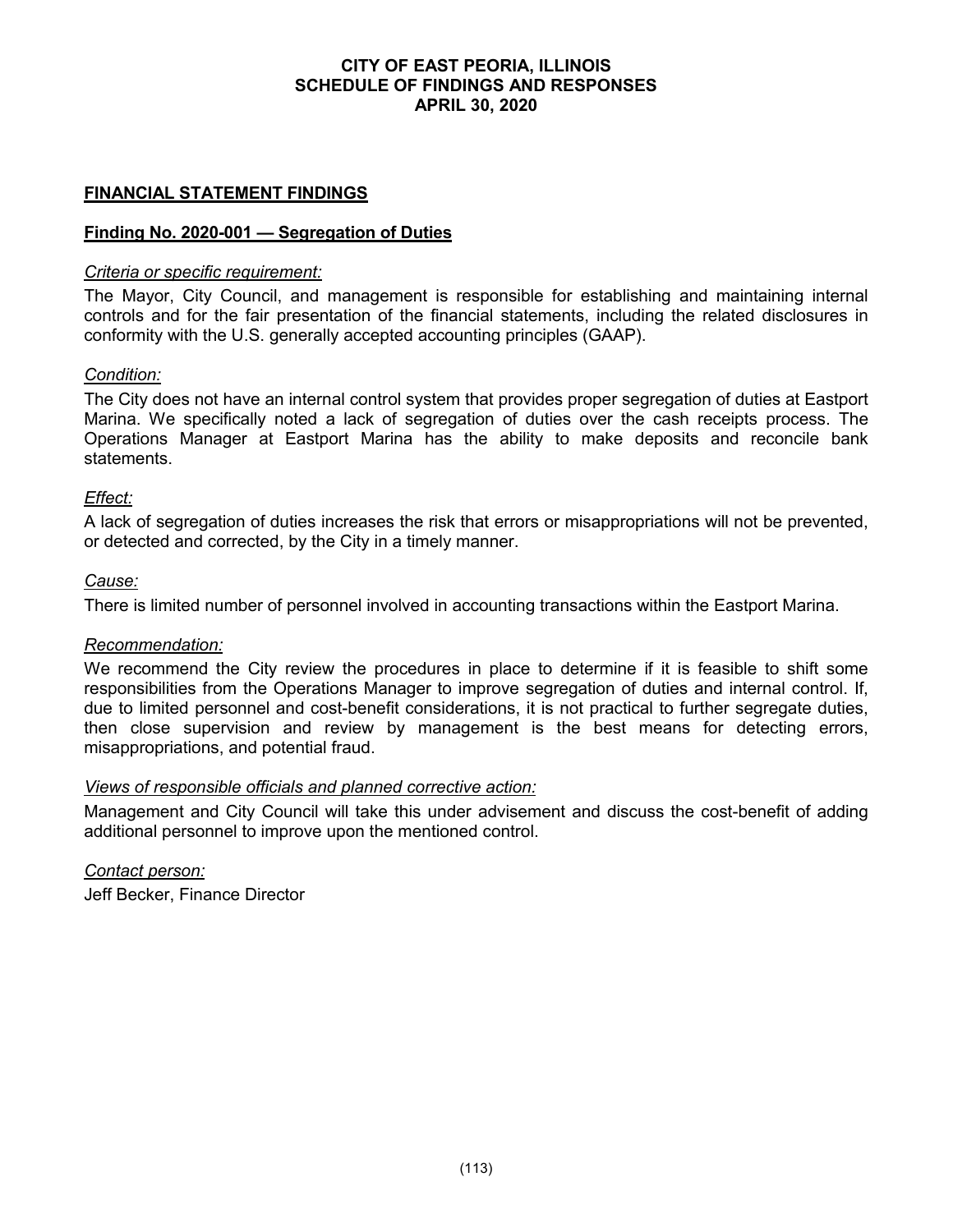### **CITY OF EAST PEORIA, ILLINOIS SCHEDULE OF FINDINGS AND RESPONSES (CONTINUED) APRIL 30, 2020**

# **FINANCIAL STATEMENT FINDINGS (CONTINUED)**

### **Finding No. 2020-002 — Financial Statement Preparation**

#### *Criteria or specific requirement:*

The Mayor, City Council, and management are responsible for establishing and maintaining internal controls and for the fair presentation of the financial statements, including the related disclosures in conformity with the U.S. generally accepted accounting principles (GAAP).

# *Condition:*

The City does not have an internal control policy in place over annual financial statement reporting that would enable management to prepare its annual financial statements and ensure related footnote disclosures are complete and presented in accordance with GAAP.

# *Effect:*

A lack of internal control over financial statement preparation and adjustments increases the risk that a material misstatement of the City's financial statements will not be prevented, or detected and corrected, by the City in a timely manner.

#### *Cause:*

The City engages CliftonLarsonAllen LLP to assist in preparing its financial statements and accompanying disclosures. However, as independent auditors, CliftonLarsonAllen LLP cannot be considered part of the City's internal control system. Additionally, during the course of our audit, we proposed audit adjustments that individually and in the aggregate had a material effect on the City's financial statements. A significant portion of the adjustments were, for the fund financial statements, to convert cash basis of accounting to modified accrual basis of accounting and, for the government-wide financial statements, to record capital assets, long-term liabilities, and other full accrual items.

#### *Recommendation:*

We recommend that the City establish procedures to record all material adjustments affecting the financial statements. Such procedures should be performed by an individual possessing a thorough understanding of applicable generally accepted accounting principles and knowledge of the City's activities and operations. We also recommend that the City consider providing opportunities for additional training, specifically in regards to new accounting standards. Attending various seminars or industry special events would increase management's awareness of financial reporting and accounting issues that Illinois municipalities face.

#### *Views of responsible officials and planned corrective action:*

Management and City Council will take this under advisement and discuss the cost-benefit of adding additional personnel to improve upon the mentioned control.

#### *Contact person:*

Jeff Becker, Finance Director